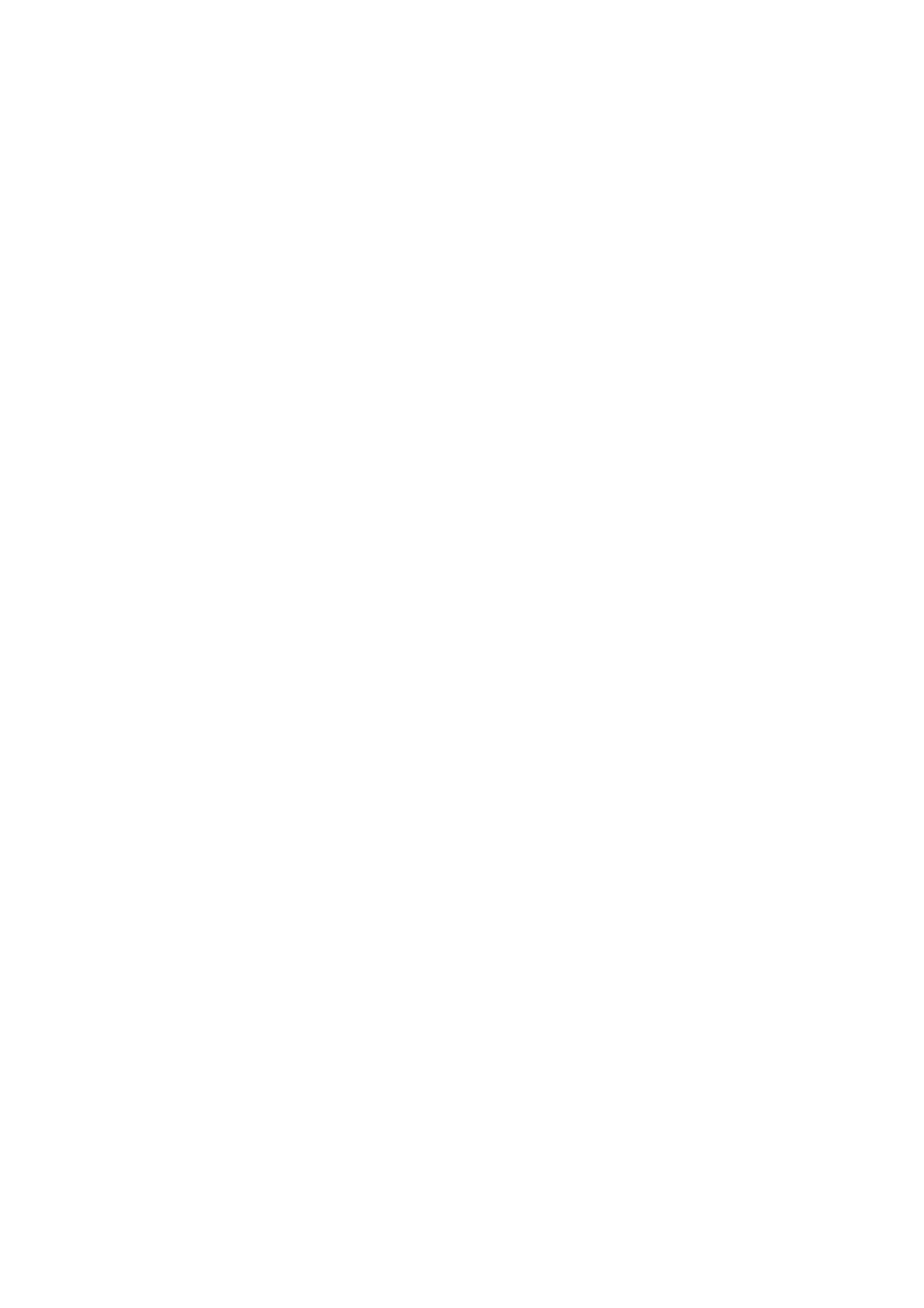# **SUMMARY OF CONTENTS**

|                  |     | <b>NOTE</b>                                                          |
|------------------|-----|----------------------------------------------------------------------|
|                  |     |                                                                      |
|                  | 4.6 | MANAGEMENT AND DISPLAY OF WARNINGS AND ANOMALIES  146                |
|                  |     |                                                                      |
|                  | 4.4 |                                                                      |
|                  | 4.3 | <b>DESCRIPTION OF THE REGULATION WATER TEMPERATURE ALGORITHM AND</b> |
|                  | 4.1 |                                                                      |
| <b>SECTION 4</b> |     |                                                                      |
|                  | 3.4 |                                                                      |
|                  | 3.3 |                                                                      |
|                  | 3.2 |                                                                      |
|                  | 3.1 |                                                                      |
| <b>SECTION 3</b> |     | <b>FUNCTIONS OF THE DIRECT DIGITAL CONTROLLER 19</b>                 |
|                  | 2.8 |                                                                      |
|                  | 2.7 |                                                                      |
|                  | 2.6 |                                                                      |
|                  | 2.5 | BASE AND SEPARABLE DHW SERVICE CONTROL MENU 15                       |
|                  | 2.4 |                                                                      |
|                  | 2.3 |                                                                      |
|                  | 2.2 |                                                                      |
| <b>SECTION 2</b> | 2.1 | <b>GENERAL CHARACTERISTICS OF THE DIRECT DIGITAL CONTROLLER7</b>     |
|                  |     |                                                                      |
|                  | 1.1 |                                                                      |
| <b>SECTION 1</b> |     |                                                                      |

**Read the warnings contained in this manual carefully**; they give important information regarding safe installation, operation and maintenance: **keep this manual safe for all further consultation.** The manufacturer may not be held responsible for any damage arising from improper, incorrect or unreasonable use of the appliance.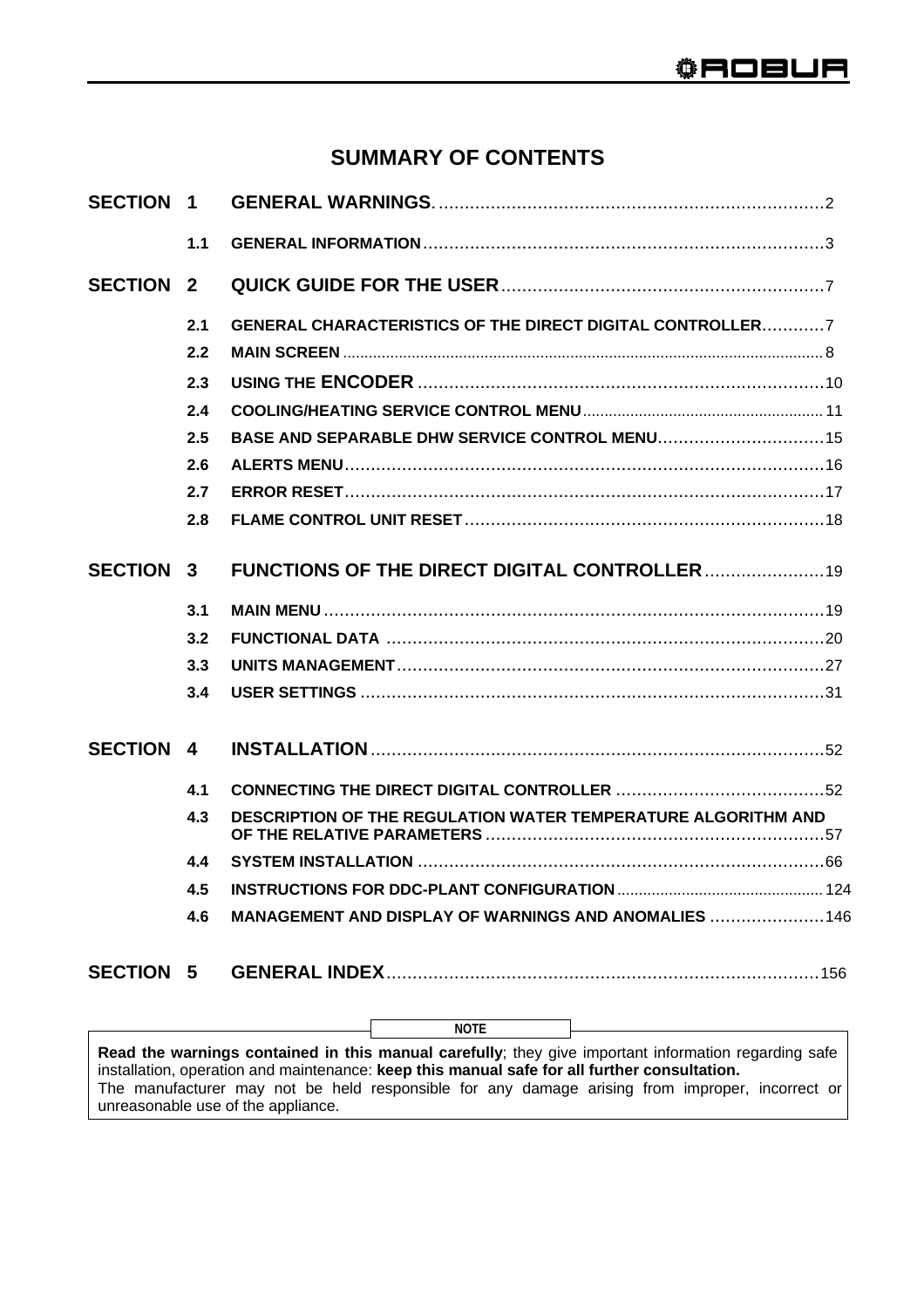# **1 GENERAL WARNINGS**

This manual is an integral and essential part of the product and must be delivered to the end user.

**The installation of the Direct Digital Controller must be carried out by professionally qualified personnel**, in compliance with current regulations and according to the manufacturer's instructions, as incorrect installation may cause damage to persons, animals or things (or directly to the component), for which the manufacturer cannot be held responsible.

"Professionally qualified personnel" is defined as those possessing specific technical competence in the sector of electrical systems.

This device must be used only for the purposes for which it has been expressly designed. Any other use must be considered inappropriate and therefore dangerous.

The manufacturer is exempt from any contractual or extra-contractual responsibility for damage caused by errors of installation, use and in any case the non-observance of the instructions supplied by the manufacturer itself.

In the event of failure and/or poor operation of the Direct Digital Controller, do not attempt to repair it under any circumstances; any repair must be carried out solely by a ROBUR Technical Assistance Centre, using only original replacement parts.

The non-observance of the foregoing warnings may compromise the safety of the device.

It is not possible to install the Direct Digital Controller and the GA – GAHP and Prontoclima series of gas absorption units correctly without consulting the Installation Manual included with the UNIT and the Installation and Programming Instructions which follow.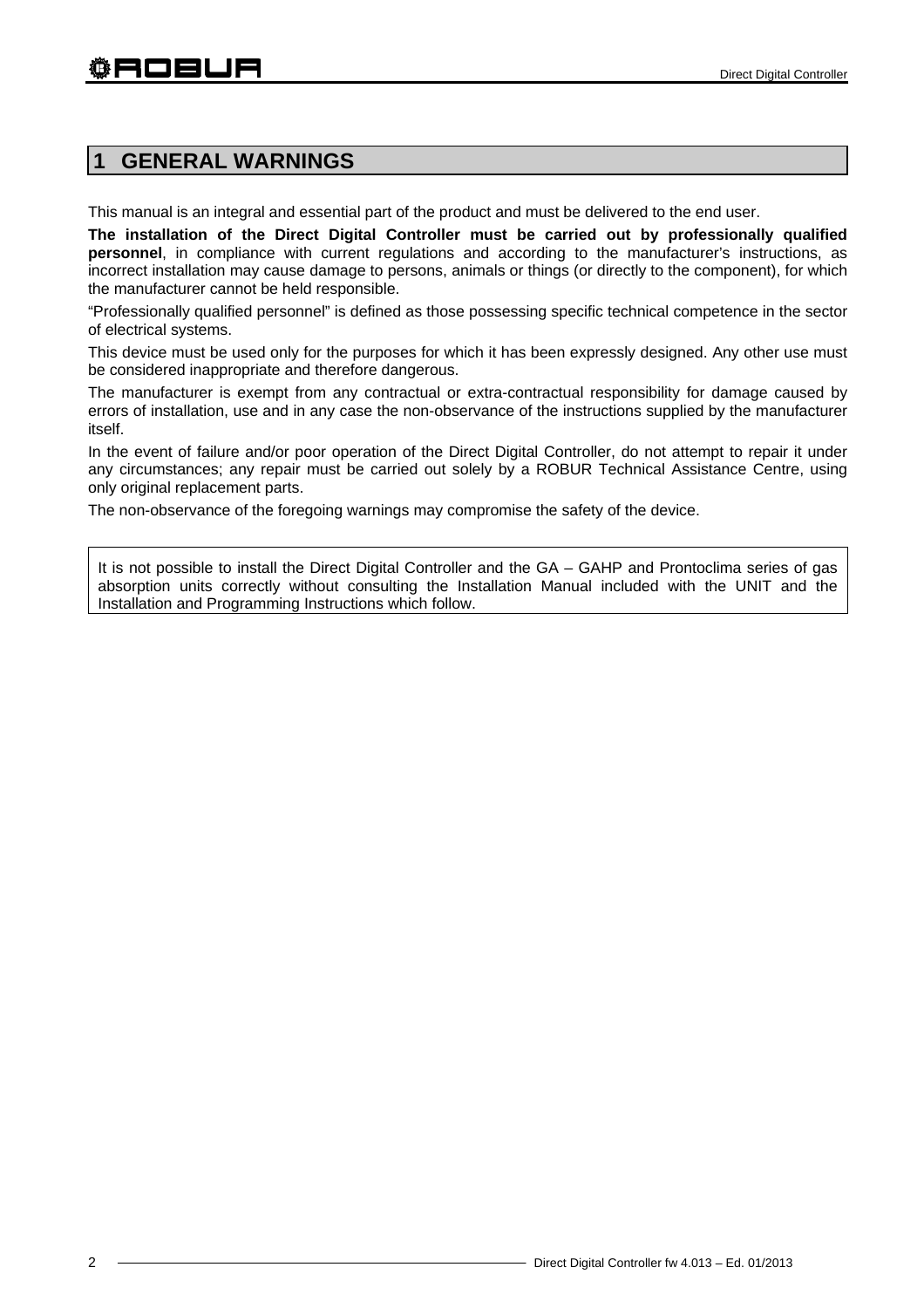## **1.1 GENERAL INFORMATION**

The Direct Digital Controller is a device that is applicable as a panel, and which is able to show, on a backlit graphical LCD display of 128x64 pixels, all the status, operating and error conditions of each individual unit to which it is linked. The DDC (Direct Digital Controller) controls water thermostating by controlling the switch-on and switch-off of the units connected to it. The Digital Panel can support and manage up to 32 modules (16 for heating and 16 for cooling) where module refers to the ability of a machine to produce cooled or hot water; therefore the ACF 60- 00 comprises a module for the production of chilled water, and the AY 00-120 and GAHP-A each comprise a module for the production of hot water; on the other hand, the GAHP-AR and the GAHP-GS/WS comprise two modules, one for the production of chilled water, the other for hot water (see table below).

The Direct Digital Controller, on the other hand, is able to manage a single prontoclima heater/heater-chiller.

The Direct Digital Controller is, in addition, able to manage several plant configurations for the production of hot and/or chilled water, in particular:

- 1. 1 plant for the production of chilled water (**cold plant**). For example it is possible to connect up to a maximum of 16 ACF 60-00 which correspond to a maximum of 16 chilling modules; OR:
- 2. 1 plant for the production of hot water (**hot plant**). For example it is possible to connect up to a maximum of 16 GAHP-A or ACF 00-120 which correspond to a maximum of 16 heating modules; OR:
- 3. 2 independent plants, one to product chilled water, the other to produce hot water (4-line configuration) able to run simultaneously (**one cold plant and one hot plant, independent**). It is therefore possible to manage both plants described in points 1 and 2, for a maximum of 16 modules for heating; for example, this is useful for installations with AHU fitted with a post-heating exchanger which works at the same time as the cooling OR:
- 4. 1 plant for **alternate** production (summer/winter) of hot or chilled water (**2-line hot-cold plant**). This is a two-line plant that, for example, in the winter serves the heating network and in the summer serves the cooling network. For example it is possible to connect up to a maximum of 16 GAHP-AR or AYF 60-119/2 which correspond to a maximum of 16 heating modules for chilling and 16 modules for heating.

To create high output plants it is also possible to connect two or three DDCs together in order to control up to 64 or 96 modules (up to 32 units may be linked to each DDC).

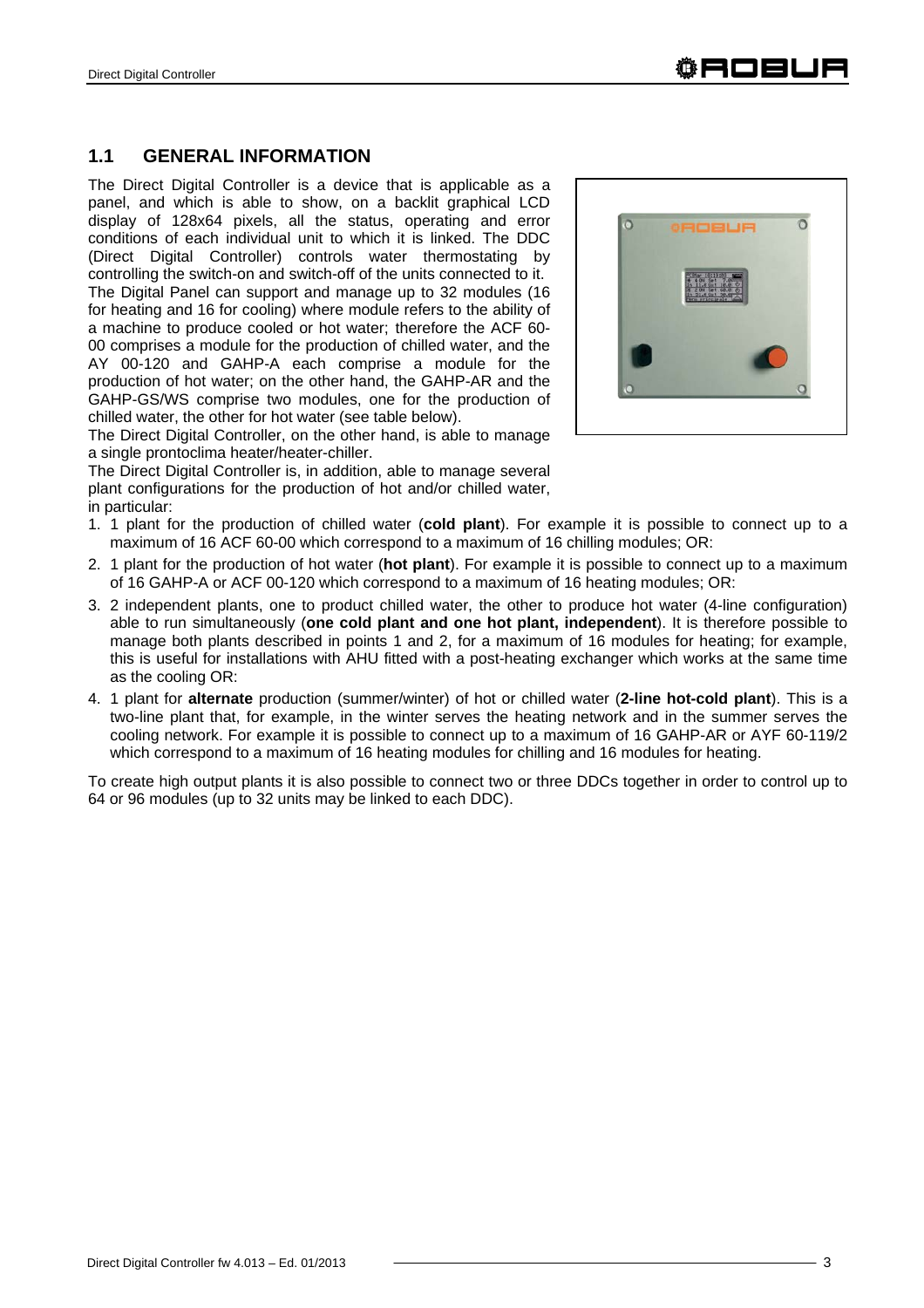|                                                                                                       | <b>NOTE</b> |                                                                                        |
|-------------------------------------------------------------------------------------------------------|-------------|----------------------------------------------------------------------------------------|
|                                                                                                       |             |                                                                                        |
| The Direct Digital Controller can manage modules of the ACF60 and AY00-119 type equipped with S61 and |             |                                                                                        |
| S70 electronic boards respectively.                                                                   |             |                                                                                        |
|                                                                                                       |             |                                                                                        |
| $-GAHP-A = 1$ "hot" module                                                                            |             |                                                                                        |
| - GAHP-AR $= 2$ modules $(1 \text{ "cold" + 1 "hot"})$                                                |             |                                                                                        |
| - GAHP-GS/WS<br>$= 2$ modules $(1 \text{ "cold" + 1 "hot")}$                                          |             |                                                                                        |
| - GA HR                                                                                               |             | $=$ 1 "cold" module (the "hot" module of the recuperator is not managed by the control |
| system)                                                                                               |             |                                                                                        |
| $-$ ACF 60-00 $=$ 1 "cold" module                                                                     |             |                                                                                        |
| - AYF 60-119/2<br>$= 2$ modules $(1 \text{ "cold" + 1 "hot")}$                                        |             |                                                                                        |
| - AYF 60-119/4<br>$= 2$ modules $(1 \text{ "cold" + 1 "hot")}$                                        |             |                                                                                        |
| $-$ AY 00-120 $=$ 1 "hot" module                                                                      |             |                                                                                        |

#### **Domestic hot water (DHW) production plant control**

The DDC is also capable of controlling a plant including the production of hot domestic water, by installing one or more optional RB100 or RB200 devices (Robur Box).

#### **Definitions**

Generator: general term indicating machines for the production of hot and/or chilled water. In the text they are also referred to as machines or units.

**Robur generator:** generator (heat pump, boiler or refrigerator) produced by Robur. All types of Robur generator can be directly managed from the Robur Direct Digital Controller (DDC) using the CANBus communication bus.

**Third party generator:** generator (usually a boiler or refrigerator) not produced by Robur, which cannot be directly managed from the DDC via the CANBus and thus requires an additional interface device (Robur Box RB200).

**Network ID:** unique identification number identifying a Robur generator on the CANBus BUS, a Direct Digital Controller (DDC), the valve service of an RB100 device, or each of the services provided by an RB200. It acts as an address for the data communication network; it must be set to a different value for each generator, DDC or RB100/RB200 device present. For RB200 devices a base network ID is set, then the system automatically assigns from this a network ID for each configured service.

In the documentation it is also referred to as a CAN ID or, when referred to Robur generators, unit ID or machine ID.

**Base plant part:** this term refers to the portion of the plant including all generators, excluding those which can be hydraulically separated via a specific three-way valve.

**Separable plant part:** this term refers to the part of the plant which can be hydraulically separately from the base plant part and run independently to provide a type of service for Domestic Hot Water (DHW). This part of the system can be in two distinct states, on the basis of the position of the hydraulic separation motorised valve:

- **Separate:** in this status, the generators from the separable part of the plant are managed together with those of the base plant, in order to satisfy the request for the separable DHW service.
- **Included:** in this state the generators from the separable part of the plant are managed together with those of the base part, to satisfy heating and/or base DHW services; in particular the generators are made available if at least the heating request is active; in the presence of only the base DHW request, the generators on the separable part of the plant are not used.

**Separate plant part:** variant of the separable part of the plant, which has no three-way separation valve; it is therefore permanently sectioned off from the base plant part.

**Base DHW service:** domestic hot water service obtained with the base plant part.

**Separable/separate DHW service:** domestic hot water service obtained with the separable/separate plant part.

**Base group**: set of generators on the base plant part.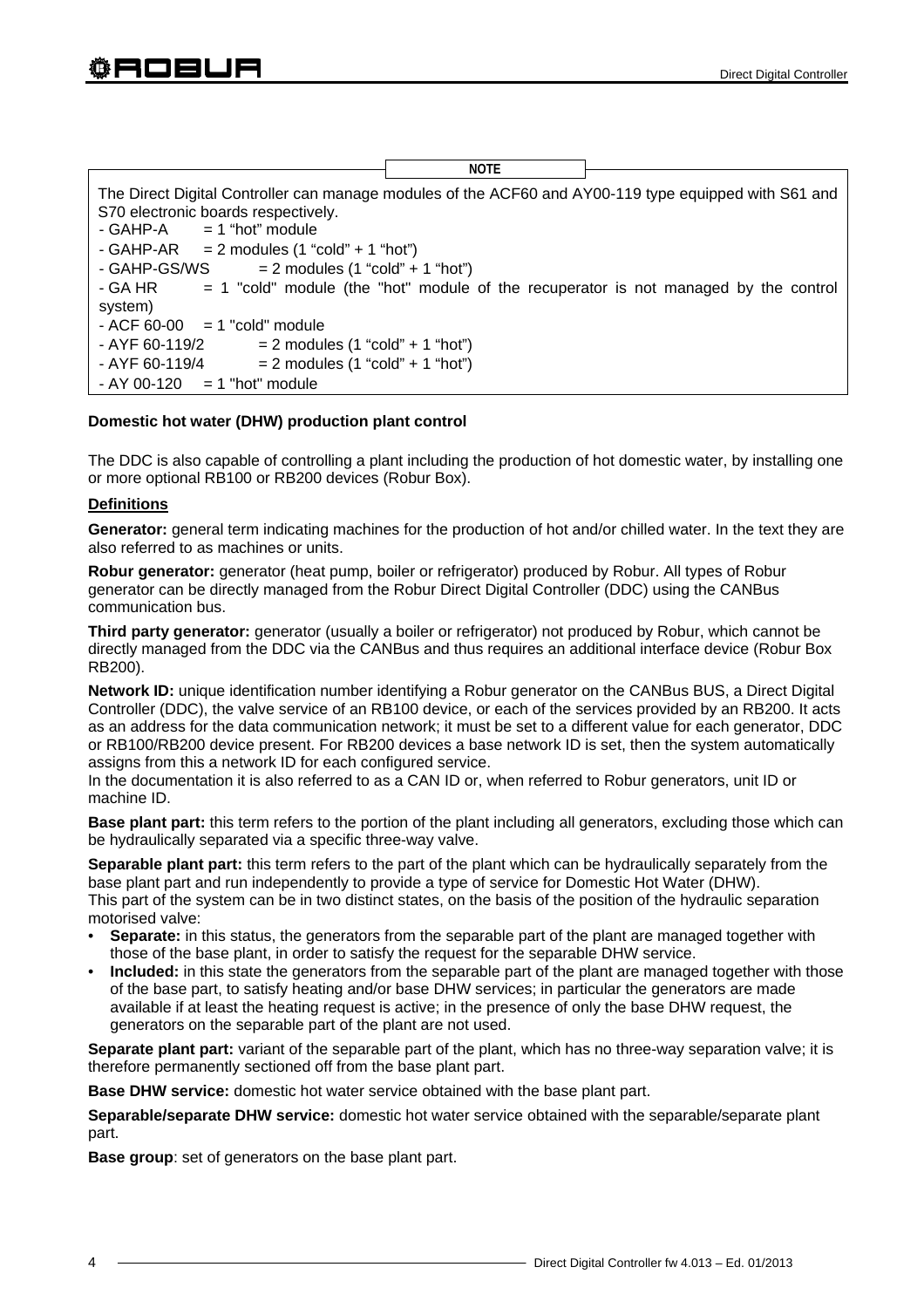**Separable/separate group**: set of generators on the separable/separate plant part.

**Plant ID:** identification number between 0 and 15, set by a specific parameter in the Robur generators to indicate that they belong to a given plant, understood as the hydraulic circuit they are connected to. One or more plant IDs (cold plant ID and/or hot plant ID) must be set on the RB200 device if this manages third party generators.

**NOTE**: The plant ID does not vary between the base and separable/separate plant parts. To indicate on which part of the plant a Robur generator is found we use another parameter to be set on it (group to which the unit belongs); to indicate on which part of the plant a Third Party generator managed via an RB200 device is found, we use a parameter to be set on that device.

The RB100 and RB200 devices are used to interface requests for different types of services from one or more external control systems with the DDC.

The inputs for the service requests available on each RB100 and RB200 interface device are the following:

**Cooling service request**: when this input signal is enabled, the equipment sends a request to the DDC so that the latter can drive the switching on of the cold modules present on the plant and can manage them in order to meet the request appropriately;

**Heating service request:** when this input signals is enabled, the equipment sends a request to the DDC so that the latter can drive the switching on of the hot modules present on the plant and can manage them in order to meet the request appropriately;

**DHW0 and DHW1 service request:** when one of these input signal is enabled, the equipment sends a request to the DDC so that the latter can drive the switching on of the hot modules present on the plant and can manage them in order to meet the domestic hot water request appropriately. In particular, each of these inputs can be configured to make separable or base domestic water requests; it is also possible to enable both inputs and therefore manage two DHW service requests at the same time.

The basic DHW service is normally used to provide a DHW service at circuit temperatures that are compatible with Robur GAHP high efficiency heat pumps.

The separable or separate DHW service is normally used to provide a DHW service (complete or integrating the base DHW service) which requires higher circuit temperatures, which are not compatible with the GAHP heat pump units, therefore delivered by conventional heat generators (boilers) installed on the separable or separate part of the plant.

RB100 and RB200 devices can also control the three-way valve used to hydraulically separate the separable plant part from the base part.

**Control of alternate hot/cold 2 line production plant with generation side or 4-line user side manifolds**  Using the RB100 or RB200, the DDC is also able to control a three-way valve used to hydraulically commute the plant for operation in either heating or cooling. The valve is useful in the following two cases:

- Plant with two line generation (for example in the case of GAHP-AR units) and distribution to four-line services (for example underfloor heating and fan coil cooling).
- Plant with four line generation (use of only cold and only hot units mounted on separate manifolds) and distribution to two-line services (for example heating and cooling both served by the same fan coils).

**NOTE**: installation of only cold or only hot units on separate manifolds is not compulsory, but can be done for specific reasons: for example, during the summer to allow the production of domestic hot water with heat pumps and at the same time the production of cold water for cooling.

 **NOTE**: RB100 has only one valve control output, while RB200 has two outputs. Therefore, if you need to manage both the separation valve and the cooling/heating commutation valve using an RB100 device, you will need two; if you use the RB200 on the other hand, you will need only one device.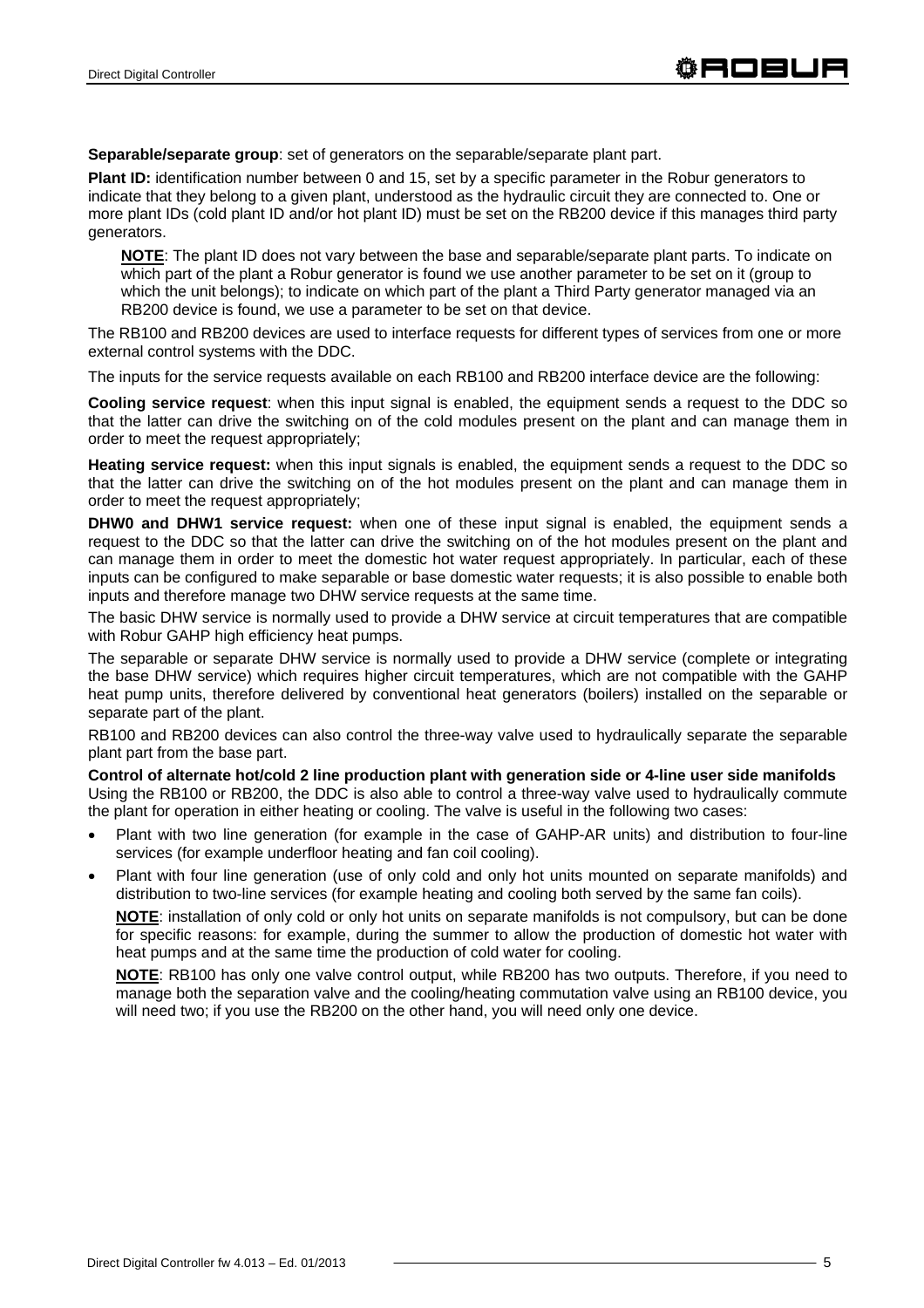#### **Control of plant with third party boilers and/or chillers**

Using the optional device RB200, the DDC can also control plants which include not only Robur units, but also third party generators (boilers and/or chillers). The RB200 is used to interface these generators through specific input and output signals; at this point, the DDC can control the system by switching on or off all the available units, including third party ones.

**NOTE**: these functions are not available on the RB100.

#### **Control of other plant parts**

Again thanks to the use of the optional RB200, the DDC can control the operation of different types of water pump needed to implement different plant layouts, as well as acquire the temperature of the manifolds on the different branches of the plant through temperature probes connected to the RB200. The use of manifold probes makes the system configurations supported by the control system more flexible.

**NOTE**: these functions are not available on the RB100.

#### **Control system expandability using RB200 devices**

When one or more RB200 devices are added to a system comprising DDCs and Robur heating or chilling modules, the following rules apply:

- 1. On any system, also with maximum expansion (three DDCs, 48 heating modules and 48 chilling modules) it is possible to add an RB200 device used fully, i.e.:
	- with the heating, cooling and DHW requests enabled
	- with all water pump, temperature probe and valve services enabled
	- with both the third party generator service enabled; however it must be considered that every third party generator occupies a heating or chilling module, which must therefore be included in the calculation of the total number of modules
- 2. It is also possible to add up to seven more RB200 devices, used only to manage other third party generators, again considering that every generator occupies a heating or chilling module, to be included in the calculation of the total.

**NOTE** 

For further information concerning:

- Domestic hot water (DHW) production plant control
- Control of alternate hot/cold 2 line production plant with generation side or 4-line user side manifolds
- Control of plant with third party boilers and/or chillers
- Control of other plant parts
- Control system expandability using RB100 or RB200 devices
- Installation and use of RB100 or RB200 devices

Please consult the installation and user booklet of the RB 100 (code D-LBR468) and the RB 100 applications booklet (code D-LBR467), or RB 200 device (code D-LBR632) and the Applications Manual (code D-LBR630), according to the type of device used.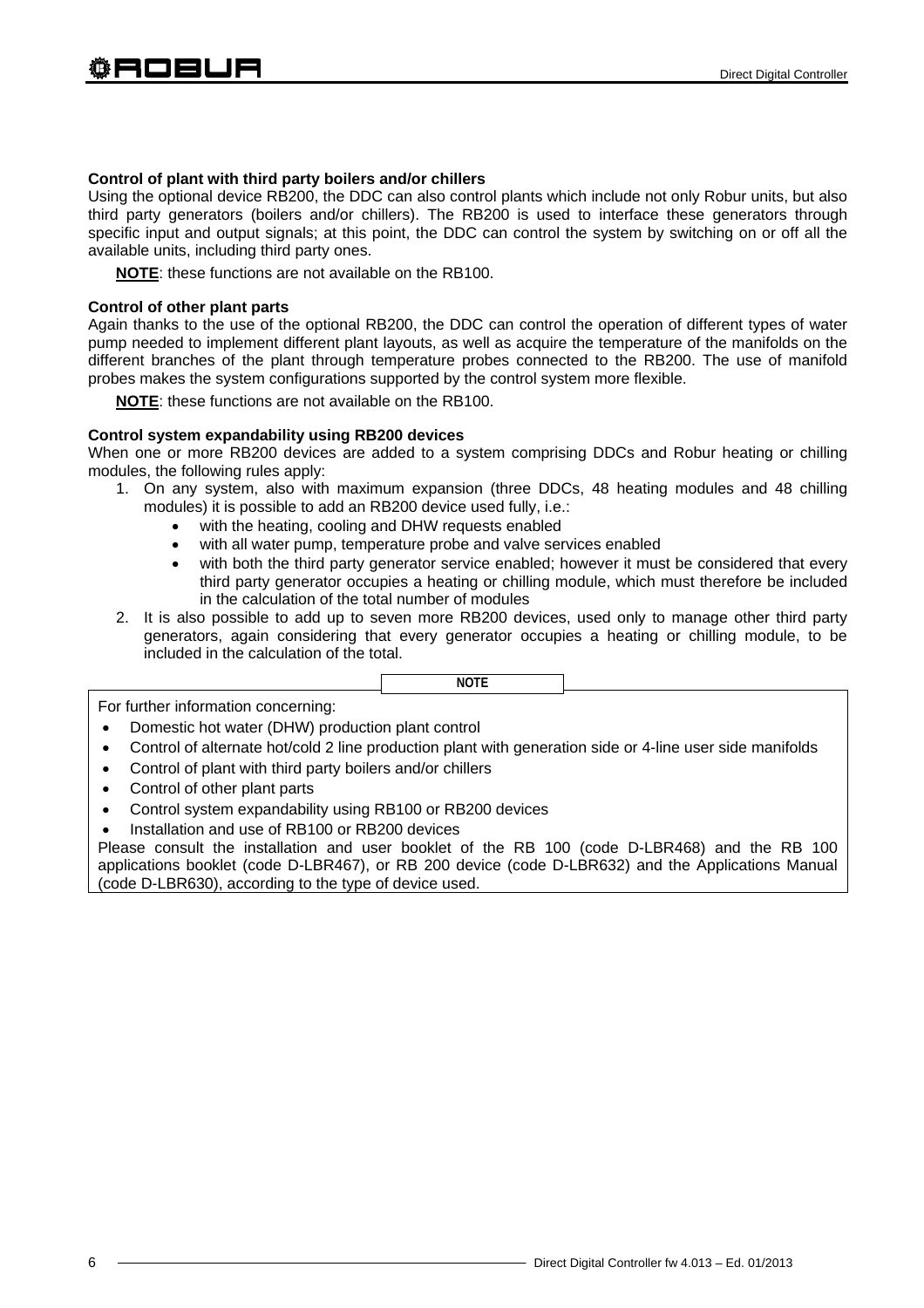# **2 QUICK GUIDE FOR THE USER**

### **2.1 GENERAL CHARACTERISTICS OF THE DIRECT DIGITAL CONTROLLER**

The Direct Digital Controller is a device that is applicable as a panel, and which is able to show, on a backlit graphic LCD display of 128x64 pixels, all the status, operating and error conditions of each individual unit to which it is linked. The DDC (Direct Digital Controller) controls water thermostating by controlling the switch-on and switch-off of the units connected to it.

The following elements are present on the front of the panel:

- **Graphic display** on which all the parameters necessary to control, program and configure the plants managed by the DDC are shown (see detail A in Figure 1).
- **Selector knob (Encoder)**: the instrument with which it is possible to interact with the DDC. It allows the operator to select options, set parameters etc. (see detail B in Figure 1).
- **RS 232 serial port** for connecting the DDC to a PC (see detail C in Figure 1).



**Figure 1 –** FRONT VIEW OF DIRECT DIGITAL CONTROLLER.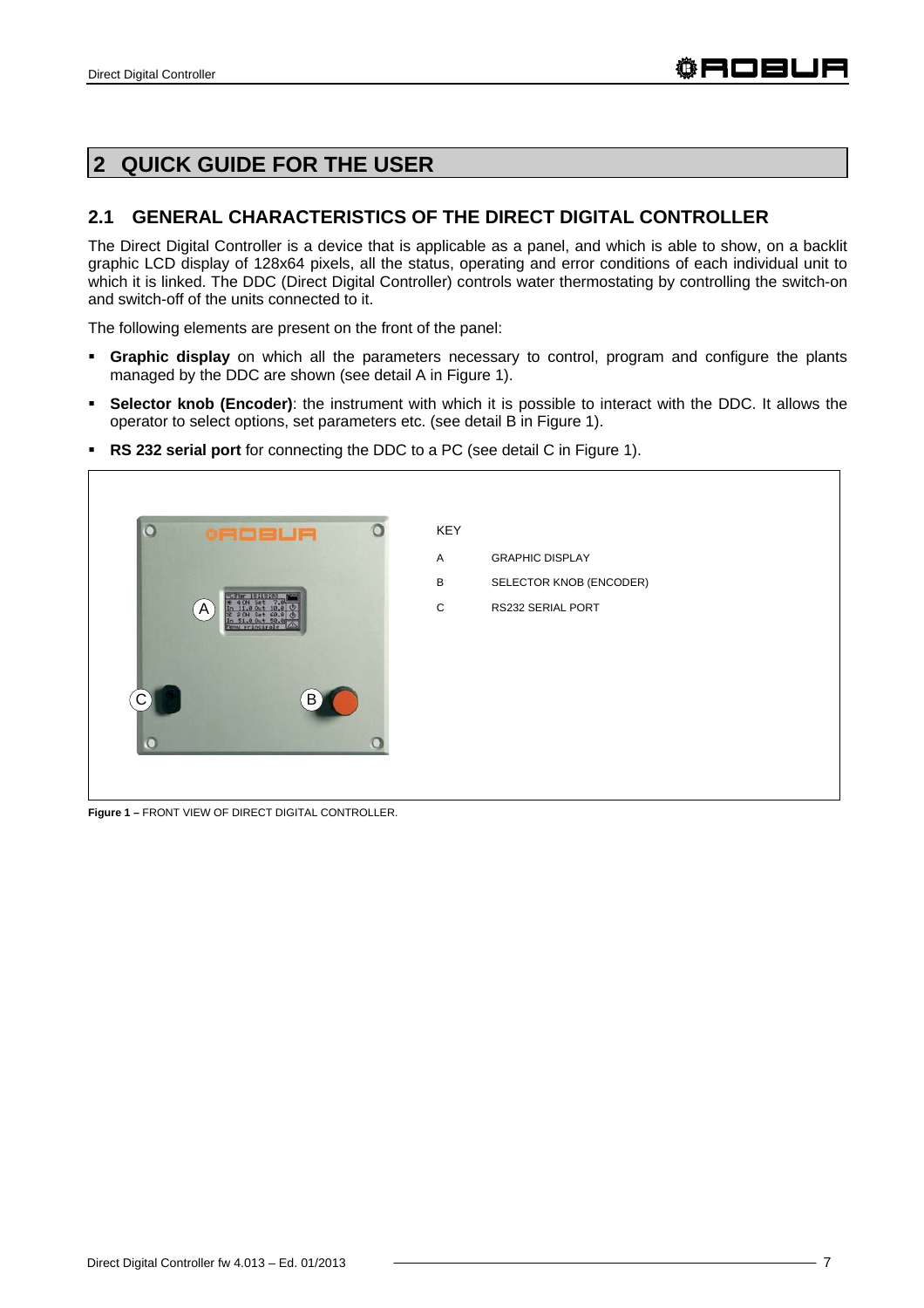### **2.2 MAIN SCREEN**

The Direct Digital Controller is equipped with a backlit LCD graphic display (128x64 pixels), able to display the operating conditions of the plants and each individual unit to which it is linked.

The Direct Digital Controller's display, during normal operation, allows the following parameters to be viewed:

 **Zone 1** The upper zone of the display which shows, upon activation, the time, day and symbol of the unit of measurement used to display inlet and outlet water temperatures of each plant controlled.

In case services for the production of domestic hot water are configured, the  $\hat{H}$  icon is shown on top right side; its selection/press permits to display the operation parameters of the heating/cooling plant  $(\hat{\mathbb{G}}^{\mathbf{A}})$ or of the domestic hot water plant  $(\overline{\mathbf{H}})$ .

- **Zone 2** This zone contains the symbo图, to indicate that it refers to the plant operating parameters for the production of chilled water. In the initial screen, upon first activation of the DDC, the message "PLANT NOT CONFIG" appears. During the operation, the water inlet/outlet temperature values and the set point value are shown (if the plant is ON).  $\Box$  appears on the right, allowing access to the **"Plant control"** menu; A: plant status ON/OFF; B: plant ID code (0-15).
- **Zone 3** This zone contains the symbol  $\mathbb{K}$ , indicating that it refers to the plant operating parameters for the production of hot water as concerns the heating plant. In the initial screen, upon first activation of the DDC, the message "PLANT NOT CONFIG" appears.

During operation, inlet/outlet water temperatures of the plant and the set point value are displayed (if the plant

is ON). The  $\boxed{\bigcircled{4}}$  icon on the right of the display allows access to the "**Plant control**" menu;

A: ON/OFF status of plat; B: plant identification code (0-15).

 **Zone 4** The last row displays a message that briefly describes the icon on which the cursor is positioned. The  $\triangle$  icon allows access to the "error" menu; the icon permits to access to the "Main menu".





**Zone 5** The symbol<sup>1</sup> is shown to indicate that the zone contains the displaying of the operation parameters of the hot water production plant for the base DHW service (production of domestic hot water making use of the units on the base plant part with possibility of carrying out the production at the same time with the heating service). During the operation, the water inlet/outlet temperature values and the set point value are shown (if the plant is ON).  $\bigcirc$  appears on the right, allowing access to the "**Base DHW Plant control"** menu; A: plant status ON/OFF; B: plant ID code (0-15).

If this kind of DHW service is not configured, caption "SERV. NOT CONFIGURED" is shown.

**Zone 6** The symbol  $\frac{1}{x}$  is shown to indicate that the zone contains the displaying of the operation parameters of the hot water production plant for the separable DHW service (production of domestic hot water making use of the units on the splitting plant part with alternating DHW/heating service or with DHW service only). During the operation, the water inlet/outlet temperature values and the set point value are shown (if the plant is ON).  $\boxed{\mathbf{0}}$  appears on the right, allowing access to the "Separable DHW Plant **control"** menu; A: plant status ON/OFF; B: plant ID code (0-15).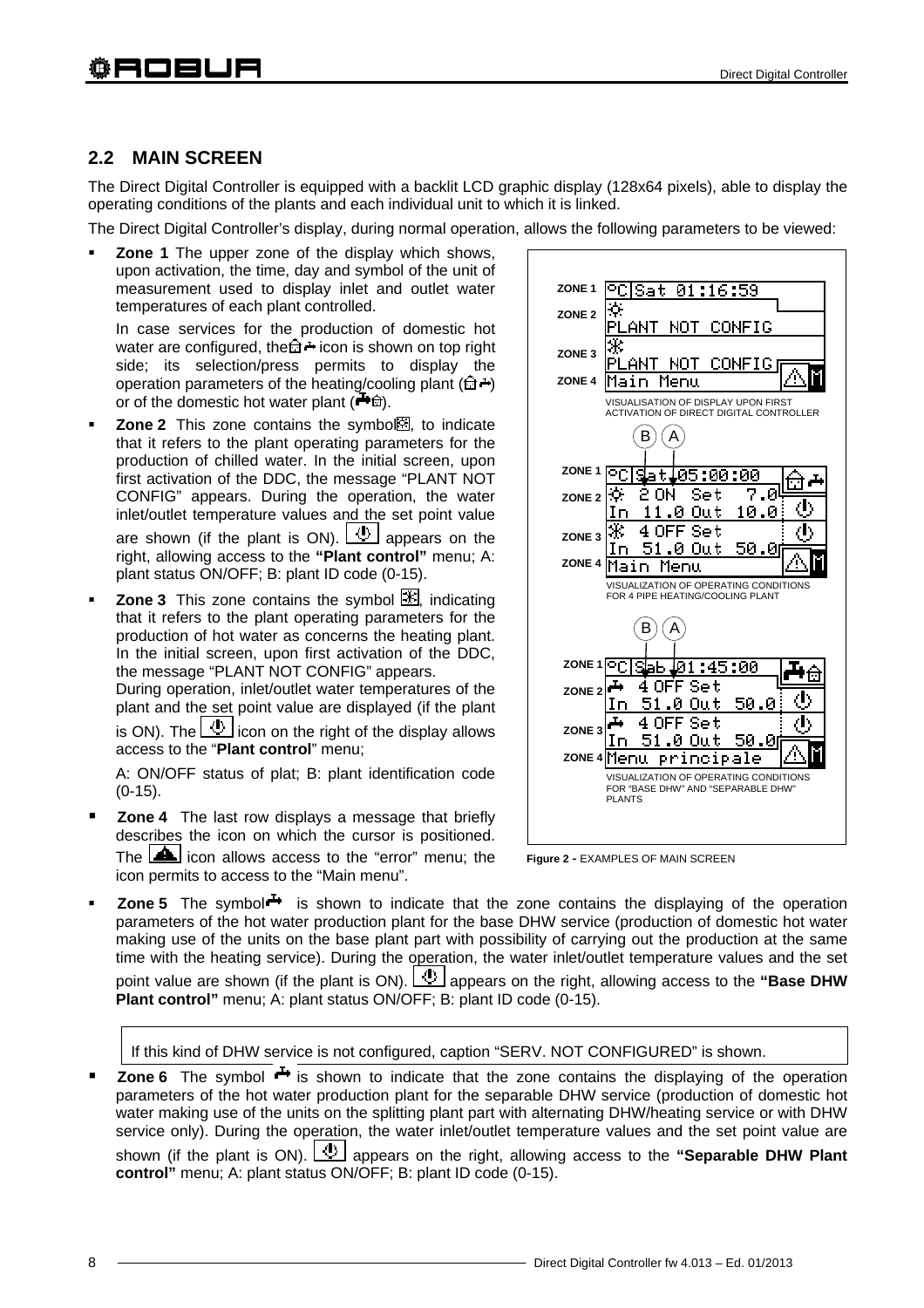



The symbols used to represent the heating and/or cooling plant are the following:

- $\blacksquare$  Sun: represents the chilled water production plant (COOLING);
- $\blacksquare$  Snowflake: represents the hot water production plant (HEATING).

The main screen of the DDC, **according to the type of plant configured,** may appear as follows:

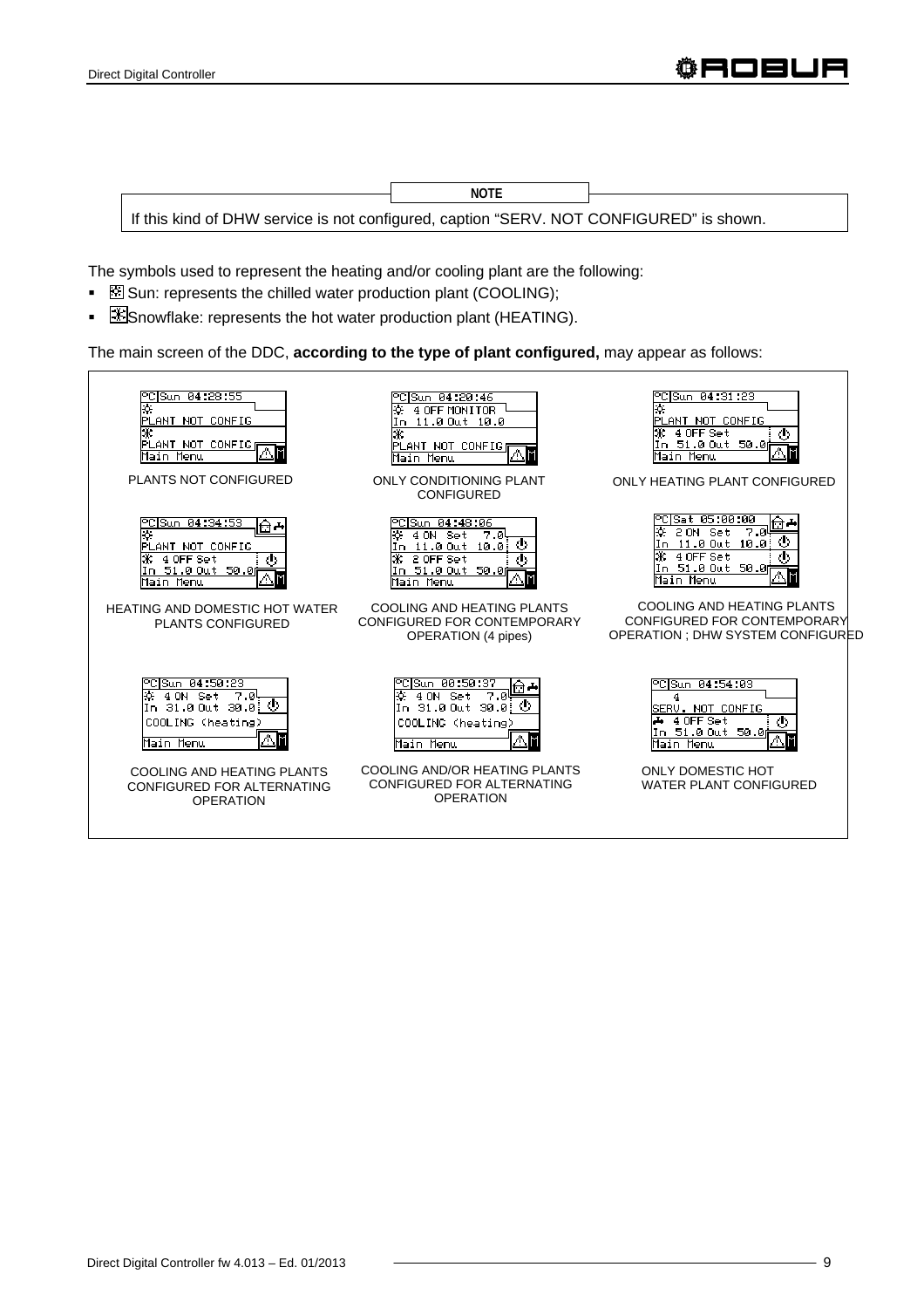|                                                                                                      | <b>NOTE</b> |  |
|------------------------------------------------------------------------------------------------------|-------------|--|
| If the set point is configured on inlet water, the inlet water set point is displayed below it (In). |             |  |

In the event of errors occurring in the units of the plant $(s)$ , the following signals are given:

- $\bullet$  The  $\triangle$  symbol flashes;
- The display illumination flashes;
- The device (if ON) emits an intermittent beep (see Paragraph 3.4.2.4 "Alarm Beeper" on page 49).
- 1 The DDC's display reverts to the main screen after 30 minutes of inactivity (no operation of encoder). **WARNING**
- 2 The backlighting of the display is switched off after 15 minutes of inactivity (see also Paragraph 3.4.2.5 - "Display Options", on page 50).
- 3 If the encoder is turned or pressed while the display's backlight is flashing, it stops flashing, and starts flashing again after 25 seconds of inactivity, if the error conditions persist.

In all other screens the display's illumination flashes.

# **2.3 USING THE ENCODER**

The main user interface for management, programming and control of the DDC is the knob located on the front of the Direct Digital Controller (the encoder).

The operations that may be performed with the encoder can be summarised as follows:

- 1 Rotate the encoder in a clockwise or anticlockwise direction to position the cursor on the icons to be selected on the display or to modify the value of a numerical field.
- 2 Press the encoder to access the menu selected or to confirm the operation being carried out.

Each time instructions in this manual indicate that an icon, parameter etc. should be selected, it is necessary to carry out the two operations described above.



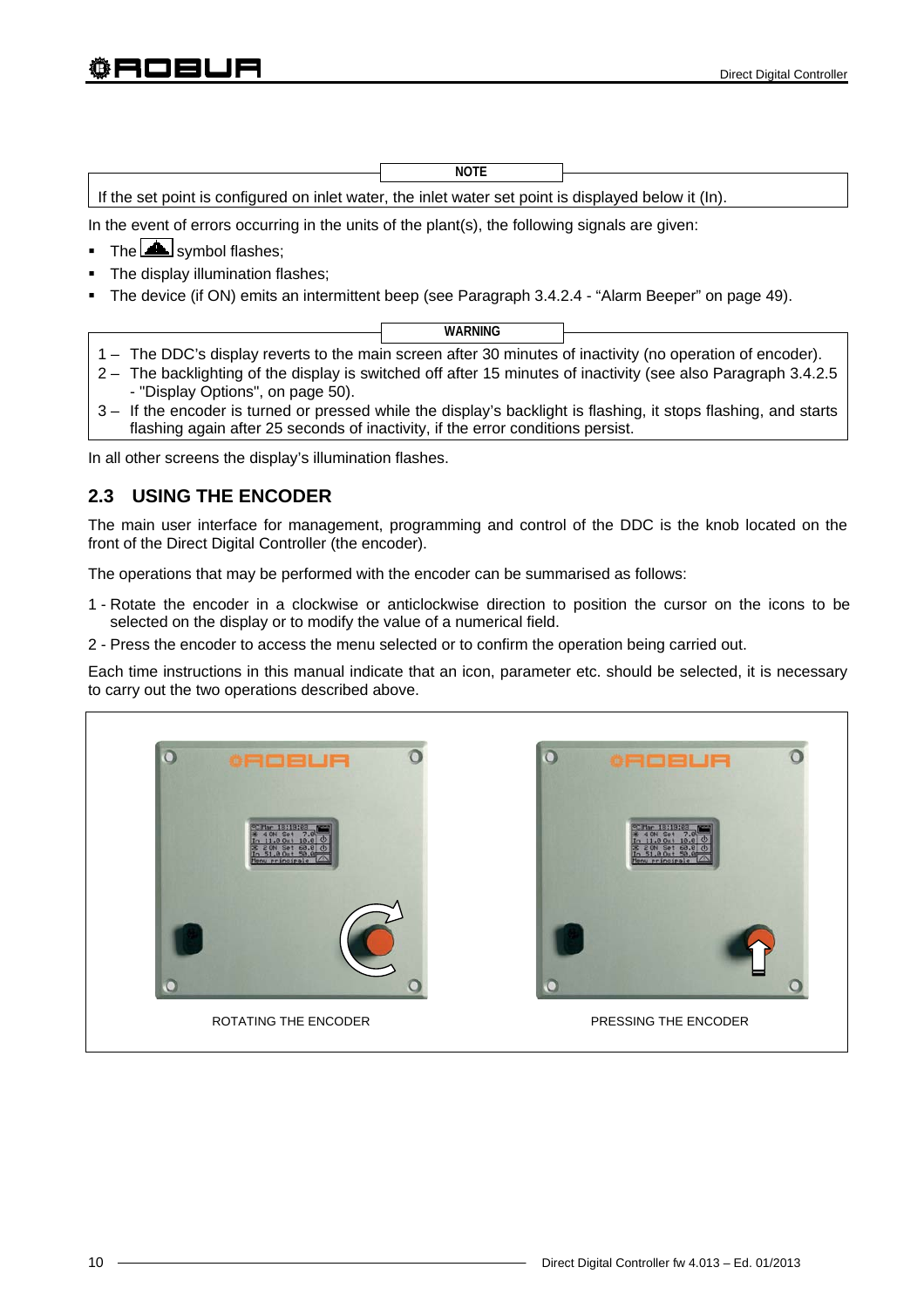# **2.4 COOLING/HEATING SERVICE CONTROL MENU**

Select the  $\boxed{\mathbf{0}}$  icon from the main screen, concerning the service to be controlled, to access the "**Plant control**" menu. In this screen, on the basis of the configuration carried out, it is possible to select and manage the buttons that switch on the cooling/heating plants.

The figure below shows how the "**Plant control**" menu screen appears to give an example of configuration.



**Figure 3 –** EXAMPLE OF COOLING/HEATING PLANT CONTROL SCREEN

| Main ON/OFF switch of cooling/heating services. It permits to switch on/off the<br>controlled service(s) (cooling and heating or 2-pipe cooling/heating).                                                                                                                                                                                                                                                                                                                                                                                                                                                                                                                                                                                                                                                                                                                                                                                                                                                                                                                                                                                                                                                                                                                                                          |
|--------------------------------------------------------------------------------------------------------------------------------------------------------------------------------------------------------------------------------------------------------------------------------------------------------------------------------------------------------------------------------------------------------------------------------------------------------------------------------------------------------------------------------------------------------------------------------------------------------------------------------------------------------------------------------------------------------------------------------------------------------------------------------------------------------------------------------------------------------------------------------------------------------------------------------------------------------------------------------------------------------------------------------------------------------------------------------------------------------------------------------------------------------------------------------------------------------------------------------------------------------------------------------------------------------------------|
| To switch on the service(s), turn the knob and position the cursor on $\boxed{\mathbb{CP}}$ and then                                                                                                                                                                                                                                                                                                                                                                                                                                                                                                                                                                                                                                                                                                                                                                                                                                                                                                                                                                                                                                                                                                                                                                                                               |
| press the same. The button will appear thus $\frac{\mathbb{R}^{\text{max}}}{\mathbb{R}^{\text{max}}}$ to indicate that the switch has been<br>closed (ON).                                                                                                                                                                                                                                                                                                                                                                                                                                                                                                                                                                                                                                                                                                                                                                                                                                                                                                                                                                                                                                                                                                                                                         |
| To switch off the service(s), turn the knob and position the cursor on $\frac{\log 2}{\log n}$ and then<br>٠                                                                                                                                                                                                                                                                                                                                                                                                                                                                                                                                                                                                                                                                                                                                                                                                                                                                                                                                                                                                                                                                                                                                                                                                       |
| opened (OFF).                                                                                                                                                                                                                                                                                                                                                                                                                                                                                                                                                                                                                                                                                                                                                                                                                                                                                                                                                                                                                                                                                                                                                                                                                                                                                                      |
| The symbol <b>of the symbol</b> indicates that the button has been disabled and that it is not possible<br>to select it. The switch will not affect the switching on of the plant.                                                                                                                                                                                                                                                                                                                                                                                                                                                                                                                                                                                                                                                                                                                                                                                                                                                                                                                                                                                                                                                                                                                                 |
| Group ON/OFF switch. Use this button to switch on or off only the units that are directly<br>managed by the specific DDC. This button is enabled only for Multi DDC plants (i.e.<br>plants that are managed by several Direct Digital Controllers); the activation of those units<br>requires, however, that the main ON/OFF switch present only on the master DDC is<br>enabled.<br>To enable on the units controlled by the DDC, turn the knob to position the cursor on<br>REP, and press the knob. The button will appear thus $\frac{ \mathfrak{F}_0^n }{ \mathfrak{F}_0^n }$ to indicate that the switch<br>has been closed (ON).<br>To disable the units controlled by the DDC, turn the knob to position the cursor on<br>٠<br><u>ଞ୍ଜେ</u> , and press the knob. The button will appear thus $\left[\begin{smallmatrix}\mathfrak{B}\mathfrak{B} \ \mathfrak{B}\mathfrak{C}\mathfrak{m}\end{smallmatrix}\right]$ , and press the knob. The button will appear thus $\left[\begin{smallmatrix}\mathfrak{B}\mathfrak{B}\mathfrak{C}\mathfrak{F}\end{smallmatrix}\right]$ , indicating that the sw<br>has been opened (OFF).<br>The symbol <b>sector</b> indicates that the button has been disabled and that it is not possible<br>to select it.<br>The switch does not affect the switching on of the units. |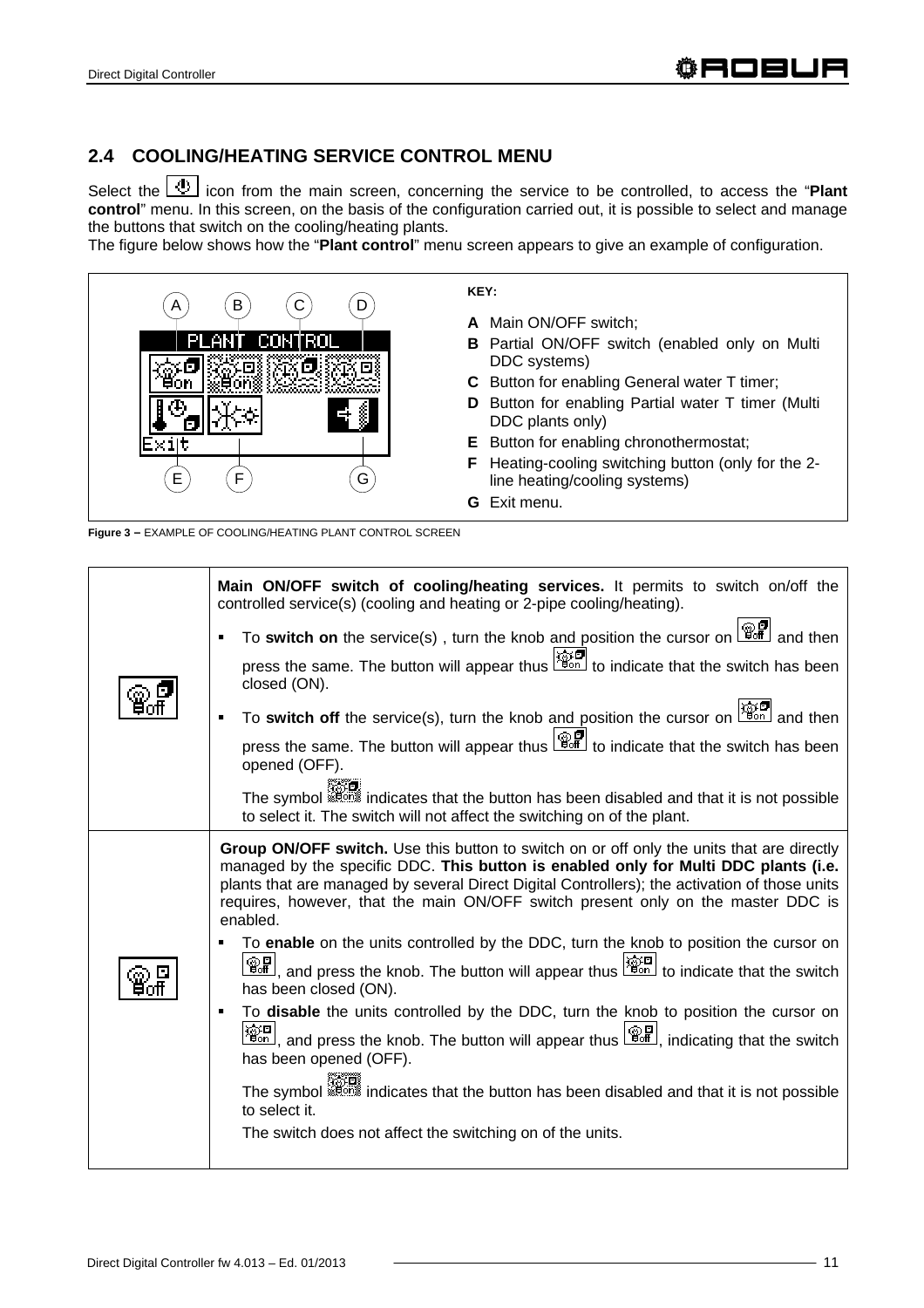# **‡ROBUR**

| Button for enabling/disabling General water T timer. It enables/disables the use of the<br>switching-on timing for all the units.                                                                                                                                                                                                                                                                                                                                                                                                                                                  |
|------------------------------------------------------------------------------------------------------------------------------------------------------------------------------------------------------------------------------------------------------------------------------------------------------------------------------------------------------------------------------------------------------------------------------------------------------------------------------------------------------------------------------------------------------------------------------------|
| To <b>disable</b> the general water T timer turn the knob and position the cursor on $\boxed{\oplus \mathbb{Z}}$                                                                                                                                                                                                                                                                                                                                                                                                                                                                   |
| indicating that the water T timer<br>has been disabled and that the corresponding switch will be closed (ON status).                                                                                                                                                                                                                                                                                                                                                                                                                                                               |
| To enable the general water T timer turn the knob and position the cursor on $\mathbb{R}^{\bullet}$ and                                                                                                                                                                                                                                                                                                                                                                                                                                                                            |
| then press the knob. The button will appear thus $\boxed{\bigoplus_{i=1}^{\infty}}$ , indicating that the water T timer<br>has been enabled. The corresponding switch will be closed or opened according to<br>whether the time falls within a programmed timer cycle (see Paragraph 3.4.1.1.1.3,<br>programming the general water T timer).                                                                                                                                                                                                                                       |
| The symbol states that the button has been disabled and that it is not possible<br>to select it (switch with ON status).                                                                                                                                                                                                                                                                                                                                                                                                                                                           |
| Button for enabling/disabling Partial water T timer (button enabled only for Multi DDC<br>plants). This button allows the user to choose whether to program a switch-on time or not<br>only for the units managed by the individual DDC.                                                                                                                                                                                                                                                                                                                                           |
| To disable the partial water T timer, turn the knob to position the cursor on $\left(\frac{1+\alpha}{2}\right)$ and                                                                                                                                                                                                                                                                                                                                                                                                                                                                |
| press the knob. The button will appear thus $\mathbb{Z}$ , indicating that the partial water T<br>timer has been disabled and the corresponding switch will be closed (ON status). The<br>partial water T timer is in any case disabled if the General water T timer is disabled.                                                                                                                                                                                                                                                                                                  |
| To enable the partial water T timer, turn the knob and position the cursor on $\mathbb{R}^{\mathbb{Z}}$ then                                                                                                                                                                                                                                                                                                                                                                                                                                                                       |
| press the knob. The button will appear thus $\Box$ , indicating that the Partial water T<br>timer has been enabled. The corresponding switch will be closed or opened according<br>to whether the time falls within a programmed Partial water T timer cycle (see<br>Paragraph 3.4.1.1.1.4 for the programming the Partial water T timer).                                                                                                                                                                                                                                         |
| indicates that the button has been disabled and that it is not possible<br>to select it (switch with ON status).                                                                                                                                                                                                                                                                                                                                                                                                                                                                   |
| Chronothermostat activation/deactivation button;                                                                                                                                                                                                                                                                                                                                                                                                                                                                                                                                   |
| This button is enabled in one of the following due cases and assumes different functions,<br>described below:                                                                                                                                                                                                                                                                                                                                                                                                                                                                      |
| The room chronothermostat is active depending on the internal room probe (ambT<br>1-<br>mode or equivalent, CUSTOM mode and "ChronT" active).<br>In this case:                                                                                                                                                                                                                                                                                                                                                                                                                     |
| To <b>disable</b> the chronothermostat, turn the knob and position the cursor on $\mathbf{L}^{\oplus}$                                                                                                                                                                                                                                                                                                                                                                                                                                                                             |
| and then press the same. The button takes on the following aspect <b>Ad</b> indicating<br>that the chronothermostat has been deactivated and the corresponding switch is<br>closed (ON status), i.e. the system DOES NOT regulate the internal room<br>temperature).                                                                                                                                                                                                                                                                                                               |
| To enable the chronothermostat, turn the knob and position the cursor on<br>$\bullet$<br>and then press the same. The button will appear thus $\Box$ , indicating that<br>the chronothermostat is enabled. The corresponding switch will be opened or<br>closed depending whether the room temperature satisfies the active room set-<br>point on the basis of chronothermostat programming. This means the system<br>regulates the internal room temperature on the basis of chronothermostat<br>programming (for further information see paragraph 3.4.1.2.3 "Chronothermostat") |
|                                                                                                                                                                                                                                                                                                                                                                                                                                                                                                                                                                                    |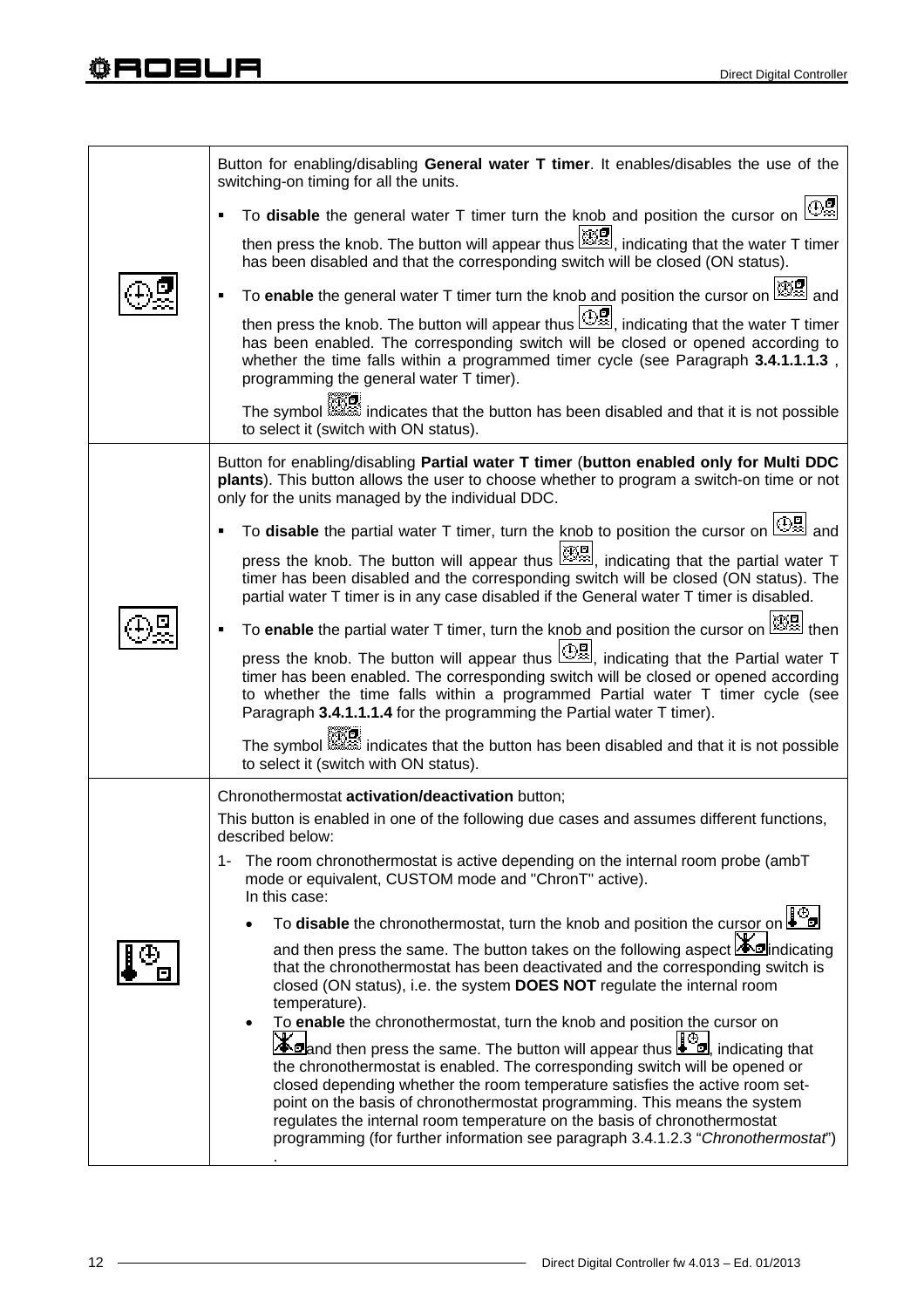| The room thermostat is active based on the climatic curve and external temperature<br>2-<br>probe (WCmp mode or equivalent equivalent, CUSTOM mode and "WCmp" function<br>active) and the climatic curve function is enabled in the user level menu "Enabling of<br>climatic curve" (see paragraph 3.4.1.1.1.2). |
|------------------------------------------------------------------------------------------------------------------------------------------------------------------------------------------------------------------------------------------------------------------------------------------------------------------|
| In this case, by pressing the knob repeatedly with the cursor positioned on the<br>chronothermostat activation/deactivation button, the symbol assumes the different<br>aspects in sequence to which the following modes correspond:                                                                             |
| $\left[\begin{matrix} 1 & 0 \\ 0 & 1 \end{matrix}\right]$ the room temperature set-point is that active on the bases of the<br>programming set on the chronothermostat.                                                                                                                                          |
| $\begin{bmatrix} 13 \\ 0 \end{bmatrix}$ of $\begin{bmatrix} 13 \\ 0 \end{bmatrix}$ : the room temperature set-point is always T3 (maximum level of the<br>heating or cooling service)                                                                                                                            |
| 0T2 .<br>the room temperature set-point is always T2 (average level of the heating or<br>cooling service)                                                                                                                                                                                                        |
| $\begin{bmatrix} 1 & 1 \\ 0 & 0 \end{bmatrix}$ of the room temperature set-point is always T1 (minimum level of the<br>heating or cooling service)                                                                                                                                                               |
| NOTE: continuing to press the knob, the sequence is repeated.                                                                                                                                                                                                                                                    |
| Note that the climatic curve function remains active in all modes stated above; therefore in<br>this case the system ALWAYS regulates the internal room temperature, based on the<br>climatic curve. The change affects only the choice of the value of the room temperature<br>set-point value.                 |
| If neither of the two cases stated above exists, the button takes on the <b>the a</b> spect to<br>indicate that it is disabled. The system does not regulate the internal room temperature.                                                                                                                      |
| COOLING/HEATING switch button (button present for 2 line hot/cold plants only);                                                                                                                                                                                                                                  |
| To change to Cooling turn the knob to position the cursor on $\frac{ \mathcal{X} \cdot\mathcal{X} }{ \mathcal{X} }$ then press the                                                                                                                                                                               |
| knob. The button will appear thus $\frac{ \mathbb{X}^* }{ \mathbb{X}^* }$ , indicating that the plant will be enabled for<br>cooling operation.                                                                                                                                                                  |
| To change to <b>Heating mode</b> turn the knob to position the cursor on $\frac{ \mathbf{X} \cdot\mathbf{w} }{ \mathbf{X} \cdot\mathbf{w} }$ then press                                                                                                                                                          |
| the knob. The button will appear thus $\frac{ \mathcal{X}^* }{ \mathcal{X}^* }$ , indicating that the plant will be enabled for<br>heating operation.                                                                                                                                                            |
| Heating/cooling priority selection button for GAHP-GS/WS module (button only present<br>on 4-line hot/cold plants with units of the GAHP-GS/WS type);                                                                                                                                                            |
| To give priority to Cooling turn the knob and position the cursor on $\mathbb{R}^{\mathbb{W}}$ then press                                                                                                                                                                                                        |
| the knob. The button will appear thus $\frac{1}{10}$ indicating that priority will be given to<br>cooling operation for the GAHP-GS/WS units.                                                                                                                                                                    |
| To give priority to Heating turn the knob to position the cursor on $\mathbb{H}\mathbb{H}$ then press the                                                                                                                                                                                                        |
| knob. The button will appear thus $\frac{dX}{dX}$ , indicating that priority will be given to <b>heating</b><br>operation for the GAHP-GS/WS Units.                                                                                                                                                              |
| For further information on the use of this button, consult the operation and maintenance<br>manual of the GAHP-GS/WS unit.                                                                                                                                                                                       |
|                                                                                                                                                                                                                                                                                                                  |

According to the configuration carried out, some of the buttons may be disabled. (status always ON). For further details, consult Paragraph **"On/off command configuration"** on page 103.

**NOTE**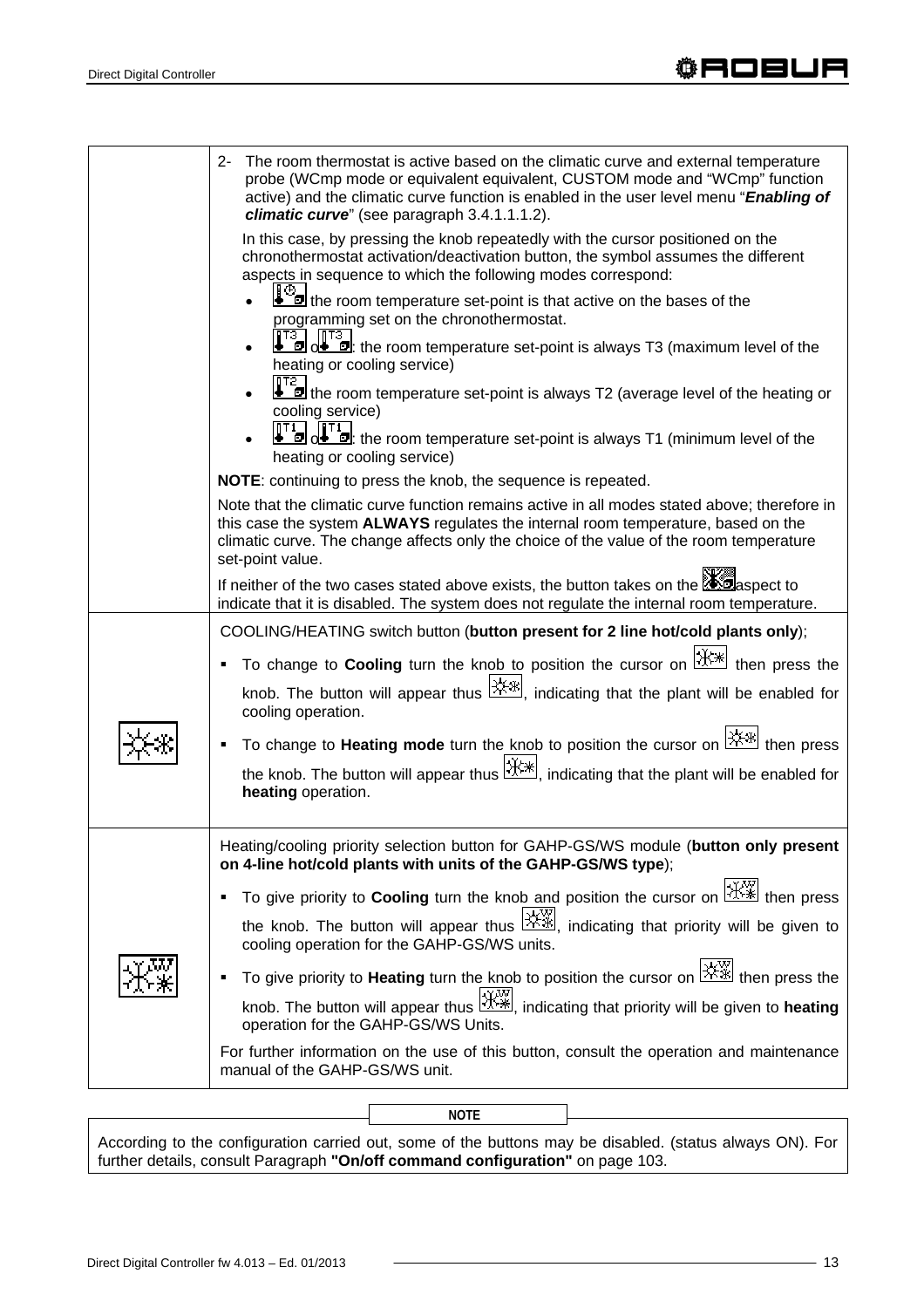**NOTE** 

As concerns the heating service, the switching off does not necessarily involve the switching off of the units. In fact, if also one or more DHW production services are configured, the units can start to meet the DHW requests. In order to ensure the real switching off of the plant, switch off also the DHW service(s), as indicated in paragraph 2.5 "BASE AND SEPARABLE DHW SERVICE CONTROL MENU" on page 15.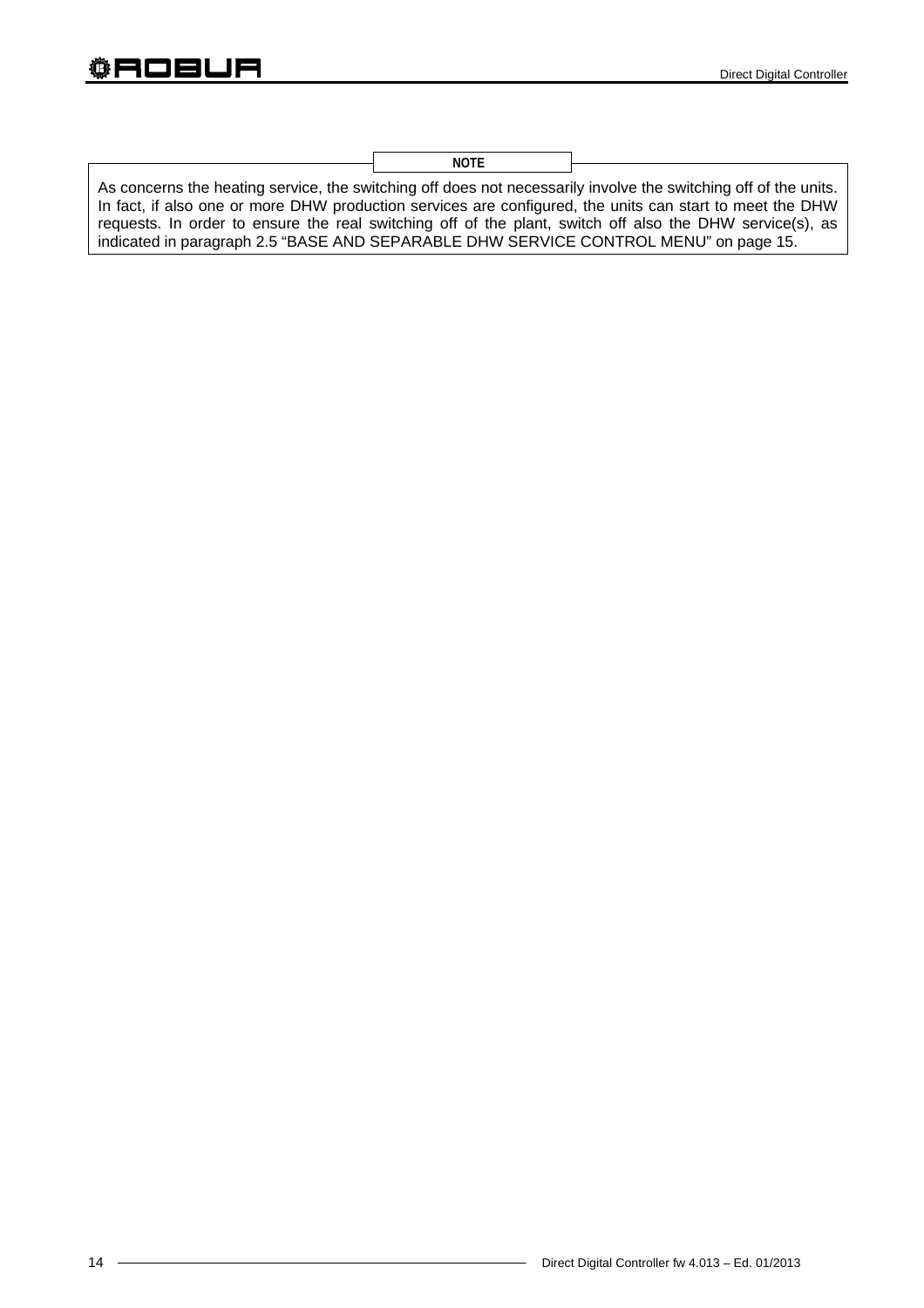## **2.5 BASE AND SEPARABLE DHW SERVICE CONTROL MENU**

To access the "DHW Plant control" menu, follow the indications given below:

- 1 Select the  $\hat{\mathbb{G}}$  + icon from the initial screen and press the knob to gain access to the screen displaying the base and separable DHW service operation parameters.
- 2 Select the  $\boxed{4}$  symbol positioned above to gain access to "Base DHW control" menu (see "Zone 5" Figure 2 on page 6).
- 3 Select the **U** symbol positioned below to gain access to "Separable DHW control" menu (see "Zone 6" Figure 2 on page 6).
- 4 In both cases ("Base DHW control" and "Separable DHW control") the screen shown in Figure 4 will be displayed on the screen.
- 5 The switching on of the Units of which use is made to produce domestic hot water requires also a request coming from the RB100 or RB200; the button in position ON is not sufficient by itself to switch on the units of the DHW group. The base or separable DHW services each require a specific request; for more information please consult the installation and use booklet of the RB 100 (code D-LBR468) and the RB 100 applications booklet (code D-LBR467), or the installation and use booklet of the RB 200 (code D-LBR632) and the applications manual (code D-LBR630), according to the type of device used.



**Figure 4 –** EXAMPLE OF BASE OR SEPARABLE DHW SERVICE CONTROL SCREEN

|                                                                  | <b>Base or separable DHW service ON/OFF switch.</b> Used to switch the corresponding<br>DHW service ON/OFF.                                                                                                                                                                                                                                               |
|------------------------------------------------------------------|-----------------------------------------------------------------------------------------------------------------------------------------------------------------------------------------------------------------------------------------------------------------------------------------------------------------------------------------------------------|
|                                                                  |                                                                                                                                                                                                                                                                                                                                                           |
|                                                                  | knob. The button will appear thus $\frac{\mathbb{Q}[\mathbf{G}]}{\mathbb{Q}[\mathbf{G}]}$ to indicate that the switch has been closed<br>(ON).                                                                                                                                                                                                            |
| $\begin{smallmatrix} &\circledR\ 3&\circled{f}\end{smallmatrix}$ | To disable the plant, turn the knob and position the cursor on <b>Figged</b> and then press the                                                                                                                                                                                                                                                           |
|                                                                  | same. The button will appear thus $\boxed{\mathbb{CP}}$ to indicate that the switch has been opened<br>$(OFF)$ .                                                                                                                                                                                                                                          |
|                                                                  | The <b>section</b> symbol indicates that the button cannot be selected. The switch does not<br>affect the switching on of the units. The "milled" icon is shown only on the Slave DDC<br>in case of Multi-DDC configuration, and the switching On/Off of the corresponding<br>DHW service can occur only on the Master DDC. The "button" on the Slave DDC |
|                                                                  | reflect the status of the Master DDC button.                                                                                                                                                                                                                                                                                                              |

Switching off the DHW service does not necessarily imply that the units are switched off. If also the heating service is configured, the units may come on to satisfy this request. In order to ensure the real switching off of the plant, switch off also the heating service, as indicated in paragraph 2.4 "COOLING/HEATING SERVICE CONTROL MENU" on page 11.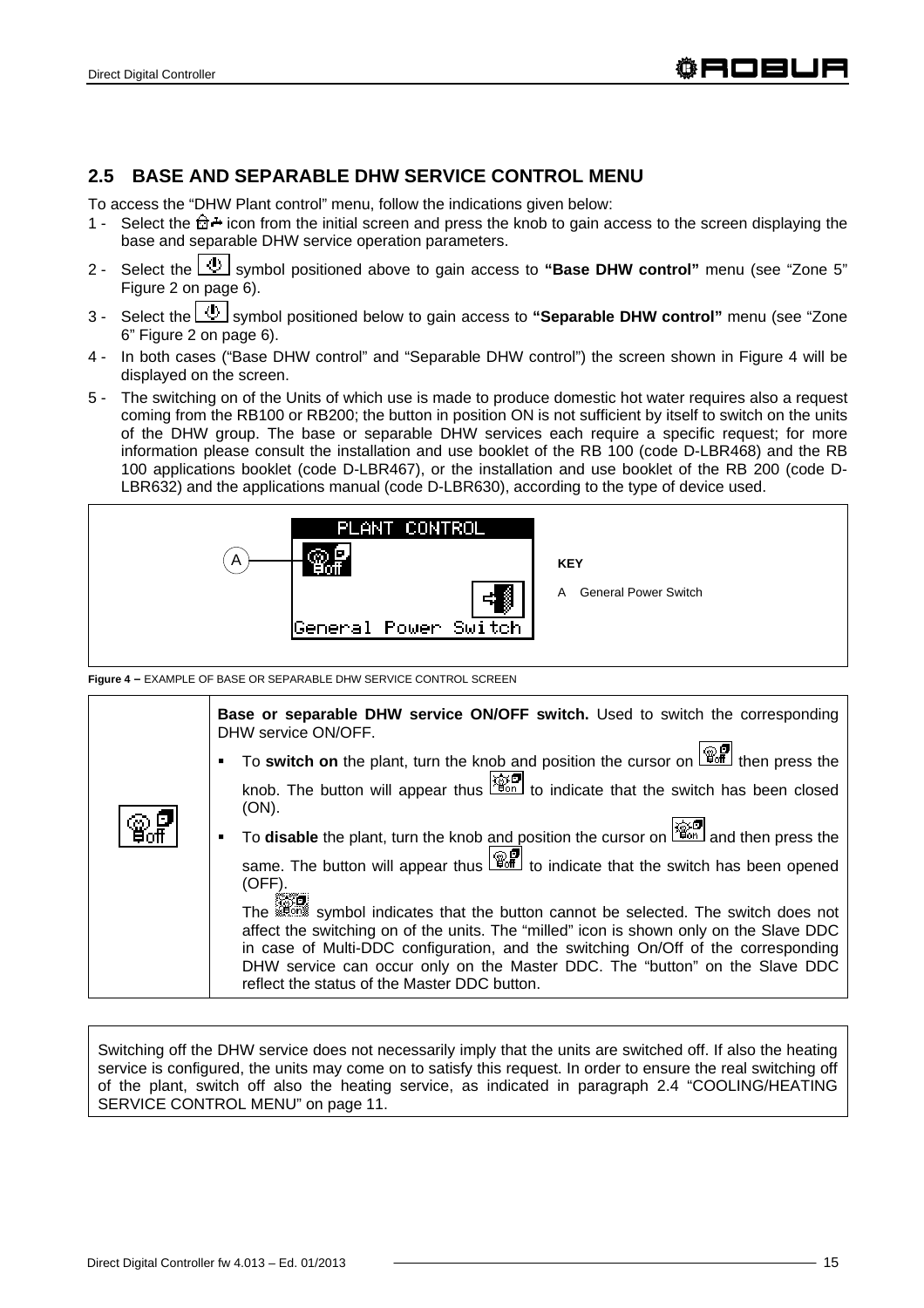# **2.6 ALERTS MENU**

This menu allows the user to visualise any anomalies in the units of the plant(s). To access the alerts menu, select **A** from the main screen.

The figure below indicates the alerts menu screen.



**Figure 5 –** EXAMPLE OF ALERTS MENU SCREEN

The alerts menu shows the **events underway**: it is possible to view the type of event (warning or error) for each machine type.

Instructions to access the alerts menu:

- 1 Select  $\mathbb N$  from the initial screen to gain access to the main menu.
- 2 From the main menu, select  $\boxed{\triangle}$
- 3 Select the plant in which the events occurred:  $\sqrt{7+1}$  for two-line cooling/heating plants,  $\sqrt{7+1}$  for hot water 風風

production plants, or  $\sqrt{1+\frac{1}{n}}$  for chilled water production plants. The  $\Delta$  symbol that appears next to a plant icon indicates that anomalies are present in that plant.

- 4 To search for the unit in which errors have occurred select  $\blacktriangleright$  (detail "D" in Figure 5). If no error has occurred, the message "No error" appears.
- 5 Use the vertical scroll arrows  $\blacksquare$  (detail "E" in Figure 5) to view all the events present on the unit.

| 03:24:07<br>୍ୟ⊡<br>−<br>Se.<br>10.<br>а.<br>Se.<br>୬ | SELECTION<br>PLANT<br>ı<br>Ж | DDC<br><b>IALARMS</b><br>10/0<br>No Alarm | <b>ALARMS</b><br>E101<br>imit Thermostat.<br>Call Service |
|------------------------------------------------------|------------------------------|-------------------------------------------|-----------------------------------------------------------|
| 50.<br>larms                                         | 'Heating(ID: 4)              | Unit<br>⊸≉⊪Мехт                           | Unit                                                      |

The  $\mathbb{H}$  key allows the user to access the "MACHINE MANAGEMENT" menu in order to perform an error reset, if necessary.

The button **i** allows to access the "INFORMATION MENU" related with the selected unit.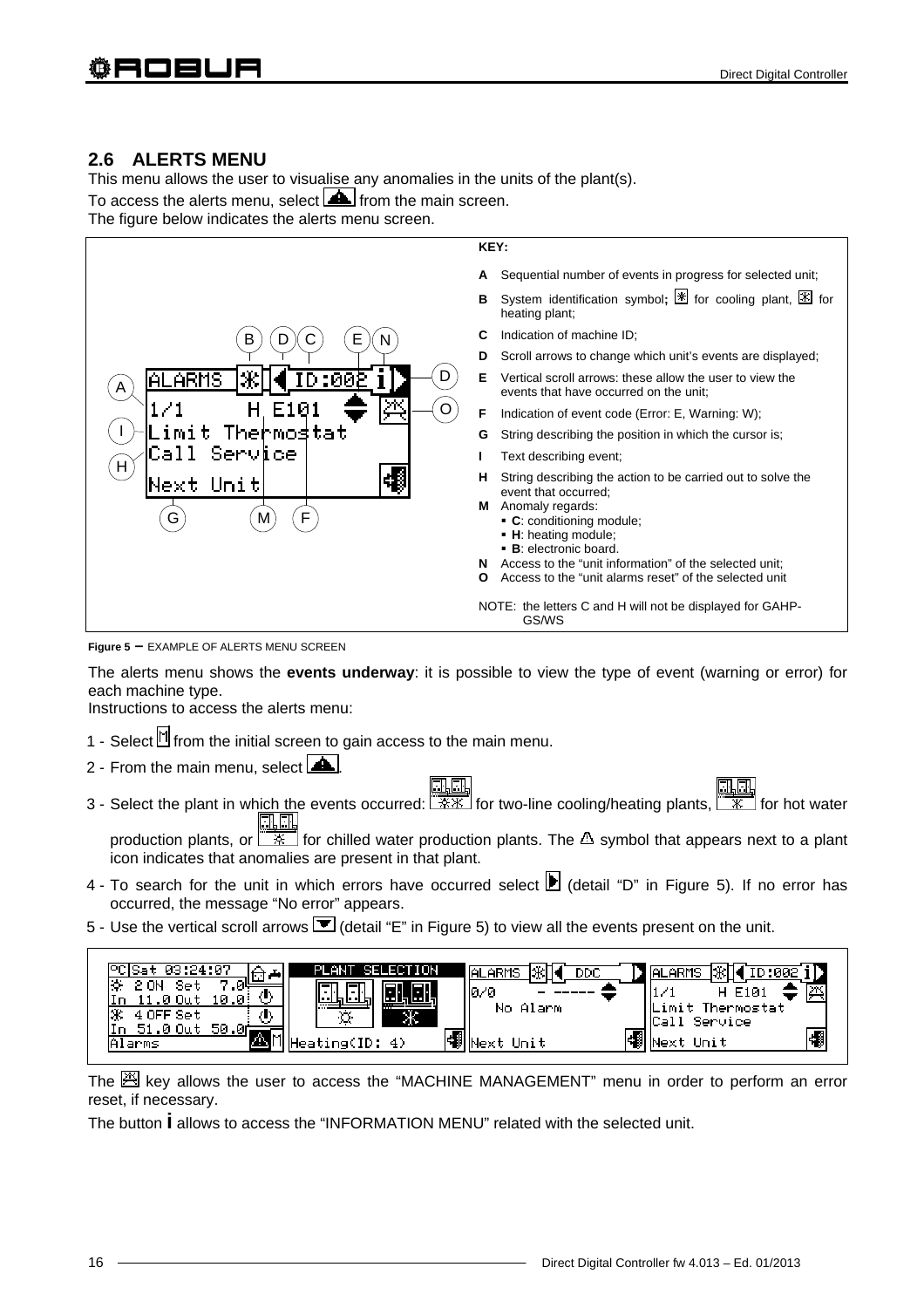# **2.7 ERROR RESET**

This option allows the user to reset the anomalies present in the unit selected (with the exception of flame control unit arrest).

To carry out an error reset, follow the instructions below:

- 1 Select **follo** from the initial screen to access the alerts menu.
- 2 Select the plant in which the events occurred:  $\frac{1}{10}$  for the cooling plant,  $\frac{1}{10}$  for the heating plant, or **in Fig. 3.** if the DDC is configured to manage a 2 line hot/cold plant.

The  $\Delta$  symbol that appears next to a plant icon indicates that anomalies are present in that plant.

- 3 Select  $\blacktriangleright$  to view the screen that relates to the unit where the error has occurred.
- 4 Select i to access to the "INFORMATION MENU" related to the selected unit.
- 5 Select  $\mathbb{\boxtimes}$  to access the MACHINE MANAGEMENT menu directly.
- 6 Position the cursor on **AND and press the knob to carry out an error reset.**
- 7 Wait for the operation to be performed. If the operation is successful, the message "OK" appears on the display.
- 8 To exit, select



**An error reset does not reset the flame control unit. To reset the flame control unit is necessary to move with the cursor on**  $\mathbb{X}^{+}$  **and press the knob. NOTE** 



|                                                             | <b>NOTE</b> |  |
|-------------------------------------------------------------|-------------|--|
| It is not possible to reset errors on third party machines. |             |  |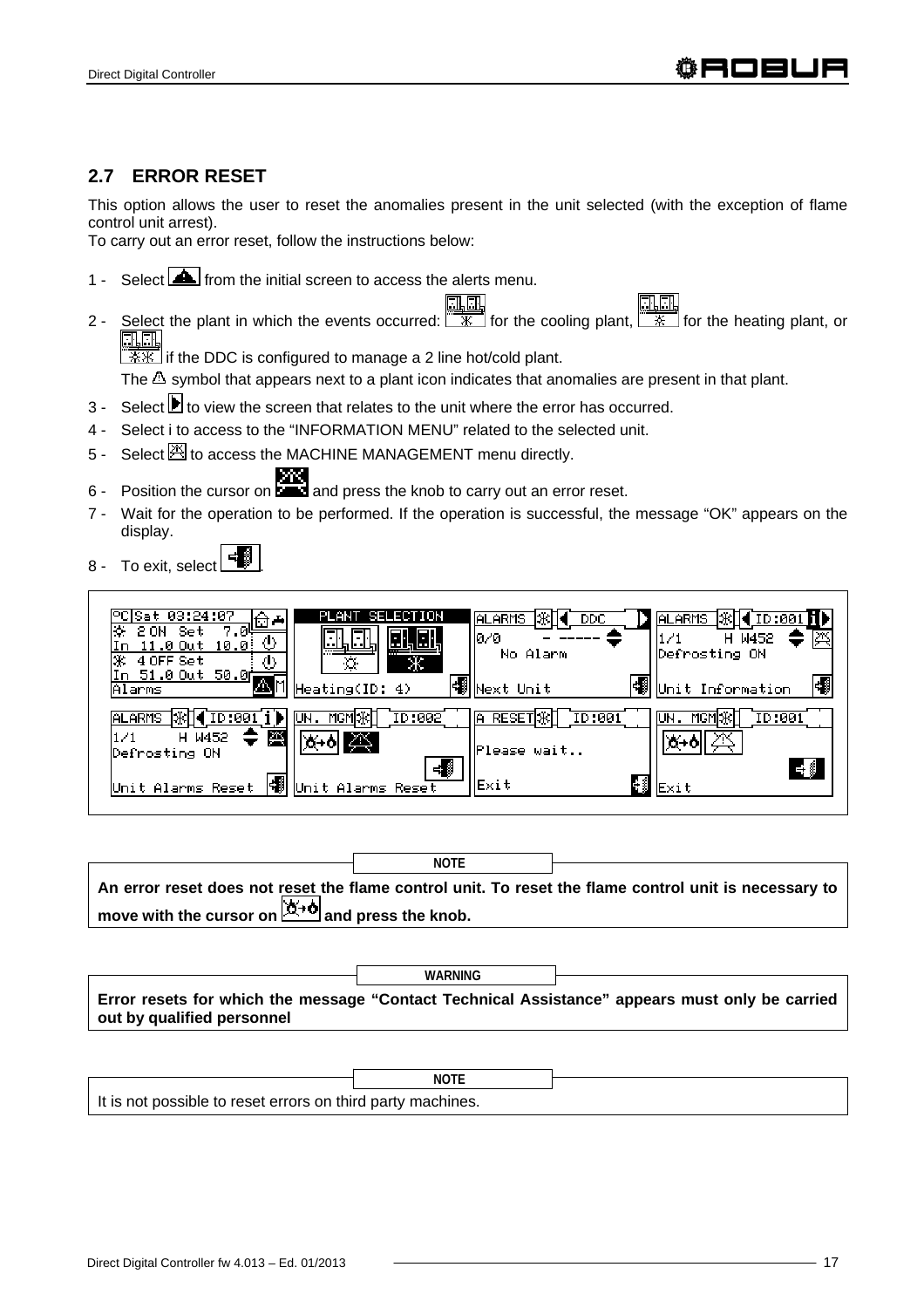# **2.8 FLAME CONTROL UNIT RESET**

This option allows the user to reset the flame control unit of the unit selected in the event of arrest of the burner.

To carry out a reset of the flame control unit if the burner ceases to function, follow the instructions below:

- 1 Select  $\mathbb H$  from the initial screen to gain access to the main menu.
- 2 From the main menu, select  $\Box$  to enter the Machine Management menu.
- 3 Select the plant ( , or if the DDC is configured to manage only one hot/cold plant).
- 4 Select the unit by using  $\Box$  or  $\Box$ . The unit's identification number is shown between the arrows.
- 5 Select i to access to the "INFORMATION MENU" related to the selected unit.
- 6 Position the cursor on  $\mathbb{X}$ +**o** and press the knob to carry out a reset of the flame control unit.
- 7 Wait for the operation to be performed. If the operation is successful, the message "OK" appears on the display.
- 8 To exit, select

By law it is possible to execute max. 5 flame reset attempts within a 15 min period. If you exceed this number, the function is disabled and further attempts can only be executed directly on the affected unit, as described in the relative manual. **NOTE** 

| MAIN MENU<br>at 03:24:07<br>⊡∸<br>7.01<br>Set<br>10.0<br>.ø<br>- Ou t<br>涿<br>4 OFF Set<br>७<br>50.00<br>. .0 Out<br>Units Management<br>Alarms | SELECTION<br>PLANT<br>UN.<br>MGI<br>???<br><b>PLEASE SELECT UNIT</b><br>v<br>∧<br>57<br>環<br>Heating(ID: 4)<br>Next Unit |
|-------------------------------------------------------------------------------------------------------------------------------------------------|--------------------------------------------------------------------------------------------------------------------------|
| ID:001<br>UN. MGMl∯<br>ID:001<br>MGM<br>曲<br>÷<br>Information<br>[anition<br>Box<br>Rearm                                                       | REARM <sup>3</sup><br>(10:001)<br>ID:00<br>Please wait<br>≟ ≸<br>e.<br>Exit                                              |

The flame control unit can be reset also by accessing the "Errors" menu **A** from the initial screen (for more details see paragraph 2.7 ERROR RESET on page 17).

|                                                             | <b>NOTE</b> |                                                                                                                               |
|-------------------------------------------------------------|-------------|-------------------------------------------------------------------------------------------------------------------------------|
| to carry out the reset of the trouble of the selected unit. |             | l XX.<br>The errors reset can also be done from this menu: position the cursor on $\overline{\mathbf{L}}$ then press the knob |

**It is not possible to reset the flame control unit on third party machines.**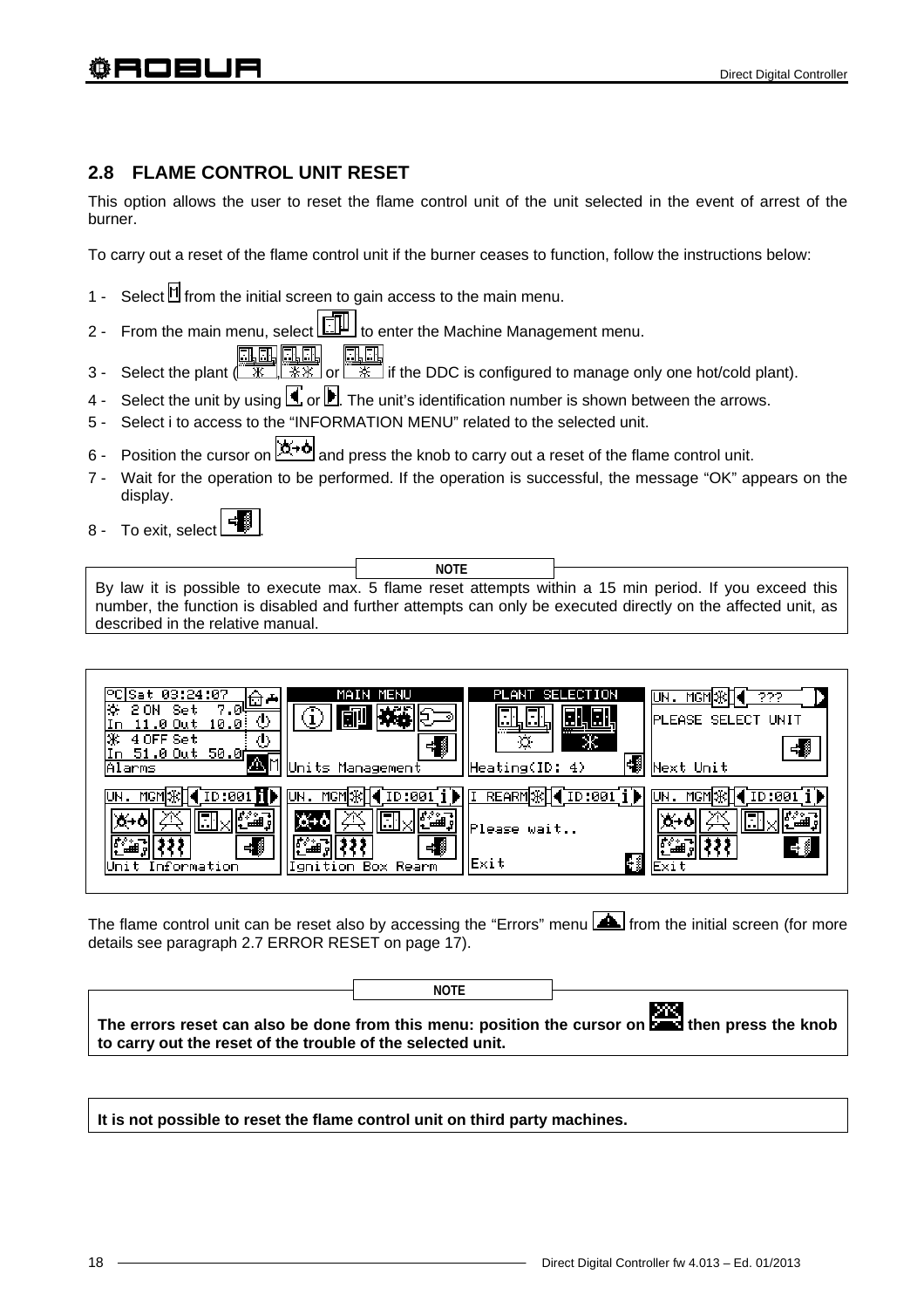# **3 FUNCTIONS OF THE DIRECT DIGITAL CONTROLLER**

## **3.1 MAIN MENU**

To access the main menu from the initial screen, select  $\mathbb{L}$ . The main menu consists of 5 sections, as indicated in the figure on the right:



Functional data.

Machine Management

User Settings

Installation (see Installation" Section)

Exit

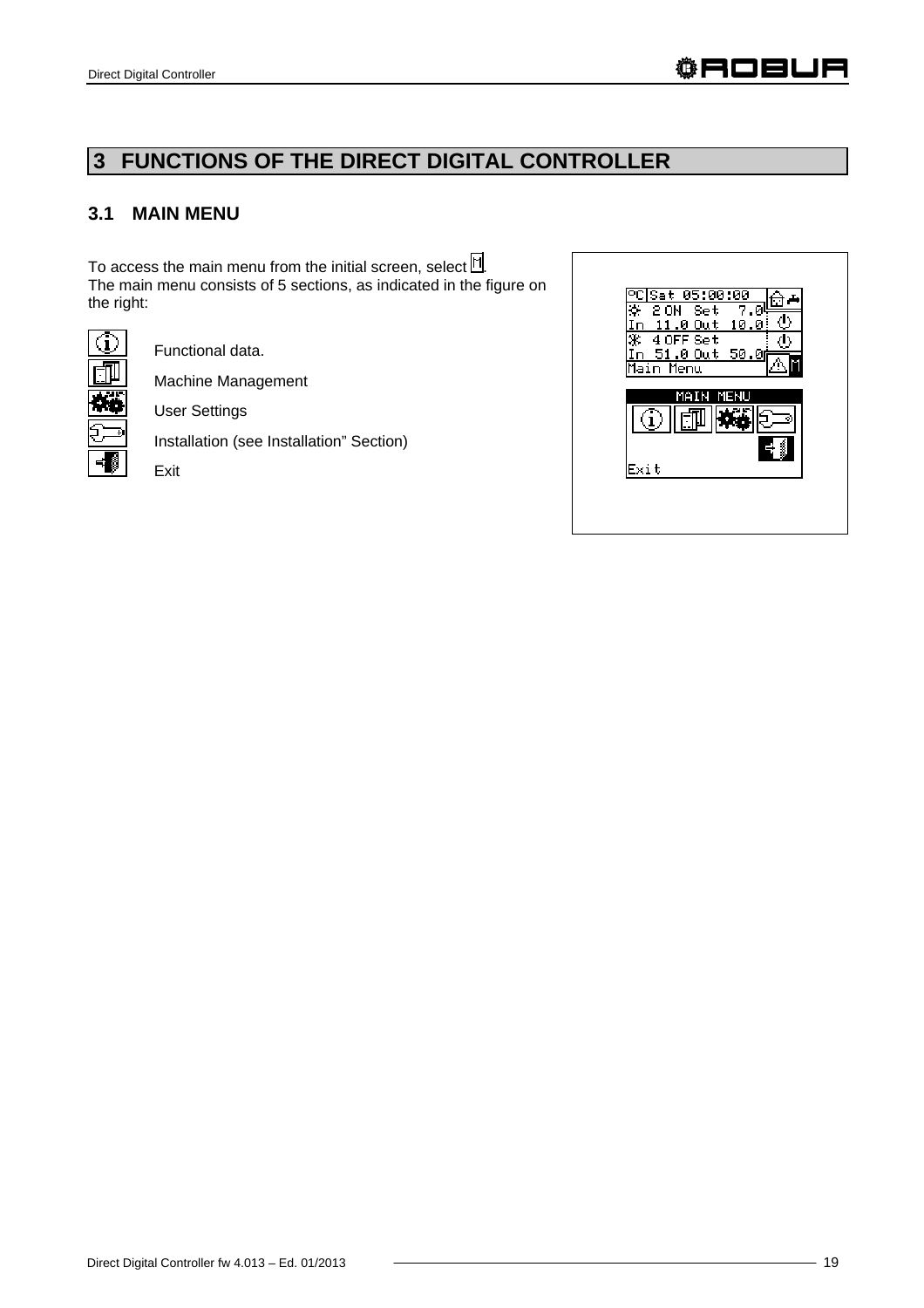# **3.2 FUNCTIONAL DATA**

The menu "Functional data" provides access to a scrolling menu that allows the user to access all information regarding the plants and the machines managed by the DDC. The options in this submenu are listed below:

- **-** DDC information
- Units information
- Plants data
- **Service Centre**
- Alarms Log
- $E$ **Exit**

#### **3.2.1 DDC INFORMATION**

By gaining access to two screens, some data concerning the DDC can be displayed: Network ID assigned to the DDC, environmental temperature (displayed if an environmental sensor is connected), power supply voltage, serial ID. The second screen contains HW revision, revision of Boot Loader FW, revision of application FW.

To access "**DDC data**", follow the instructions below:

- 1 Select  $\mathbb H$  from the initial screen to gain access to the main menu.
- 2 Select  $\boxed{\textcircled{1}}$  to gain access to the "Functional data" menu;
- 3 Turn the knob to select the "DDC Information" menu, and press the knob to access the menu.
- 4 Select "1/2" to move to the second screen. To go back to the first screen, select "2/2".
- 5 To exit, select .

#### **3.2.2 UNITS INFORMATION**

By means of two or three screens some specific data concerning the units can be displayed (machine type, serial ID of the unit board, revisions of the HW and FW electronics) as well as other detailed data concerning the module or the two modules that build up the unit (detailed denomination of the module, its primary and secondary main codes, separated by a ".", then, the serial number).

To access to the **"Units information"** menu, follow the instructions below:

- 1 Select  $\mathbb H$  from the initial screen to gain access to the main menu.
- 2 Select  $\bigcirc$  to gain access to the "Functional data" menu;
- 3 Turn the knob to select the "Units information" menu, then press the knob to gain access.
- 4 Select the unit making use of  $\blacksquare$  or  $\blacksquare$ . The network ID of the selected unit is indicated between the arrows; the first screen ("1/3", or "1/2") containing the unit data is shown.
- 5 Select "1/3" or "1/2" to move to the second screen, containing the data of the first module.
- 6 If the unit consists of two modules, select "2/3" to move to the third screen, containing the data of the second module.



| DDC INFORMATION                                                                                  |                               |  |
|--------------------------------------------------------------------------------------------------|-------------------------------|--|
| Network ID:<br>news Temp.(°C):---<br>Supply (U):   33.7<br>Serial ID:     741<br>Additional info | -960                          |  |
| DDC INFORMATION                                                                                  |                               |  |
| HW Rel.∶<br>Boot L. Rel.:<br>FW Rel.:                                                            | <u>2</u><br>2<br>$4.002$ 2007 |  |
| Additional info                                                                                  |                               |  |

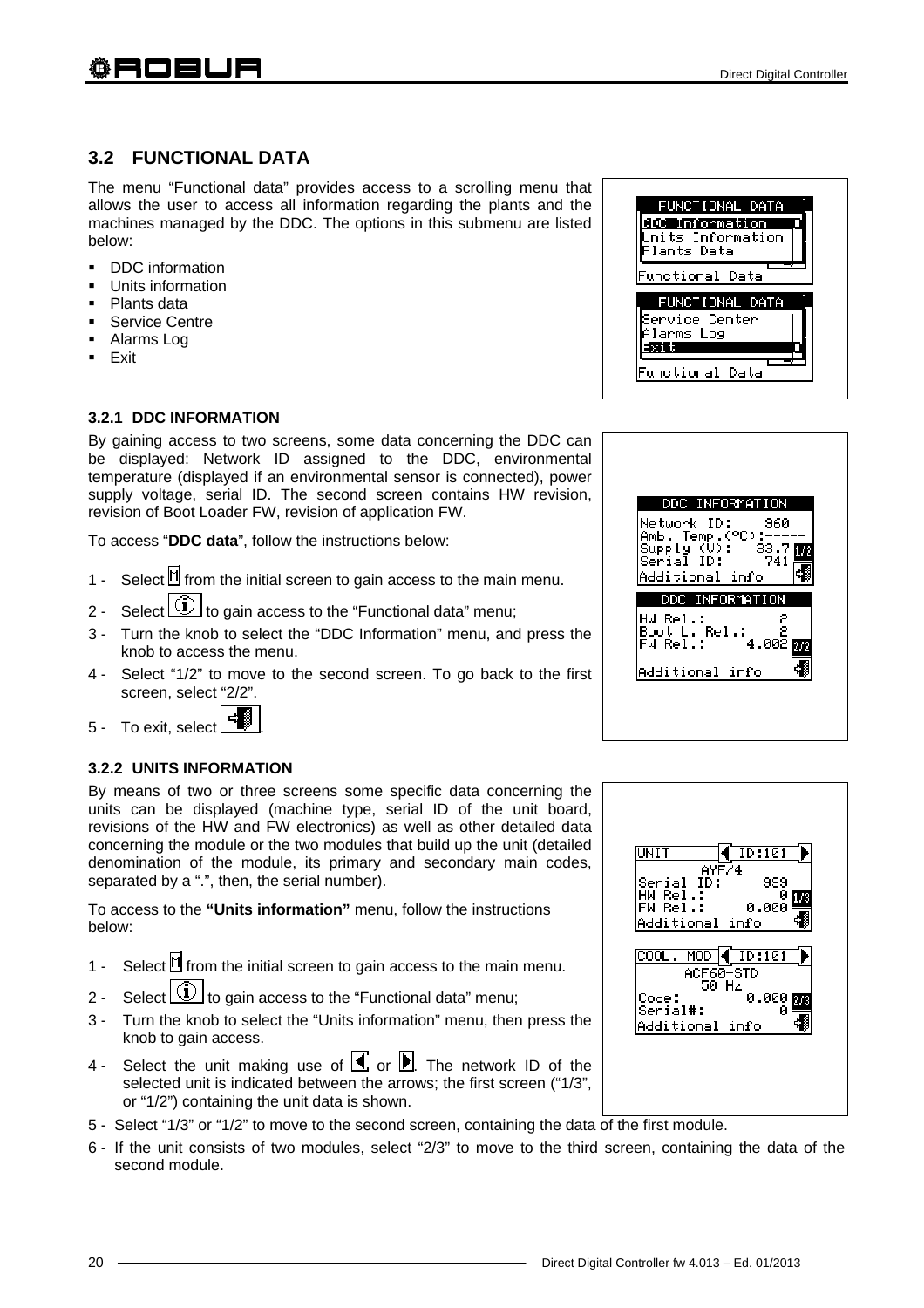7 - Select "3/3" (or "2/2" in case of unit consisting of one module only) to go back to the first screen

8 - To exit, select

**When viewing third party boilers or chillers managed via the Robur Box RB200, the first screen shows the generic indication "Third Party Machine" and the serial ID, Hardware and Firmware version of the RB200 device managing the boiler or chiller; the second screen shows a more detailed description of the type of boiler or chiller (with or without water pump control, with or without error reading) and the value of the corresponding configuration parameter set on the RB200.** 

#### **3.2.3 PLANTS**

When the machines have been configured (see Section 4, "INSTALLATION"), it is possible to view the functional data of the plants managed. To enter the plants submenu, select "Plants" from the dropdown menu.

To view the operating data of the plants, select the desired icon. If two plants have been configured, two icons will appear: one for the hot lo

plant, shown by the  $\boxed{\mathcal{X}}$  icon, and one for the cold plant, shown by the  $\boxed{\Box_{\Box}}$ 

 $\overline{\ast}$  licon.

Select the plant for which the operating data is desired. A drop-down menu will allow the user to select which data to view:

- Plant temp.
- Machine status
- Machine data
- Exit

#### **3.2.3.1 Plant temperatures**

The displaying concerns the temperature of water at inlet to/outlet from the plant, the value of the set point temperature and the difference of

temperature between inlet and outlet of the cooling plant  $\Box$  or base

domestic hot water plant (base DHW) **II** (if configured) or separate

domestic hot water plant (separable/separated DHW) (if configured).

Select **to** to move to the screen concerning the base DHW plant ( will appear).

Select **to** to move to the screen concerning the separable DHW plant ( will appear).

Select **to** to move to the screen concerning the cooling plant (**m** will appear)

To exit, select .

**NOTE** 

**For a given temperature, if this is read by the manifold probe (managed via the RB200) rather than by calculating the average of the machine probes, the indication between brackets will read "(probe)" and not "(average)".** 



| : TEMPER.:                                       | HUAC           |     |
|--------------------------------------------------|----------------|-----|
| In(Avg): 31.0<br>Out(Avg): 30.0<br>Set Point:    |                |     |
| In - Out:<br>Next Service Data                   | - 7.0<br>- 1.0 |     |
| ' TEMP: BASE DHW<br>PLAΝ                         |                |     |
| In(Avg):<br>Owt(Avg):                            |                |     |
|                                                  |                |     |
| Set Point:<br>$In - Out:$                        |                |     |
| Next Service Data                                |                |     |
| PLANT TEMP: SEP.                                 |                | DHM |
| In(Avg): 51.0                                    |                |     |
| Out(Avg):                                        | 50.0           |     |
| Set Point:<br>In - Out: 1.0<br>Next Service Data |                |     |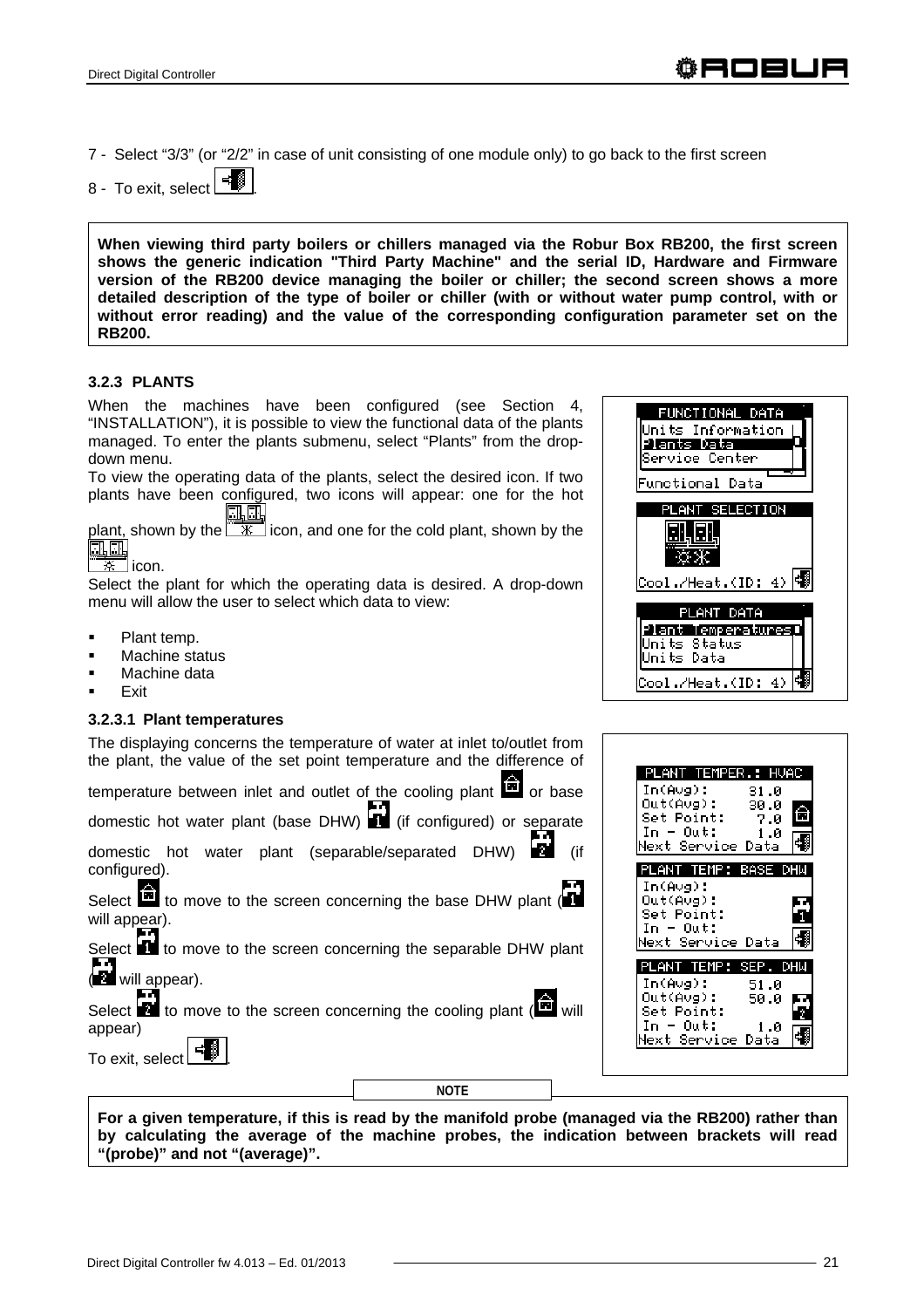$ONZOF$ 

48

#### **3.2.3.2 Machine status**

The "**Machine status**" menu provides a complete overview of the units operating correctly and those where errors have arisen. Each unit is identified by its network ID.

Two screens are present: "ACTIVATION" and "ERRORS". Next to the machine ID, in the "ON" screen, the following symbols appear:

- 1  $\blacksquare$  if the machine is on.
- 2 If the unit is off, no symbol appears next to the machine ID.
- $3 1$  if the machine has been excluded from the plant via the options in the Units management menu.
- $4 D$  if the unit is carrying out a Defrosting cycle. Option only for GAHP-A and GAHP-AR units.
- $5 -$  T if the unit is off because it has reached temperature or thermostating limit values.

Select **b** to visualise for which units errors or warnings have occurred. If an error has occurred in the machine, the letter E will appear next to the unit's ID.

In the "Error" screen next to the machine ID, the following symbols appear:

- 1  $E$  if an error has occurred in the machine:
- $2 M$  if a warning has occurred for the machine;
- 3 ("off-line") if there are connection problems between the machine and the DDC (the off-line may be due to various causes: the machine is not powered, there are problems on the connection cable, the machine board is malfunctioning and cannot communicate with the DDC;
- 4 If no error has occurred in the machine, no symbol will appear next to the machine ID.

For two-line hot/cold plants, i.e. plants for the production of hot/chilled water, the symbols  $\mathbb{X}$  or  $\mathbb{X}$  apply.

Select  $\mathbb K$  to view the screens relating to modules dedicated to the production of chilled water  $(\mathbb{H})$  is displayed).

Select  $\mathbb H$  to view the screens relating to modules dedicated to the production of hot water  $(\mathbb{K})$  is displayed).

To access the menu, follow the instructions below:

- 1 Select  $\mathbb H$  from the initial screen to gain access to the main menu.
- 2 Select  $\bigcirc$  to access the "Functional data" menu.
- 3 Turn the knob to select the "Plants" menu, and press the knob to enter the menu.
- 4 Select the plant for which to view the machine status: **FAREE**<br>4 Select the plant for which to view the machine status: **FARE** for two-line cooling/heating plants, 机肌 hot water production plants, or  $\boxed{\mathbb{R}^n}$  for chilled water production plants. The  $\Delta$  symbol next to the plant icon indicates an anomaly.
- 5 Turn the knob to select the "Machine status" menu and press the knob to access the menu.
- 6 Select  $\blacksquare$  to move to the Errors screen: next to the identification number of each unit (ID = machine), the letter E indicates that an error is present.



status

Next Status Info

ааа <del>х</del>





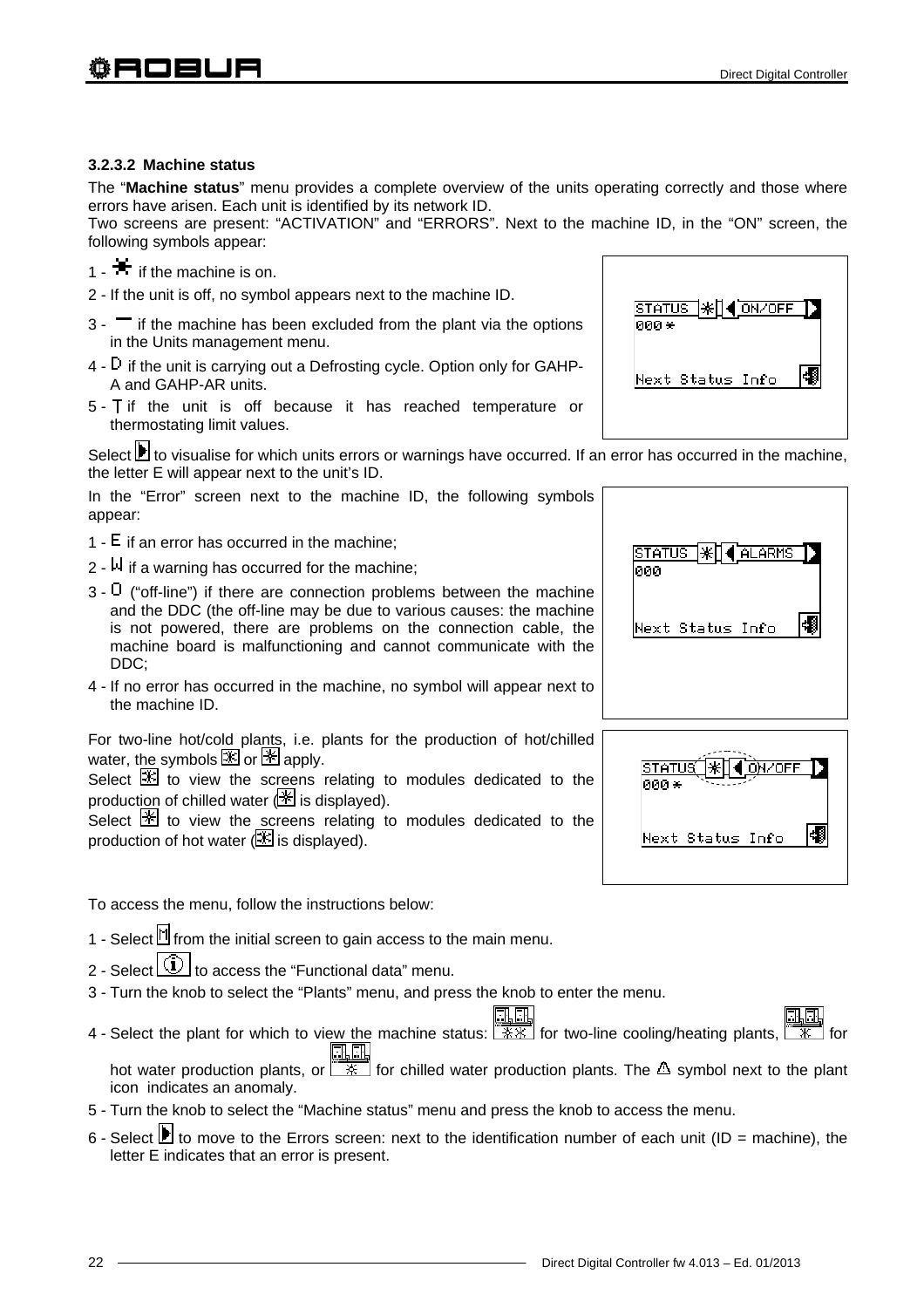7 - On both screens, a machine ID can be selected by turning the knob and, pressing it, access can be gained directly to the "Machine information" menu.



| PC Sun 00:50:37<br><del>∸ هاه .</del><br>ю.<br>4 ON Set<br>31.0 Out 30.0 $\circ$<br>COOLING (heating)<br>Main Menu | MAIN MENU<br>Functional Data                         | FUNCTIONAL DATA<br>HDDC Information<br>Units Information<br>Plants Data<br>Functional Data | PLANT SELECTION<br>$\vert$ Cool./Heat.(ID: 4) $\vert \mathbf{F} \vert$ |
|--------------------------------------------------------------------------------------------------------------------|------------------------------------------------------|--------------------------------------------------------------------------------------------|------------------------------------------------------------------------|
| PLANT DATA<br>Plant TemperaturesL<br>Units Status<br>Wnits Data<br>Cool./Heat.(ID: 4)                              | 1*П◀ о́н⁄оғғ<br><b>STATUS</b><br>003*<br>005<br>Exit | STATUS   * I   4 ALARMS<br>003<br>005<br>٩Ś<br>Exit                                        |                                                                        |

Warning: having carried out the machines configuration, each time it is switched on the DDC searches for the configured units. Any units not found are considered to be **"off-line".** 

**NOTE**

#### **3.2.3.3 Machine data**

|  |  |  |  |                                                                                                                       | In this menu the user may view typical machine operating data |  |
|--|--|--|--|-----------------------------------------------------------------------------------------------------------------------|---------------------------------------------------------------|--|
|  |  |  |  | according to the plant selected ( <u>第四</u> ) [1] according to the plant selected ( <u>第</u> or <u>[ 茶 or [ 茶 ぶ )</u> |                                                               |  |
|  |  |  |  |                                                                                                                       |                                                               |  |

The parameters that may be viewed are:

- *Temperatures*
- *Operating time*
- *Ignitions Number*
- *Defrostings number*
- *Inversions Number*
- *Other data*

| UNITS DATA<br>era                  |  |
|------------------------------------|--|
| Operating Time<br>Ignitions Number |  |
| Cooling(ID: 4)                     |  |

#### **Temperatures**

An overview of all the operating temperatures of the machine selected. The machine's ID is indicated between the two arrows  $\blacksquare$  and  $\blacksquare$ . To view the operating temperatures of another unit, select  $\blacksquare$ .

Which temperatures may be viewed depends on the type of machine selected (AY, ACF GAHP-GS/WS etc.). A list of the temperatures that may be viewed on the screen is provided below.

- 1- **In** Unit inlet water temperature;
- 2- **Out** Unit outlet water temperature;
- 3- **Ext** External air temperature,
- 4- **Cnd** Condenser temperature;
- 5- **Gen** High generator temperature;
- 6- **Eva** Evaporator temperature;
- 7- **TA1 TA2** Auxiliary probes.
- 8- **Mix** Air/gas mixture temperature<br>9- **Fumi** Temperature of the flue gas
- 9- **Fumi** Temperature of the flue gas<br>10- **GenF** Temperature of the generator
- Temperature of the generator fins

To exit, select  $\begin{array}{|c|c|} \hline \cdots \hline \end{array}$ 

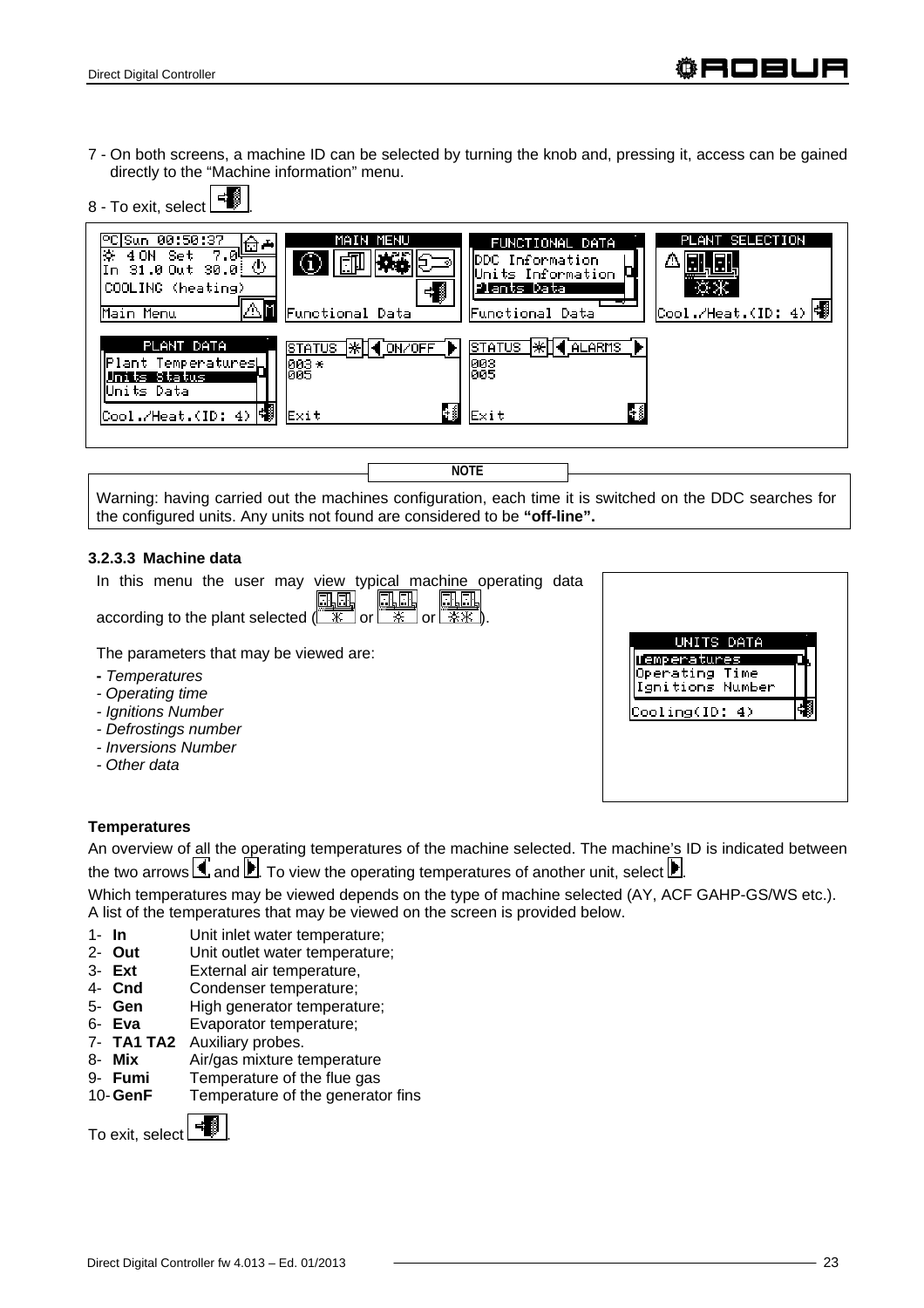#### **It is not possible to view the operating temperatures of third party machines.**

#### *Operating Time*

This screen shows the time that the machine has been operating in hours and minutes. To view the operating time of another unit, select  $\blacksquare$ . To exit, select  $\begin{array}{|c|c|} \hline \mathbf{H} \end{array}$ 

| <u>P TIME ※  ◀ ID:000 i]</u> |      |
|------------------------------|------|
| HHHHHH:MM                    | 7:36 |
| Next Unit                    |      |

#### **Ignitions Number**

This screen indicates the number of times the unit has been switched on.

To exit, select  $\begin{array}{|c|c|}\n\hline\n\end{array}$ 

|    | TGN. N. X. (ID:000 i) |  |
|----|-----------------------|--|
| н: | 226                   |  |
|    | Next Unit             |  |

#### **Defrostings number**

This screen indicates the number of defrosting cycles of the unit (GAHP A-AR plants only).

To exit, select  $\mathbf{F}$ 

|           |   | DEFR N. $\mathbb{R}$ (10:001 1) |
|-----------|---|---------------------------------|
| н:        | Й |                                 |
| Next Unit |   |                                 |

#### **Inversions number**

Reports the number of times the unit has been inverted (GAHP-AR units only).

To exit, select  $\boxed{\triangleleft}$ 

|           | <u>SWIT. N☆[K(ID:009[i])</u> |  |
|-----------|------------------------------|--|
| н:        | Й                            |  |
| Next Unit |                              |  |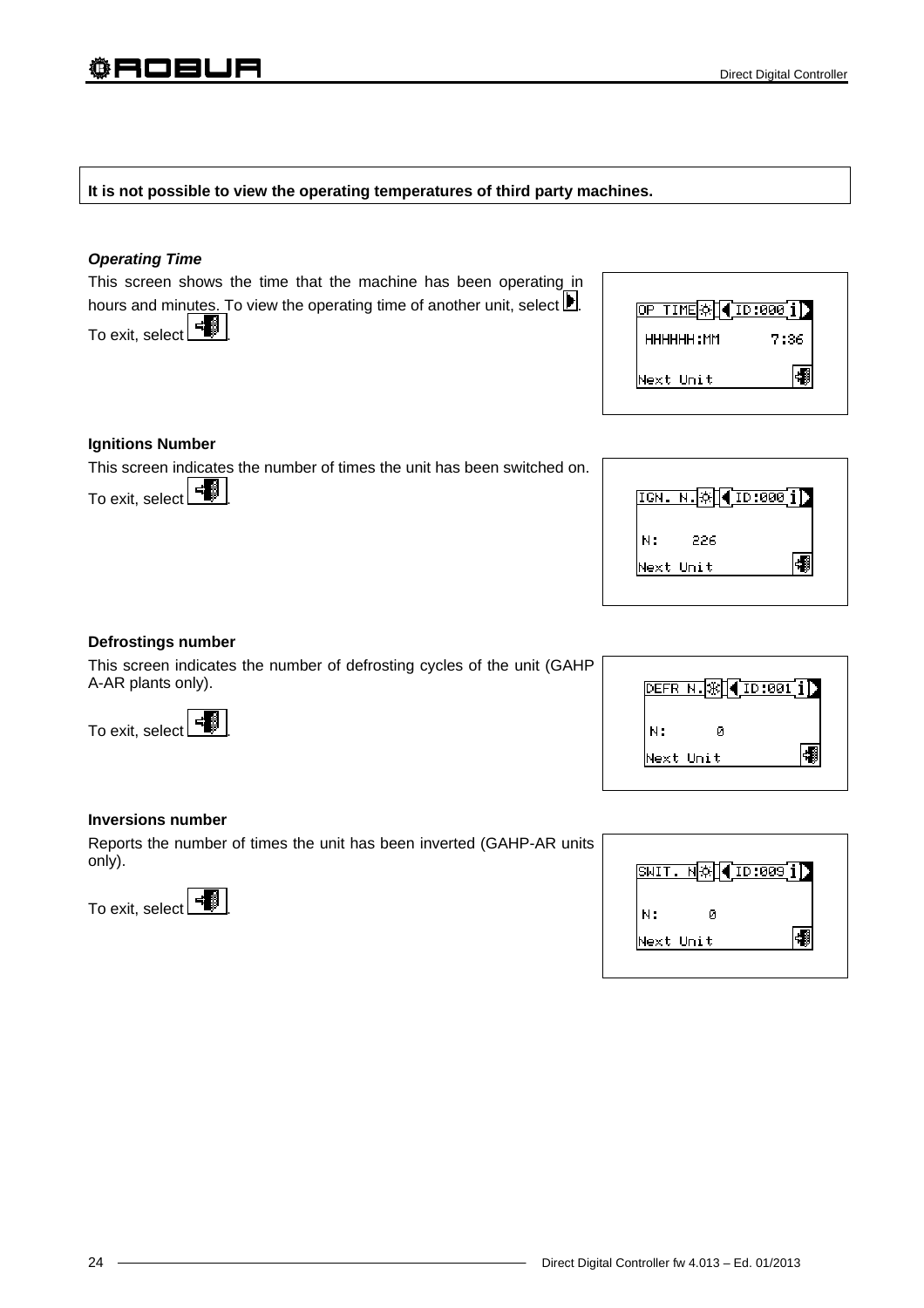#### **Other data**

Indicates other data relative to the machine selected. To display the data of another unit, select  $\blacksquare$  to show the second screen 1/2; 2/2 to pass from the second to the first screen.





**It is not possible to view other data concerning third party machines.**

| $\sqrt{\text{ID}:\!991}$<br>DD DAT Ж∏∙<br>. Flow(1/h): 3000<br>S. Pump(RPM): 120<br>Blower (RPM): 5000<br>Supply (V) : 34.5<br>Next Unit |  |
|------------------------------------------------------------------------------------------------------------------------------------------|--|
| <u>ADD DAT</u> Ж∏◀️ID:001<br>W.PmpCtrl $\overline{\text{UD}}$ : 4.5<br>Additional info                                                   |  |

#### **3.2.4 TECHNICAL ASSISTANCE**

This screen gives information about the nearest Technical Assistance Centre. See Paragraph 4.4.1.12 **Technical assistance information** regarding the programming of technical assistance information.

To exit, select  $\left| \frac{1}{2} \right|$ 

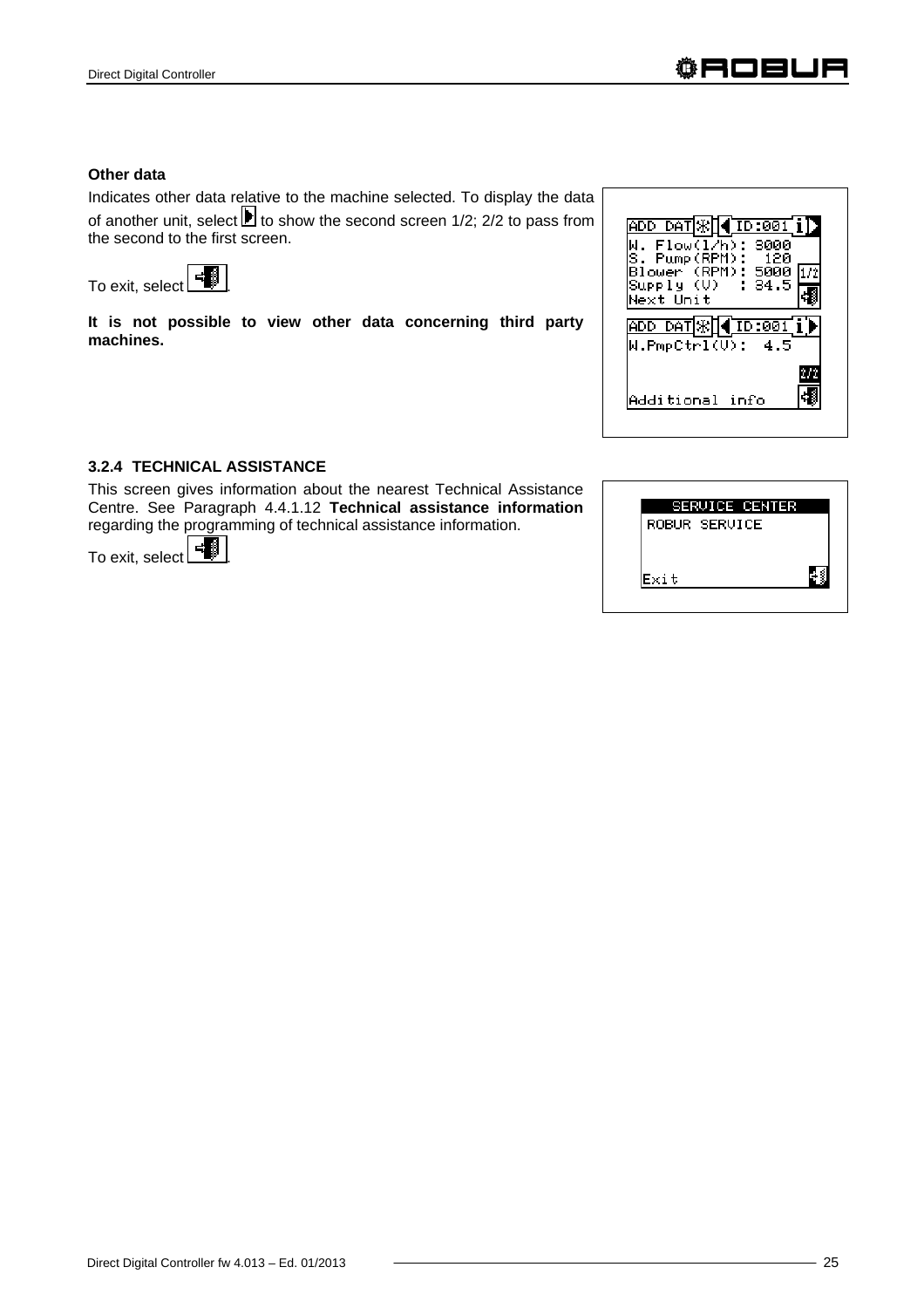#### **3.2.5 EVENT HISTORY**

In this screen, it is possible to view all the parameters that characterise a warning or error event. All the events are in chronological order from latest to earliest, and the times at which the event occurred and ended are shown. For each event the following information is given, as shown in Figure 6: date, time, machine ID, error or warning code, indication of which module (if required: "C" = Cooling, "H" = Heating) generated the event. The ON indication regards the time the warning or error event arose, while the OFF indication regards the time it ended. In addition, in the central area of the display there is a brief description of the type of event that occurred.

All the events that occur are memorised in the Event history menu.

Figure 6 shows the Event history menu screen.



**Figure 6 –** EXAMPLE OF EVENT HISTORY MENU SCREEN

Instructions for accessing the **event history** list follow:

- 1 From the main menu, select  $\mathbb N$
- 2 Select  $\left[\begin{array}{c} \left(\mathbf{U}\right) \end{array}\right]$  to access the "Functional data" menu.
- 3 Turn the knob to select the "Event history" menu, and press the knob to access the menu.
- 4 Position the cursor on the vertical scroll arrows (see detail "D" in Figure 6) to scroll through the events, from latest to earliest.
- 5 To exit, select .

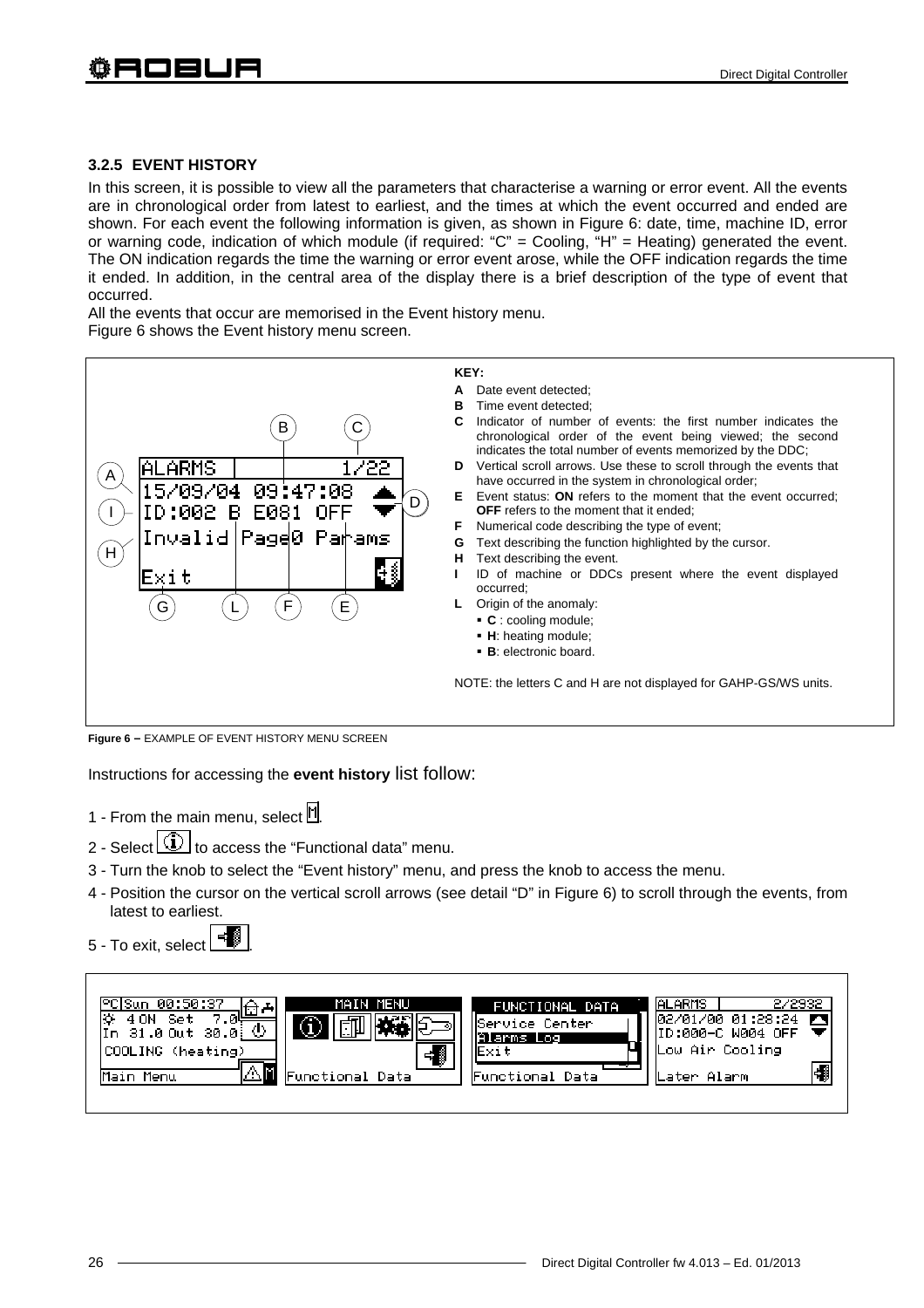#### **3.3 UNITS MANAGEMENT**

The menu allows the user to carry out certain operations upon the units controlled by the DDC. Each machine has a screen associated with it in the **"Units management"** menu, which contains 5 icons that allow the unit to be managed.

| ≿⊬১              | Flame control unit reset: this option allows the flame control unit of the selected machine to be<br>reset in the event of arrest.                                                                     |
|------------------|--------------------------------------------------------------------------------------------------------------------------------------------------------------------------------------------------------|
| 义                | <b>Error reset:</b> this option allows anomalies present in the selected unit to be reset (except in the<br>case of arrest of the flame control unit).                                                 |
| $\boxdot \times$ | <b>Machine exclusion:</b> this option allows the selected machine to be excluded from the plant.                                                                                                       |
| Ka,              | <b>Modify set of parameters:</b> this option allows the parameters set on the machine's electronic<br>board to be modified. For a list of the parameters, consult the installation manual of the unit. |
| <b>Pa</b>        | <b>Default set of parameters:</b> this option allows the default parameters memorised in the machine's<br>electronic board to be reset.                                                                |
| 材                | <b>Manual defrosting:</b> The option allows the defrosting cycle to be carried out for the selected unit<br>(GAHP-a and GAHP-AR only).                                                                 |

#### **3.3.1 FLAME CONTROL UNIT RESET**

To carry out a reset of the flame control unit if the burner ceases to function, follow the instructions below:

- 1 Select  $\mathbb H$  from the initial screen to gain access to the main menu.
- 2 From the main menu, select  $\boxed{1}$ <u>na</u>
- 3 Select the plant  $(\frac{1}{1} \cdot \frac{1}{1} \cdot \frac{1}{1} \cdot \frac{1}{1} \cdot \frac{1}{1} \cdot \frac{1}{1} \cdot \frac{1}{1} \cdot \frac{1}{1} \cdot \frac{1}{1} \cdot \frac{1}{1} \cdot \frac{1}{1} \cdot \frac{1}{1} \cdot \frac{1}{1} \cdot \frac{1}{1} \cdot \frac{1}{1} \cdot \frac{1}{1} \cdot \frac{1}{1} \cdot \frac{1}{1} \cdot \frac{1}{1} \cdot \frac{1}{1} \cdot \frac{1}{1} \cdot \frac{1}{1} \cdot \$
- 4 Select the machine, using  $\blacksquare$  or  $\blacksquare$ . The unit's identification number is shown between the arrows.
- 5 Position the cursor on  $\cancel{16+1}$  and press the knob to carry out a reset of the flame control unit.
- 6 Wait for the operation to be performed. If the operation is successful, the message "OK" appears on the display.
- 7 To exit, select



**It is not possible to reset the flame control unit on third party machines. NOTE**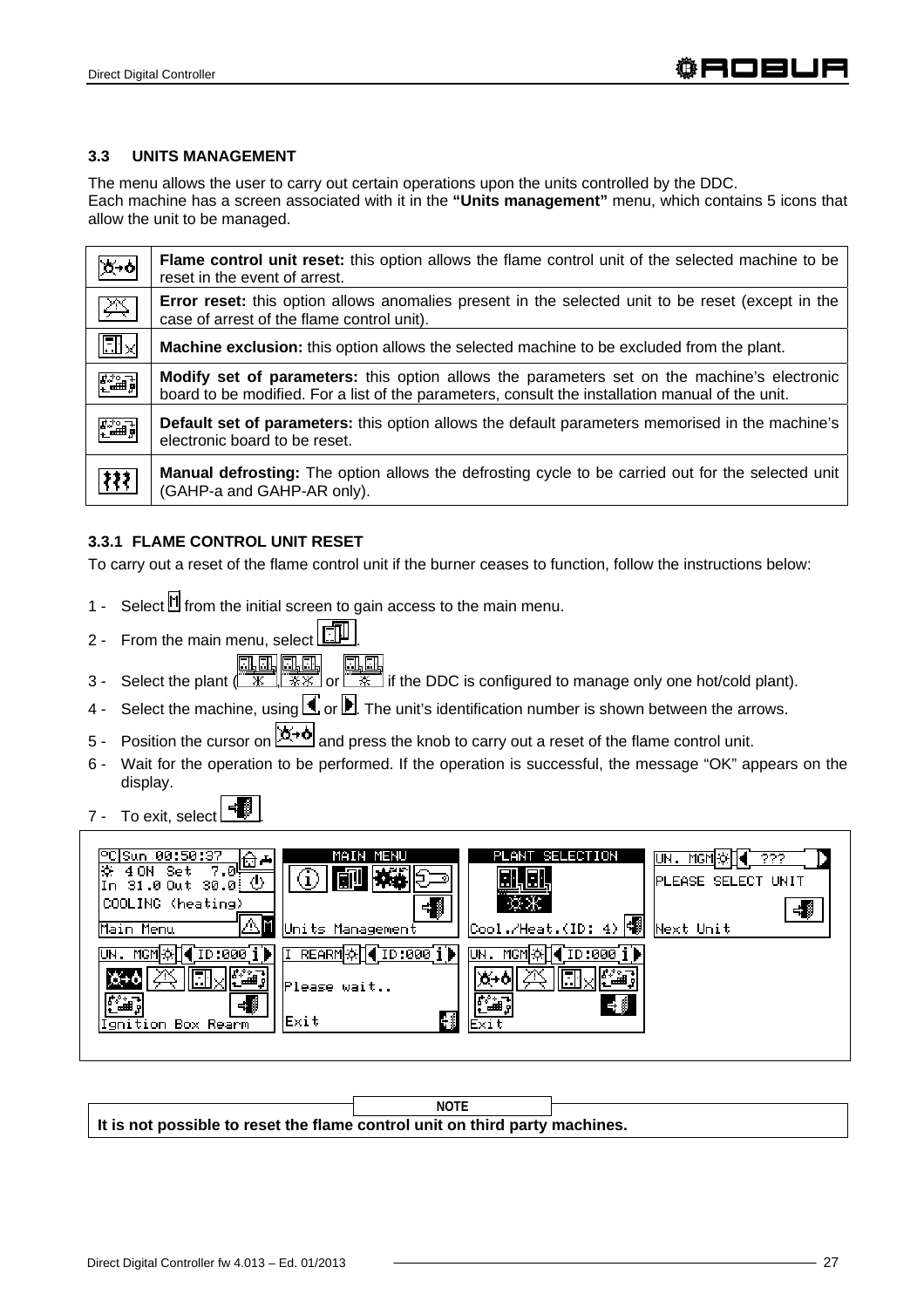# 翁日口曰□曰

#### **3.3.2 ERROR RESET**

To carry out an error reset, follow the instructions below:

- 1 Select  $\mathbb H$  from the initial screen to gain access to the main menu.
- 2 From the main menu, select  $\boxed{\Box}$ 
	-
- 3 Select the plant  $\begin{array}{|c|c|c|}\hline \text{R.R.} & \text{R.R.} \\ \hline \text{R.R.} & \text{or } \mathbb{R} \\\hline \end{array}$  or  $\begin{array}{|c|c|}\hline \text{R.R.} \\ \hline \text{R.R.} \\ \hline \end{array}$  if the DDC is configured to manage only one hot/cold plant).
- 4 Select the machine, using  $\blacksquare$  or  $\blacksquare$ . The unit's identification number is shown between the arrows.
- 5 Position the cursor on  $\mathbb{R}$  and press the knob to carry out an error reset.
- 6 Wait for the operation to be performed. If the operation is successful, the message "OK" appears on the display.

To exit, select  $\boxed{\phantom{a}^{\bigoplus}}$ 

| 00:50:37<br>⊡−<br>7.04<br>Set<br>ON.<br>31.0 Out 30.0 $\circ$<br>l n<br>COOLING (heating)<br>Main Menu | MAIN MENU<br>Units Management               | PLANT SELECTION<br>☆米<br>$\text{Cool./Heat.(ID: 4)}$ | UN.<br>MGM<br><b>PLEASE SELECT UNIT</b><br>Next Unit |
|--------------------------------------------------------------------------------------------------------|---------------------------------------------|------------------------------------------------------|------------------------------------------------------|
| ID:000<br>MGMI Q<br>IJМ.<br>£‱}<br>Unit Alarms Reset                                                   | A RESET ※ 10:000 i ▶<br>Please wait<br>Exit | ID:000<br>UN.<br>MGM<br>Ÿ…⊞.<br>4.<br>Exit           |                                                      |

|                                                        | <b>NOT</b> |  |
|--------------------------------------------------------|------------|--|
| The reset does not perform a flame control unit reset. |            |  |

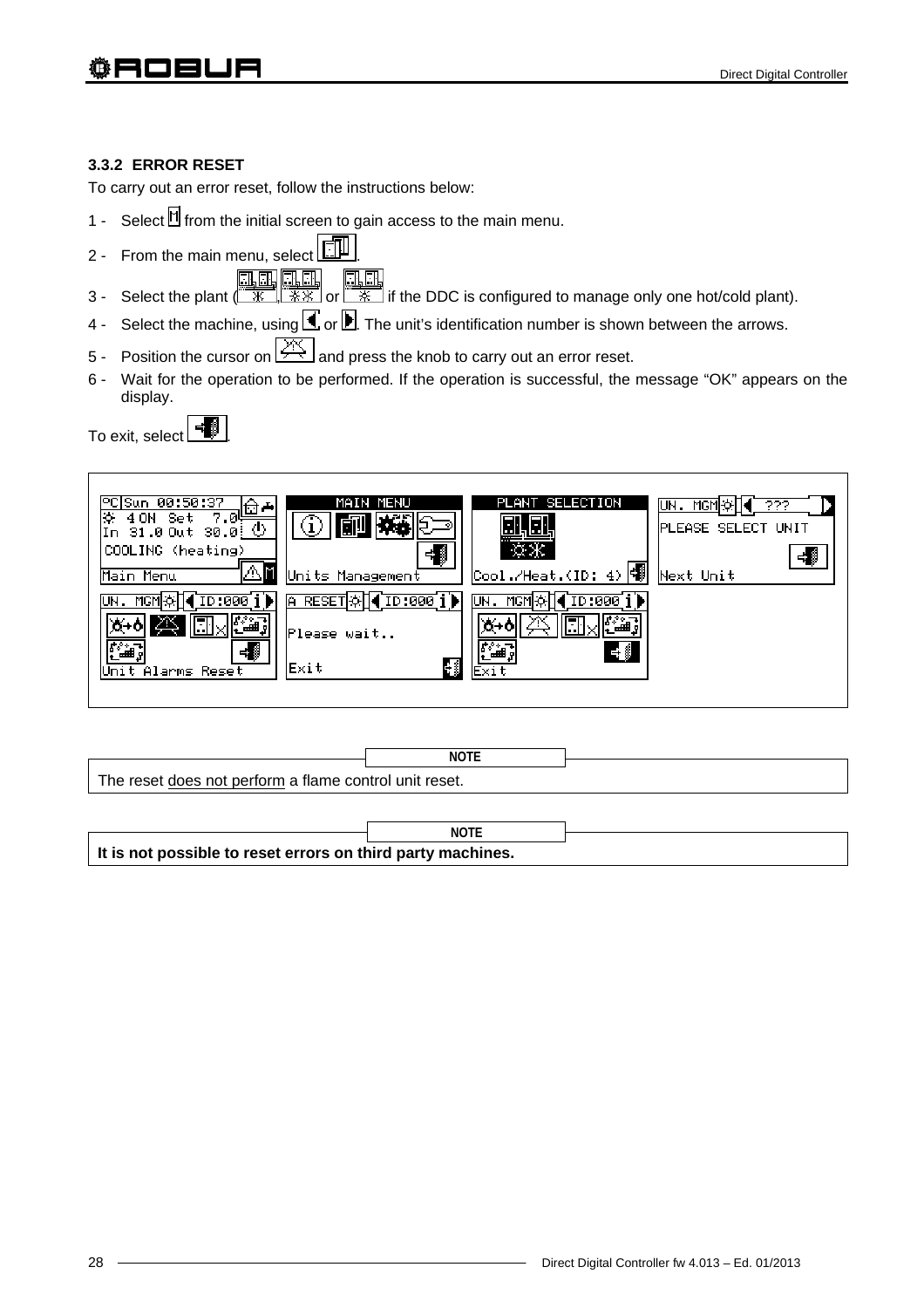#### **3.3.3 UNIT EXCLUSION**

To exclude the unit from the plant, follow the instructions below:

- 1 Select  $\mathbb N$  from the initial screen to gain access to the main menu.
- 2 From the main menu, select  $\boxed{1}$

**EN EN PREMET AND CONFIGURED**<br>3 - Select the plant (  $\frac{1}{2}$  ,  $\frac{1}{2}$   $\frac{1}{2}$  or  $\frac{1}{2}$  if the DDC is configured to manage only one hot/cold plant).

- 4 Select the machine, using  $\Box$  or  $\Box$ . The unit's identification number is shown between the arrows.
- 5 Position the cursor on  $\boxed{\Box}$  and press the knob to exclude the machine from the plant. Wait for the operation to be performed. The  $\mathbb{Z}^{\mathbb{Z}}$  symbol indicates that the machine is now excluded from the plant. To include the unit in the plant again, select  $\boxed{3}$  and press the knob. The  $\boxed{3} \times$  symbol indicates that the machine is now excluded from the plant.
- 6 To exit, select  $\begin{array}{c} \begin{array}{c} \begin{array}{c} \end{array} \\ \end{array}$



When a machine is excluded, the DDC considers it unusable. In addition, any anomalies are not signalled.

#### **3.3.4 EDIT SET PARAMETERS** (Technical Assistance Centres only)

This option allows the modification of some parameters that are set on the machine's built-in electronic board. The Direct Digital Controller communicates with the machine's electronic board and receives information regarding the parameters set on it. Via the DDC, the operator may modify some of these parameters and transmit them again to the machine's built-in electronic board.

The option is protected by an installer password.

The figure below shows an example of a modification to the parameters, and the sequence of operations to perform in relation to the screens shown on the display.

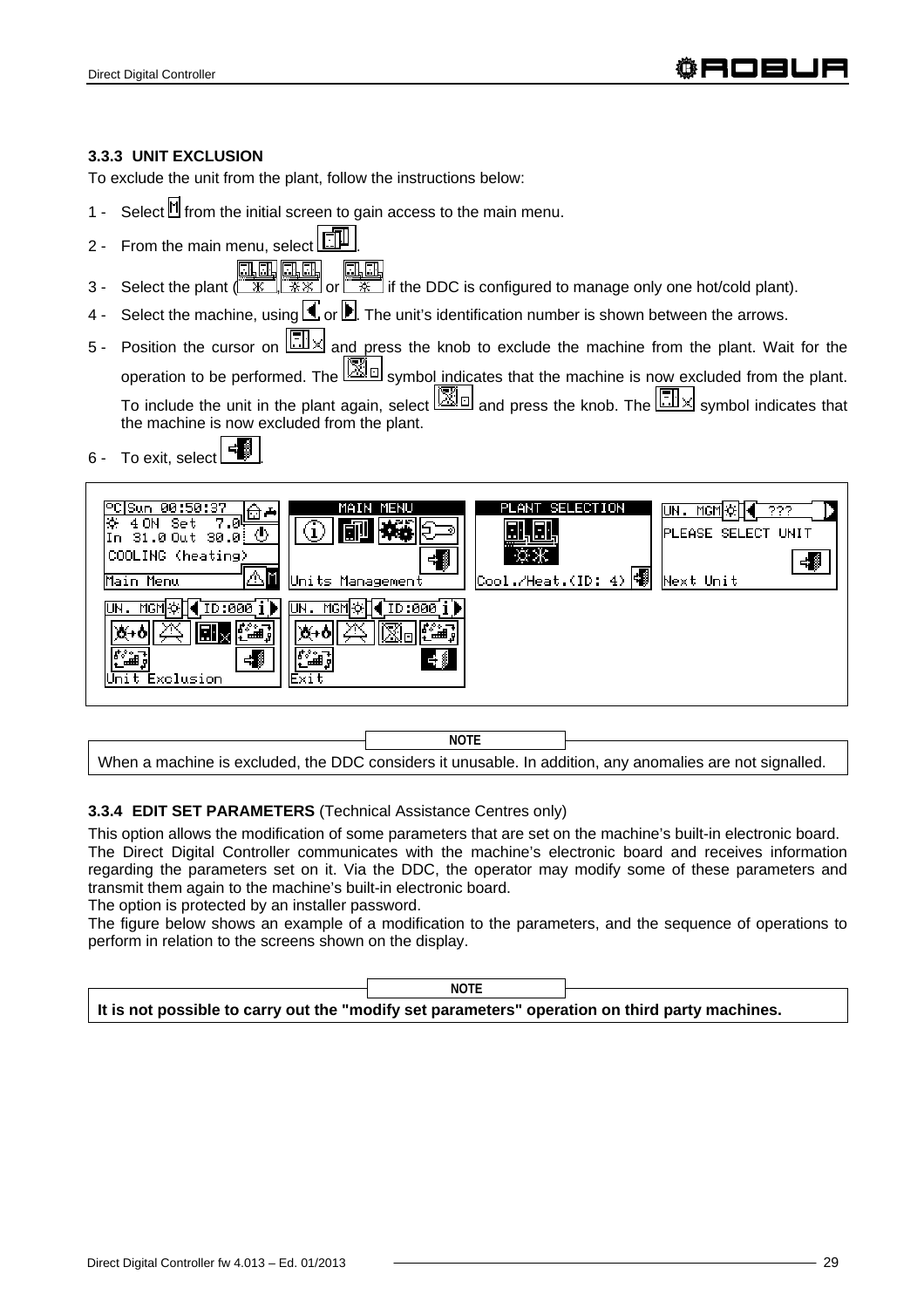

#### **3.3.5 SET DEFAULT PARAMETERS (Technical Assistance Centres only)**

The option allows the user to restore, via the DDC, the **factory settings** memorised on the built-in electronic board of the machine.

The Direct Digital Controller communicates with the electronic board and receives information regarding the **default parameters** (factory settings) set on it (warning: the default parameters are read-only, i.e. cannot be modified). Via the DDC, the operator may modify some of these parameters and transmit them again to the machine's electronic board. The parameters transmitted are used by the board for operation of the unit but this transmission will have no influence on the default settings memorised on board the machine. The option is protected by an installer password.



**It is not possible to carry out the "set default parameters" operation on third party machines. NOTE**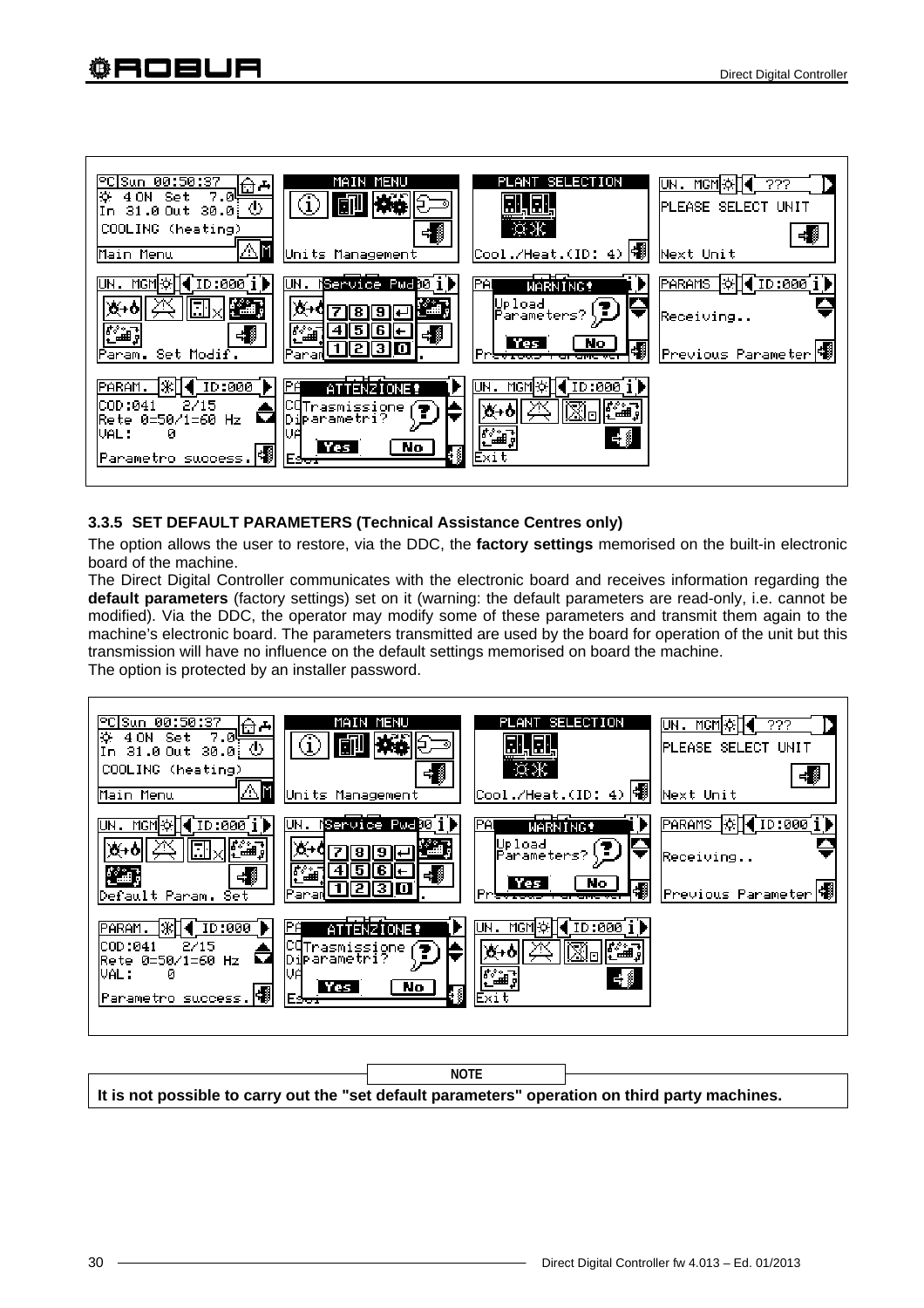# **3.4 USER SETTINGS**

From the main menu, select  $\mathbf{R}$  if requested, enter the user password on the numerical keypad that appears on the screen and then select  $\Box$  to confirm. If the wrong password is entered, the display reverts to the main menu screen.

Accessing this menu allows the following parameters to be consulted/set:

- 3.4.1 plants
- 3.4.2 PREFERENCES
- 3.4.3 Exit

**3.4.1 PLANTS** 

PLANTS Select "Plants" from the dropdown menu. Select the  $\boxed{\mathbb{R}$  or  $\boxed{\mathbb{R}$ ,  $\boxed{\mathbb{R}}}$ 四四

 $\frac{1}{10}$  or  $\frac{1}{100}$  plant in function of the type of configured plant. Access is gained to a scroll menu containing the parameters that can be set:

3.4.1.1 Water Setup

- 3.4.1.2 Ambient Setup
- 3.4.1.3 External ambient setup



#### **3.4.1.1 Water Setup**

The following paragraphs describe the operating logic of the Direct Digital Controller to allow the operator to set the water parameters correctly, such as set point temperature, differential, and number of steps.

#### *3.4.1.1.1 Cooling/Heating*

The options that may be set in this menu, for the cooling/heating services, are:

3.4.1.1.1.1 *Default set point*

3.4.1.1.1.2 *Enabling of climatic curve* 

3.4.1.1.1.3 *General water T timer*

3.4.1.1.1.4 *Partial water T timer*

#### *3.4.1.1.1.1. Default set point*

This screen displays the water set point temperatures for cooling and/or heating operation according to the type of plant configured.

|   | Plant for production of chilled water. The set point represents the desired<br>temperature for water leaving the machine if, in the System installation,<br>thermostating has been set on the outlet water; if the opposite applies, the<br>temperature set point represents the desired temperature for the machine's inlet<br>water. | DEFAULT SET POINT<br>Cooling<br>7.0<br>Exit     |
|---|----------------------------------------------------------------------------------------------------------------------------------------------------------------------------------------------------------------------------------------------------------------------------------------------------------------------------------------|-------------------------------------------------|
| Ж | Plant for production of hot water. The set point represents the desired temperature<br>for water leaving the machine if, in the System installation, thermostating has been<br>set on the outlet water; if the opposite applies, the temperature set point represents<br>the desired temperature for the machine's inlet water.        | DEFAULT<br>SET POINT<br>Heating<br>65.0<br>Exit |



MAIN

Settings

User Pwd

குங் म|ज∏ाह न श अन

Œ.

Jser:

Œ

lser

MENI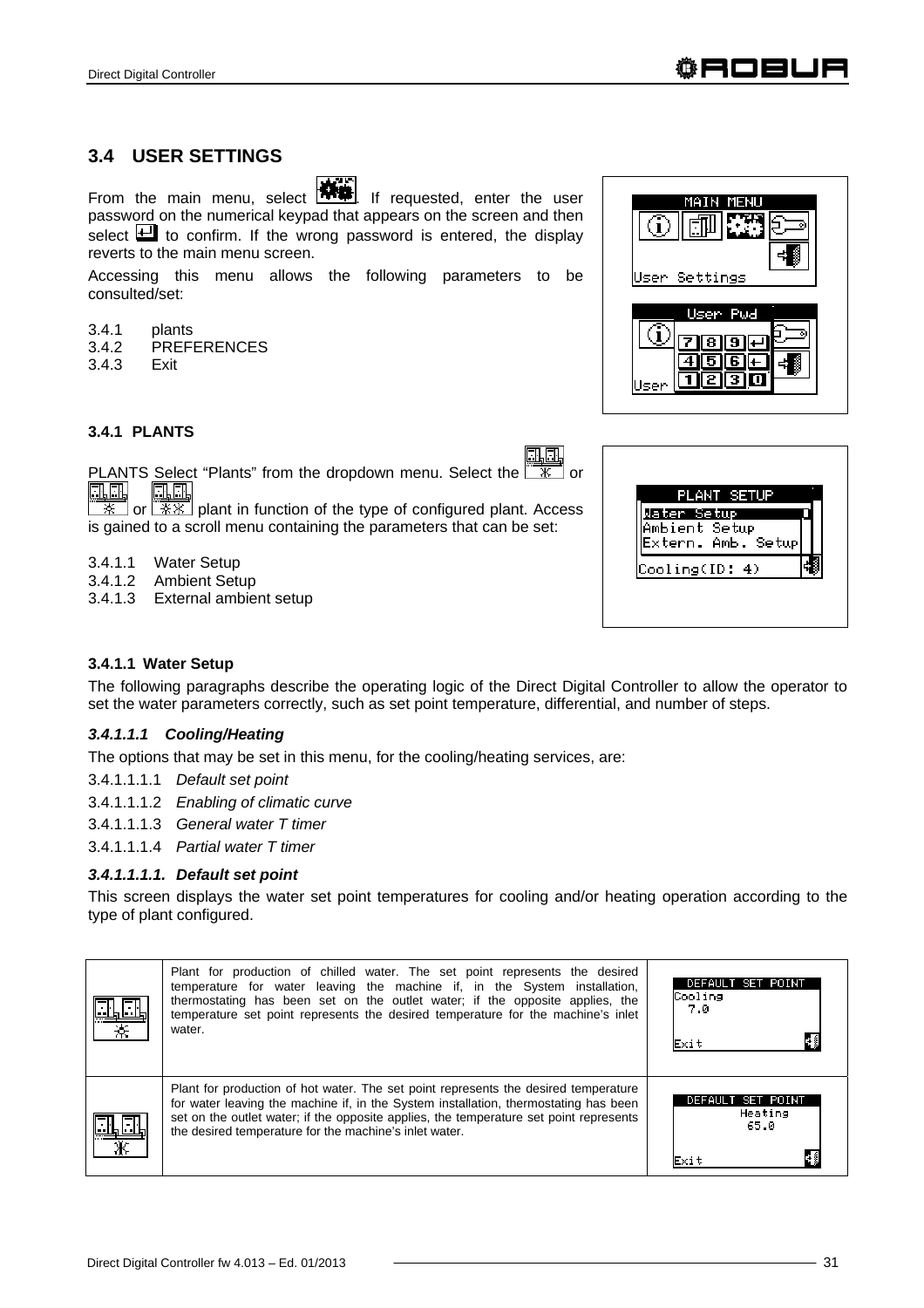| Plant for alternate production of hot or chilled water.<br>Cooling set point: water temperature when the plant produces chilled water.<br>Heating set point: water temperature when the plant produces hot water.<br>اظناظيا<br>$*$<br>The two set points described above may refer to outlet or inlet water, according to<br>the settings, which may be different from one another, configured in the installer<br>menu. | DEFAULT SET POINT<br>Heating<br>Cooling<br>65.0<br>-70<br>value (°C) |
|---------------------------------------------------------------------------------------------------------------------------------------------------------------------------------------------------------------------------------------------------------------------------------------------------------------------------------------------------------------------------------------------------------------------------|----------------------------------------------------------------------|
|---------------------------------------------------------------------------------------------------------------------------------------------------------------------------------------------------------------------------------------------------------------------------------------------------------------------------------------------------------------------------------------------------------------------------|----------------------------------------------------------------------|

#### *Configuring set point temperature***.**

In order to set the set point temperature for the heating and/or cooling services, follow the instructions below:

- 1 Select  $\mathbb H$  from the initial screen to gain access to the main menu.
- 2 Select **春暮** to access the "User settings" menu.
- 3 If requested, enter the user password on the numerical keypad that appears on the display.
- 4 Select "Plants" from the drop-down menu.
- 5 Select the plant for which the set point temperature is to be set:  $\sqrt{2 \cdot x}$  for two-line cooling/heating plants, **FILEL**<br>**For hot water production plants, or**  $\frac{1}{\mathbb{R}}$  **for chilled water production plants.** <u>olo</u>

- 6 Select "Water setup" from the drop-down menu.
- 7 Select "Cooling" or "Heating" from the drop-down menu
- 8 Select "Default set point" from the drop-down menu.
- 9 Position the cursor on the temperature value to modify: for cold-only plants , only the value of the N. A set point temperature in cooling mode appears (Cooling). For hot-only plants  $\frac{R}{x}$ , only the value of the

set point temperature in heating mode appears (Heating). For two-line hot-cold plants  $\sqrt{3x}$ , set point temperatures for both heating and cooling mode appear (Cooling and Heating).

- 10 Press the knob to allow the change of the selected value.
- 11 Turn the knob to modify the value.
- 12 Press the knob to confirm the set value.
- 13 To exit, select

**NOTE**

The default set point is used when the general water T timer cycles are disabled. Otherwise the set point used at any given moment is that defined in the active water T timer cycle (see Paragraph 3.4.1.1.1.3  $\cdot$ "*General water T timer" ).*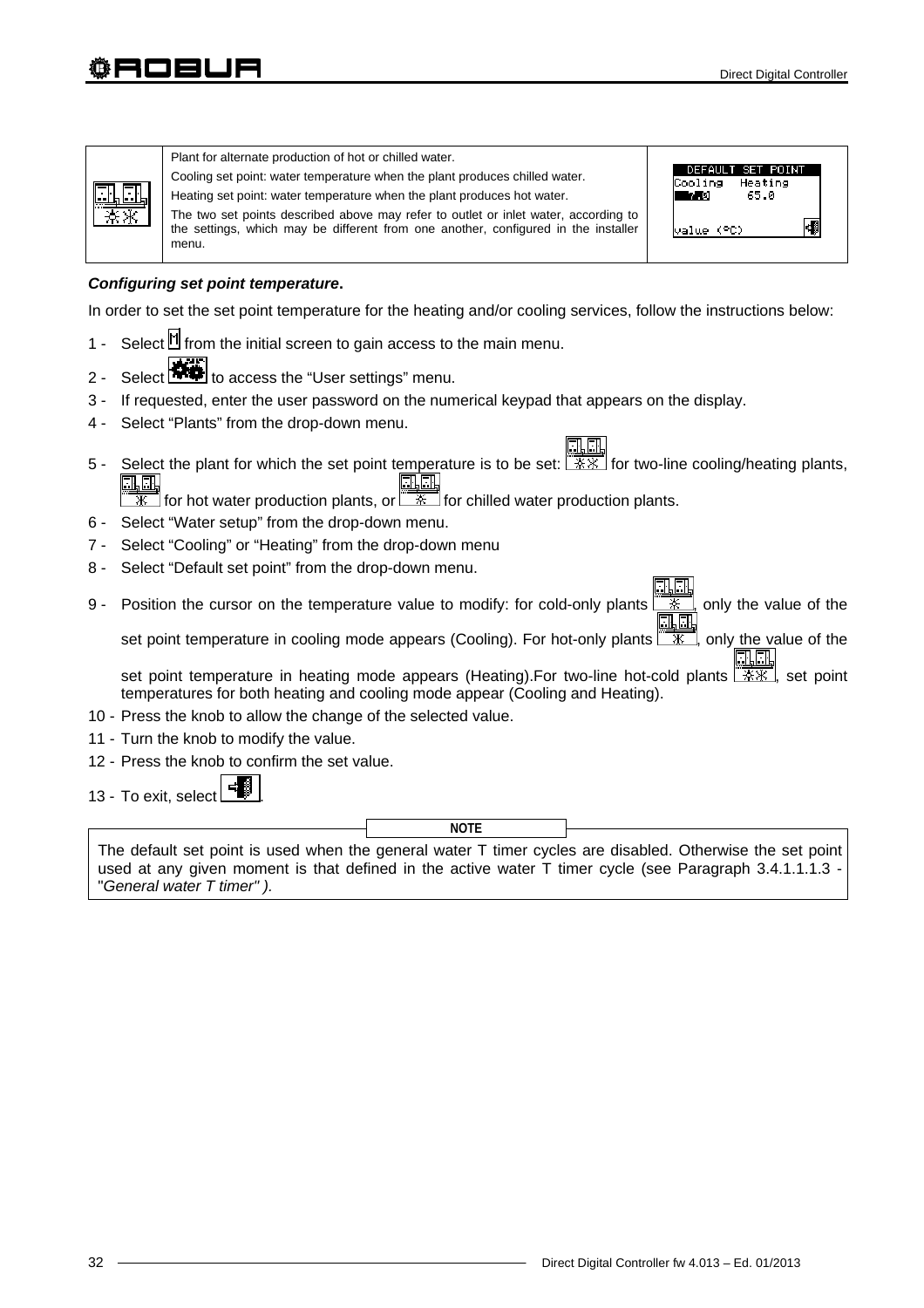

#### *3.4.1.1.1.2. Enabling of climatic curve*

To enable the climatic curves for the heating and/or cooling services, follow the instructions given:

- 1 Select  $\mathbb H$  from the initial screen to gain access to the main menu.
- 2 Select **春暮** to access the "User settings" menu.
- 3 If requested, enter the user password on the numerical keypad that appears on the display.
- 4 Select "Plants" from the drop-down menu.
- 5 Select the plant for which the climatic curve is to be enabled:  $\sqrt{7\}/{3}$  for two-line cooling/heating plants, **ELE** 風風

 $\overline{\mathcal{K}}$  for hot water production plants, or  $\overline{\mathcal{K}}$  for chilled water production plants.

- 6 Select "Water setup" from the drop-down menu.
- 7 Select "Cooling" or "Heating" or "Cool./Heat" from the drop-down menu.
- 8 Select "Enab. Clim. Curve" from the drop down menu. Turn the knob and select the desired item.
- 9 Turn the knob and select the desired item. Press the knob to enable/disable the climatic curve. The  $\Box$ symbol indicates that the climatic curve is enabled; the  $\Box$  symbol indicates that the climatic curve has been disabled.

10 - To exit, select

**NOTE**

The climatic curve can only be enabled if an operating mode has been chosen that allows it (see paragraph "On/off command configuration" on page 103).

If the climatic curve is enabled, the water set point is variable and is calculated by the DDC according to the set climatic curve, the external temperature and the requested room temperature.

If the climatic curve is disabled, the corresponding default water set point will be used (see paragraph 3.4.1.1.1.1).

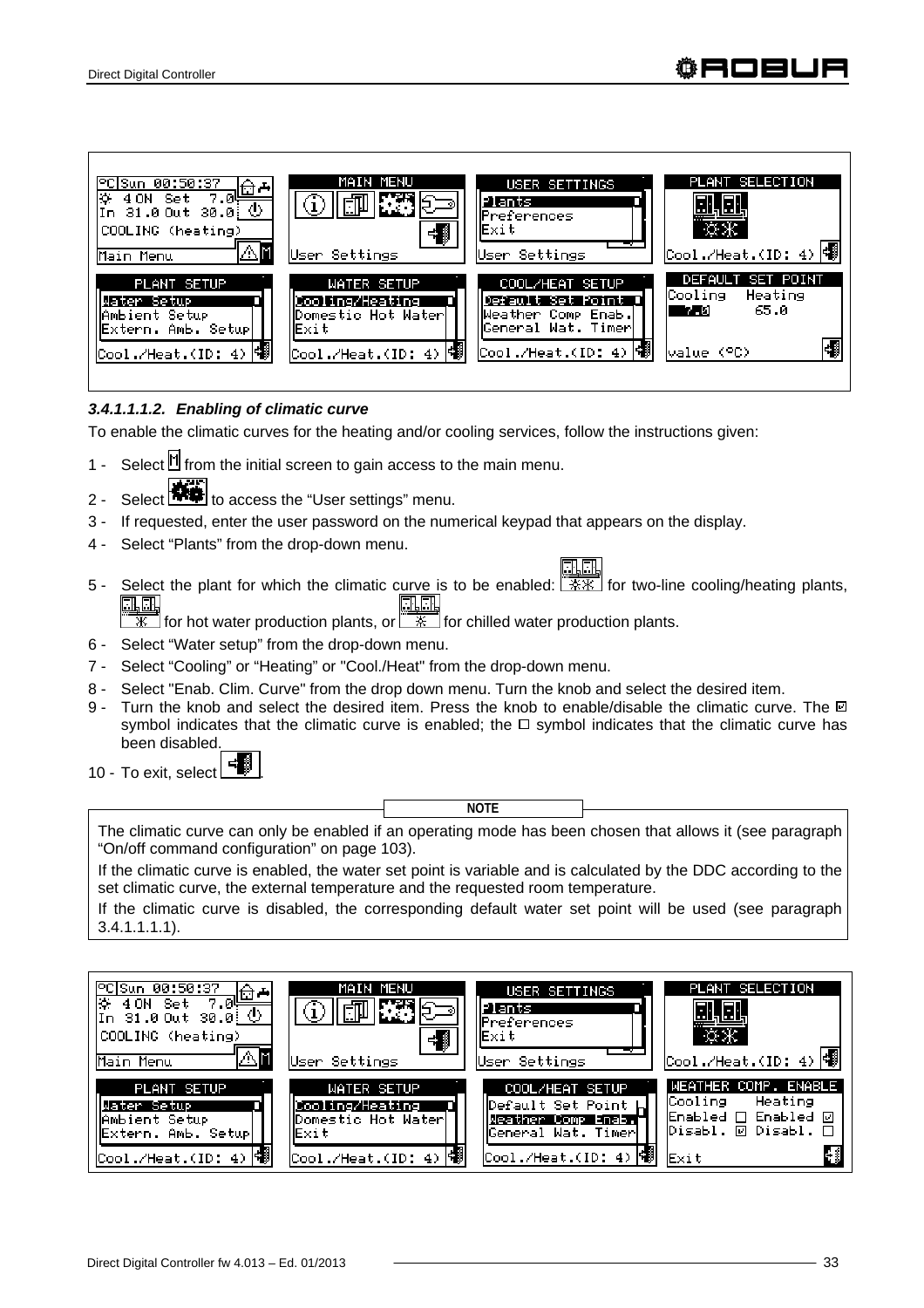#### *3.4.1.1.1.3. General water T timer*

This option allows the user to manage the "**General water T timer**" operating mode of the plant as concerns the heating and cooling services. It allows the user to select up to 4 plant activation time intervals, within which it is possible to define a water set point temperature. Up to 4 daily water T timer cycles can be programmed, to which it is possible to associate 4 different temperature levels. It is possible to enable/disable each water T timer cycle programmed without cancelling it by operating on the  $\Box$  fields as described below. This programming may be different for each of the seven days of the week and for the cooling and heating services.

#### *Programming general water T timer cycles*

Figure 7 shows how the DDC's display appears while the general water T timer cycles are programmed.



**Figure 7 –** PROGRAMMING SCREEN FOR GENERAL WATER T TIMER CYCLES

For plants managed by several Direct Digital Controllers, it is only possible to program the General water T timer cycles from the DDC designated as the Master DDC.

In order to program the switching-on T timer cycles for a typical day, follow the instructions below:

- 1. Select  $\mathbb{I}$  from the initial screen to gain access to the main menu.
- 2. Select **评单** to access the "User settings" menu.
- 3. If requested, enter the user password on the numerical keypad that appears on the display.
- 4. Select "Plants" from the drop-down menu.
- 5. Select the plant for which the partial water T timer cycles are to be programmed:  $\frac{R}{R}$  for two-line

cooling/heating plants,  $\frac{1}{100}$  for the heating plant,  $\frac{1}{100}$  for the cooling plant.

- 6. Select "Water setup" from the drop-down menu.
- 7. Select "Cooling" or "Heating" from the drop-down menu
- 8. Select "General Water Timer" from the drop-down menu.
- 9. Position the cursor on the activation time of the first water T timer cycle and press the knob. Turn the knob to select the activation time of the first timer cycle and press the knob to confirm. The cursor moves automatically to the deactivation time of the first timer cycle. Proceed in the same way to program the deactivation time of the first timer cycle.
- 10. Set the water set-point temperature for the programmed timer cycle. Press the knob to modify the temperature value once the cursor is positioned on the number. Turn the knob to modify the value. Press the knob to confirm.
- 11. The cursor moves automatically to  $\Box$  for the activation of the timer cycle programmed. Press the knob to enable the timer cycle. The  $\boxtimes$  symbol indicates that the timer cycle that has just been programmed has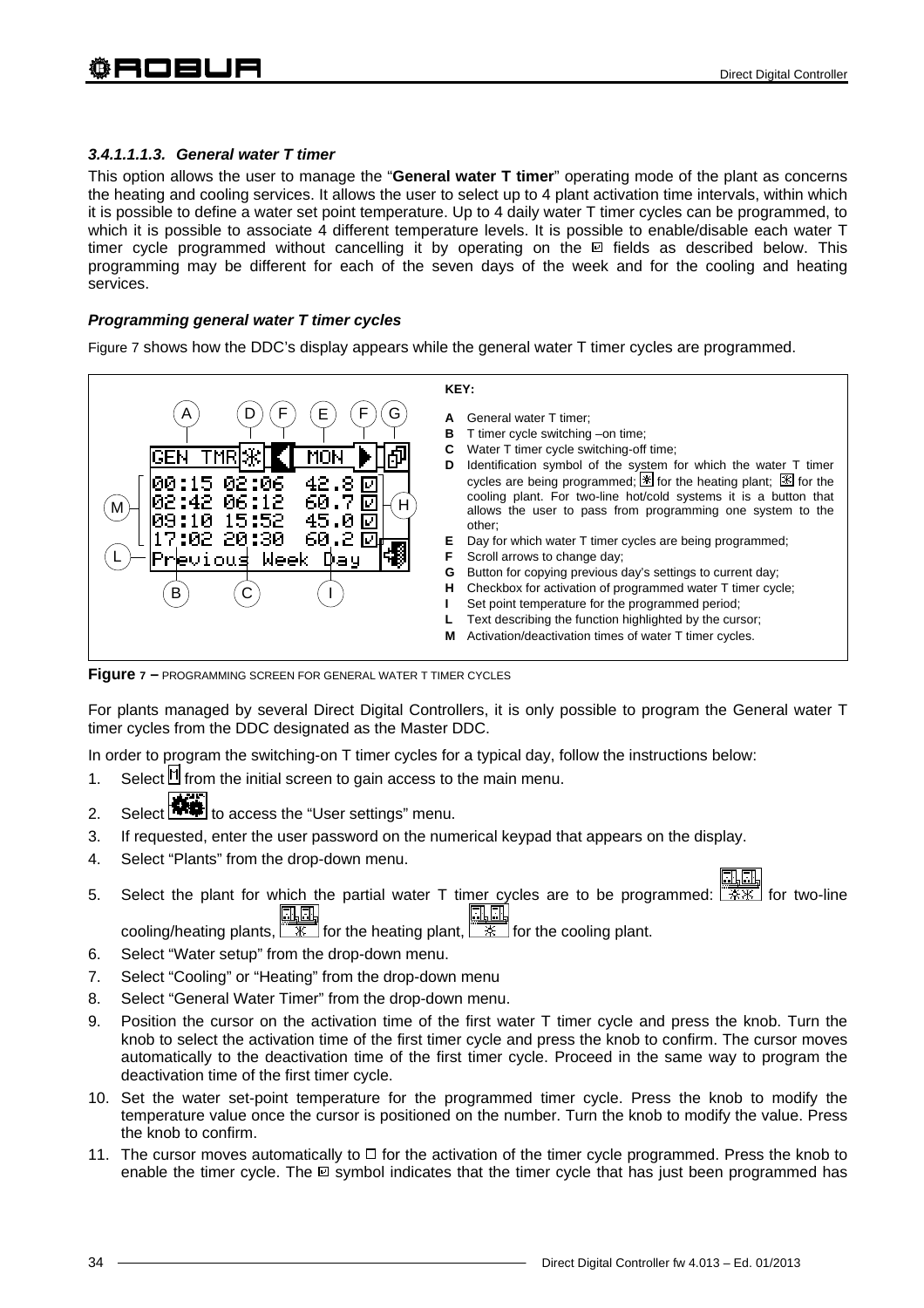been enabled. NOTE: a water T timer cycle may be disabled at any moment by pressing  $\boxtimes$ . The  $\Box$ symbol indicates that the water T timer cycle programmed has been disabled.

- 12. Proceed in the same way, repeating steps 9 10 11 for the programming of any further timer cycles required.
- 13. Once the desired timer cycles have been programmed, it is possible to pass to the following day by selecting the arrow at the top right  $\blacksquare$ . The previous day's program may be copied for the current day by selecting  $\Box$ , or the water T timer cycles required for the new day may be programmed.
- 14. To exit, select

If a programming anomaly occurs, appropriate alert messages are displayed:

- Water T timer cycle with zero (or "negative") duration.
- Water T timer cycle in conflict with another timer cycle.



# *3.4.1.1.1.4. Partial water T timer*

Partial water T timer This option may be programmed for **Multi DDC plants only**, and allows the user to select up to 4 operating timer cycles for each day of the week. This programming may be different for each of the seven days of the week, and for the cooling and heating services.

| :00 04:00<br>:00 10:00   |  |
|--------------------------|--|
| :00 17:00<br>.9:00 22:00 |  |
| gment 4 Enable           |  |

**WARNING**

The partial water T timers control **only** the machines directly managed by a specific DDC. Therefore, according to the number of DDCs present in the plant, two situations may arise:

- **The plant is controlled by a single DDC**. The DDC is defined as Master DDC by default and it is possible to use ONLY the general water T timer.
- **The plant is controlled by more than one DDC (MASTER and SLAVE).** In this case only one of the DDCs installed is defined as the Master DDC. Via this DDC it is possible to program the general water T timer to control the entire plant, and the partial water T timer to control the units that are managed directly by the Master DDC. On the Slave DDCs it is possible to program the partial water T timer for the purposes of controlling only the machines connected to the DDC in question. The group of machines managed by any given DDC operates at the intersection between the general water T timer cycles and partial water T timer cycles set on it. If, for example, a 0-10 general water T timer cycle has been set on the Master DDC, and on a Slave DDC a 6-12 partial water T timer cycle, the units managed by the Slave DDC may have ON status only between 6 and10.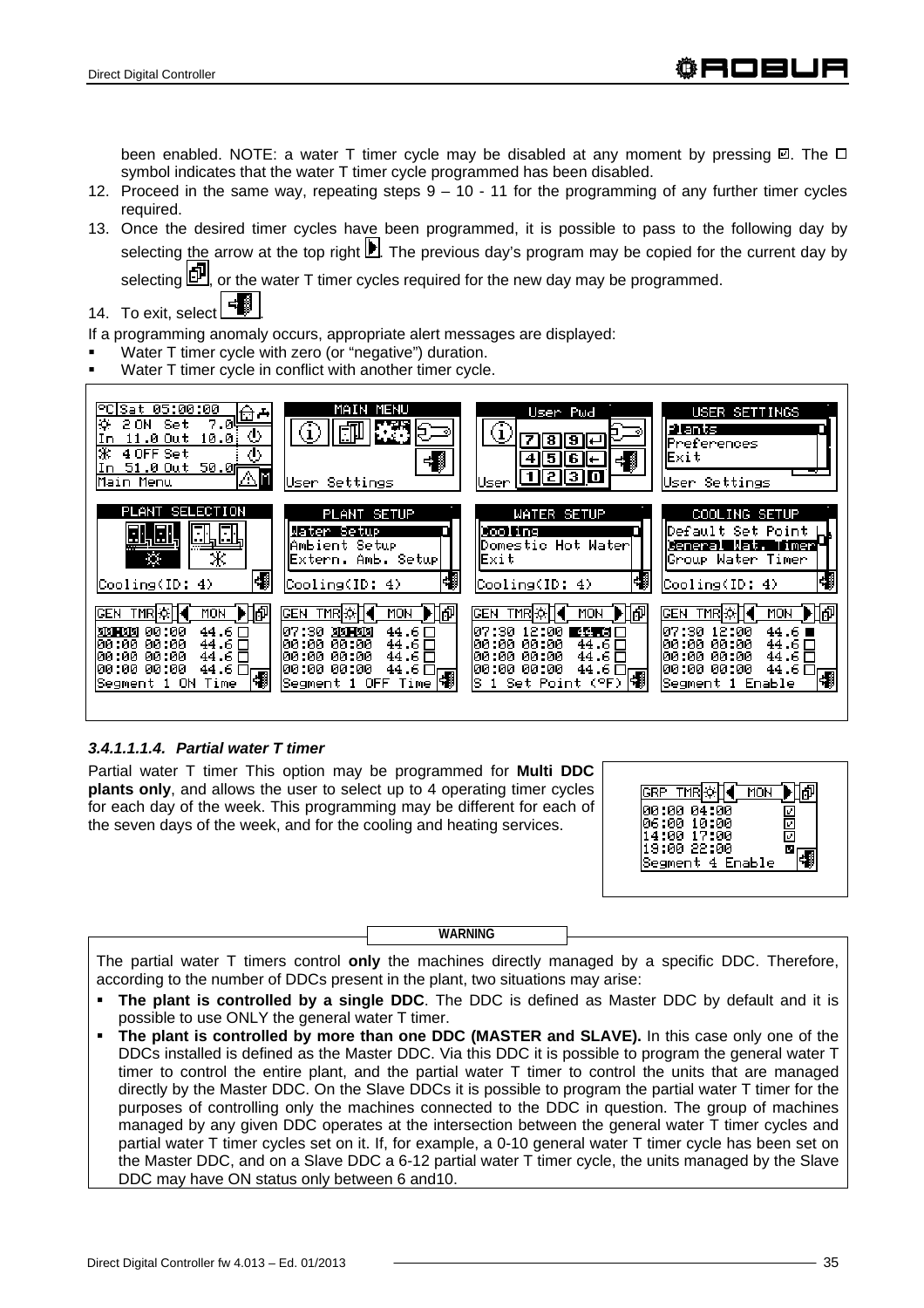# *Programming partial water T timer cycles*

# **Programming of the partial water T timer cycles affects only plants managed by several Direct Digital Controllers.**

In this case, on the Master plant DDC it is possible to program the general water T timer cycles of the overall plant and the partial water T timer cycles of all the units directly managed by the same Master DDC. On each Slave DDC it is possible to program the partial water T timer cycles from that Slave DDC.

To program the water T timer cycles for a typical day, follow the instructions below.

- 1 Select  $\mathbb{N}$  from the initial screen to gain access to the main menu.
- 2 Select  $\boxed{\bigcirc}$  to access the "User settings" menu.
- 3 If requested, enter the user password on the numerical keypad that appears on the display.
- 4 Select "Plants" from the drop-down menu.
- 5 Select the plant for which the partial water T timer cycles are to be programmed:  $\frac{1}{2}$  for two-line cooling/heating plants, **FARTEN**<br>cooling/heating plants, **For hot water production plants**, or **For chilled water production plants.**

- 6 Select "Water setup" from the drop-down menu.
- 7 Select "Cooling" or "Heating" from the drop-down menu.
- 8 Select "Group Water Timer" from the drop-down menu.
- 9 Position the cursor on the activation time of the first water T timer cycle and press the knob. Turn the knob to select the activation time of the first timer cycle and press the knob to confirm. The cursor moves automatically to the deactivation time of the first timer cycle. Proceed in the same way to program the deactivation time of the first timer cycle.
- 10 The cursor moves automatically to  $\Box$  for the activation of the timer cycle programmed. Press the knob to enable the timer cycle. The  $\square$  symbol indicates that the timer cycle that has just been programmed has been enabled.
- 11 Proceed in the same way, repeating steps 1-3 for the programming of any further timer cycles required.
- 12 Once the desired timer cycles have been programmed, it is possible to pass to the following day by selecting the arrow at the top right  $\blacksquare$ . The previous day's program may be copied for the current day by

selecting  $\Box$ , or the water T timer cycles required for the new day may be programmed.

13 - To exit, select

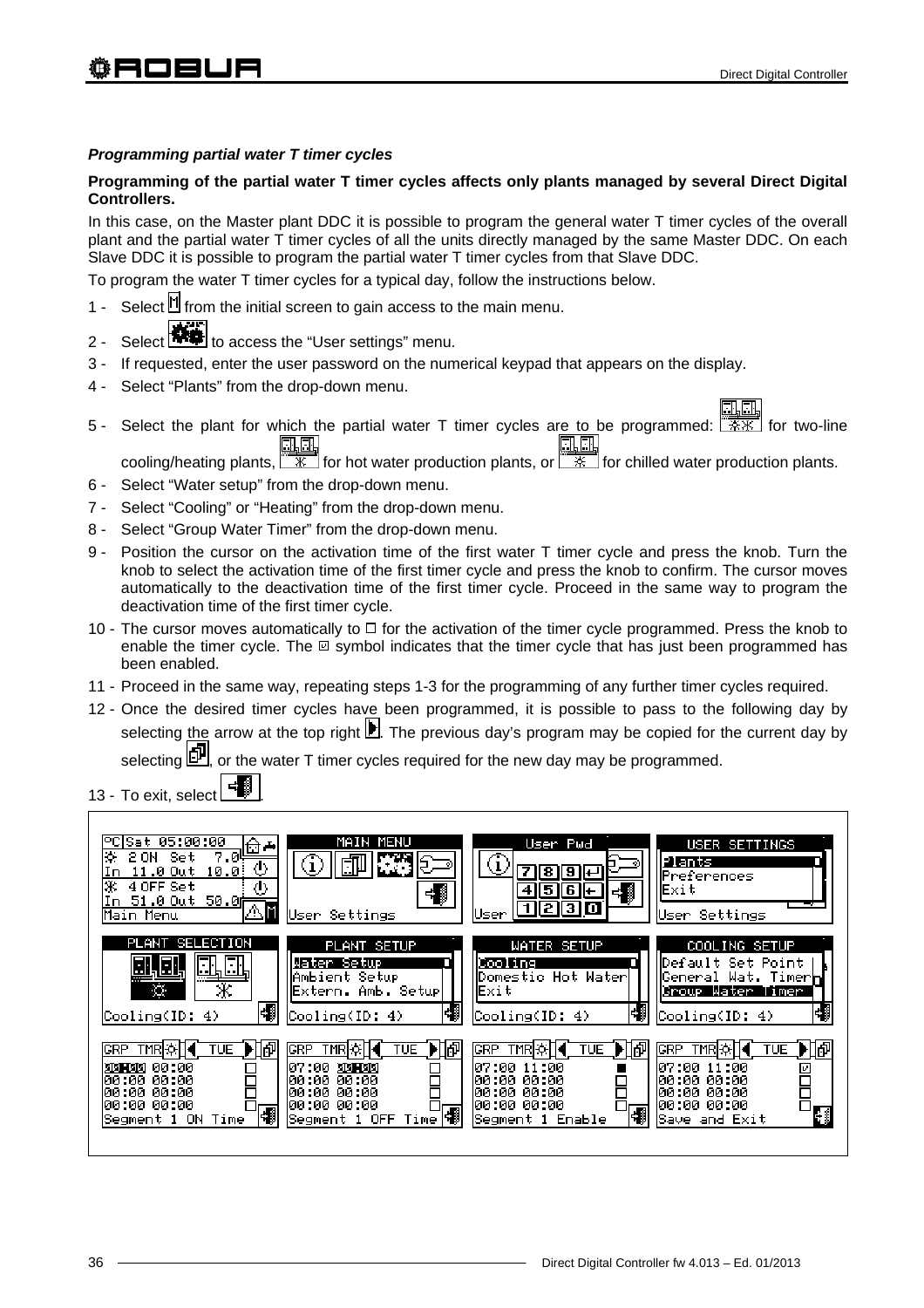At any given moment, the set point used is the one set for the General water T timer cycle active at that moment, or the default set point if general water T timer cycles are disabled. **NOTE**

It is not possible to use the General water T timer cycles at the same time as the climatic curve mode.

#### *3.4.1.1.2 Domestic hot water*

The options that may be set in this menu, for the domestic hot water production services, are:

3.4.1.1.2.1 *Base plant water timer* (for base DHW service)

3.4.1.1.2.2 *Separable plant water timer* (for separable DHW service)

#### *3.4.1.1.2.1. Base plant water timer*

This option permits to manage the **"Base plant water timer"** operation mode of the base service of domestic hot water. It allows the user to select up to 4 plant activation time intervals, within which it is possible to define a water set point temperature.



The water T timer cycles and the relevant set point are taken in consideration ONLY if, on the RB100 or RB200 device (absolutely necessary for the domestic hot water control) the "Type of set point inlet for the domestic hot water" parameter is set as "digital with set point on Digital Control Panel".

For more information please consult the installation and user booklet of the RB 100 (code D-LBR468) and the RB 100 applications booklet (code D-LBR467), or the installation and user booklet of the RB 200 device (code D-LBR632) and the Applications Manual (code D-LBR630), according to the type of device used.

Up to 4 daily water T timer cycles can be programmed, to which it is possible to associate 4 different temperature levels. It is possible to enable/disable each water T timer cycle programmed without cancelling it by operating on the  $\Box$  fields as described below. This programming may be different for each of the seven days of the week.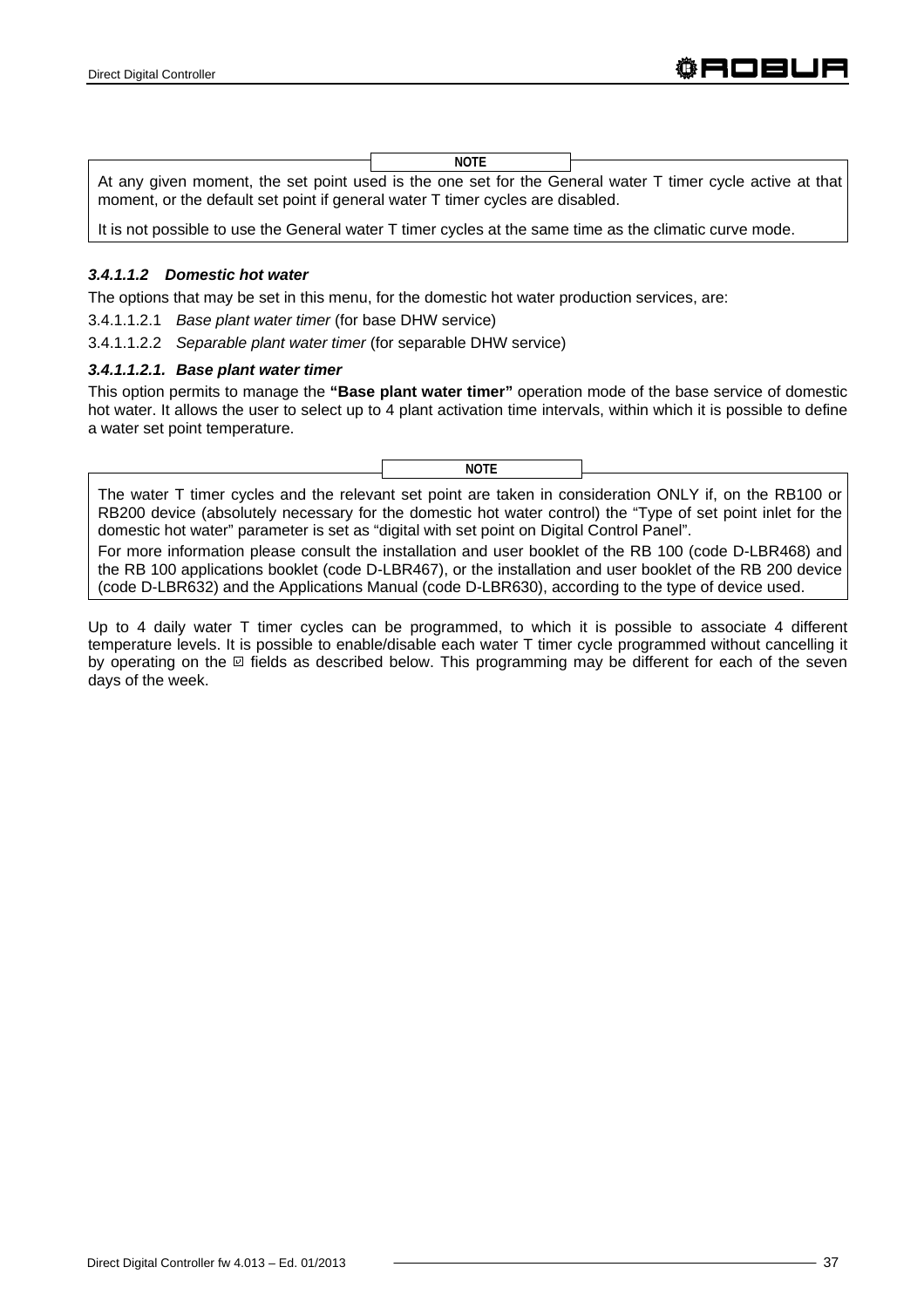# *Base plant timer programming*

Figure 8 shows as the DDC display appears when programming the base plant water T timer cycles.



**Figure 8 –** SCREEN FOR THE PROGRAMMING OF THE BASE PLANT T TIMER CYCLES

In case of plants managed by several DDC, the programming of the water T timer cycles can be carried out only by the DDC defined as Master.

In order to program the switching-on T timer cycles for a typical day, follow the instructions below:

- 1. Select  $\mathbb H$  from the initial screen to gain access to the main menu.
- 2. Select **THE** to access the "User settings" menu.
- 3. If requested, enter the user password on the numerical keypad that appears on the display.
- 4. Select "Plants" from the drop-down menu.
- 5. Select the plant for which the partial water T timer cycles are to be programmed:  $\frac{[1,1,1,1]}{[2,1,1]}$  for two-line cooling/heating plants,  $\boxed{\frac{1}{k}$ ,  $\boxed{1}$ , for hot water production plants, or  $\boxed{\frac{1}{k}}$  for chilled water production plants.

- 6. Select "Water setup" from the drop-down menu.
- 7. Select "Domestic hot water" from the drop-down menu.
- 8. Select "Base plt wat timer" from the drop-down menu.
- 9. Position the cursor on the activation time of the first water T timer cycle and press the knob. Turn the knob to select the activation time of the first timer cycle and press the knob to confirm. The cursor moves automatically to the deactivation time of the first timer cycle. Proceed in the same way to program the deactivation time of the first timer cycle.
- 10. Set the water set-point temperature for the programmed timer cycle. Press the knob to modify the temperature value once the cursor is positioned on the number. Turn the knob to modify the value. Press the knob to confirm.
- 11. The cursor moves automatically to  $\Box$  for the activation of the timer cycle programmed. Press the knob to enable the timer cycle. The  $\boxtimes$  symbol indicates that the timer cycle that has just been programmed has been enabled. NOTE: a water T timer cycle may be disabled at any moment by pressing  $\boxtimes$ . The  $\Box$ symbol indicates that the water T timer cycle programmed has been disabled.
- 12. Proceed in the same way, repeating steps 9 10 11 for the programming of any further timer cycles required.
- 13. Once the desired timer cycles have been programmed, it is possible to pass to the following day by selecting the arrow at the top right  $\blacksquare$ . The previous day's program may be copied for the current day by

selecting  $\Box$ , or the water T timer cycles required for the new day may be programmed.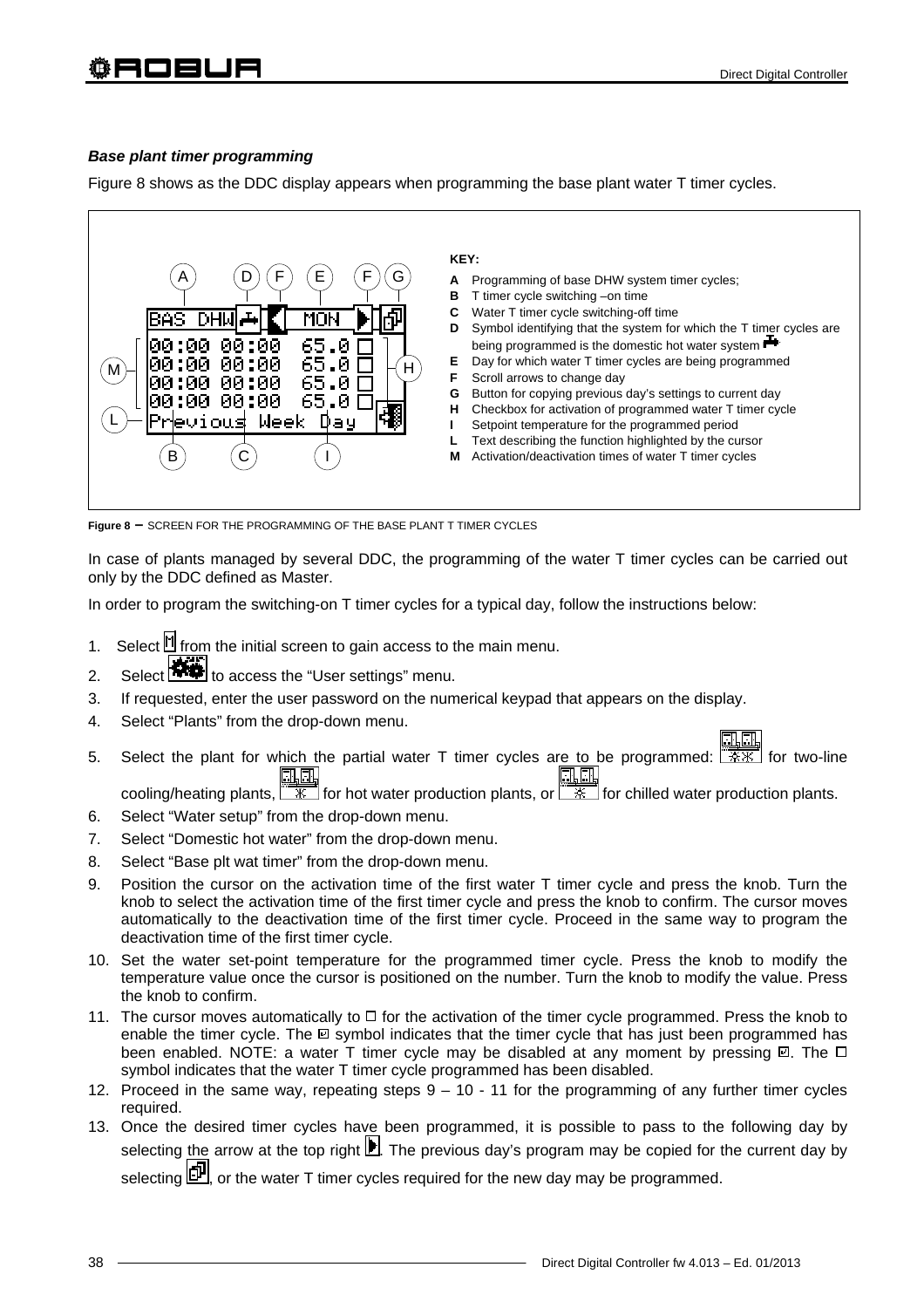14. To exit, select  $\boxed{\begin{array}{|c|c|} \hline \cdots \hline \cdots \hline \cdots \hline \cdots \hline \cdots \hline \cdots \hline \cdots \hline \cdots \hline \cdots \hline \cdots \hline \cdots \hline \cdots \hline \cdots \hline \cdots \hline \cdots \hline \cdots \hline \cdots \hline \cdots \hline \cdots \hline \cdots \hline \cdots \hline \cdots \hline \cdots \hline \cdots \hline \cdots \hline \cdots \hline \cdots \hline \cdots \hline \cdots \hline \cdots \hline \cdots \$ 

If a programming anomaly occurs, appropriate alert messages are displayed:

- Water T timer cycle with zero (or "negative") duration.
- Water T timer cycle in conflict with another timer cycle.



# *3.4.1.1.2.2. Separable plant water timer*

This option permits to manage the **"Separable plant water T timer cycles"** operation mode of the separable service for the production of domestic hot water . It allows the user to select up to 4 plant activation time intervals, within which it is possible to define a water set point temperature.

The water T timer cycles and the relevant set point are taken in consideration ONLY if, on the RB100 or RB200 device (absolutely necessary for the domestic hot water control) the "Type of set point inlet for the domestic hot water" parameter is set as "digital with set point on Digital Control Panel".

**NOTE**

For more information please consult the installation and user booklet of the RB 100 (code D-LBR468) and the RB 100 applications booklet (code D-LBR467), or the installation and user booklet of the RB 200 device (code D-LBR632) and the Applications Manual (code D-LBR630), according to the type of device used.

Up to 4 daily water T timer cycles can be programmed, to which it is possible to associate 4 different temperature levels. It is possible to enable/disable each water T timer cycle programmed without cancelling it by operating on the  $\Box$  fields as described below. This programming may be different for each of the seven days of the week.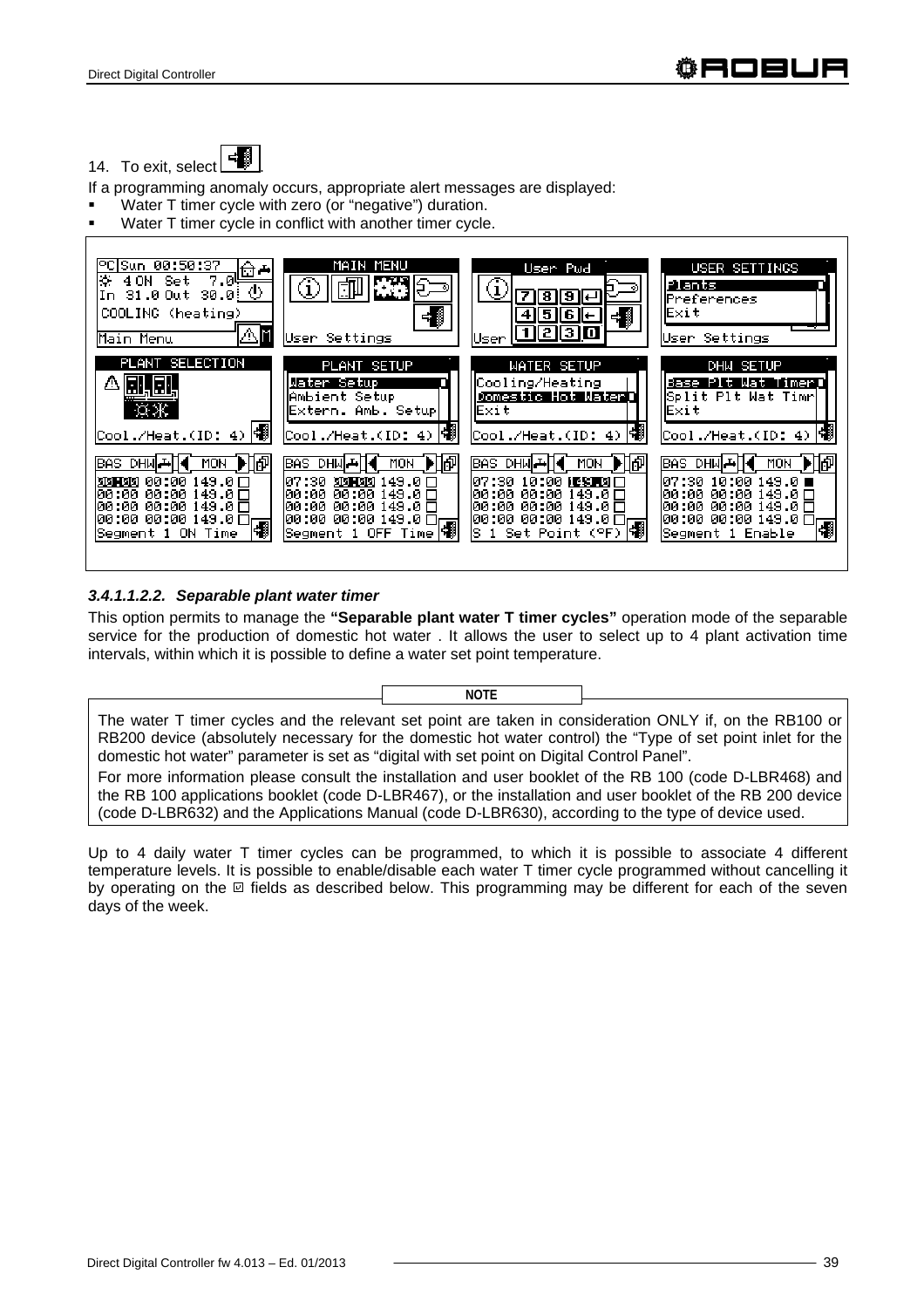# *Separable plant T timer cycle programming.*

Figure 9 indicates how the DDC display appears when programming the separable plant water T timer cycles.



**Figure 9 –** SCREEN FOR THE PROGRAMMING OF THE PROGRAMMABLE PLANT T TIMER CYCLES

In case of plants managed by several DDC, the programming of the water T timer cycles can be carried out only by the DDC defined as Master.

In order to program the switching-on T timer cycles for a typical day, follow the instructions below:

- 1. Select  $\mathbb H$  from the initial screen to gain access to the main menu.
- 2. Select  $\left| \bigoplus_{t=1}^{\infty} \mathbb{I}_{\text{co}^t} \right|$  to access the "User settings" menu.
- 3. If requested, enter the user password on the numerical keypad that appears on the display.
- 4. Select "Plants" from the drop-down menu.
- 5. Select the plant for which the partial water T timer cycles are to be programmed:  $\sqrt{8 \cdot 8}$  for two-line 風風 o.o cooling/heating plants,  $\boxed{\mathcal{K}}$  for hot water production plants, or  $\boxed{\mathcal{K}}$  for chilled water production plants.
- 6. Select "Water setup" from the drop-down menu.
- 7. Select "Domestic hot water" from the drop-down menu.
- 8. Select "Split plant water timer" from the drop-down menu
- 9. Position the cursor on the activation time of the first water T timer cycle and press the knob. Turn the knob to select the activation time of the first timer cycle and press the knob to confirm. The cursor moves automatically to the deactivation time of the first timer cycle. Proceed in the same way to program the deactivation time of the first timer cycle.
- 10. Set the water set-point temperature for the programmed timer cycle. Press the knob to modify the temperature value once the cursor is positioned on the number. Turn the knob to modify the value. Press the knob to confirm.
- 11. The cursor moves automatically to  $\Box$  for the activation of the timer cycle programmed. Press the knob to enable the timer cycle. The  $\Box$  symbol indicates that the timer cycle that has just been programmed has been enabled. NOTE: a water T timer cycle may be disabled at any moment by pressing  $\boxtimes$ . The  $\Box$ symbol indicates that the water T timer cycle programmed has been disabled.
- 12. Proceed in the same way, repeating steps 9 10 11 for the programming of any further timer cycles required.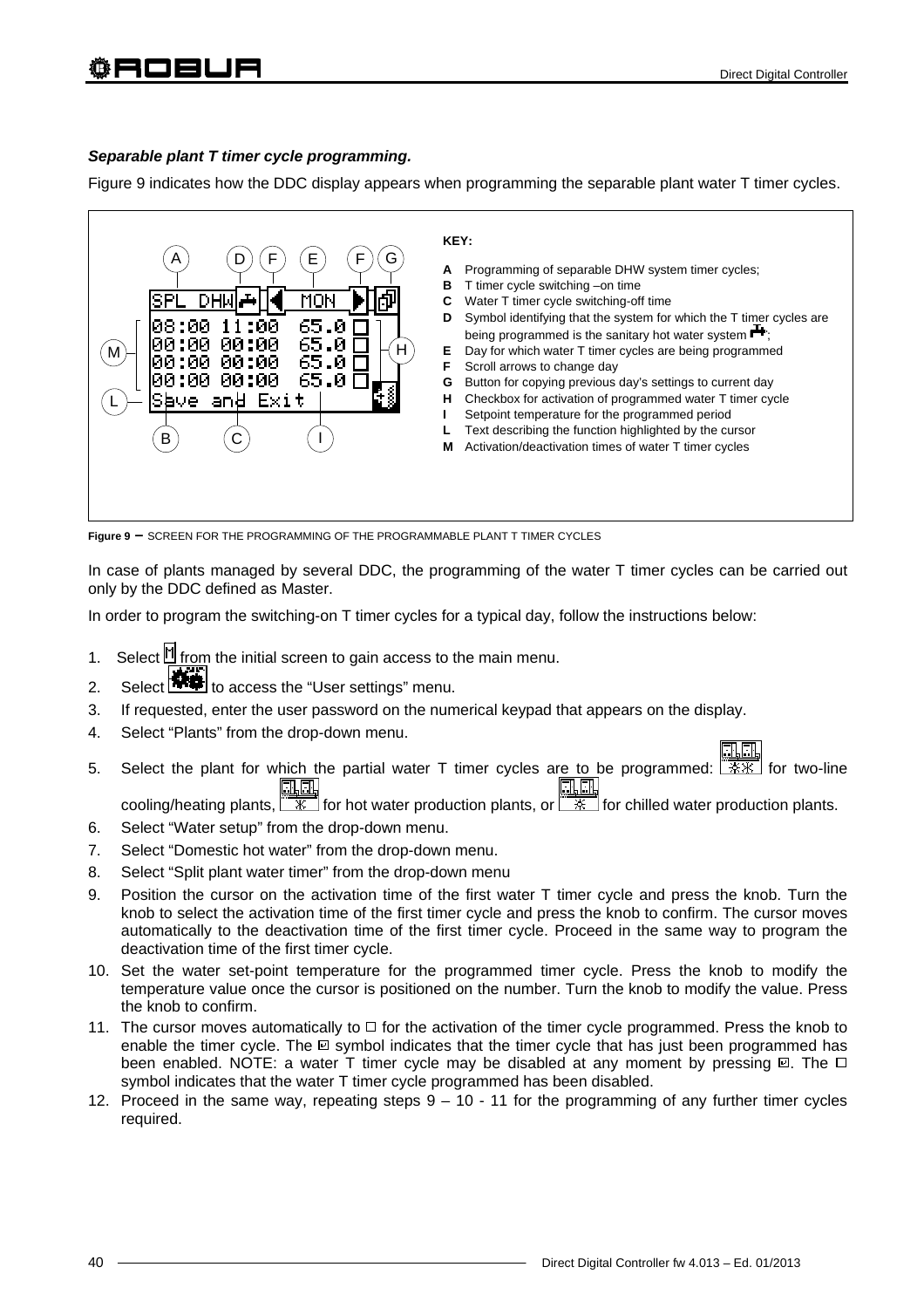13. Once the desired timer cycles have been programmed, it is possible to pass to the following day by selecting the arrow at the top right **ID**. The previous day's program may be copied for the current day by

selecting  $[D^{\mu}]$ , or the water T timer cycles required for the new day may be programmed.

14. To exit, select

If a programming anomaly occurs, appropriate alert messages are displayed:

- Water T timer cycle with zero (or "negative") duration.
- Water T timer cycle in conflict with another timer cycle.



# **3.4.1.2 Ambient Setup**

Via this menu, the user may set all the parameters necessary if ambient thermostating is used (internal ambient temperature of the environment to be heated/cooled). It is necessary to connect an ambient temperature sensor, supplied as an optional extra, for this operating mode.

To gain access to the "Environment setting" menu, first configure the consent in "AmbT" mode or "WCmp" (climatic curve) mode (for further information, refer to paragraph "On/off command configuration" on page 103).

The parameters that may be programmed for this operating condition are:

- 3.4.1.2.1 *Differential*
- 3.4.1.2.2 *Chronothermostat set points*
- 3.4.1.2.3 *Chronothermostat*

# *3.4.1.2.1 Differential*

This screen shows the differential value set for heating and/or cooling operation according to the type of plant configured.

**NOTE**: this setting is only available in ambT mode; it is disabled in WCmp mode.



| 1BIENT SE                                          |  |
|----------------------------------------------------|--|
| ferential<br>Chronot. Set Pnts<br>Chronothermostat |  |
| Cool./Heat.(ID: 4)                                 |  |

# *Programming of differential*

To set the value or values of the ambient air temperature differential, proceed as follows.

1 - Select  $\mathbb H$  from the initial screen to gain access to the main menu.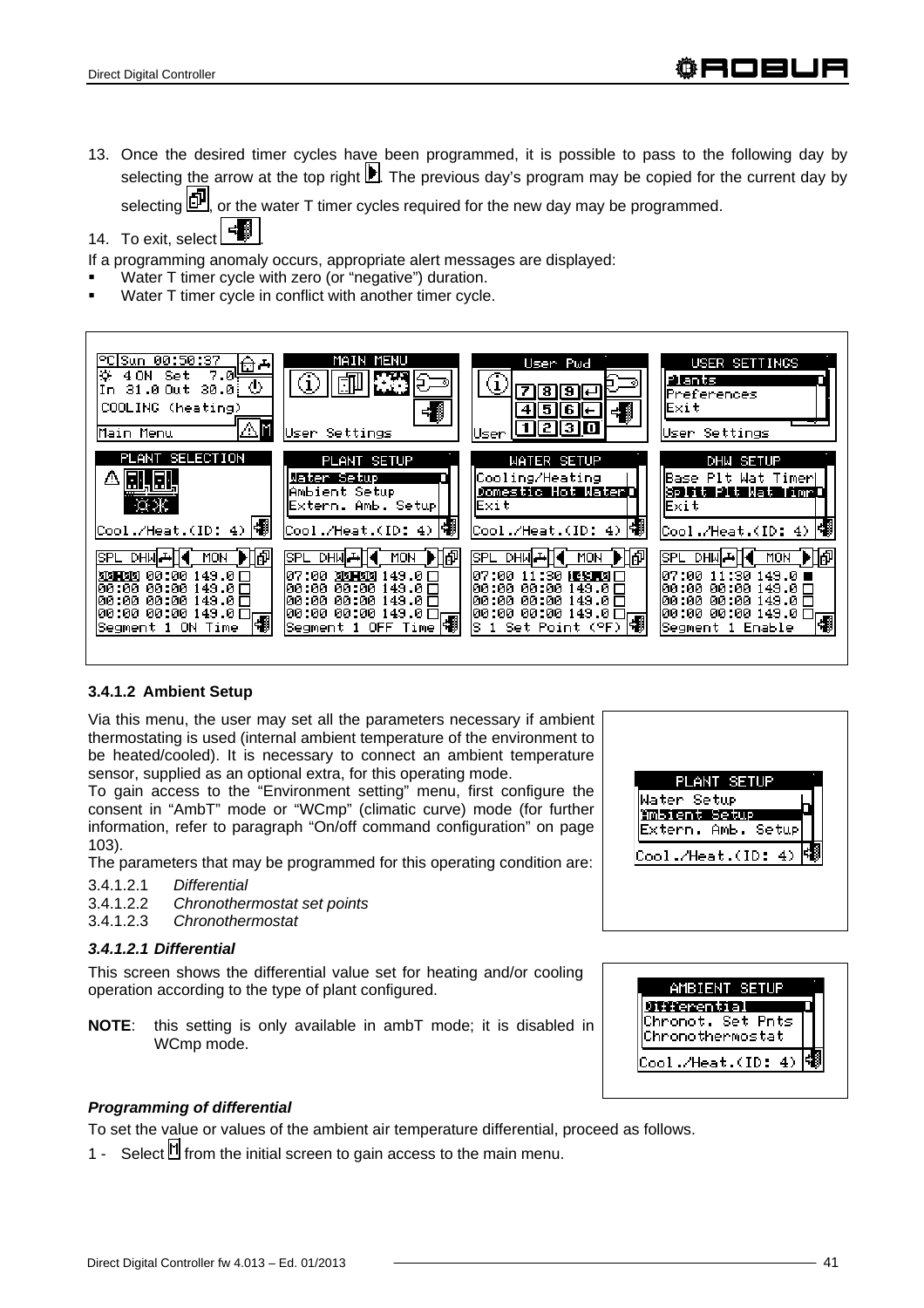

The 3 temperature levels refer to the air temperature in the environment to be cooled or heated.

**NOTE**: T1 corresponds to the minimum service level (lower temperature in heating mode, higher temperature in cooling mode) consequently it is possible only to set values that respect these conditions (heating:  $T1 \le T2 \le T3$ ; cooling:  $T3 \le T2 \le T1$ ).

# *Programming chronothermostat set points*

This option allows the user to set three ambient temperature values for operation in COOLING mode and three ambient temperature values for operation in HEATING mode. These values can then be selected and used when programming the ambient chronothermostat.

Instructions for setting the three temperatures follow.

- 1 Select  $\mathbb H$  from the initial screen to gain access to the main menu.
- 2 Select **课单** to access the "User settings" menu.
- 3 If requested, enter the user password on the numerical keypad that appears on the display;

|           | Cooling Heating            | CHRONOTER. SET POIN |
|-----------|----------------------------|---------------------|
|           | 29.0T1:                    | 10.0                |
|           | T2: 27.0T2:<br>тз: 25.0ТЗ: | 19.0<br>21.0        |
| .<br>∽∝it |                            |                     |

| 00:50:37<br><del>∸ هاه .</del><br>l o<br>4 ON Set<br>$31.00$ ut $30.0$ : $\circlearrowright$<br>In<br>COOLING (heating)<br>Main Menu | MAIN<br>MENU<br>$\mathbb{R}^n$<br>User Settings                                             | User Pwd<br>5<br>6<br>н.<br>प  था ३१ ०<br>User.                                                            | USER SETTINGS<br>Plants<br>Preferences<br>Exit<br>User Settings             |
|--------------------------------------------------------------------------------------------------------------------------------------|---------------------------------------------------------------------------------------------|------------------------------------------------------------------------------------------------------------|-----------------------------------------------------------------------------|
| PLANT SELECTION<br>모, 타<br>$\text{Cool./Heat.(ID: 4)}$                                                                               | PLANT SETUP<br>Water Setup<br>Ambient Setup<br>Extern. Amb. Setupl<br> Cool./Heat.(ID: 4) 欄 | AMBIENT SETUP<br>Differential<br>Chronot. Set Pnts<br> Chronothermostat<br>Cool./Heat.(ID: 4) <sup>4</sup> | AMB. TEMP. DIFFERENT.<br>Cooling<br>Heating<br>$-1.0$<br>-1.0<br>value (°C) |
| 3.4.1.2.2 Chronothermostat set points                                                                                                |                                                                                             |                                                                                                            |                                                                             |

# 2 - Select **THE** to access the "User settings" menu.

- 3 Enter, if requested, the user password on the numerical keypad that appears on the display.
- 4 Select "Plants" from the drop-down menu.
- 凯丽 5 - Select the appropriate icon:  $\boxed{\overline{***}}$  for two-line cooling/heating plants,  $\boxed{\overline{**}}$  for hot water production 風風

plants, or  $\sqrt{a^2 + b^2}$  for chilled water production plants.

- 6 Select "Ambient Setup" from the drop-down menu.
- 7 Select "Differential" from the drop-down menu.
- 8 Position the cursor on the value to modify (Cooling or Heating).
- 9 Press the knob to allow the change of the selected value.
- 10 Turn the knob to modify the differential value.
- 11 Press the knob to confirm the set value.

12 - To exit, select

**NOTE**

The recommended values for the ambient temperature differential are 1°C (1,8°F) for cooling and  $-1$ °C (-1,8°F) for heating.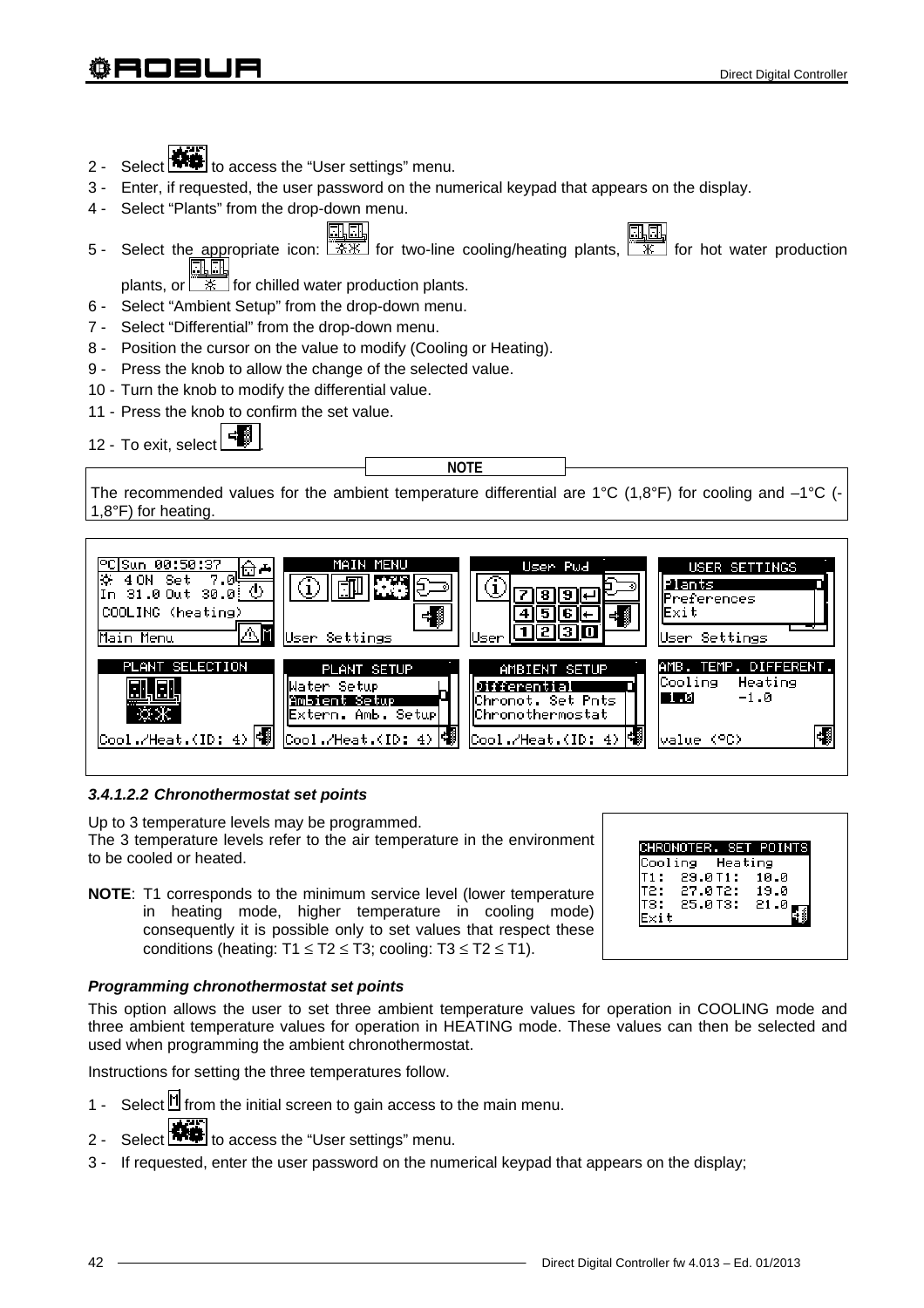- 4 Select "Plants" from the drop-down menu.
- 5 Select  $\sqrt{\frac{1}{12} \cdot \frac{1}{12}}$  for two-line cooling/heating plants (in this case 6 temperature levels may be set, 3 for the

cooling plant and 3 for the heating plant),  $\sqrt{2\pi}$  for hot water production plants (in this case there are 3 巩固 temperatures to set),  $\sqrt{2\pi}$  for chilled water production plants (in this case there are 3 temperatures to set).

- 6 Select "Ambient Setup" from the drop-down menu.
- 7 Select **"Chronot. Set Ptns"** from the drop-down menu.
- 8 Position the cursor on the first temperature value at the top left of the screen.
- 9 Press the knob to allow the change of the selected value.
- 10 Turn the knob to modify the value.
- 11 Press the knob to confirm the set value.
- 12 Repeat the last 3 steps to set the other temperatures.





# *3.4.1.2.3 Chronothermostat*

This option allows the user to program the chronothermostat.

The figure on the right shows an example for a typical day. The chronothermostat allows a temperature value (T1, T2, T3 or "OFF") to be set for each half-hour interval during the day.

For the plant to operate in chronothermostat mode, it is necessary to connect an ambient temperature sensor, supplied as an optional extra, to the Direct Digital Controller.



Description of the symbols/icons in the main screen:

| $ \mathcal{X} $ | Indicates that the chronothermostat for heating operation is being programmed. |
|-----------------|--------------------------------------------------------------------------------|
| $\ast$          | Indicates that the chronothermostat for cooling operation is being programmed. |
|                 | Changes the day for which the chronothermostat is being programmed.            |
| <b>MAR</b>      | Shows the day that is being programmed.                                        |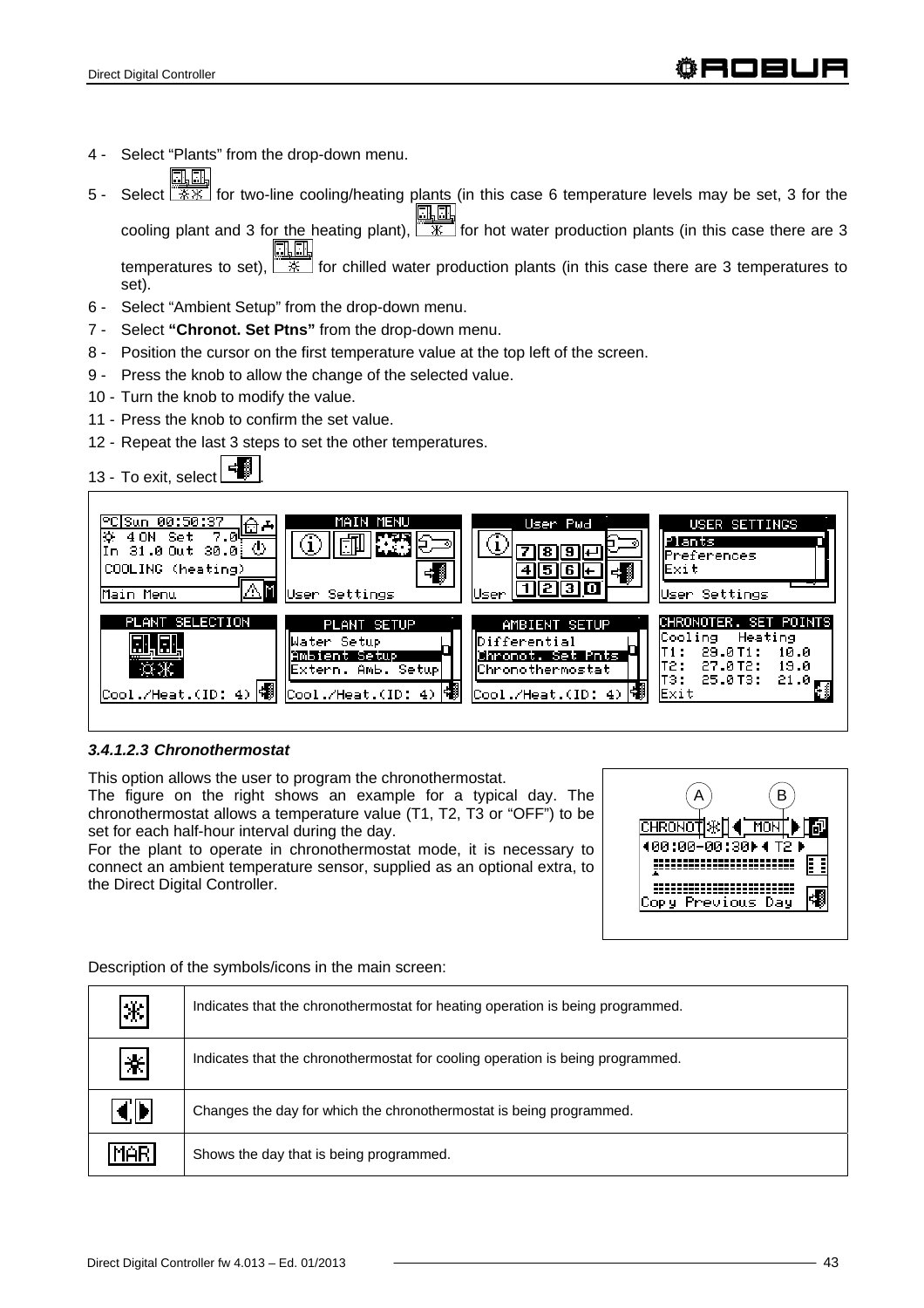| 觇                | Copies the previous day: allows the program for the current day to be copied from the previous day.                                                             |
|------------------|-----------------------------------------------------------------------------------------------------------------------------------------------------------------|
| Œ                | Enables copying of period. This key allows the user to quickly copy the ambient temperature level set for<br>a specific period to one or more adjacent periods. |
| Arrows "A"<br>◆  | Allow the user to select one of the 48 periods available, one for each half-hour interval.                                                                      |
| Arrows "B"<br>◂▸ | Allow the user to set a temperature level for the period selected.                                                                                              |

A small arrow (see detail "L" in Figure 10 a page 44) on the two rows at the bottom indicates which half-hour interval is being programmed.

# *Chronothermostat programming*

The use of the chronothermostat allows up to 3 temperature levels to be selected:T1, T2 and T3 (e.g. T3 day, T2 night and T1 anti-freezing) as well as the switch-off (OFF) for each period selected. It is possible to program a total of 48 periods with a duration of 30 minutes each, and to assign a specific temperature level to each period (T1, T2, T3 and OFF).

The figure below shows the screen for programming the weekly chronothermostat. This screen shows all the buttons and symbols used to enable programming.



**Figure 10 –** AMBIENT CHRONOTHERMOSTAT PROGRAMMING SCREEN

To carry out chronothermostat programming, follow the instructions below:

- 1 Select  $\mathbb H$  from the initial screen to gain access to the main menu.
- 2 Select **\* #** to access the "User settings" menu.
- 3 Enter, if requested, the user password on the numerical keypad that appears on the display;
- 4 Select "Plants" from the drop-down menu.
- 5 Select the appropriate icon:  $\sqrt{2\pi x}$  for two-line cooling/heating plant;  $\sqrt{2\pi}$  for the hot water production 風国
	- plant;  $\lfloor \frac{m}{k} \rfloor$  for the chilled water production plant.
- 6 Select "Ambient Setup" from the drop-down menu.
- 7 Select "Chronothermostat" from the drop-down menu.
- 8 (Two-line hot/cold plants only) Select button "B" to choose the operating mode for which the chronothermostat is to be programmed:  $\mathbb{R}$  for HEATING,  $\mathbb{R}$  for COOLING,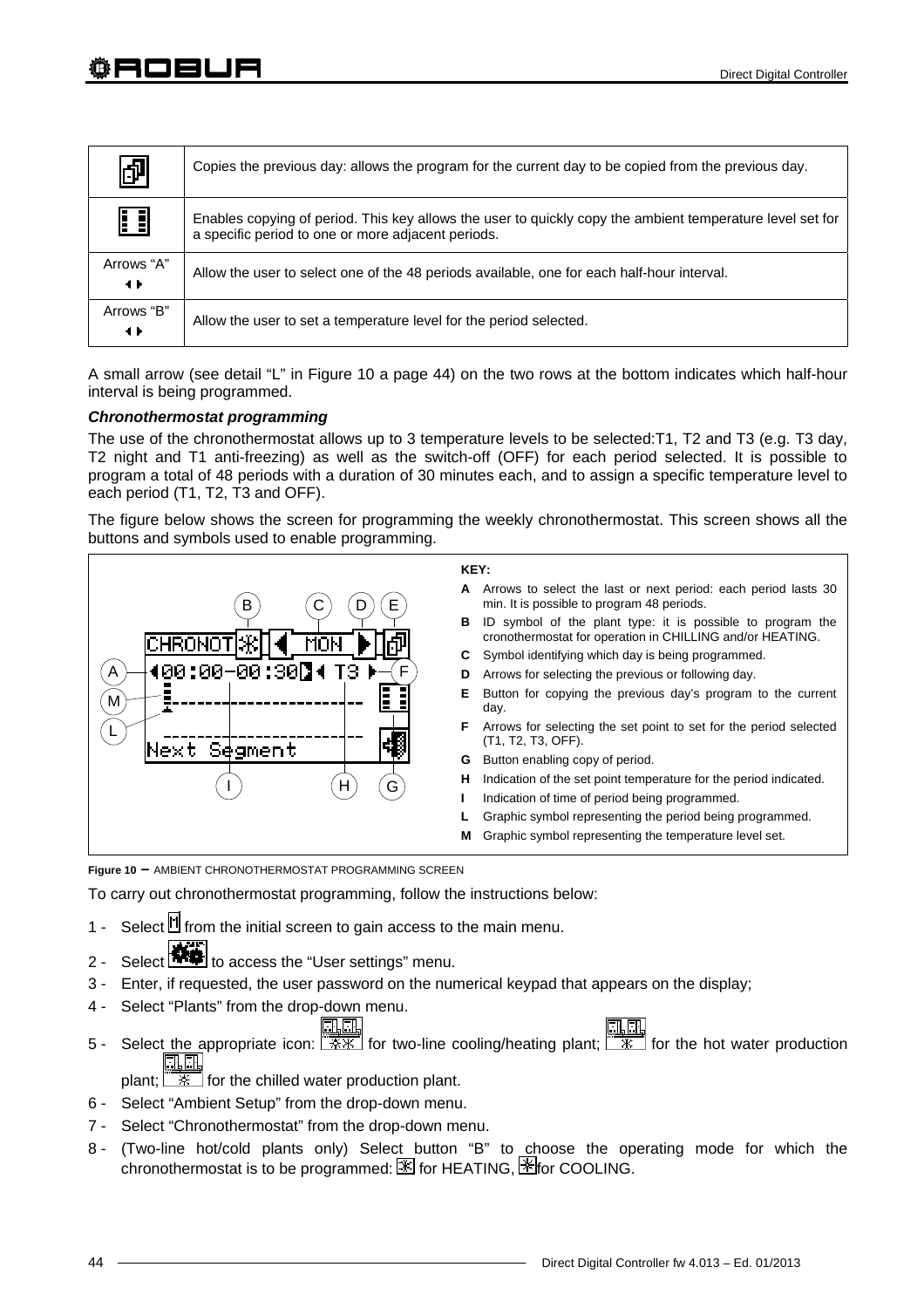- 9 Select one of the arrows "D" as shown in Figure 10 to choose the day of the week; between the two arrows there is a brief description in letters of the day  $(\overline{\P} \bot \cup \overline{P})$ .
- 10 Select the period to be programmed via the arrows marked "A" ( $\sqrt{9}$   $\sqrt{9}$  and  $\sqrt{9}$ ) in Figure 10. The  $\sqrt{9}$  symbol (see label L in Figure 10) indicates the period to be programmed.
- 11 Select the set-point temperature level for the period: you can select three temperature levels and the plant switch-off. Position the cursor on one of the arrows labelled "F" ( $\triangle$  13) and press the knob to change the set point temperature. Next to the  $\overline{\bullet}$  symbol some small black squares will appear according to the level selected:

Functioning in heating mode: I level T3; I level T2, I level T1; I OFF.

Conditioning operation: level T3; level T2, level T1; OFF

- 12 Select another period using the arrows "A" and repeat the operation described in step 11.
- 13 If the same temperature level for a certain number of adjacent periods is desired, enable the copy period function by means of the copy period button  $\Box$ . The  $\boxplus$  symbol indicates that the copy period button has been enabled. The use of this function speeds up the chronothermostat programming operations: to copy the temperature level on adjacent periods use the arrows "A". To disable the function, press the copy period button again.
- 14 Once programming of the 48 periods is complete, select one of the arrows  $\P$  LUN to change the day. If the 48 periods are to be programmed in the same way as the previous day, use the copy previous day **button**
- 15 When all days of the week have been programmed, exit the menu by selecting .

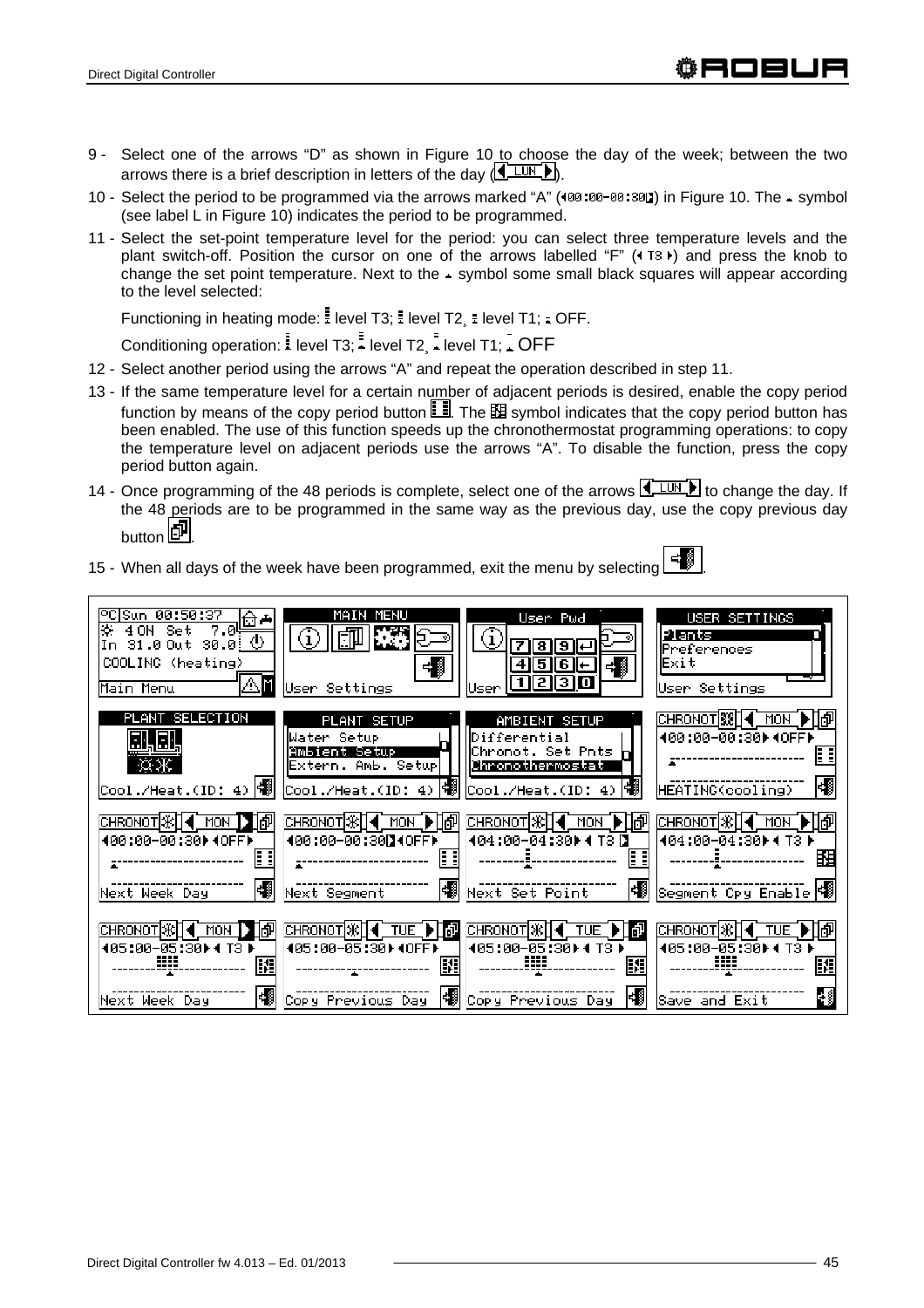# **3.4.1.3 External ambient setup**

In this menu all parameters for "ExtT" (external temperature) operating mode can be set.

To gain access to the "Environment setting" menu, first configure the consent in "*TExt*" or "*Crvc*" mode (climatic curve (for more information refer to paragraph "On/off command configuration" on page 84).

The parameters that may be programmed in this operating condition are:

3.4.1.3.1 *Set point*  3.4.1.3.2 *Differential*

# *3.4.1.3.1 Set point*

This option allows the user to define external temperature values for cooling and/or heating operation in "ExtT" (external ambient temperature) mode.

To exit, select **Figure** 

# *Configuring external set point temperature*

Instructions for setting the external temperature follow:

- 1 Select  $\mathbb H$  from the initial screen to gain access to the main menu.
- 2 Select **静** to access the "User settings" menu.
- 3 Enter, if requested, the user password on the numerical keypad that appears on the display;
- 4 Select "Plants" from the drop-down menu.
- 虱団 ना ना 5 - Select the appropriate icon:  $\boxed{\mathbb{R}\mathbb{K}}$  for two-line cooling/heating plants,  $\boxed{\mathbb{R}}$  for hot water production

plants;  $\sqrt{1 + \frac{1}{2} \cdot \frac{1}{2}}$  for chilled water production plants.

- 6 Setup" from the drop-down menu.
- 7 Select "Set point" from the scrolling menu.
- 8 Position the cursor on the value to be modified (Cooling and/or Heating).
- 9 Press the knob to allow the change of the selected value.
- 10 Turn the knob to modify the value.
- 11 Press the knob to confirm the set value.

12 - To exit, select

| °C Sun 00:50:37<br>।⊡ ∸<br>7.05<br>l o<br>Set<br>4 ON<br>31.0 Out 30.0 $\circ$<br>In.<br>COOLING (heating)<br>Main Menu | MAIN MENU<br>User Settings                                                                 | User Pwd<br>÷<br>ा ३। ०<br>lUser                                                       | USER SETUP<br>Plants<br>lPreferences<br>llExit<br>User Setup              |
|-------------------------------------------------------------------------------------------------------------------------|--------------------------------------------------------------------------------------------|----------------------------------------------------------------------------------------|---------------------------------------------------------------------------|
| PLANT SELECTION<br>Cool./Heat.(ID: 4)                                                                                   | PLANT SETUP<br><b>IAmbient Setup</b><br>Extern. Amb. Setup-<br>lExit<br>Cool./Heat.(ID: 4) | EXTERN. AMB. SETUP<br>Bet Point<br>Differential<br>llExit<br>l<₿<br>Cool./Heat.(ID: 4) | EXT. TEMP. SET POINT<br>Cooling<br>Heating<br>20.0<br>-20.0<br>value (°C) |

# EXTERN, AMB, SETUF Set Point Differential lExit Cool./Heat.(ID: 4)

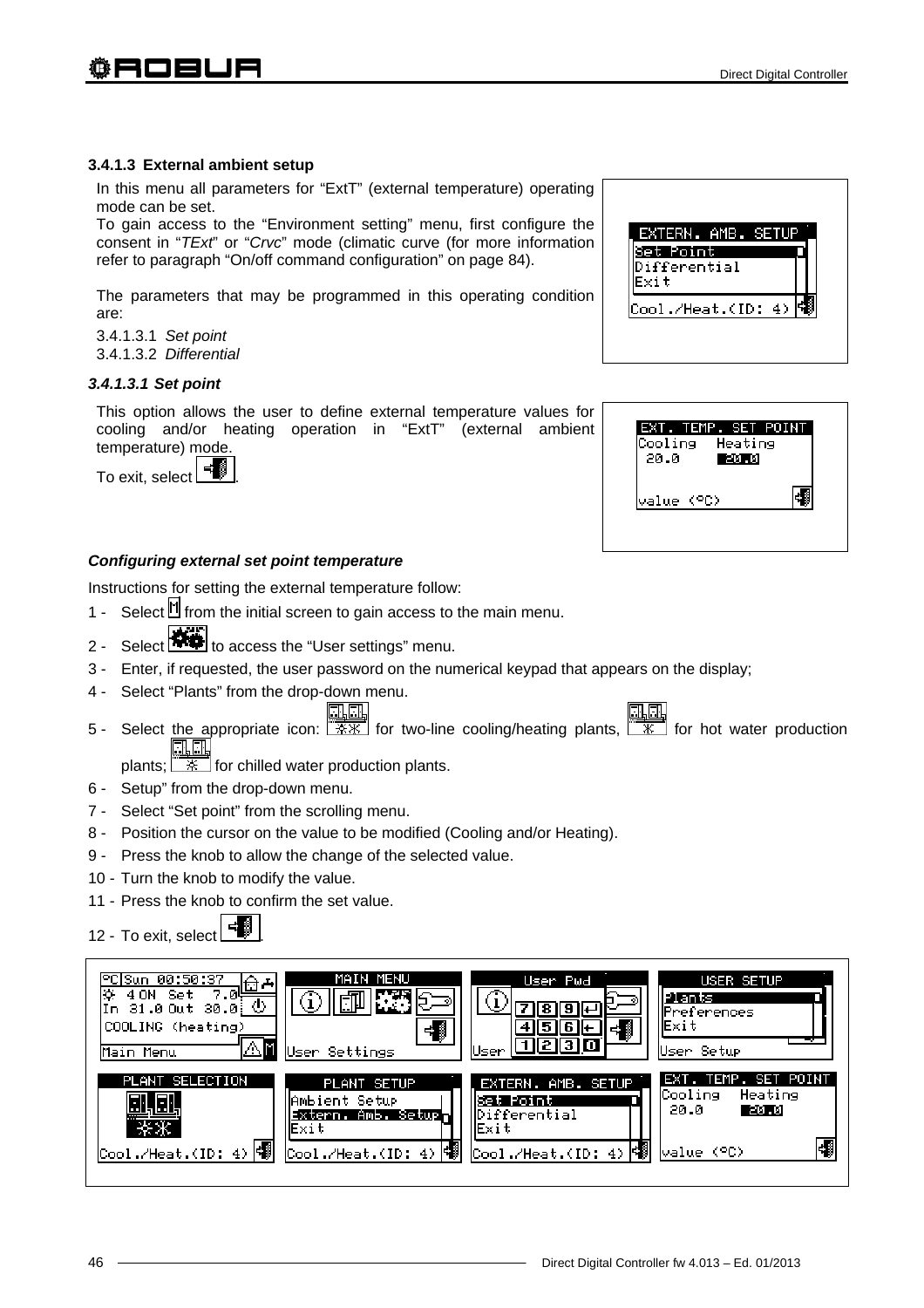# *3.4.1.3.2 Differential*

This parameter must be set for the "**ExtT**" (external temperature). This screen shows the differential value set for heating and/or cooling operation according to the type of plant configured.

| . TEMP.<br>IFFEREN |  |
|--------------------|--|
| Cooling<br>Heating |  |
| —2.0               |  |
|                    |  |
| Value (°C)         |  |
|                    |  |

# *Setting the differential*

To set the external air temperature differential value or values, proceed as follows.

- 1 Select  $\mathbb M$  from the initial screen to access the main menu.
- 2 Select  $\left| \bullet \right|$  to access the "User settings" menu.
- 3 Enter, if requested, the user password on the numerical keypad that appears on the display;
- 4 Select "Plants" from the drop-down menu.
- ERET FOR THE FILE SERVICES FOR A Select the appropriate icon:  $\frac{1}{2}$  for two-line cooling/heating plant;  $\frac{1}{2}$  for the hot water production  $\Box$  $\Box$ 風風

plant;  $\sqrt{a^2 + b^2}$  for the chilled water production plant.

- 6 Setup" from the drop-down menu.
- 7 Select "Differential" from the drop-down menu.
- 8 Position the cursor on the value to be modified (Cooling and/or Heating).
- 9 Press the knob to allow the change of the selected value.
- 10 Turn the knob to modify the differential value.
- 11 Press the knob to confirm the set value.
- 12 To exit, select  $\begin{array}{c} \begin{array}{|c} \hline \end{array} \end{array}$

| PCISun 00:50:37<br><del>, @ © *</del><br>lo.<br>ON Set<br>ข<br>31.0 Out 30.0<br> COOLING (heating)<br>Main Menu | MAIN MENU<br>国国<br>User Settings                                                      | User Pwd<br>User                                                                        | USER SETUP<br>Plants<br>lPreferences<br>llExit<br>User Setup              |
|-----------------------------------------------------------------------------------------------------------------|---------------------------------------------------------------------------------------|-----------------------------------------------------------------------------------------|---------------------------------------------------------------------------|
| PLANT SELECTION<br>Cool./Heat.(ID: 4)                                                                           | PLANT SETUP<br> Ambient Setup <br>Extern. Amb. Setup⊤<br>lExit∶<br>Cool./Heat.(ID: 4) | EXTERN. AMB. SETUP<br>lSet Point.<br>Differential<br><b>IExit</b><br>Cool./Heat.(ID: 4) | EXT. TEMP. DIFFERENT.<br>Cooling<br>Heating<br>-2.0<br>-2.0<br>value (°C) |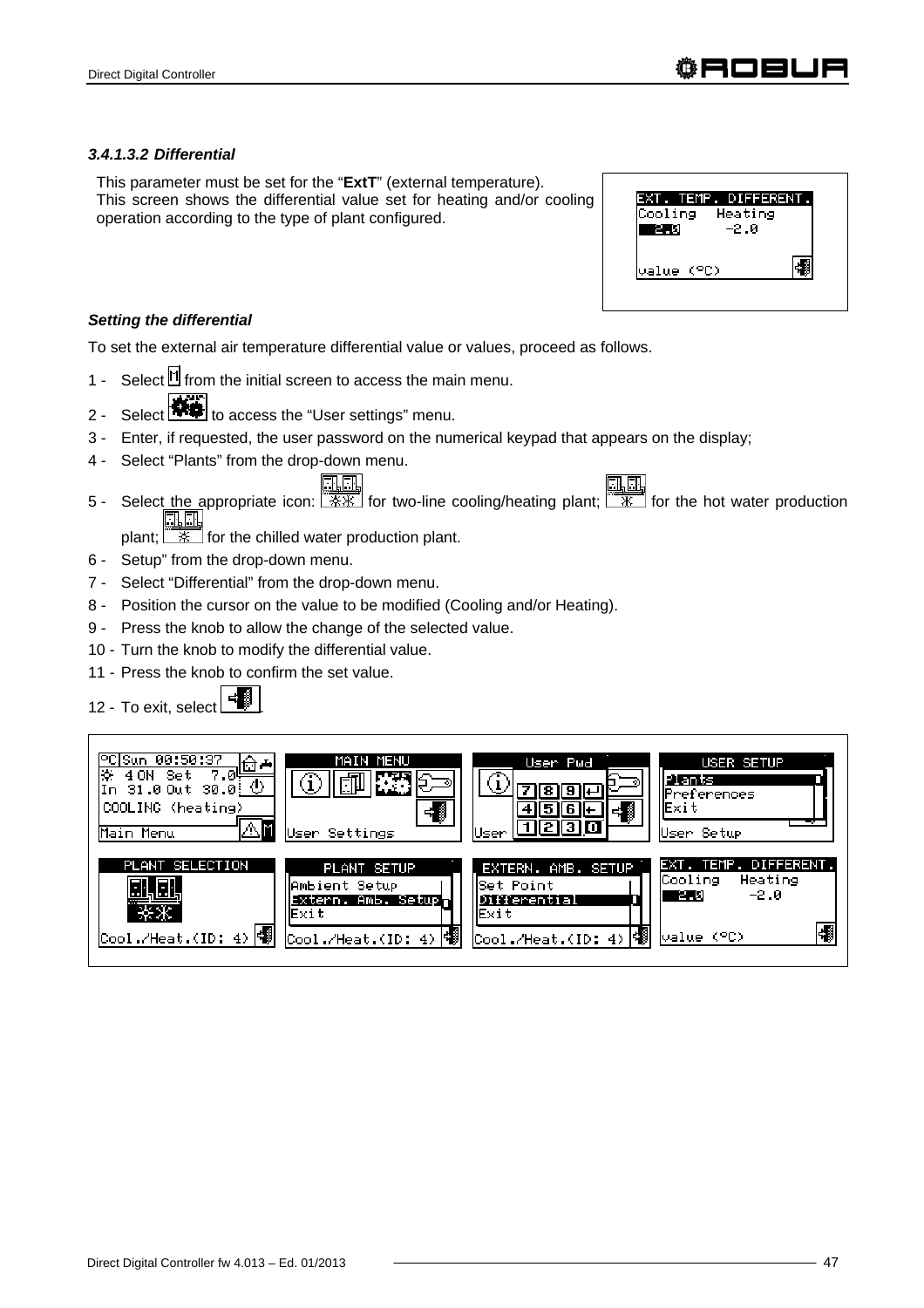### **3.4.2 PREFERENCES**

From the user settings menu, select "Preferences" to access the dropdown menu where it is possible to set the following parameters:

- *3.4.2.1 Language*
- *3.4.2.2 Date and Time*
- *3.4.2.3 Temperature Measurement Unit*
- *3.4.2.4 Alarm Beeper*
- *3.4.2.5 Display Options*
- *3.4.2.6 User Password Setup*

### **3.4.2.1 Language**

The following languages are available for viewing the indications on the display: Italian, English, French, German, Spanish. Select "Exit" to return to the list of preferences.

| ants                | USER SETTINGS |  |
|---------------------|---------------|--|
| Preferences<br>Exit |               |  |
| User Settings       |               |  |

| LANGUAGE    |  |
|-------------|--|
| Italiano    |  |
| malish      |  |
| rancaise    |  |
| er Settings |  |

If a language is selected by mistake, wait for 30 minutes until the DDC returns automatically to the main screen, then proceed as follows:

- 1 Select  $\mathbb H$  from the initial screen to gain access to the main menu.
- 2 Select **春暮** to access the "User settings" menu.
- 3 Position the cursor by turning the knob on the second line of the drop-down menu, and press the knob.
- 4 A second drop-down menu appears. Simply select the first line by pressing the knob.
- 5 Turn the knob to choose the language and press the knob to confirm the choice.
- 6 Wait for the change to the language selected.
- 7 To exit, select .

# **3.4.2.2 Date and Time**

In this screen, current time and date may be modified.



# *Setting current date and time*

- 1 Select  $\mathbb H$  from the initial screen to gain access to the main menu.
- 2 Select **THE** to access the "User settings" menu.
- 3 If requested, enter the user password on the numerical keypad that appears on the display.
- 4 Select **"Preferences"** from the drop-down menu.
- 5 Turn the knob to scroll the cursor downwards until **"Date and time"** is highlighted and press the knob to access the submenu.
- 6 To modify the date and/or time, turn the knob to position the cursor on the value to be modified.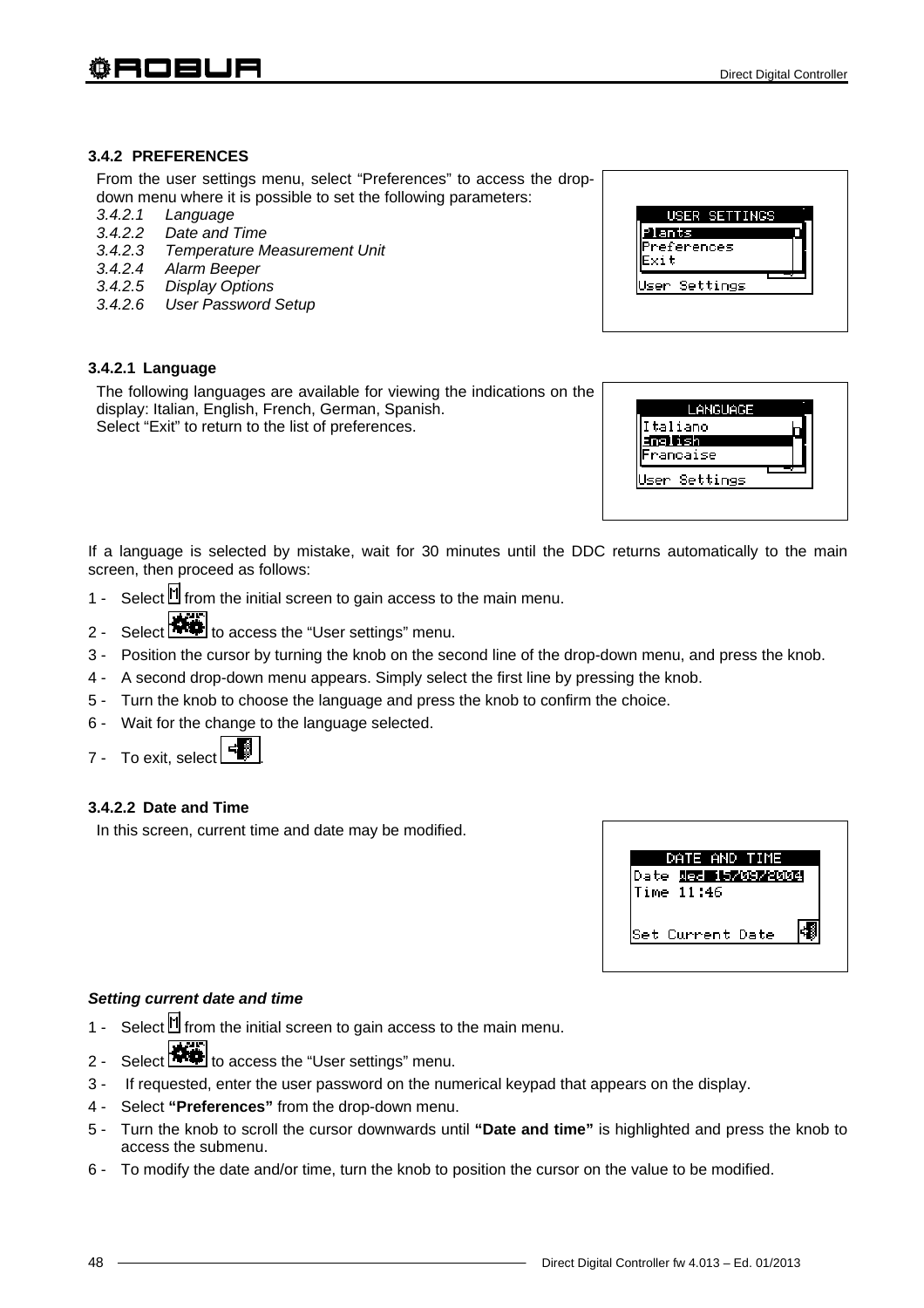- 7 Press the knob. The figure selected will start to flash.
- 8 Turn the knob to change the value and press the knob to confirm.
- 9 To exit, select  $\Box$

The clock is restarted once the exit button  $\begin{bmatrix} \pm \end{bmatrix}$  has been pressed and if at least one of the two fields has been selected. **NOTE**



# **3.4.2.3 Temperature Measurement Unit**

This screen shows the current temperature units. To modify the unit, position the cursor on  $\square$  and press the knob to confirm.

To exit, select  $\boxed{\phantom{a}^{\text{max}}$ 

| TEMP. MEASUR. UNIT                   |  |
|--------------------------------------|--|
| Celsius<br>-----us 니<br>Fahrenheit 回 |  |
| Exit                                 |  |

# **3.4.2.4 Alarm Beeper**

The Direct Digital Controller is equipped with a beeper that is activated each time an alarm regarding the operation of the units managed occurs. To disable the beep select  $\square$  and press the knob to visualise О.

To exit, select .



| ALARM BEEPER |  |
|--------------|--|
| Enabled 回    |  |
| Exit         |  |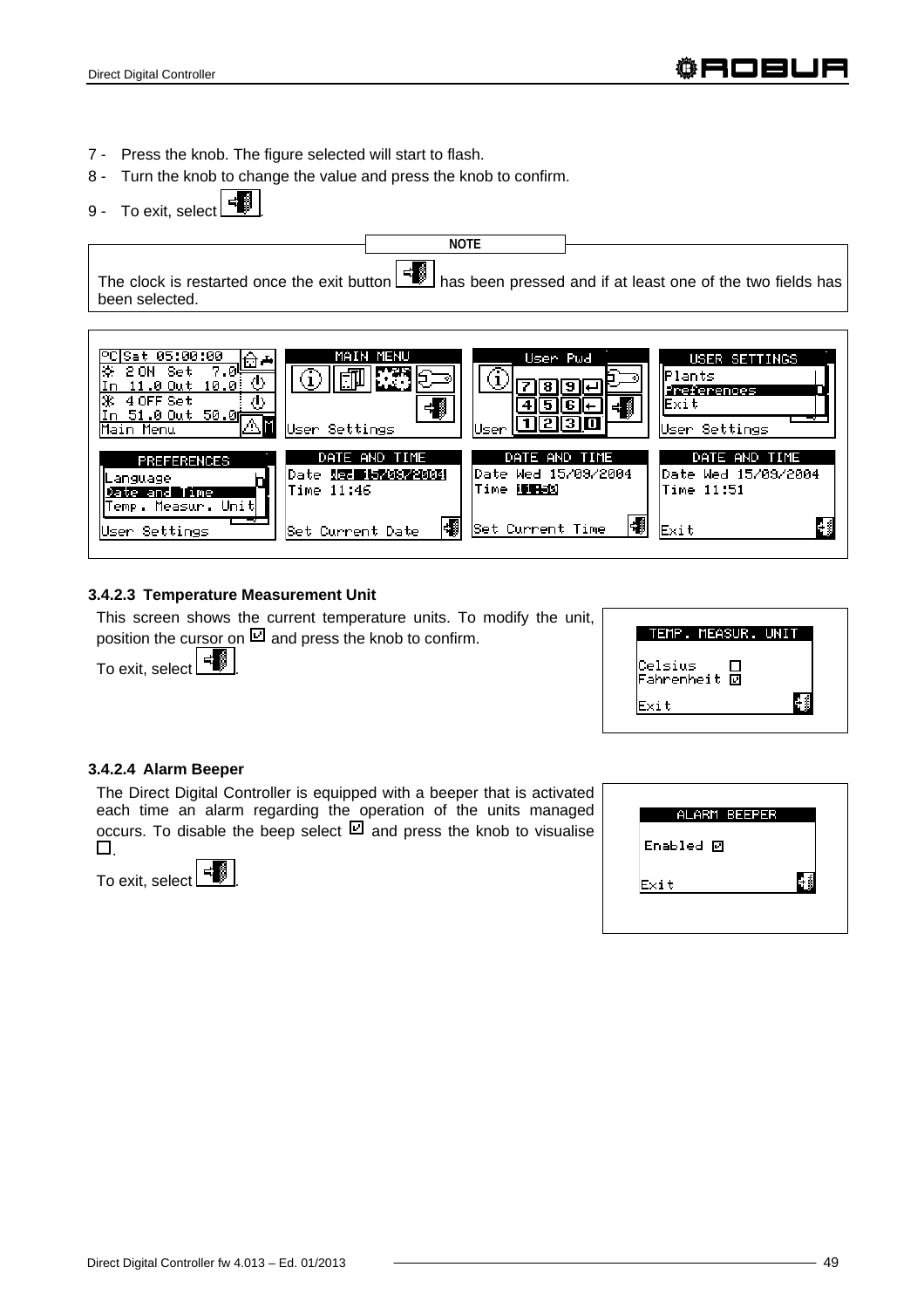### **3.4.2.5 Display Options**

This option allows the user to adjust the contrast of the graphic display. To adjust the contrast:

- 1. Position the cursor on the contrast level.
- 2. Press the knob. The number starts to flash.
- 3. Turn the knob to modify the value.
- 4. Press the knob to confirm the contrast level chosen.

5. Select "Lighting always On" and the backlighting stays on, otherwise it will switch of after 15 minutes of Encoder inactivity.

To exit, select  $\begin{array}{|c|c|} \hline \multicolumn{1}{|c|}{\Rightarrow} \hline \multicolumn{1}{|c|}{\Rightarrow} \multicolumn{1}{|c|}{\Rightarrow} \multicolumn{1}{|c|}{\Rightarrow} \multicolumn{1}{|c|}{\Rightarrow} \multicolumn{1}{|c|}{\Rightarrow} \multicolumn{1}{|c|}{\Rightarrow} \multicolumn{1}{|c|}{\Rightarrow} \multicolumn{1}{|c|}{\Rightarrow} \multicolumn{1}{|c|}{\Rightarrow} \multicolumn{1}{|c|}{\Rightarrow} \multicolumn{1}{|c|}{\Rightarrow} \multicolumn{1}{|c|}{\Rightarrow} \multicolumn{$ 

#### **3.4.2.6 User Password Setup**

This option allows the user to set/disable the user password.

To set the user password, follow the instructions below:

- 1 Select  $\mathbb H$  from the initial screen to gain access to the main menu.
- 2 Select  $\frac{1}{2}$  to access the "User settings" menu.
- 3 Select **"Preferences"** from the drop-down menu.
- 4 Select **"Set user password"** from the drop-down menu.
- 5 Enter the password requested and select  $\pm 1$  to confirm.
- 6 Enter the new password again and select  $\Box$  to confirm.



Once the password has been enabled, it must be entered every time it is necessary to access the "User settings" menu (**146**).

Each time the password is entered to access the User settings menu, it remains active for 10 minutes after exiting from the menu.

Instructions for modifying or disabling the user password follow.

- 1 Select  $\mathbb H$  from the initial screen to gain access to the main menu.
- 2 Select  $\mathbf{R}$  to access the "User settings" menu.
- 3 If requested, enter the user password on the numerical keypad that appears on the display.
- 4 Select **"Preferences"** from the drop-down menu.
- 5 Select **"Set user password"** from the drop-down menu.
- 6 If a user password is present, a numerical keypad appears on the screen. Enter the old password via this keypad and then select  $\Box$  to confirm it.
- 7 The screen asks for the new password to be entered; enter it and select  $\Box$

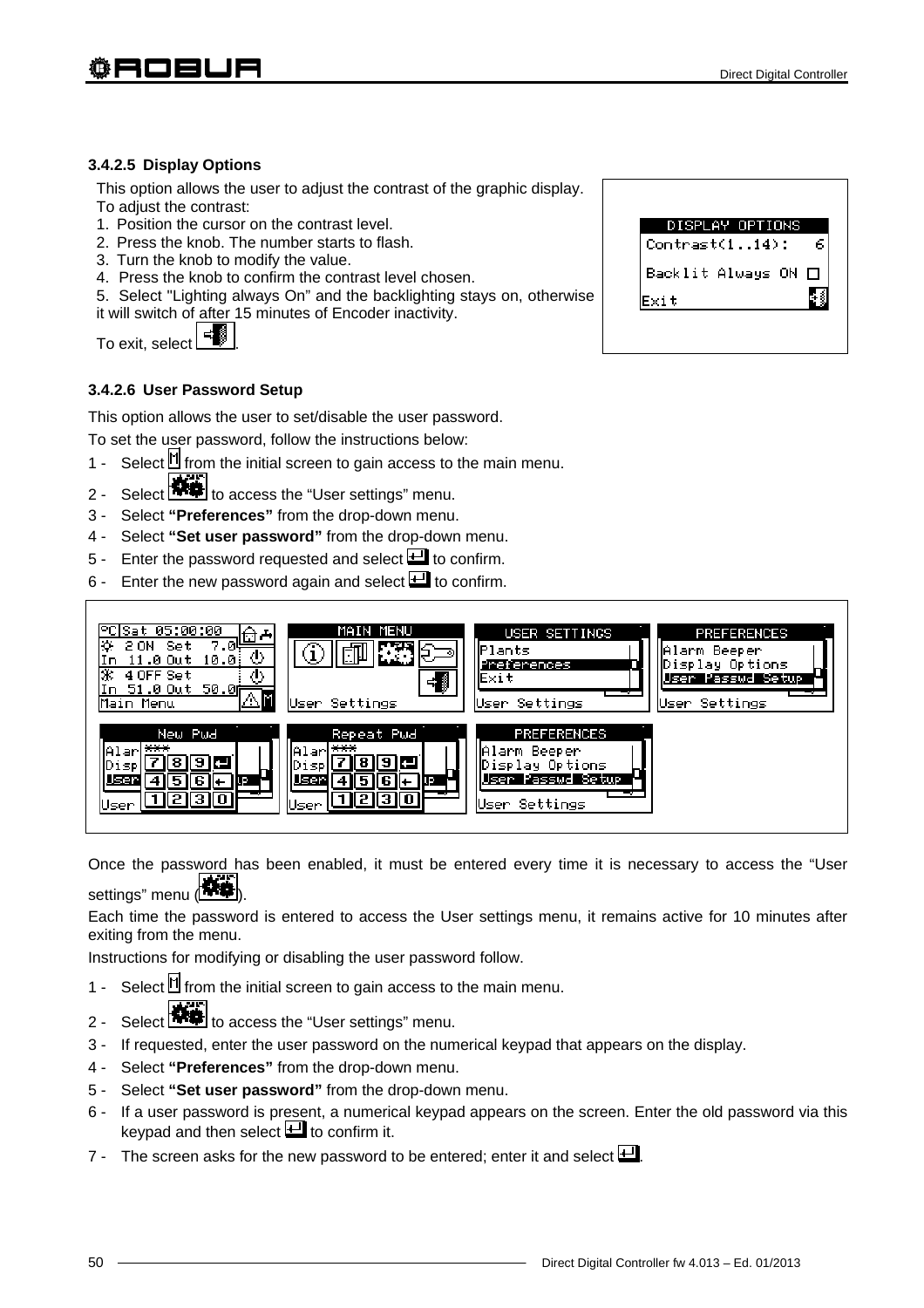# ⊕AO⊟L

8 - To confirm the new password, enter it again and select  $\Box$ .



If an incorrect password is entered, press Enter. The DDC returns to the previous menu.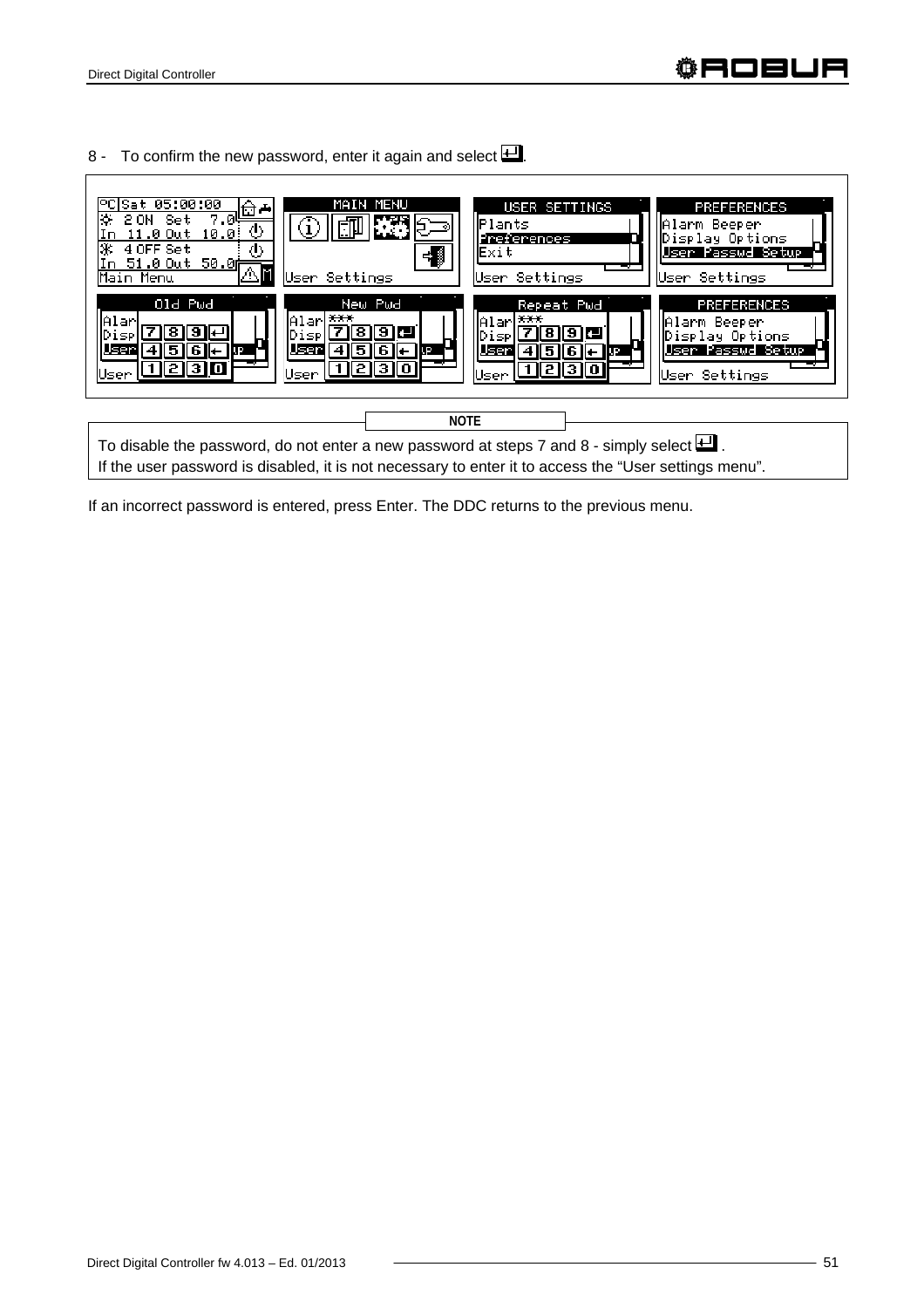# **4 INSTALLATION**

# **4.1 CONNECTING THE DIRECT DIGITAL CONTROLLER**

**Before proceeding with operations for the creation of the electrical system, the professionally qualified personnel concerned is urged to read carefully the "Warnings" contained in Section 1, "GENERAL WARNINGS", of this manual:** they provide important indications regarding installation safety and references to current norms. **Incorrect installation may cause damage to persons, animals or things, for which the manufacturer WARNING**

# **4.1.1 GENERAL INFORMATION**

**may not be deemed responsible.** 

The connection of the **Direct Digital Controller (DDC)** requires:

- **Power supply to the Direct Digital Controller;**
- Connection of the DDC and all units via a CAN-BUS cable.

BEFORE CARRYING OUT ANY OPERATION TO CONNECT THE DIRECT DIGITAL CONTROLLER, DISCONNECT THE POWER SUPPLY FROM THE UNITS BY MEANS OF THE MAIN POWER SWITCH PROVIDED BY THE ELECTRICAL INSTALLATION TECHNICIAN. **NOTE**

#### *Power supply of the Direct Digital Controller*

The Direct Digital Controller must be supplied by a 230/24 V.a.c safety transformer - 50/60 Hz power no less than 20 VA (not supplied); in particular, this transformer must comply with standard EN 61558-2-6.

Use a 3 x 0, 75 mm 2 electrical connecting cable and make the connections on the terminals of the 4-pole connector located at the bottom left of the rear of the DDC, respecting the polarity as in the diagram on the right

- terminal  $1 = 24$  V:
- terminal  $2 = 0$  V;
- $-$  terminal  $3 =$  ground.

#### **The maximum length for this cable is 1 m.**

**Warning**: in any case, terminal 3 of the DDC's 4-pole connector must be connected to a safety ground (RCO <  $1\Omega$ ).

The Direct Digital Controller is additionally equipped with a backup battery which, in the absence of electrical power, is able to preserve values set in memory. **The duration of the backup battery is approximately 7 years**, after which it is necessary to replace it (by contacting a **ROBUR Technical Assistance Centre**).



# *Connecting the Direct Digital Controller to the units*

The Direct Digital Controller must be connected to the units via a CAN-BUS cable, to create a data communication network, characterised by a series of "n" nodes as indicated in the examples in Figure 11 or Figure 12.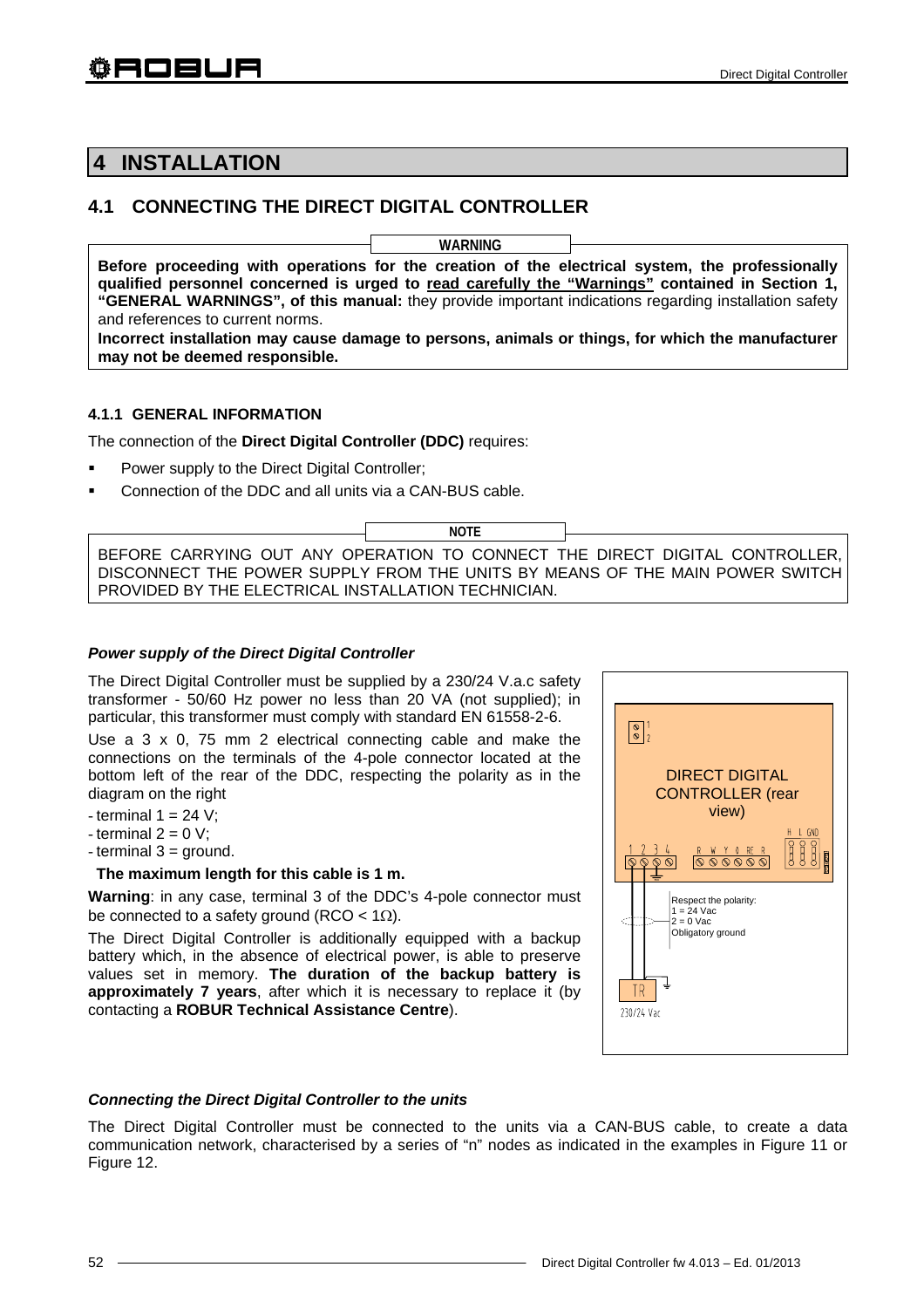





**Figure 12 –** EXAMPLE OF CONNECTION OF DIRECT DIGITAL CONTROLLER TO SINGLE PREASSEMBLED GAHP SERIES UNIT

For total cable length of up to 200m and communication networks with MAX 6 nodes (example 1 Direct Digital Controller connected to 1 RTCF 300-00) a simple 3 x 0, 75 mm<sup>2</sup> shielded cable may be used. In all other cases, use a CAN-BUS cable, available as a ROBUR accessory, or follow the specifications given below.

| <b>NAME OF CABLE</b>                                                                                                 |            | <b>MARKINGS / COLOURS</b> |                   | <b>MAX. LENGTH</b> | note               |
|----------------------------------------------------------------------------------------------------------------------|------------|---------------------------|-------------------|--------------------|--------------------|
| <b>Robur</b>                                                                                                         |            |                           |                   |                    |                    |
| <b>ROBUR NETBUS</b>                                                                                                  | H=BLACK    | $L = WHITE$               | <b>GND=BROWN</b>  | 450 m              |                    |
| <b>Honeywell SDS 1620</b>                                                                                            |            |                           |                   |                    |                    |
| BELDEN 3086A                                                                                                         | H=BLACK    | $L = WHITE$               | <b>GND= BROWN</b> | 450 m              |                    |
| TURCK type 530                                                                                                       |            |                           |                   |                    | In all cases,      |
| <b>DeviceNet Mid Cable</b>                                                                                           |            |                           |                   |                    | the fourth wire    |
| TURCK type 5711                                                                                                      | $H = BLUE$ | $L = WHITE$               | <b>GND= BLACK</b> | 450 m              | may not be<br>used |
| <b>Honeywell SDS 2022</b>                                                                                            |            |                           |                   |                    |                    |
| TURCK type 531                                                                                                       | H=BLACK    | $L = WHITE$               | <b>GND= BROWN</b> | 200 m              |                    |
| Table 1 - EXAMPLES OF CAN-BUS CABLES FOR THE CONNECTION OF THE DIRECT DIGITAL CONTROLLER TO GA and GAHP SERIES UNITS |            |                           |                   |                    |                    |

**WARNING**

**Diagrams and procedures for connecting the Direct Digital Controller to ROBUR units or to other Robur devices are contained in the specific Installation, Operation, Activation and Maintenance Manuals supplied with the units themselves.** 

**For the operation of connecting the DDC, please consult this specific documentation.**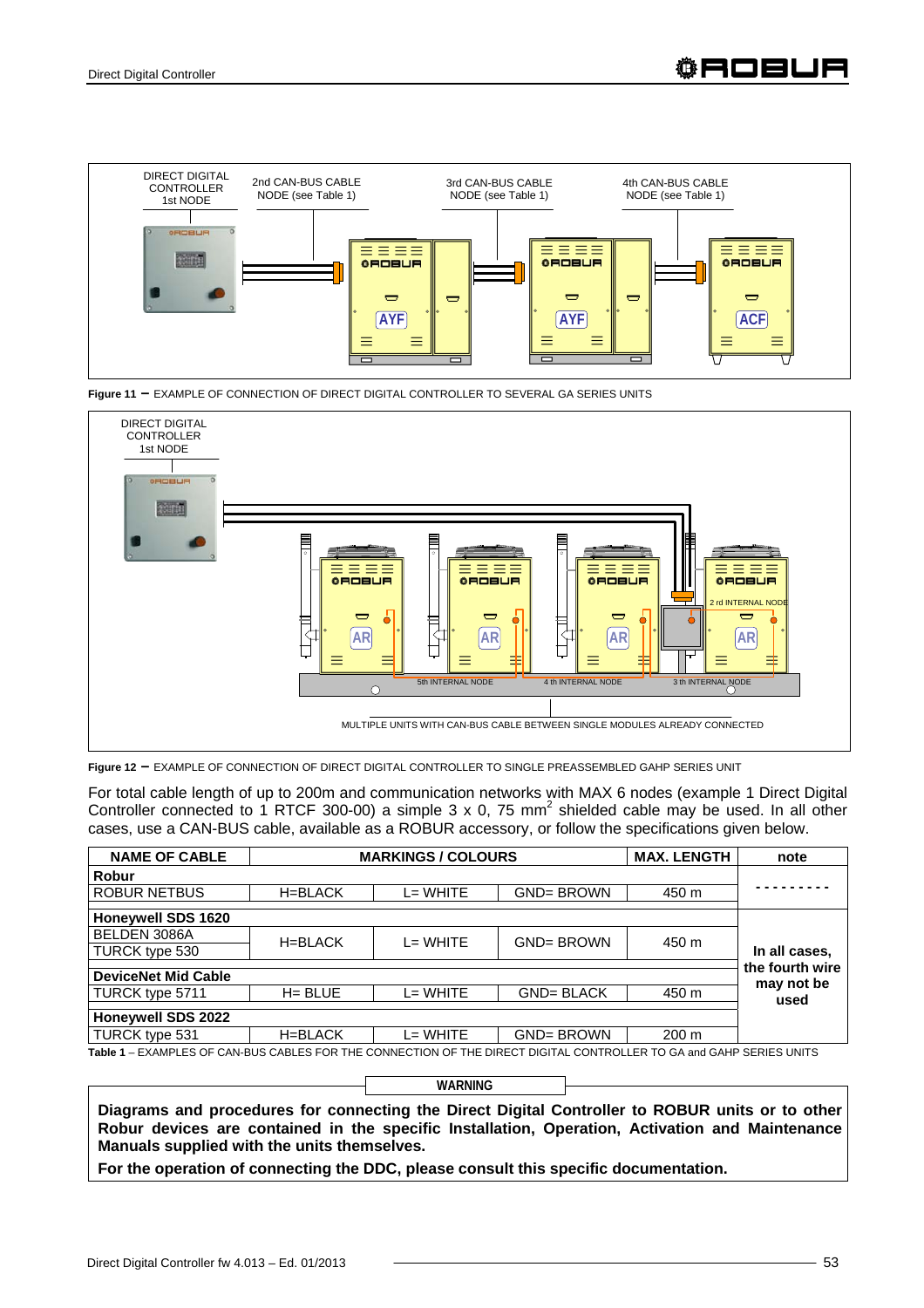# **4.1.2 CONNECTING THE DIRECT DIGITAL CONTROLLER**

The following connection terminals are located on the rear of the Direct Digital Controller (see Figure 13):

- 2-pole connector for ambient air temperature sensor, supplied as an optional accessory, if specified (see detail A in Figure 13);
- 3-pole connector for alarm signal relay contacts (see detail B in Figure 13);
- 4-pole connector for 24 Vac power supply. Current is supplied to the DDC by a 24 Vac, 50/60Hz single secondary transformer (see detail C in Figure 13);
- 6-pole connector for external operation commands, if specified (see detail D in Figure 13);
- 6-pole CAN-BUS connector for connecting the DDC to the units (see detail E in Figure 13).

A standard male 9-way connector (RS232 serial port) is located on the front of the Direct Digital Controller for connection to a PC (see Figure 1 on page 7).



In particular applications, an external alarm signal may be required for high chilled water temperature and/or for low hot water temperature, or for a general alarm that allows any anomalies in the units to be signalled. To this end, a specific terminal with 3 contacts (see detail B in Figure 13) is provided on the rear of the Direct Digital Controller for the activation, via a relay, of an alarm signal, such as a light, siren or other device (for further information see Paragraphs 4.4.2.6.7 – **"Temperature Alarm Setup (Master DDC only)"** on page 100 and 4.4.2.4 – **"Alarm output setup"** on page 86.

This connection must only be used to control external equipment at very low safety voltage (SELV) up to a maximum of 24 V and at a maximum current of 1 A. Do not connect external equipment to a 230 V supply.



**Figure 13–** REAR VIEW OF DIRECT DIGITAL CONTROLLER and DETAIL OF ELECTRICAL CONNECTIONS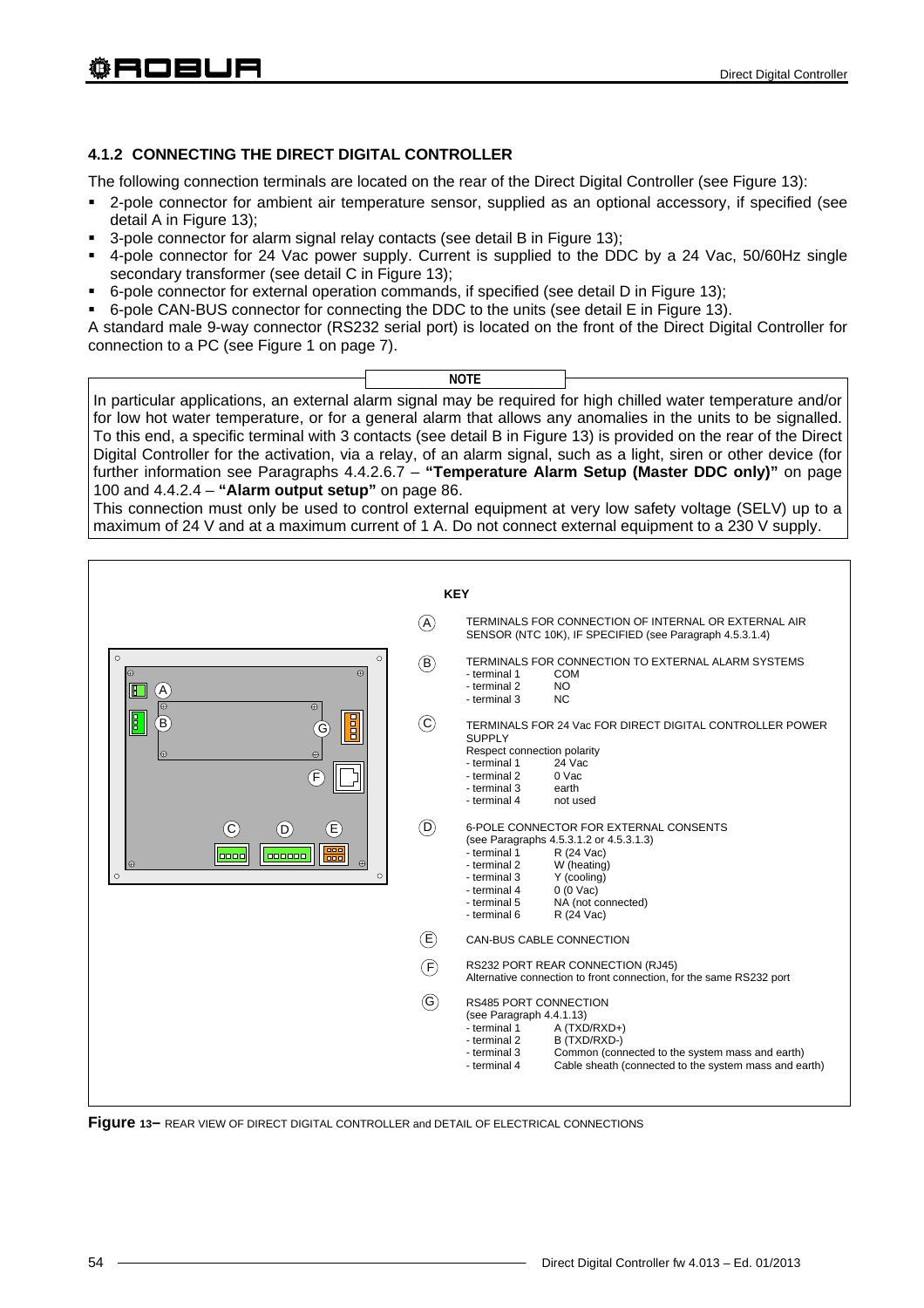To carry out the electric connection between DDC and RB100 we suggest to refer to the "Electric installer section" of the booklet provided with the RB200 device (Code D-LBR468). **NOTE**

To carry out the electric connection between DDC and RB200 we suggest to refer to the "Electric installer section" of the booklet provided with the RB200 device (Code D-LBR632).

### **APPLYING THE DIRECT DIGITAL CONTROLLER**

For internal installation, the Direct Digital Controller must be applied as a panel by carrying out the following operations (see Figure 14):

- Create a 155 by 151 mm rectangular opening;
- Position the Direct Digital Controller over the opening created and mark the 4 points of the holes by which it is to be fixed in place;
- Make 4 holes of 4 mm in diameter;
- proceed with the operation of applying the Direct Digital Controller over the opening in the panel with the screws and nuts (supplied).



**Figure 14 –** DISTANCE BETWEEN FIXING HOLES FOR DIRECT DIGITAL CONTROLLER

correctly to -10 °C (14°F), but its LCD screen may not be able to display data.

| <b>NOTE</b> |                                                                                                                           |
|-------------|---------------------------------------------------------------------------------------------------------------------------|
|             | The operating temperature range of the Direct Digital Controller is $0 \div 50$ °C (32° $\div$ 122°F). If the temperature |
|             | of the installation environment is below zero freezing, the Direct Digital Controller continues to function               |

# **4.2 DESCRIPTION OF AUXILIARY BOILER OPERATING METHODS FOR HOT SERVICE ON BASE PLANT PART**

Limited to the hot service on the base plant part (heating and/or base domestic hot water) obtained with a mixed generation system (heat pump and auxiliary boilers), two different operating modes are available for the auxiliary boilers, selected using specific parameters:

#### • **Complement mode**

This mode is used for plants in which the auxiliary boilers complement, but do not substitute, heat pumps in all the plant operating field. This means that the heat pumps can also work at max. thermal load, and therefore that the plant always requests delivery and return water temperatures that are compatible with the maximum permitted temperatures of the heat pump. It follows that the installed power (sum of the power of the heat pumps and the auxiliary boilers) is usually equal to the total power requested of the plant.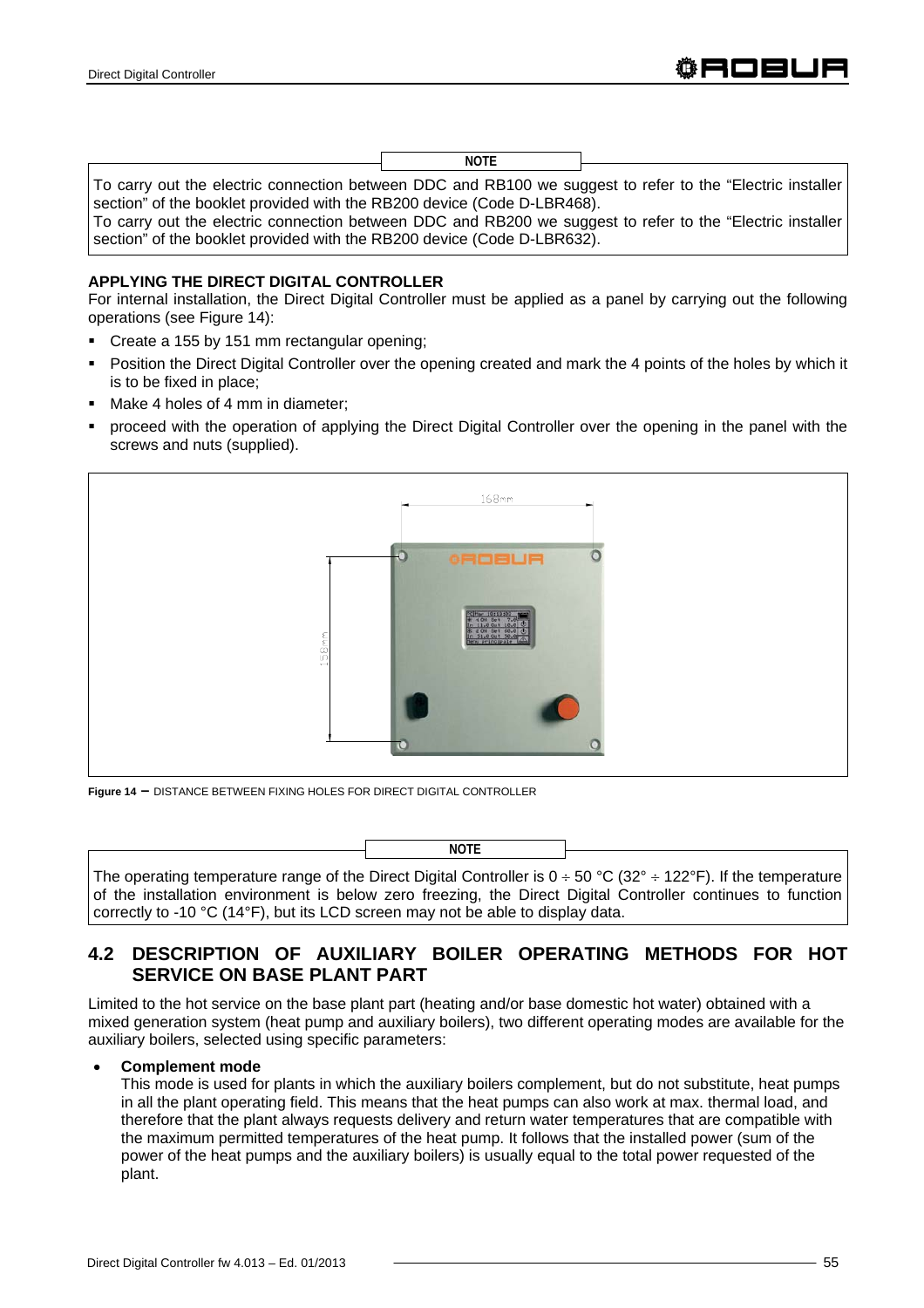### • **Complement and substitution mode**

This mode on the other hand is used for plants in which, at a high thermal load, it is foreseen that the temperatures requested for delivery and/or return water are incompatible with the maximum permitted temperatures of the heat pumps. In this type of plant, starting with a given thermal load we must keep the heat pumps off and use only the auxiliary boilers; we must therefore install auxiliary boilers that are able to provide 100% of the maximum power requested of the plant (nominal plant power). Therefore the system assumes that the nominal plant power is equal to the total power of the auxiliary boilers and delivers this power according to one of the following diagrams:

- A As far as is possible (low and medium thermal load) it enables the heat pumps and possibly a fraction of the auxiliary boilers, so that the total enabled power corresponds to the nominal plant power.
- B At high thermal load, and in particular when the requested temperatures are incompatible with those permitted by the heat pump, it disables the heat pumps and enables all the auxiliary boilers, so that the total enabled power is still equal to the nominal plant power.

The system passes from one power delivery layout to the other maximising the use of the heat pumps, as far as is permitted by the temperatures requested of the plant.

If necessary it is possible to explicitly declare the nominal plant power value, using a special parameter; this is useful in the event that the total power of the auxiliary boilers is higher than the nominal plant power. **NOTE**

It is clear that this boiler operating mode requires the use of variable water set points according to the external temperature (based on the climatic curve), otherwise the system will always work with water temperatures that are not compatible with the heat pumps

**NOTE**

For the description of the setting operations for these parameters, refer to the paragraph 4.4.2.6.2 "Auxiliary boiler operation" on page 94 and 4.4.2.6.3 Rated plant power on page 95.

#### **Warning generation for premature substitution of the heat pumps**

When using the "Complement and substitute" mode it is possible to specify a delivery or return temperature limit value; the delivery value is used if the delivery is regulated and the return value in the opposite case.

If the passage from layout A to layout B (see previous paragraph) takes place when the temperature measured on the manifold on which the regulation takes place is less than the specified limit value, the warning W1027 is generated and memorised in the event history. This is used to underline situations in which the heat pumps are disabled with lower manifold water temperatures than those nominally set and which lead to a lower use of the heat pumps; this warning acts for information only, and does not affect the system functionality. To obtain a correct diagnostic, set an appropriate limit value according to the plant characteristics.

**NOTE**

These parameters are found in the hot service regulation parameters page of the base plant part (see 4.3.1 HEATING SERVICE).

#### **Variant of the Complement and substitution: Progressive complement and substitute**

Again in the case of using the "Complement and substitution" mode it is possible to select advanced settings which substitute the heat pumps with auxiliary boilers progressively rather than in a single moment. When the operating limit of the heat pumps is reached, corresponding to the passage from the power delivery layout A to layout B described above, the system attempts to substitute a single heat pump with the auxiliary boilers (rather than substituting them all as takes place in the "standard complement and substitution" mode); subsequently it continues to monitor the temperatures; once the limit operating condition of the heat pumps is reached again, the system substitutes another heat pump with power generated by the auxiliary boilers. This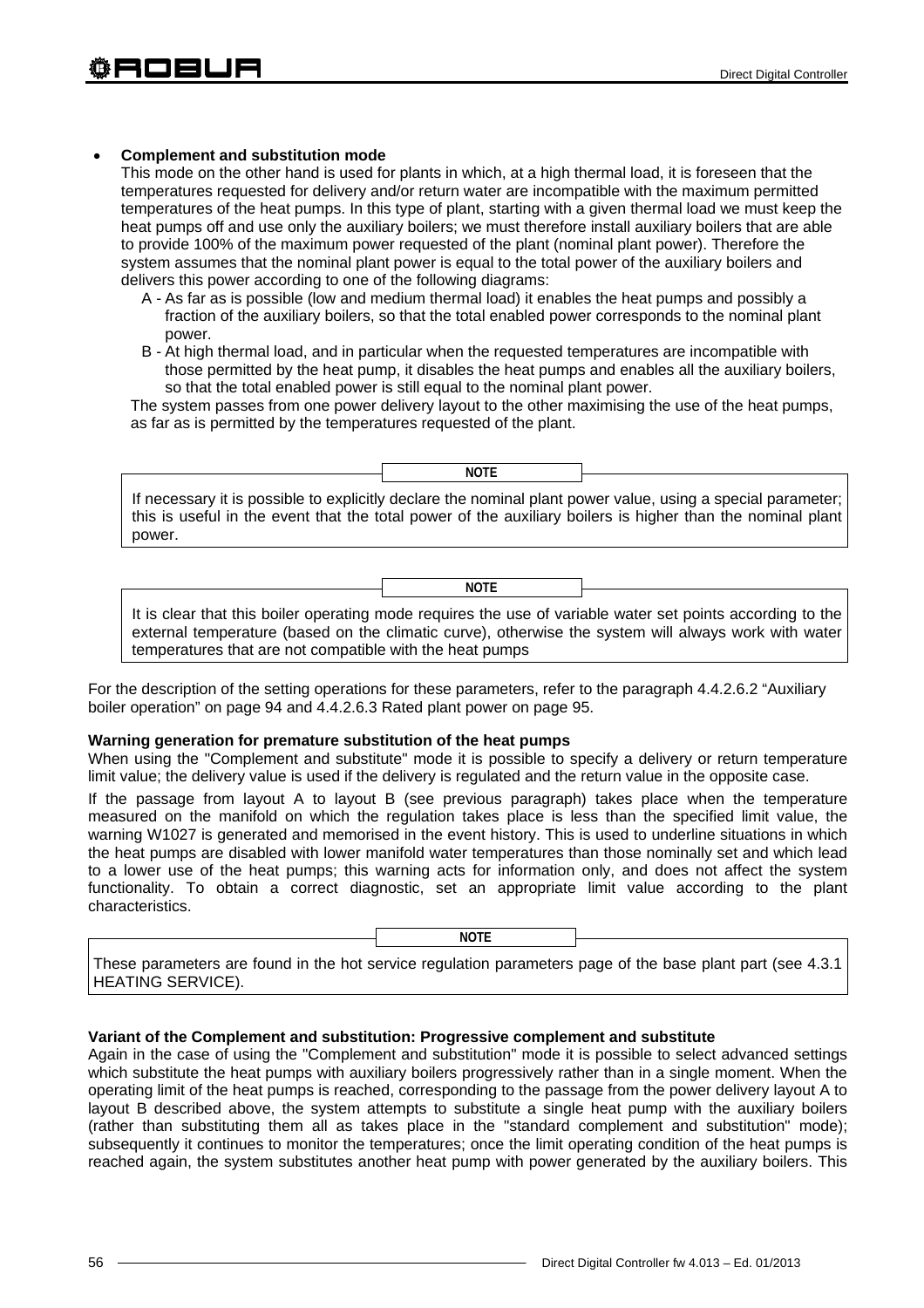process is repeated when necessary and can lead to the progressive substitution of all the heat pumps or their progressive re-inclusion.

This use of this advanced variant of the complement and substitution mode is subordinate to the satisfaction of the following requirements:

- Hydraulic configuration of the boilers in series with the heat pumps (see the "Applications manual")
- Installation of an additional temperature probe on the return manifold of the heat pump

These two requirements imply the use of the RB200 device, which is able to manage the temperature probes of the effective delivery and return manifolds in the serial hydraulic configuration, and the additional probe on the return manifold of only the heat pumps. **NOTE**

• Correct setting of some additional parameters, concerning an auxiliary regulator which manages the substitution and progressive re-inclusion of the heat pumps

**NOTE**

These parameters are found in the hot service regulation parameters page of the base plant part (see 4.3.1 HEATING SERVICE).

#### **Hydraulic configuration of the auxiliary boilers in parallel or in series with the heat pumps**

Whatever the auxiliary boiler operating mode, it is possible to use the hydraulic configuration in parallel or in series.

In the parallel configuration, the return pipes from the auxiliary boilers are connected directly to the plant return manifold, like those in the heat pumps; similarly, all the delivery pipes are connected to the plant delivery manifold. In this case, the carry out the regulation, the DDC may use:

- If the auxiliary boilers are AY modules (Robur), the average temperature read by the machine probes, or dedicated manifold probes, managed by the RB200.
- If the auxiliary boilers are third party, only dedicated manifold probes, managed by the RB200.

In the serial configuration, the return pipes from the auxiliary boilers are connected to the delivery manifold of the heat pumps and the delivery pipes to the plant delivery manifold; only the return pipes from the heat pumps are connected to the plant return manifold. This configuration is advantageous when the plant, at high thermal load, requires a higher delivery temperature than the maximum permitted by the heat pumps [60 or 65 °C (140 or 149° F) according to the models] and develops a higher Delta T than that of the heat pumps [10 °C (18°F)]. In this case, to carry out the regulation, the DDC must always use dedicated manifold probes, managed by the RB200, which may be positioned on the effective plant delivery and return manifolds. For more information on this subject, refer to the "Applications Manual" (D-LBR630).

# **4.3 DESCRIPTION OF THE REGULATION WATER TEMPERATURE ALGORITHM AND OF THE RELATIVE PARAMETERS**

# **4.3.1 HEATING SERVICE**

# **Objective of the regulation**

The Digital Control Panel regulates the water temperature with the objective of maintaining it within a band centred on the set point. The range of this period is defined by the relevant "Water differential" parameter, as indicated in Figure 15. The default value of the parameter is 2 °C (3,6 °F) [i.e.  $\pm$  1 °C ( $\pm$ 1,8° F) with respect to the set point value]; for normal applications it is recommended to use this value.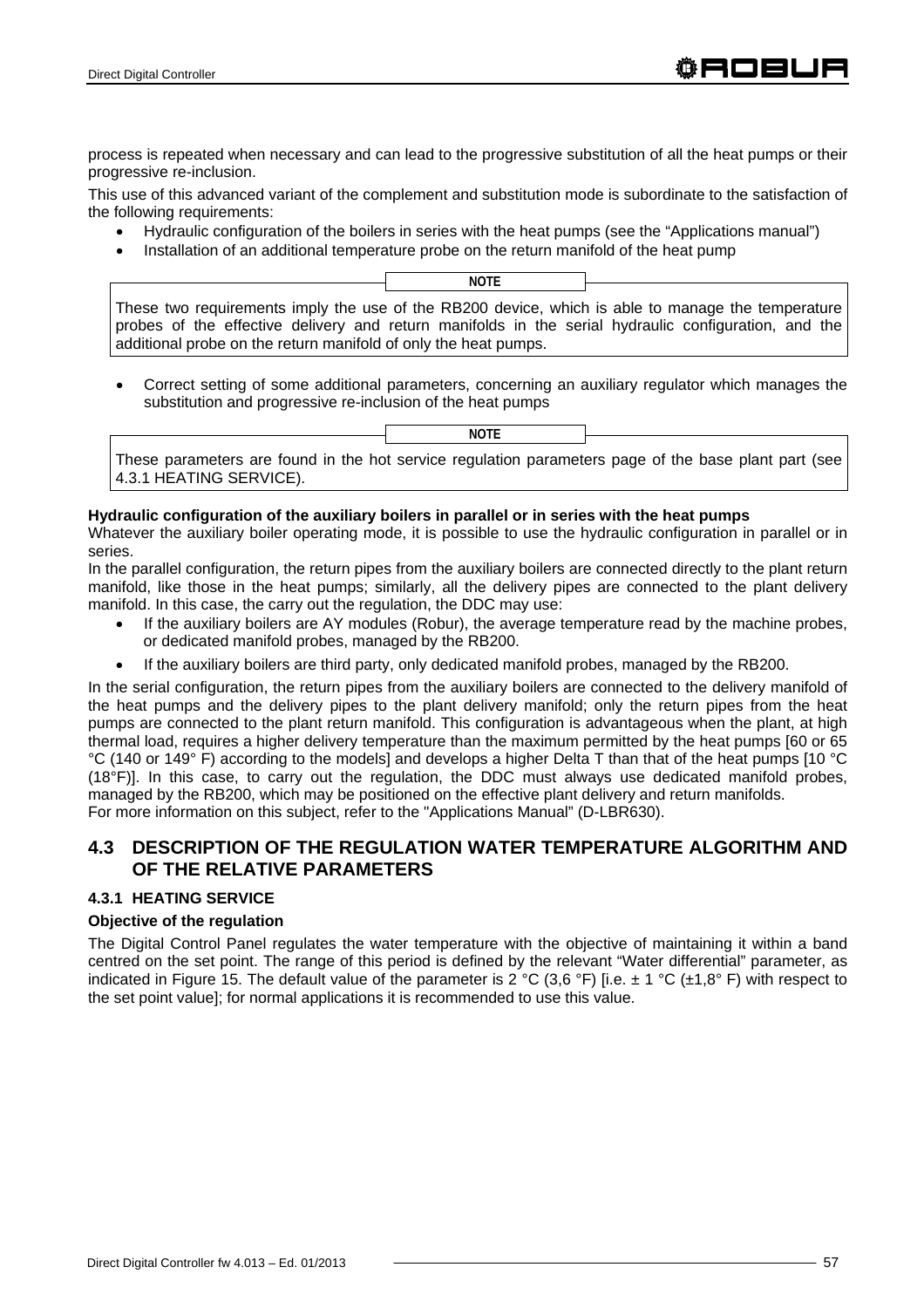

#### **Figure 15**

To make the regulation, the DDC manages switch-on and switch-off in cascade mode of the different types of machines available, adapting the power supplied to the system heat load.

#### **Machine categories**

On the basis of their type, the machines are assigned to "categories" which have different properties to each other, in a way to allow the control panel to manage the various types of machine with differentiated logic and parameters. However, the machines have equivalent features within a category. In heating mode, the existing categories are:

- *Category 1* 
	- The hot modules of all current Robur heat pumps are automatically assigned to this category.
- *Category 2*

This category is reserved for future Robur products.

- *Category 3*  All current Robur heat pumps in the AY line are automatically assigned to this category.
- *Categories 4 7*

Any third party boilers can be assigned by the installer to these categories. For setting instructions refer to paragraph 4.4.1.9 "Third party product category" on page 76.

# **Machine power of a category**

The power of the individual machine belonging to it is defined via a parameter for each category. For categories 1 and 3 (heat pumps and AY boilers) the pre-set value that cannot be modified is 35 kW. For each of the categories 4-5-6-7 (third party boilers) the value that can be set by the installer is from 1 to 1680 kW.

# **Switch-on priority of a category**

An ignition priority is associated to each category, expressed via a parameter with value from 0 to 6, which determines the priority of use of the machines belonging to this category. The higher the value the higher the priority.

For category 1 (Robur heat pumps) the value, which is set automatically and cannot be modified, is 6, corresponding to maximum priority. For category 3 (Robur AY boilers) the value set by default is 4, but this can be modified from 0 to 4. For categories 4-5-6-7 (third party boilers) the value set by default is 3, but again this can be modified from 0 to 4. Therefore the system will always switch on the heat pumps first and will use the boilers only when the thermal load is higher than the installed power of the heat pumps; the installer can decide the relative switching on priority of all categories used for boilers, whether Robur or third party. Please note that it is possible to assign the same switching on priority to several categories used for boilers; the DDC will maintain a balanced operating time for boilers belonging to equal priority categories.

#### **Number of stages of a category**

The number of stages used by the regulation system is defined for every category. This is determined by a parameter, which can be set in the range from 1 to 10.

The parameter must always be set at the value corresponding to the number of the stages desired.

If the number of machines is not an exact multiple of the parameter value, the system will use the number of stages corresponding to the value of the parameter, but the stages will not be uniform, i.e. they will be made up from different amounts of machines. The DDC will maintain a balanced operating time of the machines, modifying the assignment of the machines to various stages of the category every 24 hours.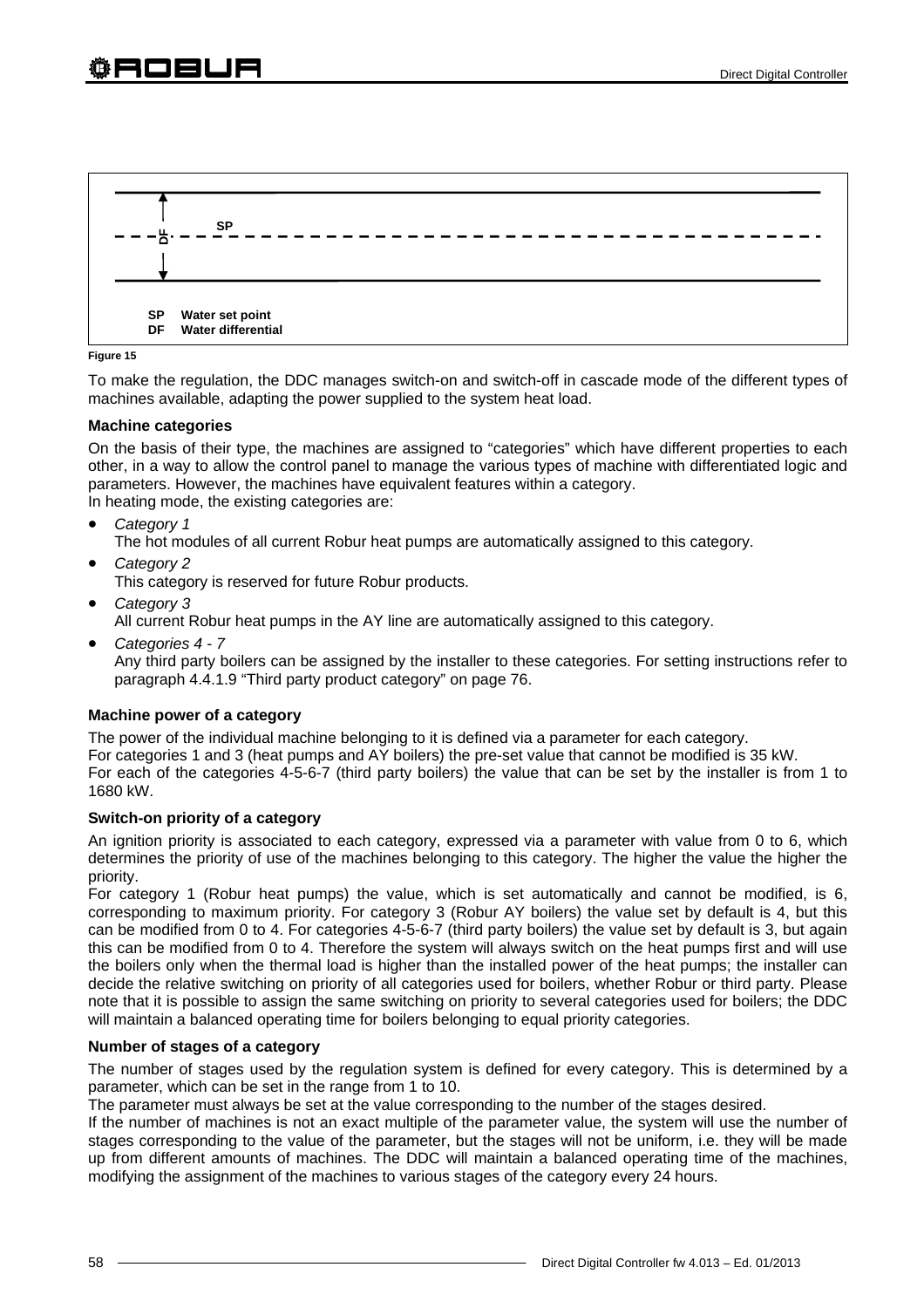**NOTE**

When the values of the number of stages in each category are set initially, or if they are subsequently varied, it is also necessary to modify the setting of the other parameters; refer to paragraph **Default values of the parameters and indications for correct choice of their values (categories 1 and 3)***"* on page 103 and in particular Table 2.

#### **Prevention time, enabling integral and prevention integral of a category, description of the regulation algorithm**

These three parameters are also defined for each category, which affect the regulation algorithm used by the system to maintain the temperature of the water inside the differential period.

The regulator operates by switching the machine that constitutes the various stages of the various categories on and off. When the regulator is operating on the stages of a given category, it uses the values of the three parameters corresponding to this category. This allows to optimise the regulation on the basis of the features of the specific category (number and power of the stages, type of heat generator).

Successively, the regulation algorithm is illustrated via an example of evolution of the water temperature through time. It is assumed that the system is made up from two stages belonging to a unique category and that the initial condition is within machines all off and temperature of the water within the differential band. In the following description, refer to Figure 16.

- A. **Zone 1 of the graph in Figure 16:** while the temperature of the water remains within the differential band centred around the set point, the regulator keeps all machines off.
- B. **Point 2**: when the falling water temperature, exits the differential band, the regulator switches the machines, which constitute the first stage of the category at highest priority, on.

**Note: subsequently, switch-on of the machines that constitute a stage data will be defined for brief switch-on of the stage**

- C. **Zone 3**: if the energy supplied by the first stage is such to make the temperature of the water rise quickly inside the differential band and keep it there, the regulator does not perform other interventions and keeps the first stage on.
- D. **Point 4 and Zone 5**: if the energy supplied by the first stage causes the water temperature to rise above the differential band, the regulator switches the first stage off and keeps it off in zone 5.
- E. **Point 6 and Zone 7:** in this case, the energy supplied by the first stage is not sufficient to cause quick rise of the water temperature. When the first stage has been switched back on in point 6, the regulator, after a delay equal to the value inserted for the "*prevention time*" parameter, starts to calculate the energy deficit, represented by the dotted area in zone 7. If the dotted area should reach the value set for the "*enabling integral*" parameter, the regulator "would release" the second stage and switch it on. In the case represented in zone 7, instead, the temperature of the water rises within the differential band before the dotted area reaches this value, therefore the regulator does not switch the second stage on, but keeps the first stage on, as the temperature of the water remains within the differential band.
- F. **Point 8 and Zone 9**: in the same way as the case described in D, the regulator switches the first stage in point 8 off and keeps it off in zone 9.
- G. **Points 10 and 11 and zone 12**: the situation is similar to that described in E, but in this case, after the delay equal to "*prevention time*", the dotted area that represents the energy deficit reaches the value set for the "*enabling integral*" parameter, therefore the regulator "releases" the second stage and switches it on (in point 11); it keeps it on in zone 12, i.e. up to when the temperature of the water is below or within the differential band.
- H. **Point 13 and zone 14:** in the same way as the case described in D, for the first stage, if he energy supplied by the second stage causes the water temperature to rise over the differential band, the regulator switches the second stage off in point 13 and starts to calculate the excess energy, represented by the dotted area in zone 14. If the dotted area should reach the value set for the "*prevention integral*" parameter, the regulator "would block" the second stage and would switch the first stage off. In the case represented in zone 14, instead, the temperature of the water returns within the differential band before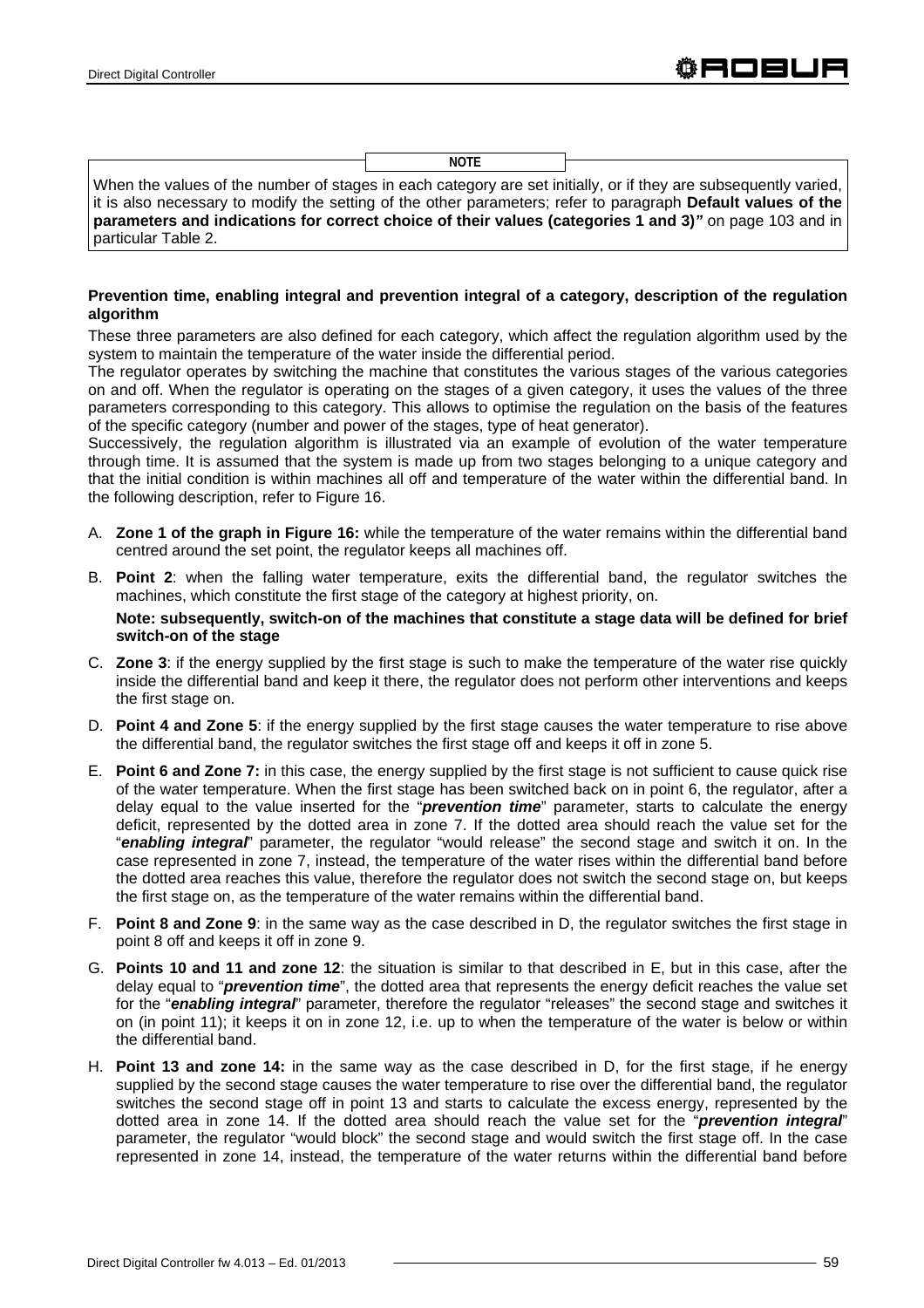日口目山口

the dotted area reaches this value, therefore the regulator does not "block" the second stage and keeps the first stage on. The second stage is maintained off in all of zone 14.

- I. **Point 15 and zone 16**: because the second stage has not been "blocked", it is switched back on immediately when the falling temperature of the water, escapes the differential band and zone 16 is kept on.
- J. **Points 17 and 18 and zone 19:** the situation is similar to that described in H.: the regulator switches off the second stage of point 17, but in this case in the subsequent point 18 the dotted are that represents the excess energy reaches the value set for the parameter "*prevention integral*"; therefore in point 18 the regulator "releases" the second stage and switches off the first; it then maintains this state in zone 19. In zone 19 the system is therefore once again in the situation of zone 1, described in A.; **therefore all possible subsequent evolutions of the system fall within the cases already described**; for example, in point 20 the first stage will be switched on again, as previously occurred in point 2.

It is possible to summarise the functioning of the regulation algorithm with the following rules:

- In a given moment, the regulator works with a certain number of stages released and the rest blocked.
- The first stage of the category with highest priority is never blocked.
- All blocked stages are always off; all released stages, **except the last**, are always on; the last released stage is switched on or off when the temperature of the water, respectively falling or rising, exits the differential band.
- A blocked stage is released (and switch-on) if the area that represents the energy deficit, calculated starting from the expiry of "*prevention time"*, reaches the "*enabling integral"* (Figure 16) value.
- A released stage is blocked (and the previous stage is switched off) if the area that represents the excess energy reaches the "*prevention integral"* value.

#### **NOTE**

- The release and block technique of the stages, based on the "*enable and prevention integrals"*, allow to "centre" the power of generation adapting it to the load of the system. In a given load condition, the system maintains some systems **stably** of and all of the others, except one, on. The remaining stage is switched on or off alternately to regulate the temperature of the water, keeping it within the differential band. This regulation adapts the generation power also when faced with fluctuations contained in the load. However, successively, to significant load variations, one or more further stages are blocked or released in succession, until the generation power is taken almost back into equilibrium with the load. At this point the system goes back to regulating the alternate switch-on/off of an individual stage.
- The "*prevention time"* allows to consider the fact that the machines start to produce energy only after a certain time from start-up. Starting from the moment that the regulator has switched a stage on, the prevention time allows to wait that effect is produced on the regulation of this stage, before starting to calculate the energy defect still present and potentially reach switching on another stage. Therefore the values of this parameter are linked to the features of the various types of machines**.**
- As already mentioned previously, if several machine categories are present, on increase of the heat load, the system first switches on all stages available in the highest priority category and then, if necessary, passes to switching the stages on of the priority category immediately lower, and so on. When the heat load drops the system switches the stages off in the reverse order. Each individual time, the regulator uses the parameter values defined for the category with lowest priority that have at least one stage on; for example, in the case of the system with two machine categories, the regulator uses the values defined for the category for highest priority until only the stages of this category are switched-on. From the time that at least one stage of the second category is switched on, it passes to using the values of the parameters of the same. It goes back to using the values of the first category when all stages of the second are off again.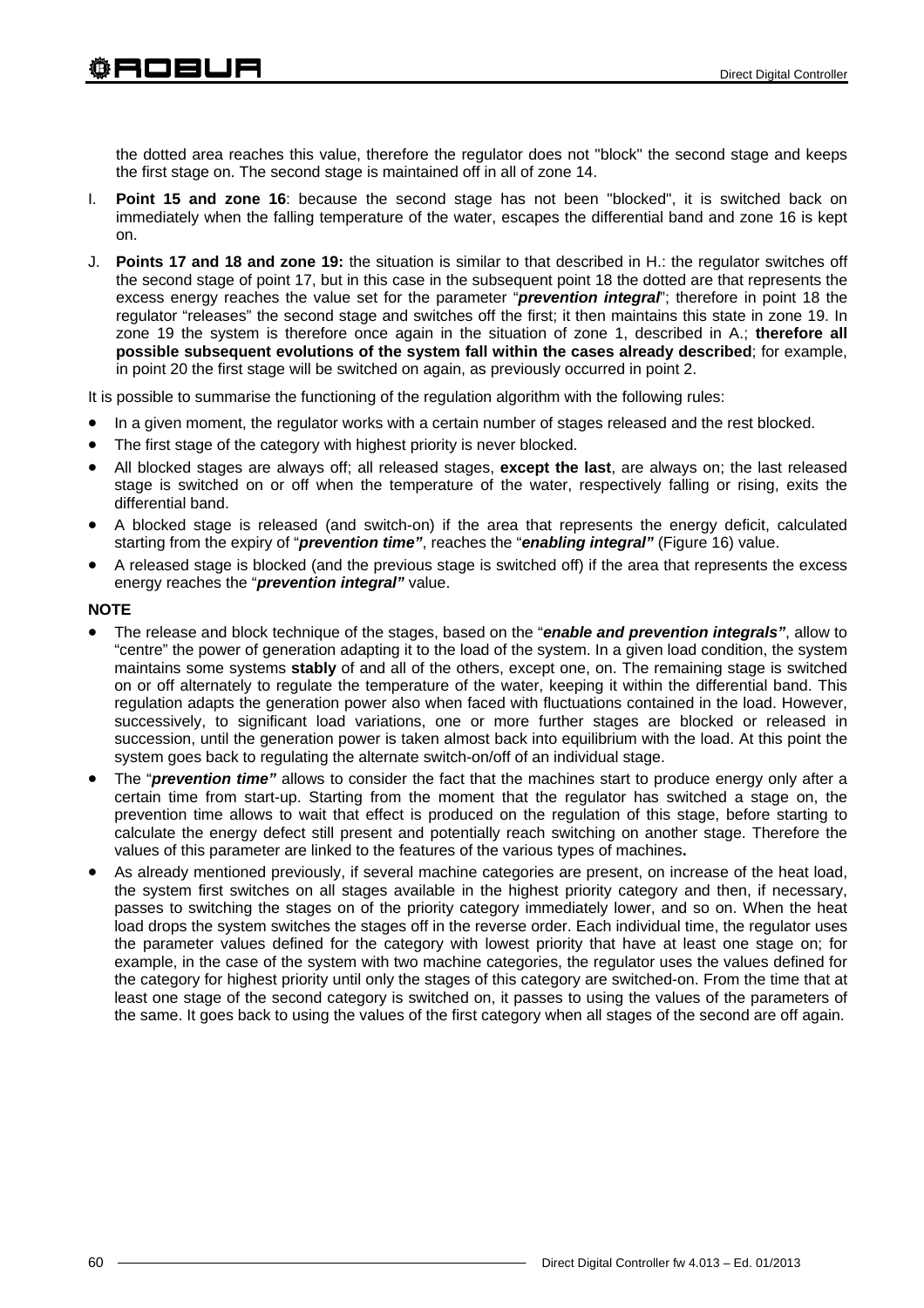



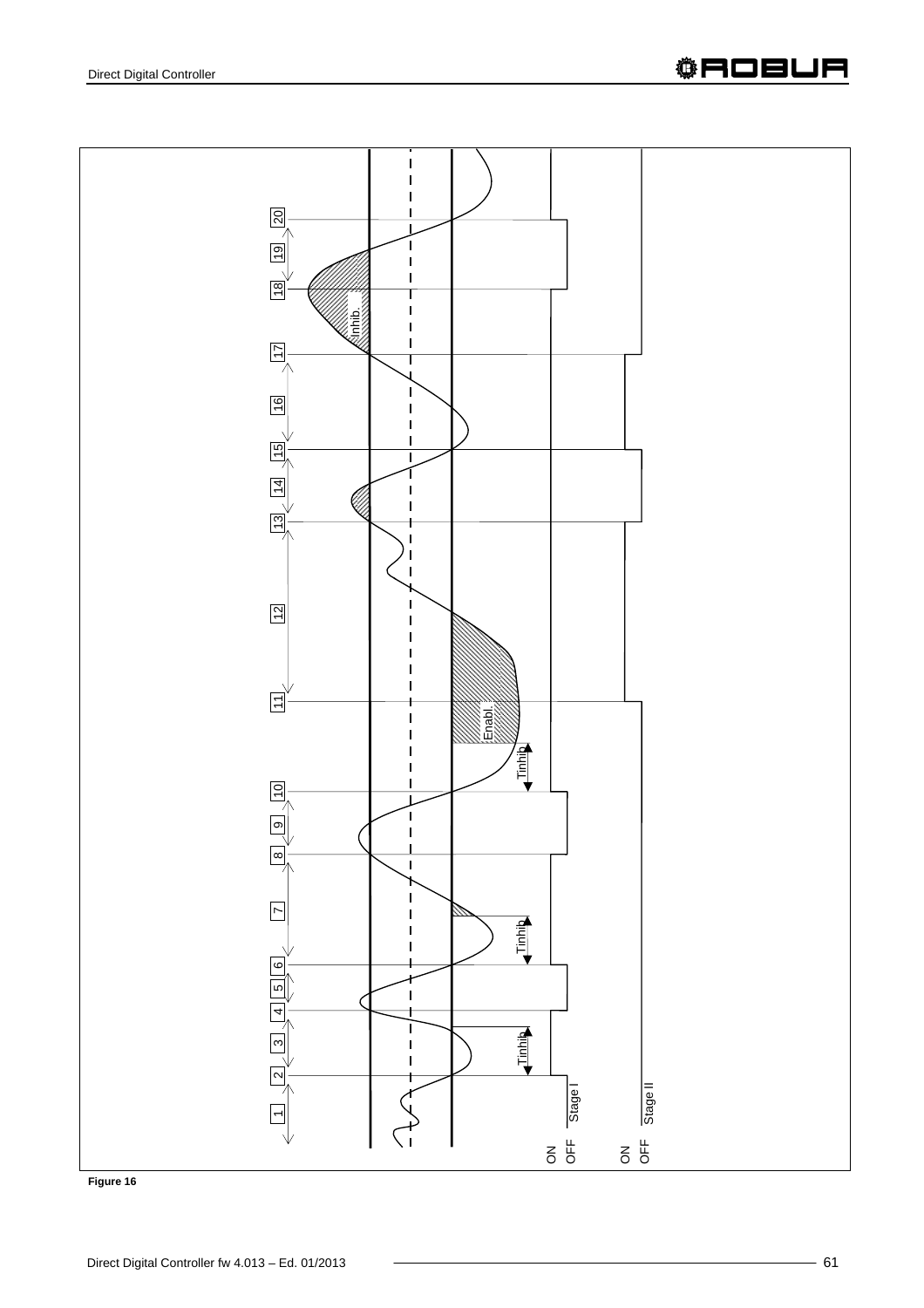# **Minimum switch-on time of a category**

This further parameter is present for every category. This allows to define the minimum switch-on time of every stage of the category and has the purpose of preventing that the machines are kept on for a period that is too brief, with negative impact on the yield of the same. In practice, when a stage is switched on, it can be switched off only after the *"minimum switch-on time"* has passed, whatever the rules of the regulation algorithm described in the relative paragraph; for example, referring to Figure 16, if the time passing between points 2 and 4 is less than the *"minimum switch on time"*, the first stage would not be switched off in point 4, but later, after the *"minimum switch on time"* calculated from point 2. It is clear that the use of too high a value of this parameter can lead to poor regulation, as the respect for the minimum switch on time will cause frequent and consistent breaches in the rules of the normal algorithm; on the other hand, too low a value will lead to the machine being switched on for very short periods, which will compromise yield.

| <b>Default values</b> |                                                        |                                                            |                                                                                                                                                                       |
|-----------------------|--------------------------------------------------------|------------------------------------------------------------|-----------------------------------------------------------------------------------------------------------------------------------------------------------------------|
| <b>Parameter</b>      | Value of Categ. 1                                      | Value of Categ. 3                                          | <b>Recommended setting</b>                                                                                                                                            |
| Machine power         | 35 kW                                                  | 35 kW                                                      | Not modifiable                                                                                                                                                        |
| <b>Priority</b>       | 6                                                      | 4                                                          | Not modifiable                                                                                                                                                        |
| Prevention time       | 5 minutes                                              | 2 minutes                                                  | Use default values                                                                                                                                                    |
| Mi. switch-on time    | 7 minutes                                              | 3 minutes                                                  | Use default values                                                                                                                                                    |
| Number of stages      | 10                                                     | 10                                                         | value<br>the<br>maximum<br>Use<br>possible for the number of<br>machines present                                                                                      |
| Enable integral       | 6 °C * minutes<br>$(10,8 \text{ °F} * \text{minutes})$ | $6^{\circ}$ C $*$ minutes<br>$(10,8 \text{ °F} * minutes)$ | Use the semi automatic<br>configuration (refer to paragraph<br>4.4.2.6.4<br>"Regulation<br>parameters" on page 96), which                                             |
| Disable integral      | 8 °C * minutes<br>$(14,4 \degree F *$ minutes)         | 8 °C * minutes<br>$(14,4 \degree F \degree minutes)$       | calculates the value of these<br>parameters according to the<br>other data set for all categories;<br>the calculation is made when<br>exiting the configuration panel |

**Default values of the parameters and indications for correct choice of their values (categories 1 and 3)** 

**Table 1** – REGULATION PARAMETER DEFAULT VALUESHEATING OPERATION (categories 1 and 3)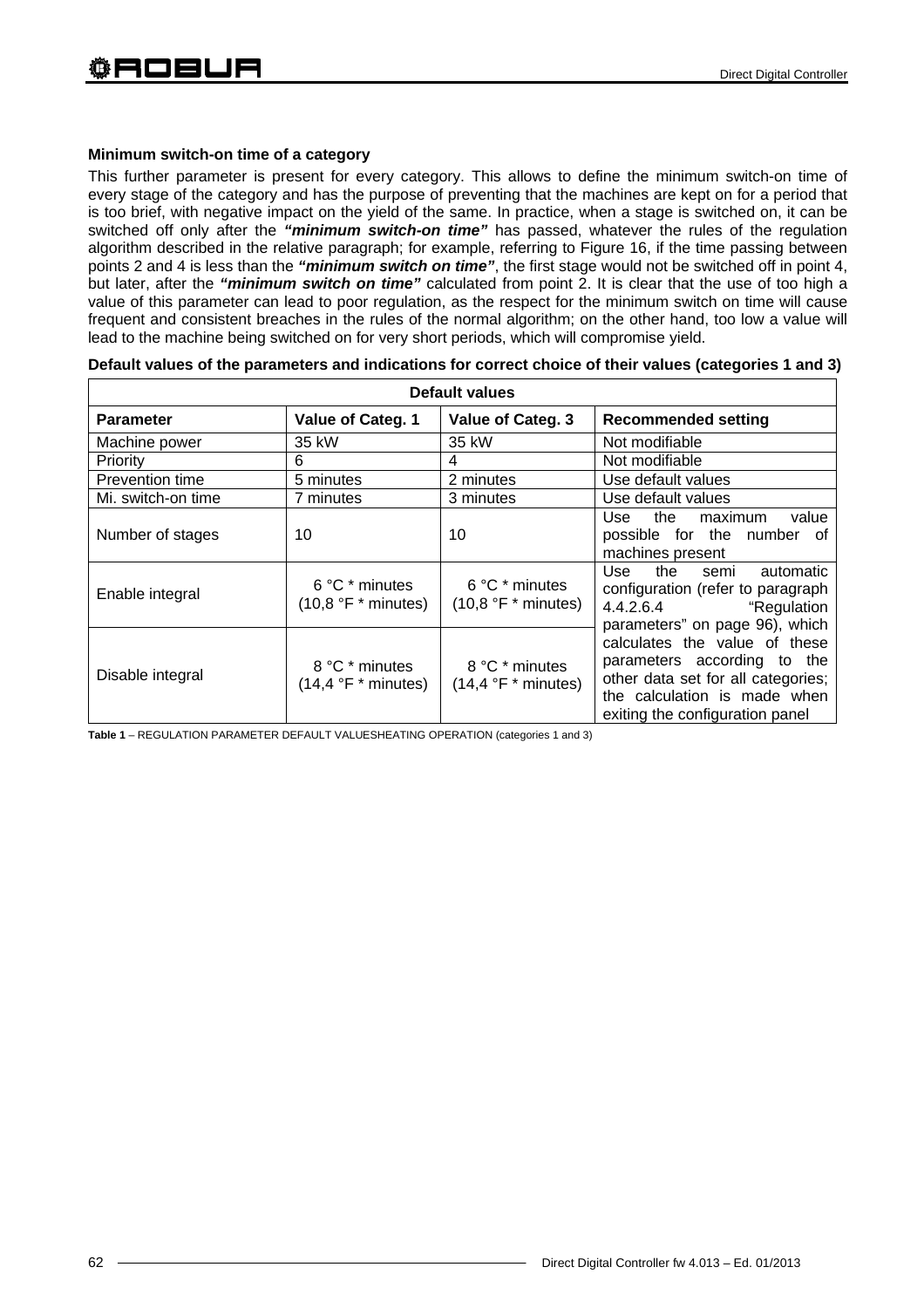|                         | <b>Default values</b>                           |                                                                                                                                                     |
|-------------------------|-------------------------------------------------|-----------------------------------------------------------------------------------------------------------------------------------------------------|
| <b>Parameter</b>        | Value of Categ. 4 - 7                           | <b>Recommended setting</b>                                                                                                                          |
| Machine power           | 35 kW                                           | Set the power value in kW of the single<br>machine belonging to the category                                                                        |
| Priority                | 3                                               | Set a value between 0 and 4                                                                                                                         |
| Prevention time         | 2 minutes                                       | Set a value suited to the type of<br>machine used                                                                                                   |
| Minimum activation time | 3 minutes                                       | Set a value suited to the type of<br>machine used                                                                                                   |
| Number of stages        | 10                                              | Use the maximum value possible for the<br>number of machines present                                                                                |
| Enable integral         | 6 °C * minutes<br>$(10.8 \text{ °F}$ * minutes) | Use the semi automatic configuration<br>(refer to paragraph 4.4.2.5.4 Regulation<br>parameters 89), which calculates the                            |
| Disable integral        | 8 °C * minutes<br>$(14.4 \text{ °F}$ * minutes) | value of these parameters according to<br>the other data set for all categories; the<br>calculation is made when exiting the<br>configuration panel |

# **Default values of the parameters and indications for correct choice of their values (categories 4 - 7)**

**Table 2** - REGULATION PARAMETER DEFAULT VALUES HEATING SERVICE (categories 4 - 7)

#### **Guide lines for the calibration of the parameters on the basis of the observation of the behaviour of the system.**

The values for the automatically set integrals using the semi-automatic configuration refer to plants with normal heat inertia.

If systems must be regulated with very low or very high inertia values, it is possible that the regulation parameters are calibrated differently.

Several guide lines are given below:

• The first indicator of a well-regulated system is that in normal conditions (with constant load) there is only one intermittent stage.

If, however, there are several intermittent stages in normal running conditions, the integrals must be increased, both prevention and enabling.

- If the response to load or set point variations is too slow:
	- o reduce the integrals, both prevention and enabling;
	- o reduce the number of stages, only after having acted with the previous option.
- If a single stage is too intermittent:
	- o maximise the number of stages;
		- o increase the differential [default =  $2^{\circ}C$  (3,6° F)] without exaggerating so as not to shift too far away from the set point.
- If too marked overshoots are observed (the temperature rises too much over the set point):
	- o reduce the prevention inhibition;
- If too marked overshoots are observed (the temperature falls too much below the set point):
	- o reduce the enabling inhibition;

When a set point is requested that is very near to the operational limits of the machines, if the load is low the system will regulate badly as the machines will tend to go continuously into limit thermostating.

To prevent this phenomenon that largely worsens yield, it is necessary to intervene with the activation of the climatic curves or, alternately, reduction of the set point (in heating mode).

In the case of systems with common pump, where the phenomenon is particularly marked, it is also possible to intervene by reducing the number of stages.

# **Third party boiler water pump delay**

Only for categories 4, 5, 6 and 7, for third party boilers, this parameter is also present. For a given category, the parameter is present when assigned to boilers with dedicated water pumps controlled by the Robur system; this has the purpose of establishing the switch off delay for this type of water pump. If more than one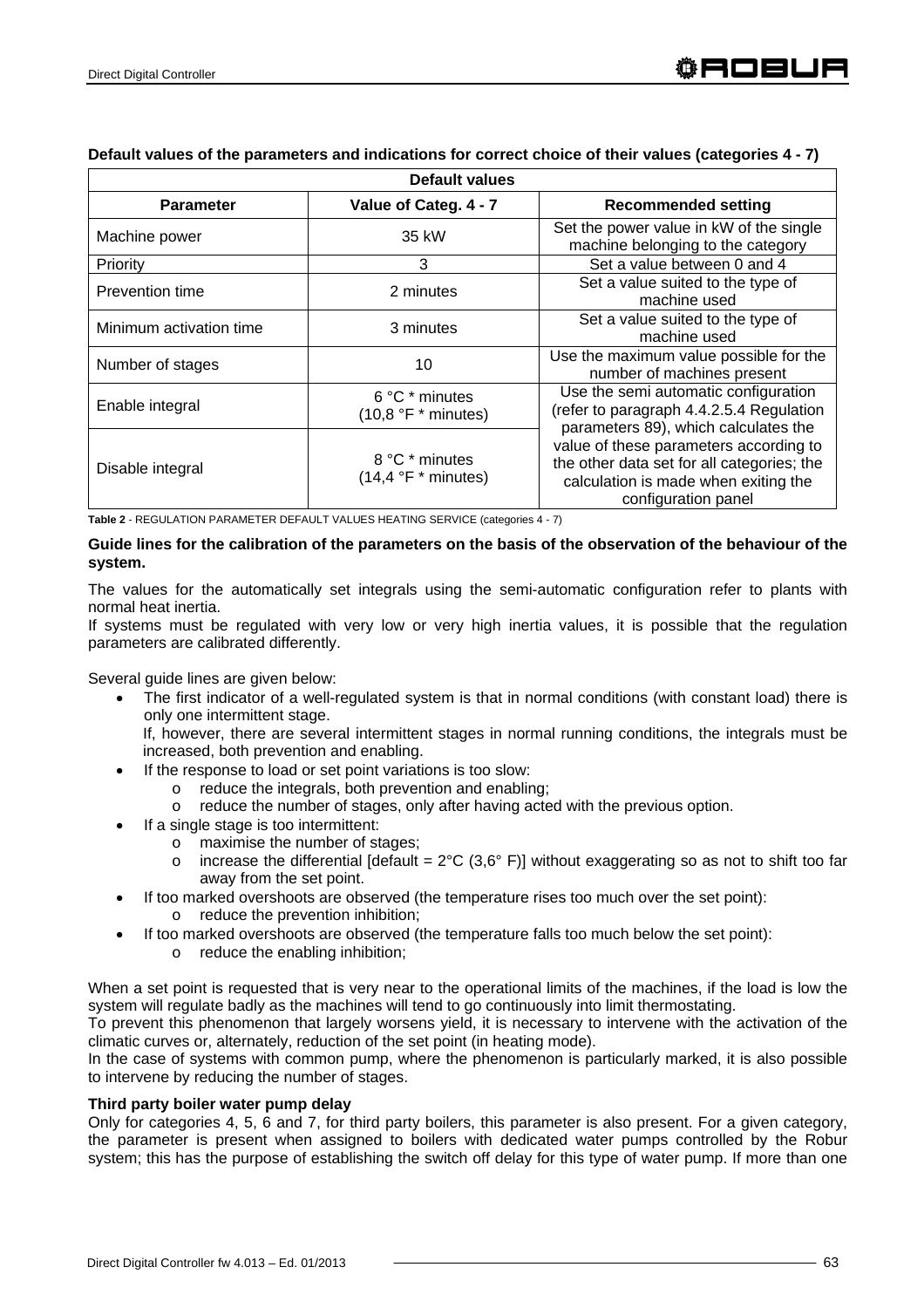boiler of this type is assigned to a category, the switch off delay is the same for all the water pumps of these boilers.

#### **Delivery and return limit temperature**

For category 1 only, destined for heat pumps, these parameters may also be present. In particular, the parameters will be present in the event of using the "complement and substitution" operating mode with the auxiliary boilers. For details on the meaning of these parameters, refer to paragraph 4.2 - DESCRIPTION OF AUXILIARY BOILER OPERATING METHODS FOR HOT SERVICE ON BASE PLANT PART on page 55.

#### **Auxiliary regulator parameters for "Progressive complement and substitution" mode**

For category 1 only, destined for heat pumps, these parameters may also be present. In particular, the parameters will be present in the event of using the "progressive complement and substitution" operating mode with the auxiliary boilers. For details on the meaning of these parameters, refer to paragraph 4.2 - DESCRIPTION OF AUXILIARY BOILER OPERATING METHODS FOR HOT SERVICE ON BASE PLANT PART on page 55.

#### **Setting the parameters**

For the description of the setting operations of the parameters, refer to the paragraph 4.4.2.6.4 "Regulation parameters" on page 96 relative to setting the basic system part.

# **4.3.2 DOMESTIC HOT WATER (DHW) SERVICE**

#### **DHW service on the basic system part**

Regarding the "base" DHW service, i.e. supplied at the same time as the heating service and on the same pipes, the regulation is identical to that described previously for the heating service and uses the same values as the parameters.

#### **DHW service on the separable system part**

For the DHW service supplied on the pipes on the separable part of the plant, the regulation algorithm is identical to that described for the heating system. In this case, however, parameters are used that are dedicated to allow differentiation of the regulation. To set these, refer to the 4.4.2.5.4 "Regulation parameters" paragraph on page 89 relative to the settings of the separable system part. **The default values of the parameters are identical to those of the basic system part.** 

In this case the Delivery and return limit temperature and Auxiliary Regulator parameters are never present for the "Progressive complement and substitution" mode as the "complement and substitution" operating mode of the auxiliary boilers is not foreseen on the separable plant part.

**NOTE**

# **4.3.3 CONDITIONING OPERATION**

#### **General description**

The algorithm used to regulate the temperature of the water is identical to that of the heating mode, except for inversion of the logic, thanks to which the stages are switched on when the temperature is higher than the objective and off when lowered. Therefore, for a description of the algorithm, refer to the 4.3.1 "Heating service" paragraph on page 57.

The "*Water differential*" parameter also exists in cooling mode, with default value = 2°C (3,6° F) and with the same meaning described for the heating mode.

#### **Categories of machines and parameters default values**

For the conditioning service, the following categories are defined:

- *Category 1* 
	- The cold modules of all current Robur heat pumps and chillers are assigned to this category.
- *Categories 2 and 3*
- These categories are reserved for future Robur products.
- *Categories 4 7*

Any third chillers can be assigned by the installer to these categories. For setting instructions refer to Table 4 on page 65.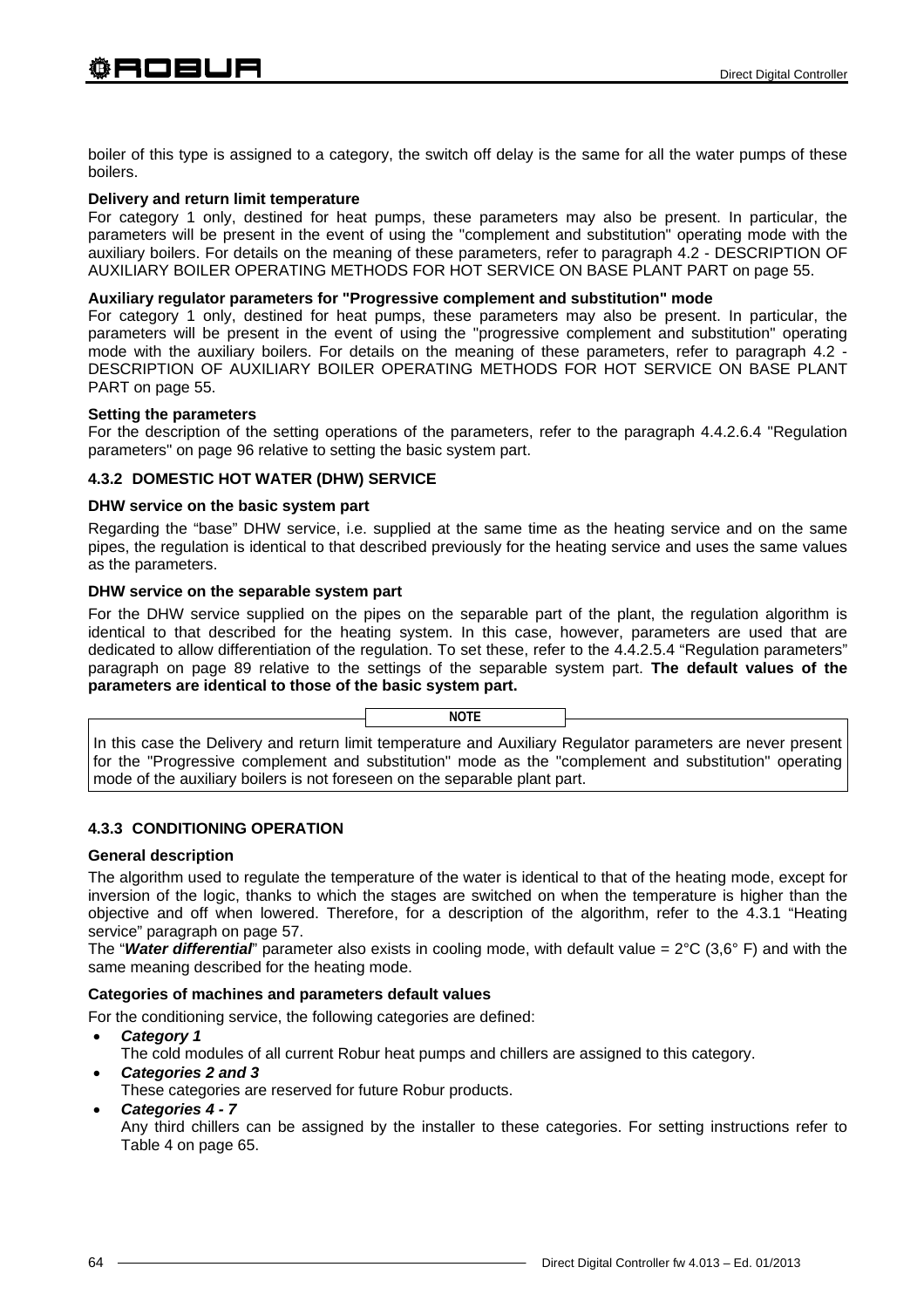For category 1 (chillers and heat pumps) the pre-set value that cannot be modified is 17 kW.

For each of the categories 4-5-6-7 (third party chillers) the value that can be set by the installer is from 1 to 1680 kW.

For category 1 the default value is 6, for categories 4-5-6-7 it is 3.

For all categories the switch on priority can be freely set in the complete range between 0 and 6; therefore it is possible to set any switch on order for the Robur and third party units. Please note that it is possible to assign the same switching on priority to several categories; as in the heating mode, the DDC will maintain a balanced operating time for machines belonging to a given category and those belonging to equal priority categories.

#### **Default values of the parameters and indications for correct choice of their values (category 1)**

| <b>Default values</b> |                                                 |                                                                                                                                                                       |
|-----------------------|-------------------------------------------------|-----------------------------------------------------------------------------------------------------------------------------------------------------------------------|
| <b>Parameter</b>      | Category 1 value                                | <b>Recommended setting</b>                                                                                                                                            |
| Machine power         | <b>17 kW</b>                                    | Not modifiable                                                                                                                                                        |
| Priority              | 6                                               | Set a value from 0 to 6                                                                                                                                               |
| Prevention time       | 7 minutes                                       | Use default values                                                                                                                                                    |
| Mi. switch-on time    | 10 minutes                                      | Use default values                                                                                                                                                    |
| Number of stages      | 10                                              | Use the maximum value possible for<br>the number of machines present                                                                                                  |
| Enable integral       | 6 °C * minutes<br>$(10,8 \degree F *$ minutes)  | Use the semi automatic configuration<br>(paragraph 4.4.2.6.4 Regulation<br>parameters on page 96), which                                                              |
| Disable integral      | 8 °C * minutes<br>$(14.4 \text{ °F}$ * minutes) | calculates the value of these<br>parameters according to the other<br>data set for all categories; the<br>calculation is made when exiting the<br>configuration panel |

**Table 3** - REGULATION PARAMETER DEFAULT VALUES CONDITIONING SERVICE (categories 1)

#### **Default values of the parameters and indications for correct choice of their values (categories 4 - 7)**

|                         | <b>Default values</b>                                |                                                                                                                                                                    |
|-------------------------|------------------------------------------------------|--------------------------------------------------------------------------------------------------------------------------------------------------------------------|
| <b>Parameter</b>        | Value of Categ. 4 - 7                                | <b>Recommended setting</b>                                                                                                                                         |
| Machine power           | 17 kW                                                | Set the power value in kW of the single<br>machine belonging to the category                                                                                       |
| Priority                | 3                                                    | Set a value between 0 and 6                                                                                                                                        |
| Prevention time         | 7 minutes                                            | Set a value suited to the type of<br>machine used                                                                                                                  |
| Minimum activation time | 10 minutes                                           | Set a value suited to the type of<br>machine used                                                                                                                  |
| Number of stages        | 10                                                   | Use the maximum value possible for the<br>number of machines present                                                                                               |
| Enable integral         | 6 °C * minutes<br>$(10,8 \degree F \degree minutes)$ | Use the semi automatic configuration<br>(paragraph 4.4.2.6.4 Regulation<br>parameters on page 96), which                                                           |
| Disable integral        | 8 °C * minutes<br>$(14.4 \text{ °F}$ * minutes)      | calculates the value of these parameters<br>according to the other data set for all<br>categories; the calculation is made when<br>exiting the configuration panel |

**Table 4** - REGULATION PARAMETER DEFAULT VALUES CONDITIONING SERVICE (categories 4 - 7)

For the qualitative guide lines for integral modifications on the basis of observations of the behaviour of system regulation, refer to that said for the heating mode (see 4.3.1 "Heating service" on page 57).

#### **Third party chiller water pump delay**

Similarly to heating mode, only for categories 4, 5, 6 and 7, for third party chillers, this parameter is also present. For a given category, the parameter is present when assigned to chillers with dedicated water pumps controlled by the Robur system; this has the purpose of establishing the switch off delay for this type of water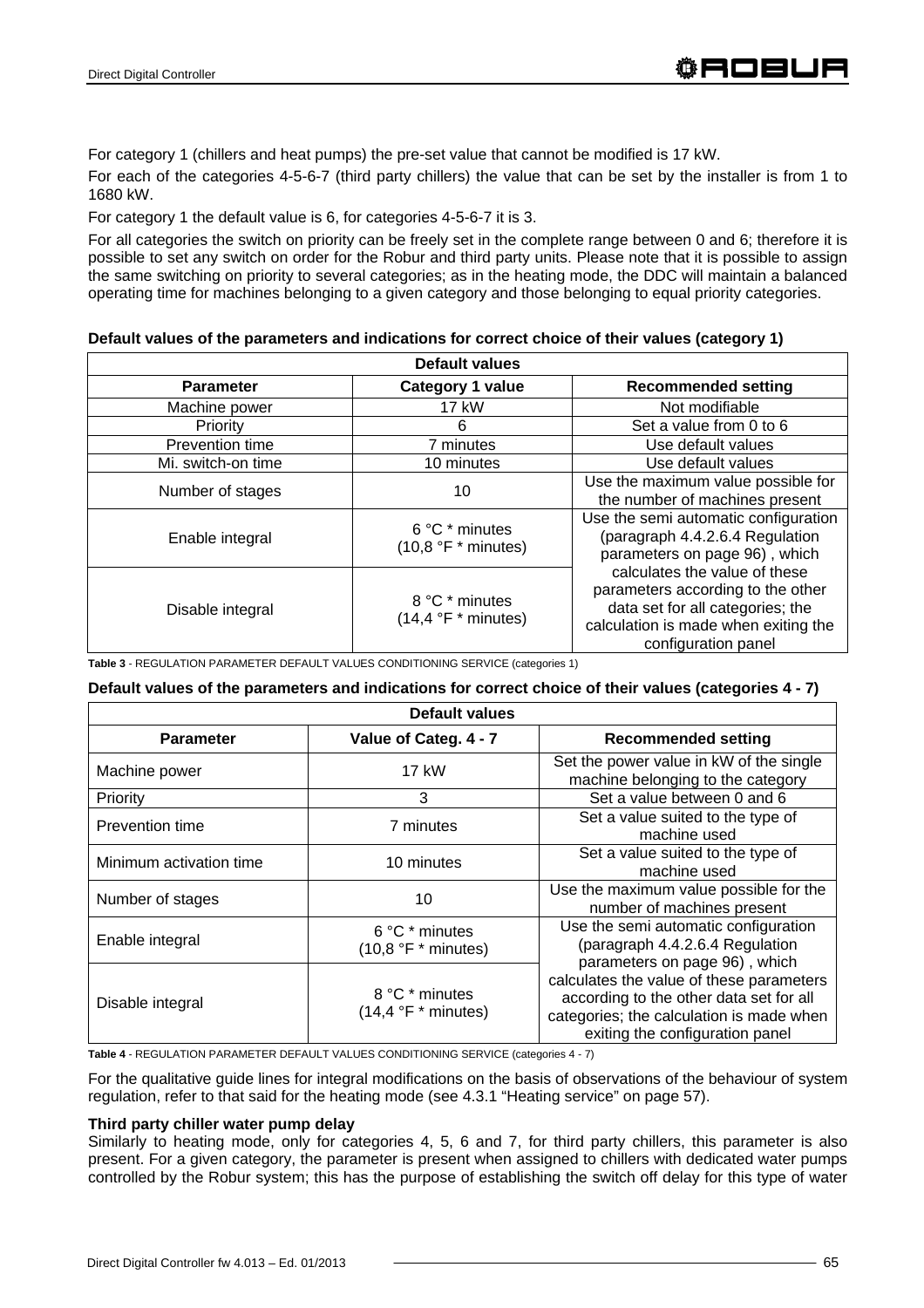pump. If more than one chiller of this type is assigned to a category, the switch off delay is the same for all the water pumps of these boilers.

|                                                                                                                                                                                                                      | <b>NOTE</b> |  |
|----------------------------------------------------------------------------------------------------------------------------------------------------------------------------------------------------------------------|-------------|--|
| In this case the Delivery and return limit temperature and Auxiliary Regulator parameters are never present<br>for the "Progressive complement and substitution" mode as the "complement and substitution" operating |             |  |
| mode is not foreseen on cold generation plants.                                                                                                                                                                      |             |  |

#### **Setting the parameters**

For the description of the setting operations for these parameters, refer to the paragraph 4.4.2.6.4 "Regulation parameters" on page 96 relative to setting the basic system part.

# **4.4 SYSTEM INSTALLATION**

Only professionally qualified personnel may access this menu. To

access the menu select  $\mathbb{Z}^{\mathbb{Z}}$  from the main menu as shown in the figure on the right, then enter, if requested, the installer password on the numerical keypad that appears on the display.

The options available in this menu are indicated below.

4.4.1 DDC

4.4.2 PLANTS

|                     | mа<br>ΙN | - n |  |
|---------------------|----------|-----|--|
| System Installation |          |     |  |

#### **4.4.1 DDC**

To access the menu, select DDC from the drop-down menu.



#### **4.4.1.1 Setting ID**

This option allows the user to assign the ID of each Direct Digital Controller in Multi DDC plants.

For single DDC plants it is not necessary to assign an ID to the DDC, as in this case the default value of ID=960 is assigned.

To set the ID, follow the instructions below.

- 1 Select  $\mathbb H$  from the initial screen to gain access to the main menu.
- 2 Select  $\boxed{\bigcirc}$  to gain access to the System installation.
- 3 Enter the installer password on the numerical keypad that appears on the display.
- 4 Select "DDC" from the drop-down menu.
- 5 Select "**Set ID**" from the drop-down menu.
- 6 Position the cursor on the number to the left of the text "ID value". Press the knob: the number starts to flash. Turn the knob to modify the value and press to confirm.
- 7 To exit, select  $\begin{array}{|c|c|}\n\hline\n\end{array}$
- 8 Repeat steps 1 to 7 for each DDC linked to the CAN BUS network and assign an ID value that is **different** from that of the other DDCs.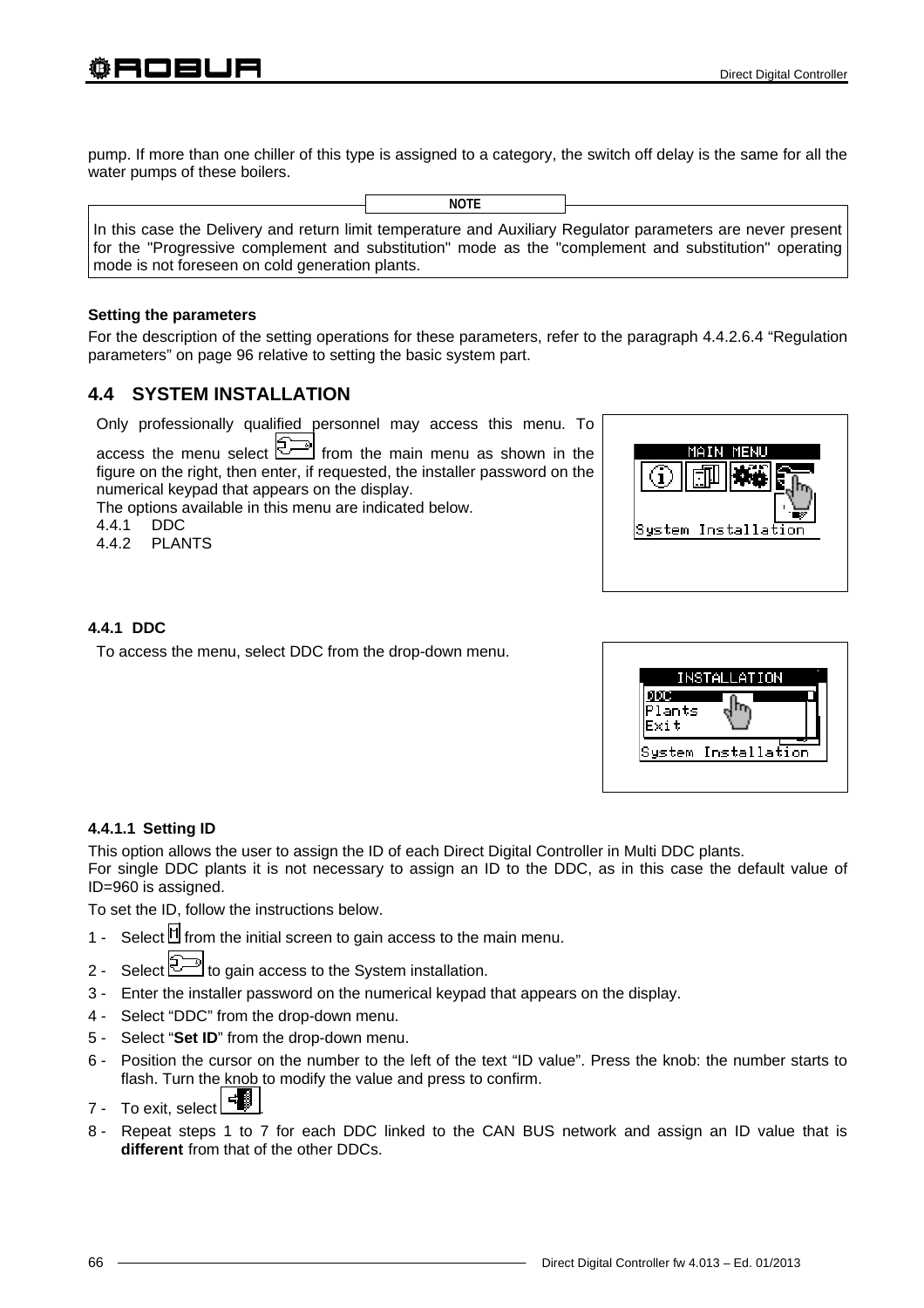

#### **4.4.1.2 Setting the installer password**

This option allows the user to set/disable the installer password.

Once the password has been enabled, it is necessary to enter it in order to access:

**System Installation** 

Every time a menu is left with active password, the installer password is kept enabled for a period equal to 10 min. At the end of this period, the entering of the installer password will be required again to gain access to one of the above-said menus.

**NOTE**

To set or change the installation password, follow the instructions below:

- 1 Select  $\mathbb N$  from the initial screen to gain access to the main menu.
- 2 Select  $\mathbb{Z}^{\mathbb{Z}}$  to gain access to the System installation.
- 3 If required, enter the installer password on the numerical keypad shown on the display;
- 4 Select **"DDC"** from the drop-down menu.
- 5 Select **"Inst. Passwd Setup"** from the drop-down menu.
- 6 If an installer password is already present, a numerical keypad will appear on the DDC's screen. Enter the old installer password and select  $\Box$  to confirm.
- 7 Enter the new password and select  $\Box$  to confirm.
- 8 Enter the new password again and select  $\Box$  to confirm.

**NOTE**

To **disable** the installer password, do not enter the new password at points 7 and 8 – instead, simply select  $\overline{ }$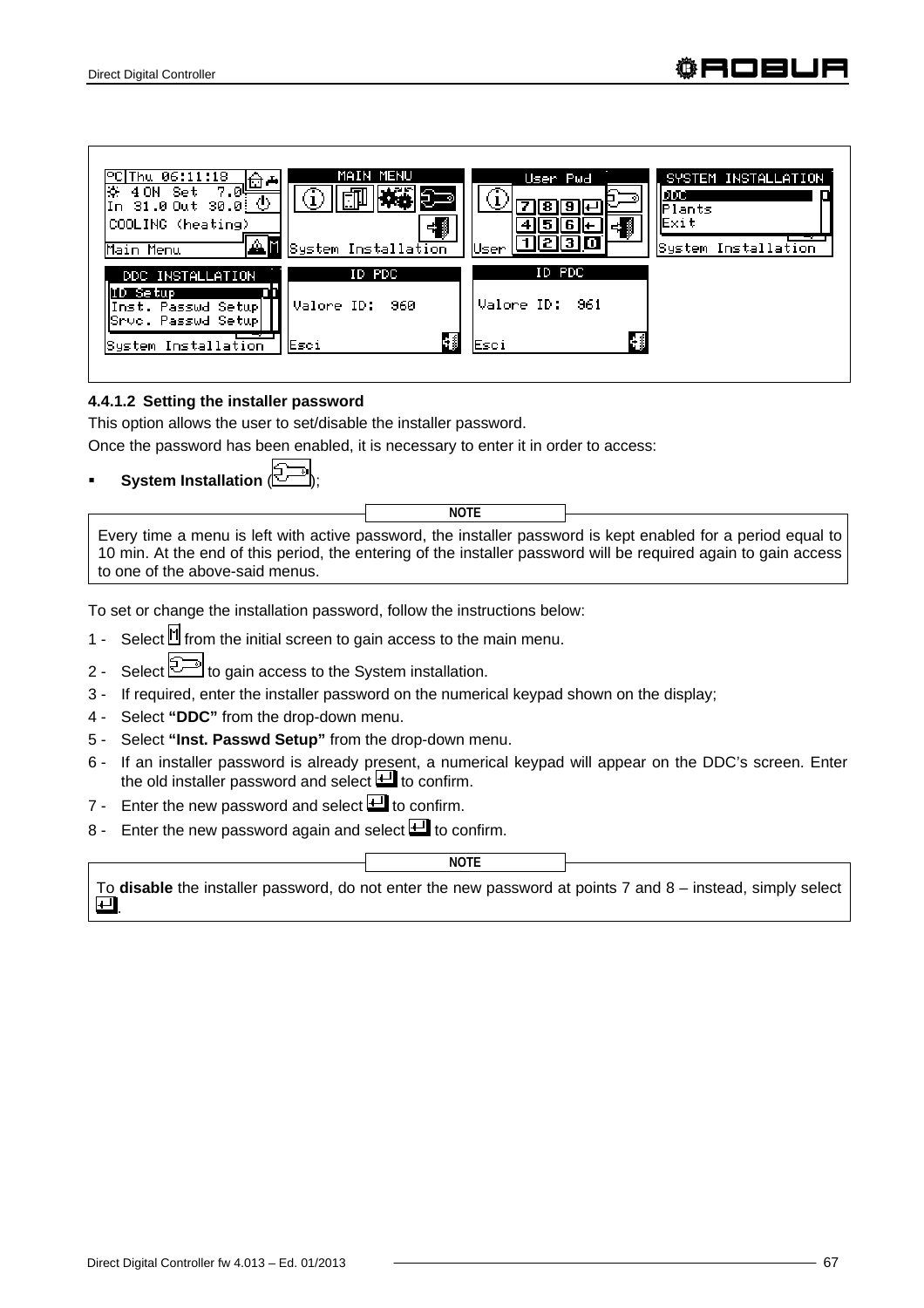

If the installation password is disabled, it is no longer necessary to enter it in order to gain access to the following menus:

# **4.4.1.3 Service password setup**

This option permits to set/disable the assistant's password .

Once the password has been enabled, it is necessary to enter it in order to access to:

- **Modifying Set of Parameters** (option present in Units management menu );
- **Default Set of Parameters** (option present in Units management menu ).

Every time a menu is left with active password, the assistant's password is kept enabled for a period equal to 10 min. At the end of this period, the entering of the assistant's password will be required again to gain access to one of the above-said menus. **NOTE**

To set or change the installation password, follow the instructions below:

- 1 Select  $\mathbb N$  from the initial screen to access the main menu.
- 2 Select  $\boxed{\bigcirc}$  to gain access to the System installation.
- 3 If required, enter the installer password on the numerical keypad shown on the display;
- 4 Select **"DDC"** from the drop-down menu.
- 5 Select **"Srvc.Passwd Setup"** from the drop-down menu.
- 6 If an assistant's password is already present on the DDC screen, a numerical keypad will be shown; enter the assistant's old password on the numerical keypad and select  $\Box$  to confirm.
- 7 Enter the new password and select  $\Box$  to confirm.
- 8 Enter the new password again and select  $\Box$  to confirm.

**NOTE**

To disable the Assistant's password, do not enter the new password at steps 7 and 8, but select only  $\Box$ .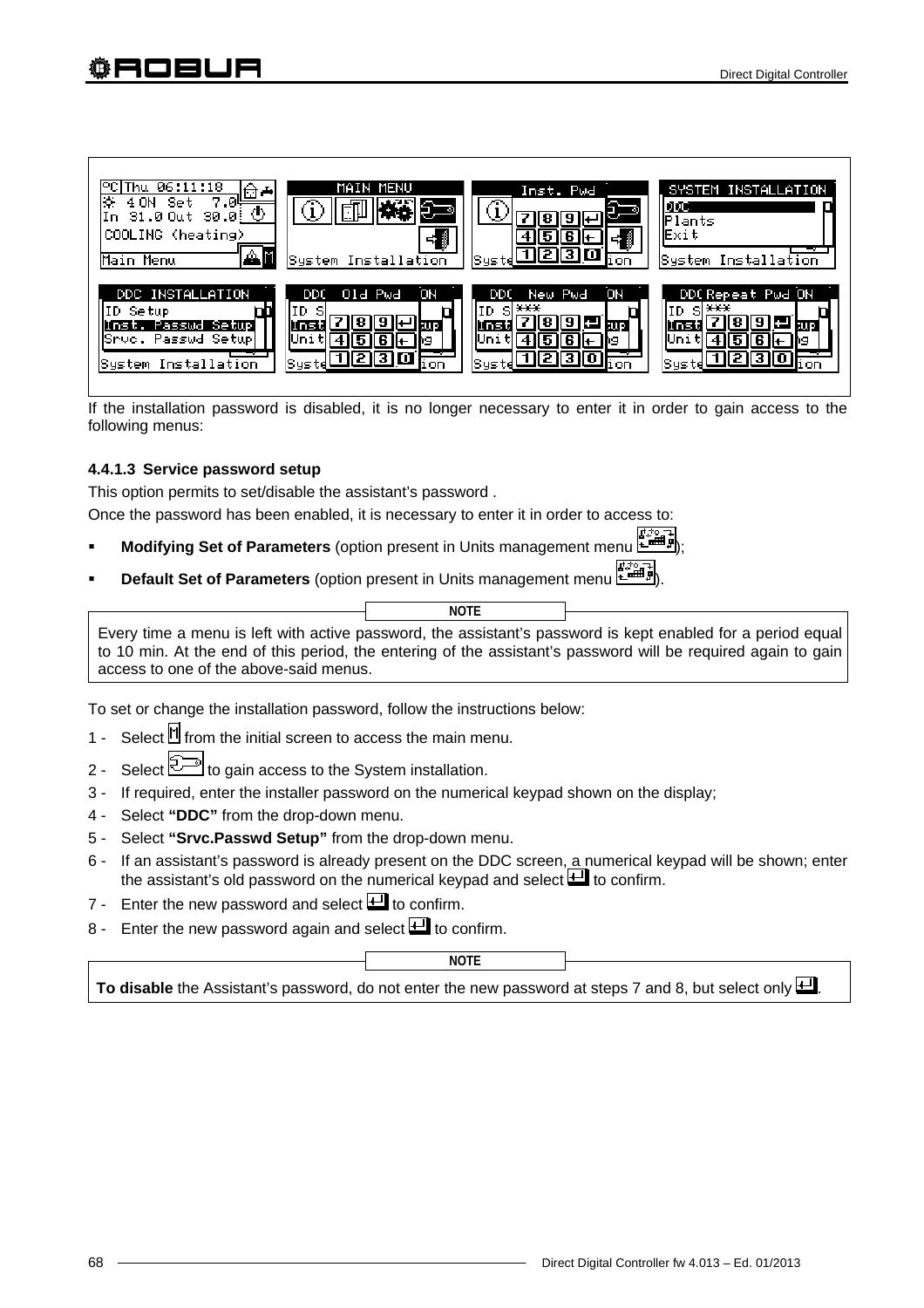

# **4.4.1.4 Machine configuration**

Before performing these operations, make sure that all the built-in S61 electronic boards have been configured, i.e. have had an **ID (identifier = network address)** assigned to them and have been assigned to a plant.

Moreover, check that the correct group of belonging has been assigned to every unit: Base plant part or Splitting plant part (**see programming manual, sheet S61**).

In the presence of one or more RB100 or RB200 devices, also check that they have been configured (see "RB100 Installation and Use Booklet" Code D-LBR468 or "RB200 Installation and Use Booklet" Code D-LBR632) according to the type of device used.

Finally ensure that all units and any RB100 or RB200 devices are switched on when the Direct Digital Controller **(DDC)** is switched on.

# **Description of the screen.**

Figure 17 shows an example screen from the Machine configuration menu.



**Figure 17–** EXAMPLE OF MACHINE CONFIGURATION MENU SCREEN

Table 5 shows all types of units and plant parts with a short description. For more information on the management of third party units (only with RB200) and plant parts also refer to the "Installation and use booklet for RB100 (code D-LBR468) and the "RB100 Applications Manual (code D-LBR467)", or the "Installation and Use Booklet for RB200" (Code D-LBR632) and "Applications Manual" (Code D-LBR630), according to the device used.

The DDC deduces which plant or plants it must manage from the plants on which the units assigned to the DDC itself are configured.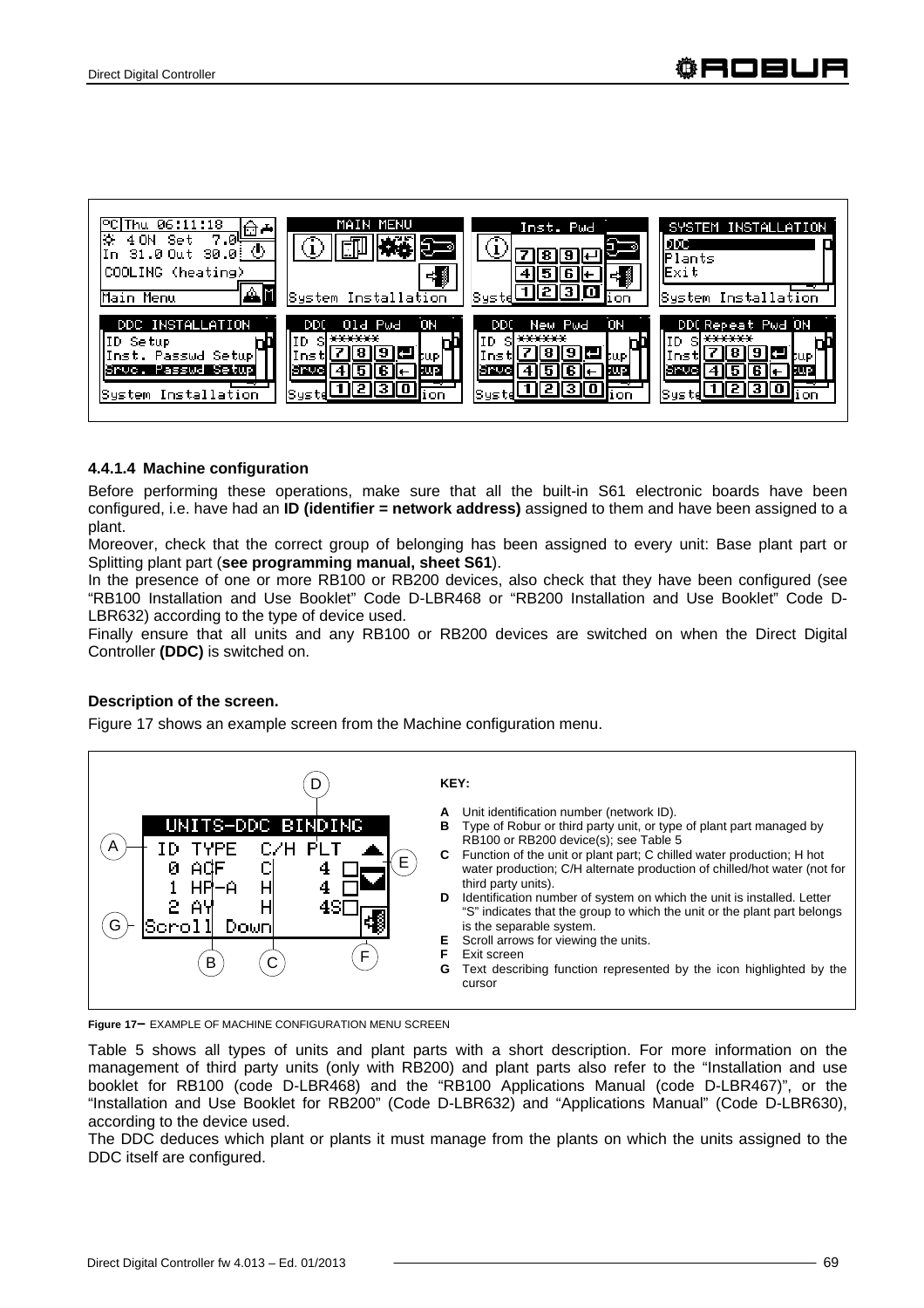For example, if machines that are all on the same cold plant are assigned to the DDC, it assumes that it has to manage that cold plant.

If machines are assigned to a cold plant and to a hot plant with different IDs, the DDC assumes that it has to manage two independent plants - one cold and one hot.

If 2-line hot/cold machines are assigned to the same plant (AYF/2 or GAHP-AR) and/or cold and hot machines to the same plant (e.g. 1 ACF to plant with ID=0 and a GAHP-A unit to the same plant), the DDC assumes that it has to manage one two-line hot/cold plant.

**NOTE**

The management of two-line hot/cold plants is obtained also in the following particular cases:

- AYF/4 if both modules are assigned to the same plant ID
- GAHP-GS/WS if both modules are assigned to the same plant ID.

The screen of Figure 17 shows the existing units, for each one of which what follows is indicated machine ID, machine type or plant part type, function (heating and/or cooling) and the number of the plant to which they are assigned (letter "**S**" indicates that the group to which the unit belongs is the separable plant. If letter "**S**" is not present beside the string that identifies the unit type, this means that the group to which the unit belongs is the base plant).

For 4-line units (AYF/4 and GAHP-GS/WS), two consecutive rows are displayed (both with the same unit ID), one relating to the cooling module (C), the other to the heating module (H); each row shows the number of the plant to which that module is assigned.

**WARNING** 

**For AYF/4 units it is possible to assign the modules to two different DDCs (Multi DDC plants only). For GAHP-GS/WS units the system forces the assignment of the modules to the same DDC.**

To assign the units and plant parts to the DDC, follow the instructions below:

- 1 Select  $\mathbb H$  from the initial screen to gain access to the main menu.
- 2 Select  $\boxed{\Box}$  to gain access to the System installation.
- 3 Enter the installer password on the numerical keypad that appears on the display.
- 4 From the drop-down menu select **"DDC"**.
- 5 Rotate the knob to scroll the cursor downwards until **"Config Machines"** is highlighted then press the knob to access the screen.
- 6 Select "Yes" to carry out a new configuration. WARNING: EACH TIME A NEW CONFIGURATION IS PERFORMED, THE PREVIOUS CONFIGURATION IS CANCELLED.
- 7 Position the cursor on  $\Box$  then press the knob to assign the machine and/or the deviation valves to the plant. The symbol  $\Box$  points out that the unit has been assigned to the plant.
- 8 Select  $\blacksquare$  or  $\blacksquare$  to view the other units to assign to the plant or plants.
- 9 Repeat the operations described in steps 7 and 8 until all the units/valves to be managed by this DDC have been selected.

10 - To exit **"Config Machines"** select .

**WARNING** 

**If the plant contains at least one unit belonging to the separable group, the configuration shall be completed following the indications provided in paragraph 4.4.2.5.1 "Heating/DHW Select" on page 87. and to paragraph 4.4.2.6.10 "Heating/DHW select" on page 119 (if at least one hot unit belonging to the base plant is present). Omitting this step, the caption "CONFIG. INCOMPL." (configuration incomplete) will be shown on the main screen.**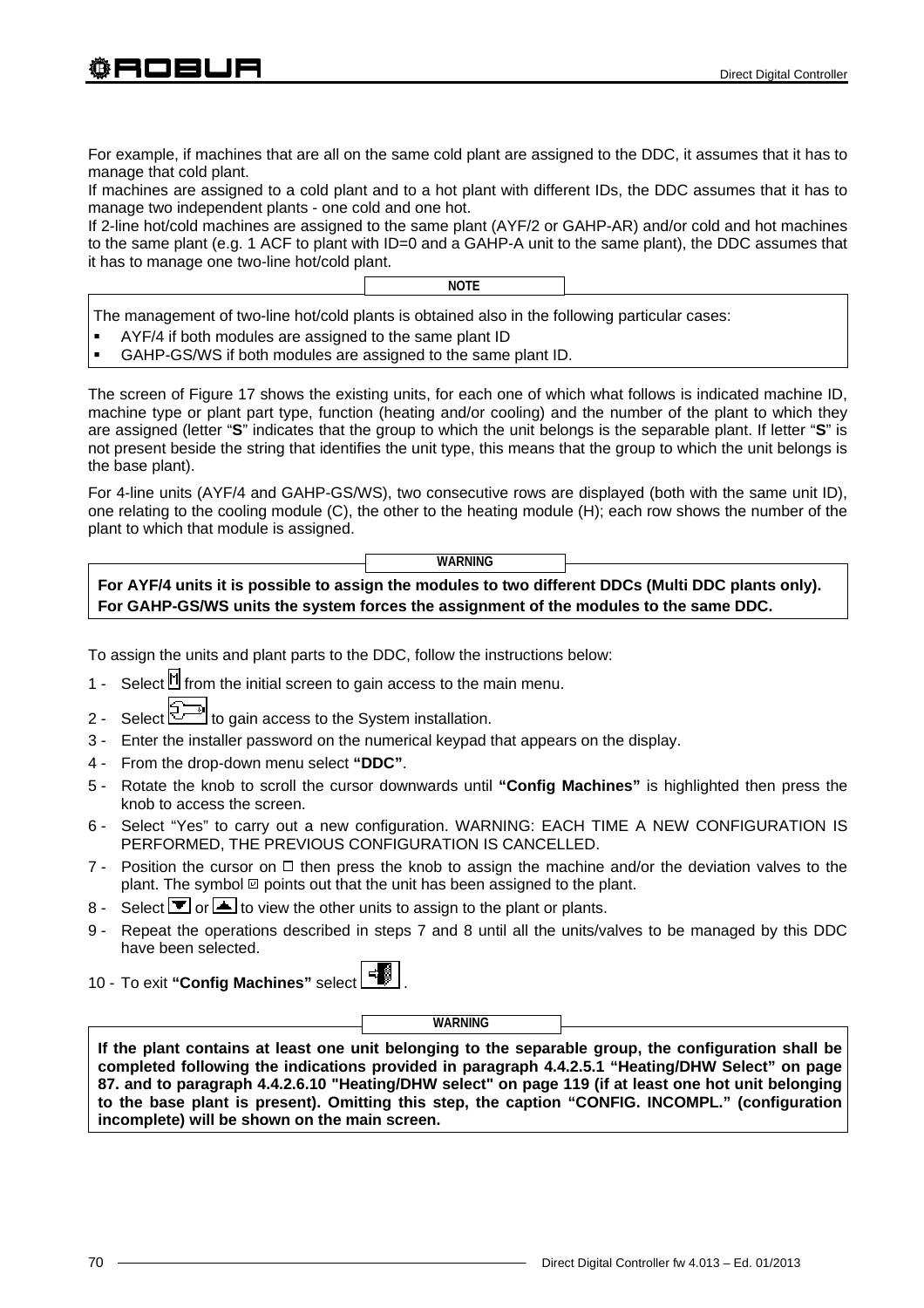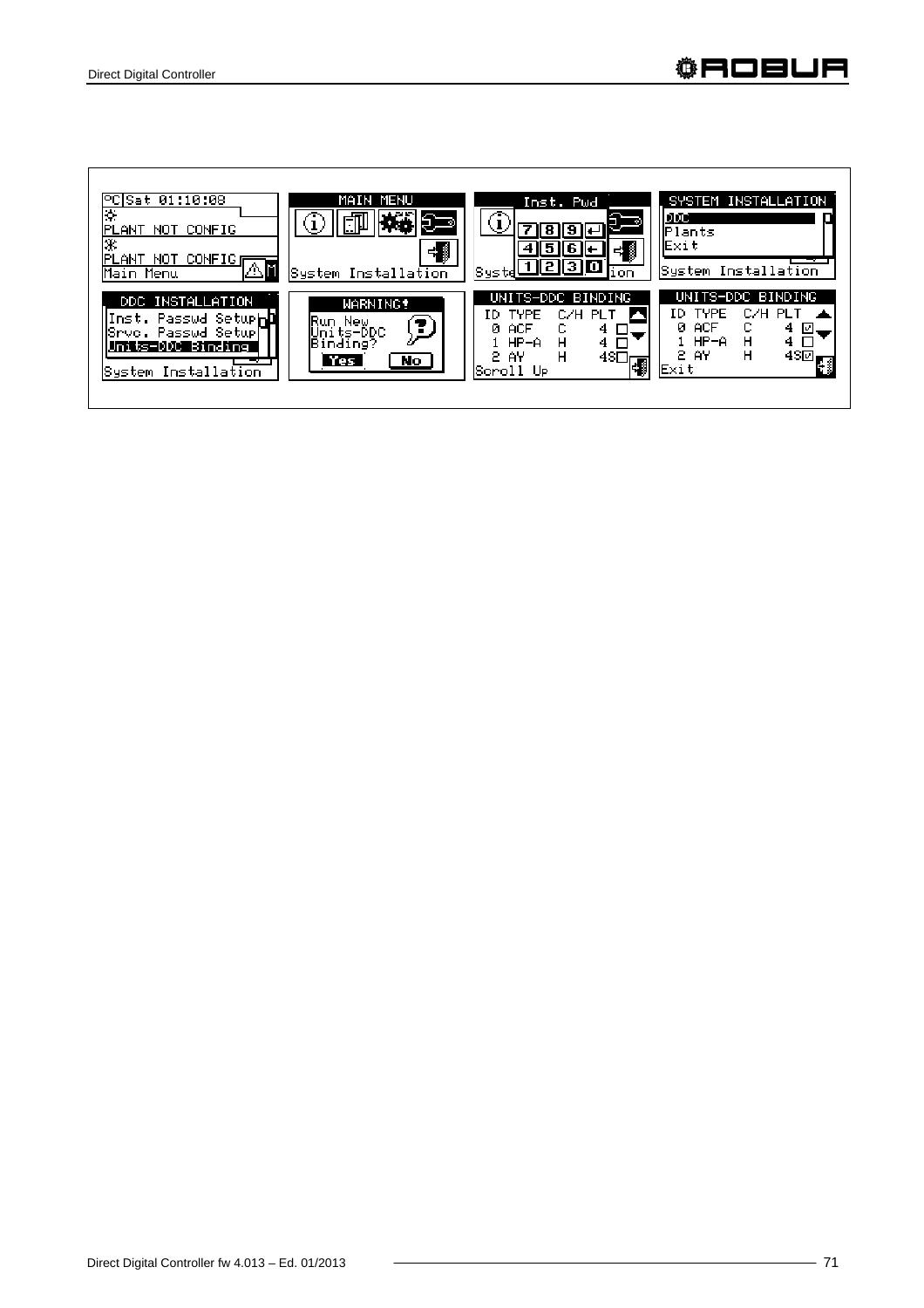| Unit type<br>(code on the display) | <b>Description</b>                                                                                                                                                      |  |  |
|------------------------------------|-------------------------------------------------------------------------------------------------------------------------------------------------------------------------|--|--|
| <b>ACF</b>                         | All types of Robur absorption chillers in the ACF60 series                                                                                                              |  |  |
| ACF-HR                             | All types of Robur absorption chillers with heat recuperators in the ACF60-HR<br>series                                                                                 |  |  |
| AY                                 | Robur 35 kW boilers in the AY119 series                                                                                                                                 |  |  |
| AY120                              | Robur 35 kW condensing boilers in the AY120 series                                                                                                                      |  |  |
| AYF/2                              | Robur combined chiller ACF60 and boiler AY119 2 line                                                                                                                    |  |  |
| AYF/4                              | Robur combined chiller ACF60 and boiler AY119 4 line                                                                                                                    |  |  |
| PC/C                               | ProntoClima Robur for cooling only                                                                                                                                      |  |  |
| PC/CR                              | ProntoClima Robur for cooling and heating                                                                                                                               |  |  |
| HP-A                               | All types of Robur Air-Water absorption heat pumps for non-modulating heating<br>only, GAHP-A series                                                                    |  |  |
| HP-W                               | All types of Robur Air-Water non-modulating heat pumps, GAHP-W series                                                                                                   |  |  |
| $E^3-A$                            | All types of Robur Air-Water absorption heat pumps for modulating condensing<br>heating GAHP-A and E <sup>3</sup> -A series                                             |  |  |
| $E^3$ -xS                          | All types of Robur Ground-Water and Water-Water absorption modulating<br>condensing heat pumps in the GGAHP-GS, GAHP-WS e E <sup>3</sup> -GS, E <sup>3</sup> -WS series |  |  |
| HP-AR                              | All types of Robur Air-Water absorption heat pumps for heating and cooling<br>(reversible heat pump), GAHP-AR series                                                    |  |  |
| PThrd                              | Boiler or chiller produced by third parties (managed by the RB200 device(s))                                                                                            |  |  |
| Type of plant part                 |                                                                                                                                                                         |  |  |
| (code on display)                  | <b>Description</b>                                                                                                                                                      |  |  |
| <b>VACS</b>                        | Valve separating the separable plant part without limit switch contacts (managed<br>by RB100/RB200)                                                                     |  |  |
| <b>VACSF</b>                       | Valve separating the separable plant part with limit switch contacts (managed by<br>RB100/RB200)                                                                        |  |  |
| VC/H                               | commutation valve without limit switch<br>Cooling/heating<br>(managed<br>by<br>RB100/RB200)                                                                             |  |  |
| C/HVF                              | Cooling/heating commutation valve with limit switch (managed by RB100/RB200)                                                                                            |  |  |
| ProbC(H)                           | Delivery and Return T probes for cooling or cooling/heating system. 2 lines<br>(managed by RB200)                                                                       |  |  |
| ProbesH                            | Delivery and Return T probes for heating system (managed by RB200)                                                                                                      |  |  |
| ProbesSep                          | Delivery and Return T probes for separable plant part (managed by RB200)                                                                                                |  |  |
| <b>RtnPrbPC</b>                    | Return T probe for heat pump unit (managed by RB200)                                                                                                                    |  |  |
| Pump C(H)                          | Primary water pump of cooling or cooling/heating system. 2 lines (managed by<br>RB200)                                                                                  |  |  |
| PumpH                              | Primary circuit water pump for heating system (managed by RB200)                                                                                                        |  |  |
| PumpSep                            | Primary circuit water pump on separable plant part (managed by RB200)                                                                                                   |  |  |
| PmpC(R)S                           | Secondary water pump of cooling or cooling/heating system. 2 lines (managed<br>by RB200)                                                                                |  |  |

**Table 5**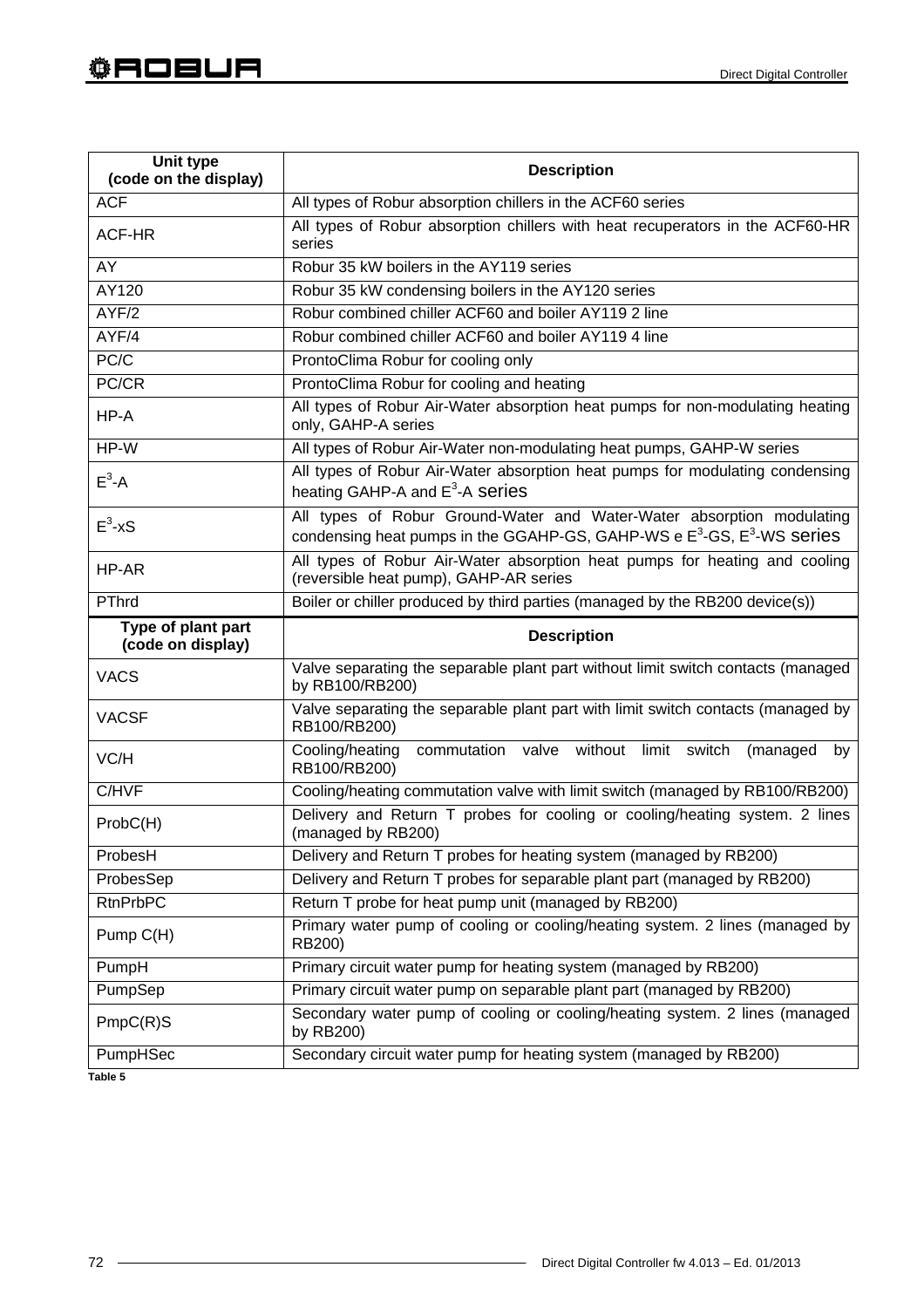#### **4.4.1.5 Checking machine configuration**

Via this menu, existing machine configurations may be checked. To carry out a configuration check:

Turn the knob to position the cursor on "**Units Bind.Check"**, and press the knob to access the screen.

Select  $\blacksquare$  or  $\blacksquare$  to view all the units assigned to this DDC.

To exit, select  $\mathbb{F}$ 



## **4.4.1.6 Master DDC Setup (Multi DDC plants only)**

This option represents the **third phase** of the Multi-DDC configuration (see paragraph 4.5.2.2 – "Multi DDC Binding" on Page 125) and is necessary in order to define the status of each DDC (plant Master or Slave). For a given plant, a single DDC is configured as the Master DDC while the others are configured as Slave DDCs.

To set this option, follow the instructions below:

- 1 Select  $\mathbb N$  from the initial screen to gain access to the main menu.
- 2 Select  $\mathbb{Z}^{\mathbb{Z}}$  to gain access to the System installation.
- 3 Enter the installer password on the numerical keypad that appears on the display.
- 4 From the drop-down menu select **"DDC"**.
- 5 Select **"Master DDC Setup"** from the drop-down menu.

न न



- 6 Select the  $\sqrt{3x}$  symbol for two-line cooling/heating plants,  $\sqrt{x}$  for hot water production plants, for chilled water production plants.
- 7 Position the cursor on  $\Box$  and press the knob to define the DDC as Master or Slave DDC. The  $\Box$  symbol indicates that the DDC has been defined as Master DDC, while the  $\Box$  symbol indicates that it has been defined as a Slave DDC. To exit, select
- 8 If the DDC manages two plants, repeat steps 6 and 7 for the other plant.
- 9 Repeat steps 1 to 7 for each DDC present.

**NOTE**

 **On any one plant, only one DDC may be defined as the Master DDC. Units belonging to different groups (Base Group and Separable Group) cannot be configured on a Slave DDC** 

**On a Slave DDC it is not possible to configure objects managed by RB100 device(s) (plant parts) or RB200 (third party units and plant parts).**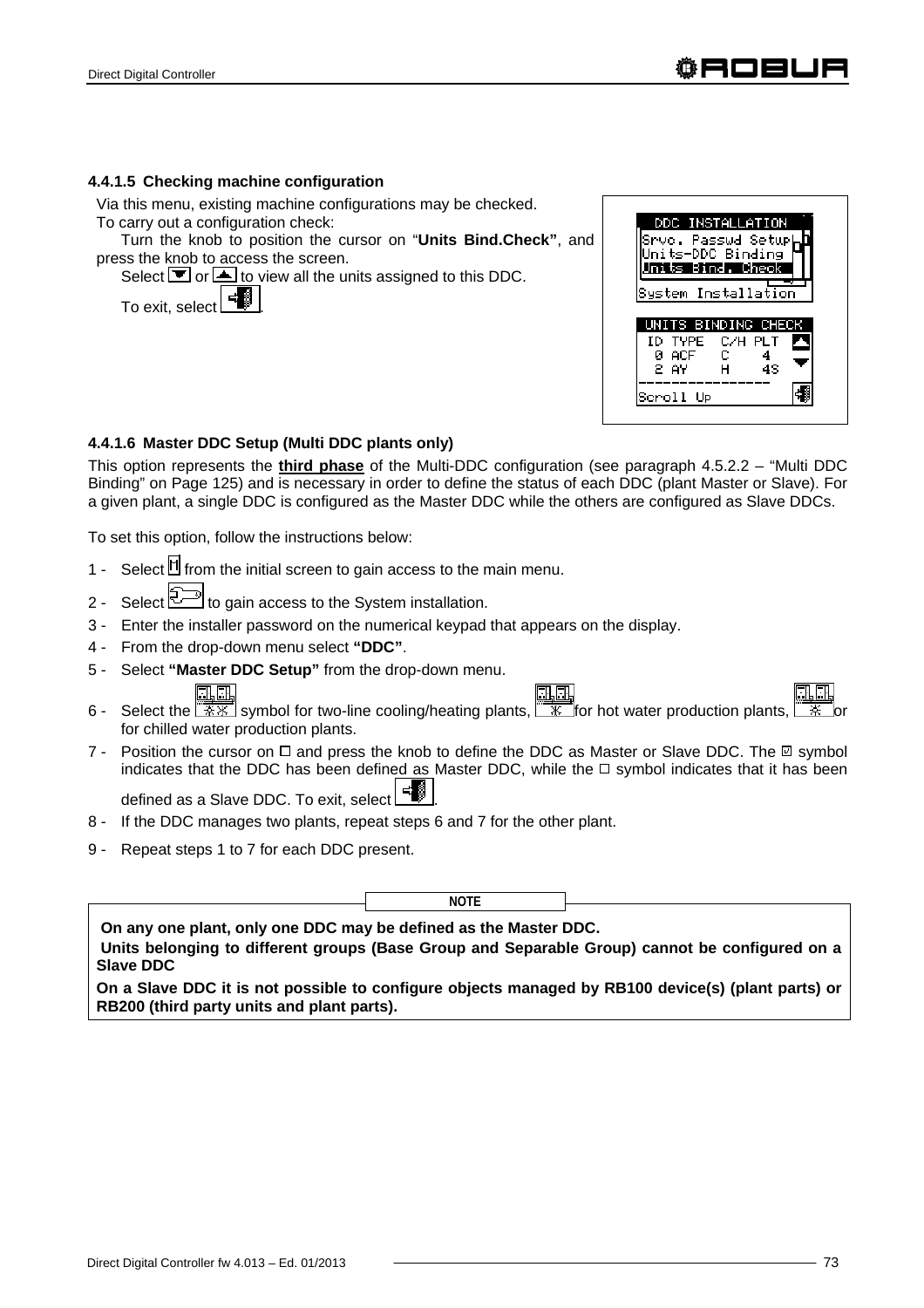

# **4.4.1.7 Multi DDC configuration**

This represents the **fourth stage** of the configuration of Multi DDC plants (for further information consult Paragraph 4.5.2.2– "Multi DDC Binding") and must be carried out with all the DDCs of the plant receiving electrical current. The DDCs exchange information about the machine assigned to them, to determine whether they must be co-ordinated in order to manage any units. This occurs when units, or modules of units, have been assigned to more than one DDC, linked to the same plant.

All DDCs begin to display information about themselves and about the other DDCs present, as shown in Figure 18. The first row shows information regarding the DDC on which data is being viewed. The following rows regard the other DDCs present in the network. The figure below shows the parameters displayed during configuration of Multi DDC plants.



**Figure 18 –** EXAMPLE OF MACHINE CONFIGURATION MENU SCREEN

For all the DDCs in the plant, carry out the following operations:

- 1 Select  $\mathbb H$  from the initial screen to gain access to the main menu.
- 2 Select  $\mathbb{Z}^{\mathbb{Z}}$  to gain access to the System installation.
- 3 Enter the installer password, if requested, on the numerical keypad that appears on the display.
- 4 From the drop-down menu select **"DDC"**.
- 5 Select **"Multi DDC Binding"** from the drop-down menu.
- 6 Select **"Yes"** from the screen that appears.
- 7 A screen appears on which the data described in Figure 18 appears, regarding the DDC on which Multi DDC configuration is being carried out.
- 8 Repeat steps 1 to 7 on all other DDCs in the plant.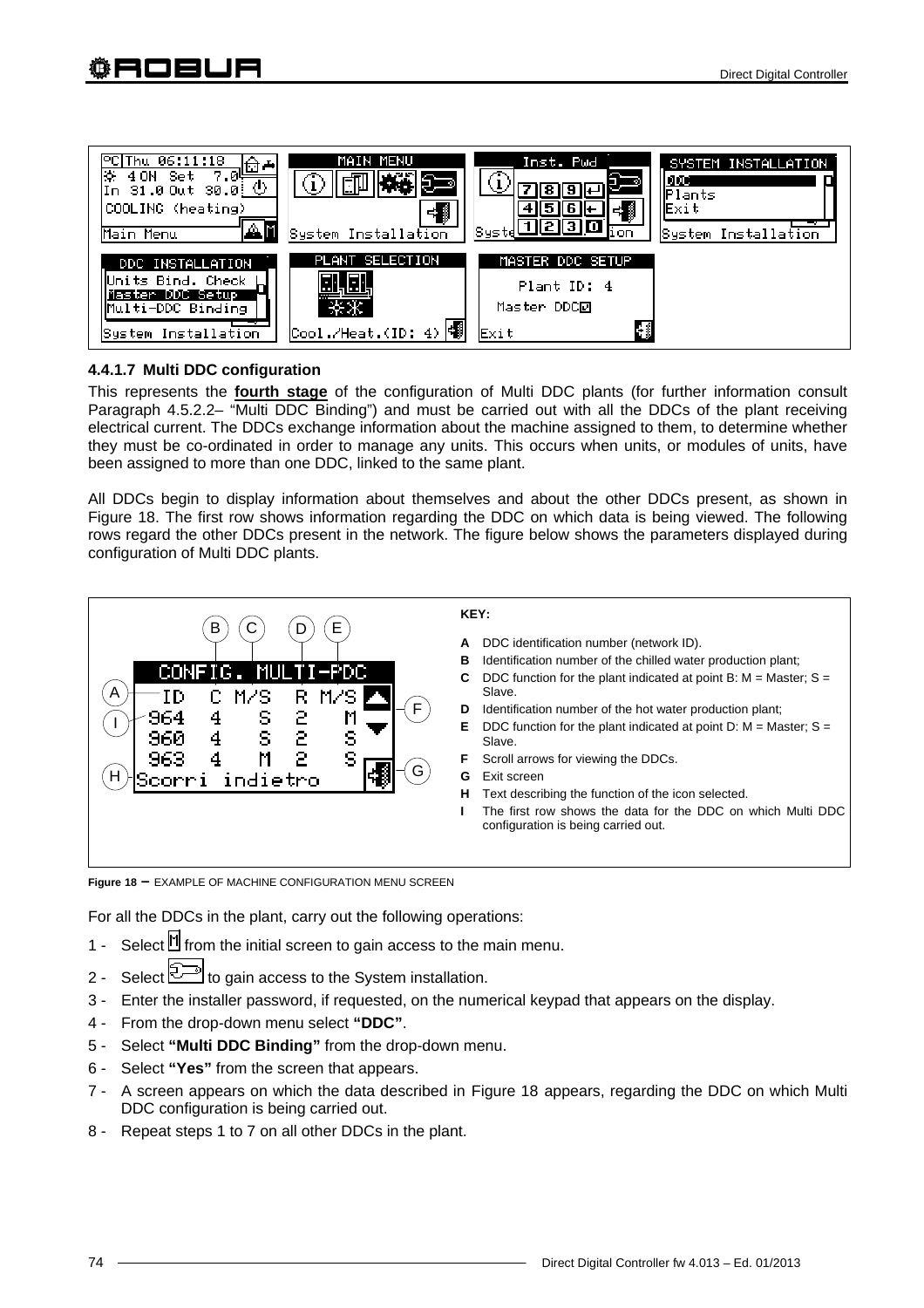9 - Wait for the DDC to receive information from the other DDCs so that all data from them is displayed: DDC ID, number/numbers of plant/plants managed, type of plant, and indication of whether the DDC is a Master or Slave DDC for each plant managed.



The Master DDC of a plant on which units of the GAHP-GS/WS type are configured MUST be one of those that actually manage a number of GAHP-GS/WS units. (Warning: this rule must be respected by the installation technician, and is not automatically guaranteed).

If units of the GAHP- GS/WS type are configured as 4-line units (i.e. the cold "branch" is configured on a plant of a different number from the plant on which the hot "branch" is configured), the Master DDC of the two plants MUST be the same. (This rule nevertheless, is "forced", because if a DDC on which units of the GAHP- GS/WS type in 4-line mode are configured is set as Master DDC for one of two plants, it is automatically set ALSO as Master for the other plant). **NOTE 2**

Every DDC Slave cannot have units belonging to different Groups; that is, every Slave DDC shall have only units belonging to the Separable Group or only units belonging to the Base Group. The possibility of having units belonging to both Groups occurs only on the Master DDC

**NOTE 3**

**NOTE 4**

All objects managed by one or more RB100 (plant parts) or RB200 devices (third party units and plant parts) can only be configured on the plant Master DDC.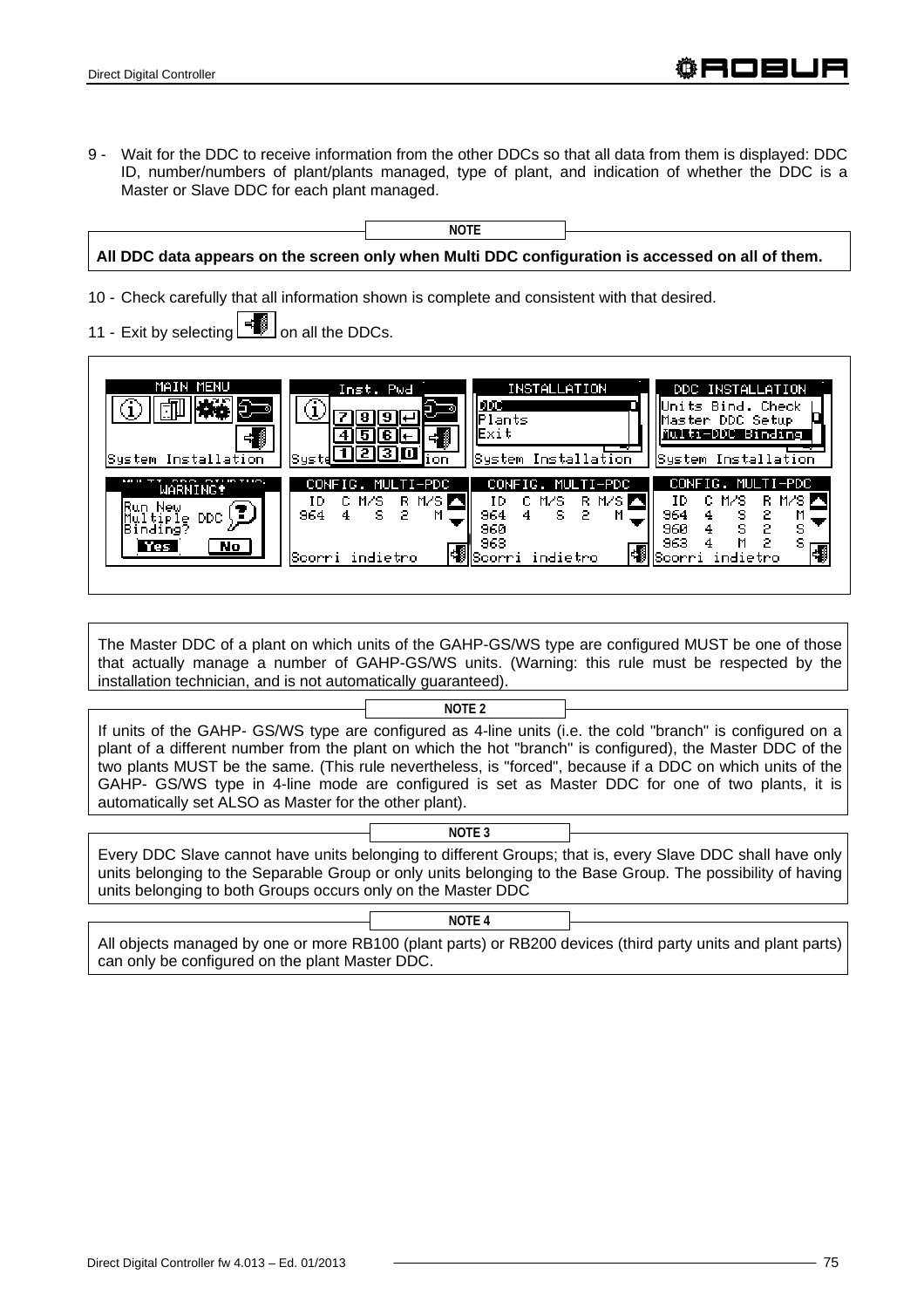## **4.4.1.8 Checking Multi DDC configuration**

This menu allows the user to check the existing Multi DDC configuration.

To carry out a configuration check:

- 1 Turn the knob to position the cursor on **"M.-PDC Bind.** Check" and press the knob to access the screen.
- 2 Select  $\blacksquare$  or  $\blacksquare$  to view all the units assigned to this DDC.
- 3 To exit, select



## **4.4.1.9 Third party product category**

This menus is used to set the category that third party units belong to.

- 1 Select  $\mathbb H$  from the initial screen to gain access to the main menu.
- 2 Select to gain access to the System installation.
- 3 Enter the installer password, if requested, on the numerical keypad that appears on the display.
- 4 From the drop-down menu select **"DDC"**.
- 5 Select **"Third P prod Categ"** from the drop down menu and press the knob to access the screen.
- $\Box$   $\Box$ o, o, 6 - Select the  $\frac{1}{2}$  symbol for two-line cooling/heating plants,  $\frac{1}{2}$  for hot water production plants,  $\frac{1}{2}$  or for chilled water production plants.
- 7 For plants with 2-line cooling/heating, use the button with the symbol  $\mathbb{E}$  (HEATING) or  $\mathbb{E}$  (COOLING) to select the type of third party unit:  $\mathbb{E}$  for BOILERS,  $\mathbb{E}$  for CHILLERS.
- 8 Select the ID of a third party unit using  $\Box$  and  $\Box$
- 9 Set the category of the third party unit selected in point 8 to the required value: select the numeric value indicating the category, press the knob and turn clockwise to increase the value, anti-clockwise to decrease the value.
- 10 Press the knob to confirm.
- 11 Repeat steps 8, 9 and 10 to set the category of the other third party units of the same type.
- 12 If necessary, in the case of two-line cooling/heating plants, use the button with the symbol  $\mathbb{X}$  or  $\mathbb{X}$  again to select the other type of third party unit and repeat steps 8, 9 and 10 to set the category of all third party units of that type.
- 13 To exit, select  $\begin{array}{|c|c|} \hline \multicolumn{1}{|c|}{\hline \multicolumn{1}{|c|}{\hline \multicolumn{1}{|c|}{\hline \multicolumn{1}{|c|}{\hline \multicolumn{1}{|c|}{\hline \multicolumn{1}{|c|}{\hline \multicolumn{1}{|c|}{\hline \multicolumn{1}{|c|}{\hline \multicolumn{1}{|c|}{\hline \multicolumn{1}{|c|}{\hline \multicolumn{1}{|c|}{\hline \multicolumn{1}{|c|}{\hline \multicolumn{1}{|c|}{\hline \multic$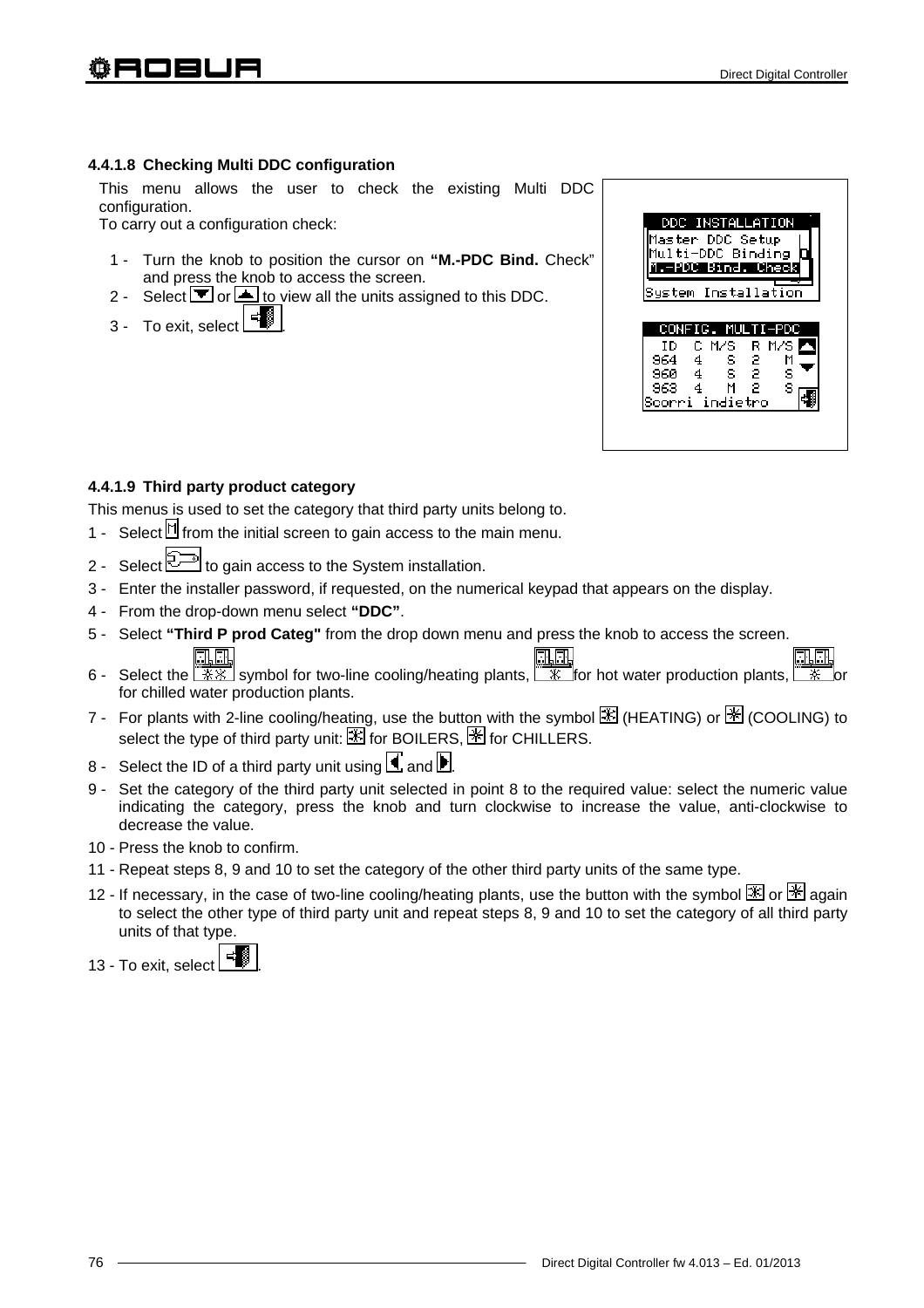

### **4.4.1.10 Building time constant**

The option allows to set the time constant of the building. This is used as a parameter of a filter that has the purpose of dampening the external temperature variations for the temperature calculations of the water via climatic curve.

The setting is necessary in the climatic curve and/or external temperature mode is used.

When the external temperature varies, there is a corresponding variation of the heat load and therefore to keep the temperature constant in the rooms, the water temperature must be modified; this is carried out on the basis of the climatic curve.

However, due to the heat capacity of the building, the variation of the heat load does not take place instantly on variation of the external temperature, but progressively in a certain interval of time. It is therefore necessary to progressively change the water temperature, ideally during the same interval of time.

The value that can be set for the time constant has a range from 0 to 50h with default value of 20h. This must be set on the basis of the building time constant, e.g. it will assume the low values in the case of pre-fabricated buildings in wood and high values in the case of traditional buildings in stone.

If the 0 value is set, the filter is disabled. Therefore, for the calculation of the water temperature via climatic curve the instant value of the external temperature is used, instead of the filtered one. **NOTE**

- 1 Select  $\mathbb H$  from the initial screen to gain access to the main menu.
- 2 Select  $\mathbb{Z}^{\mathbb{Z}}$  to gain access to the System installation.
- 3 Enter the installer password, if requested, on the numerical keypad that appears on the display.
- 4 From the drop-down menu select **"DDC"**.
- 5 Select "Building Time Const." from the drop down menu and press the knob to access the screen.
- 6 To modify the data previously set, press the knob and turn it clockwise to increase the value, anticlockwise to decrease it.
- 7 Press the knob to confirm.
- 8 To exit, select |

| MAIN MENU                | SYSTEM INSTALLATION             | DDC INSTALLATION                                            | BUILDING TIME CONST. |
|--------------------------|---------------------------------|-------------------------------------------------------------|----------------------|
|                          | п.<br>ooc<br>lants              | IM.-PDC Bind. Check! <b>D</b><br>uildng Time Const <u>l</u> | Hours: 20            |
| ₽<br>System Installation | lExit<br>Installation<br>System | ∥ExtT. Filter Reset <br>System<br>Installation              | 48<br>lvalue         |
|                          |                                 |                                                             |                      |

### **4.4.1.11 Reset external temperature filter**

This option allows to re-initialise the external temperature filter. The values of the external filtered temperature are placed equal to that of the instant external temperature and then the filter is re-activated.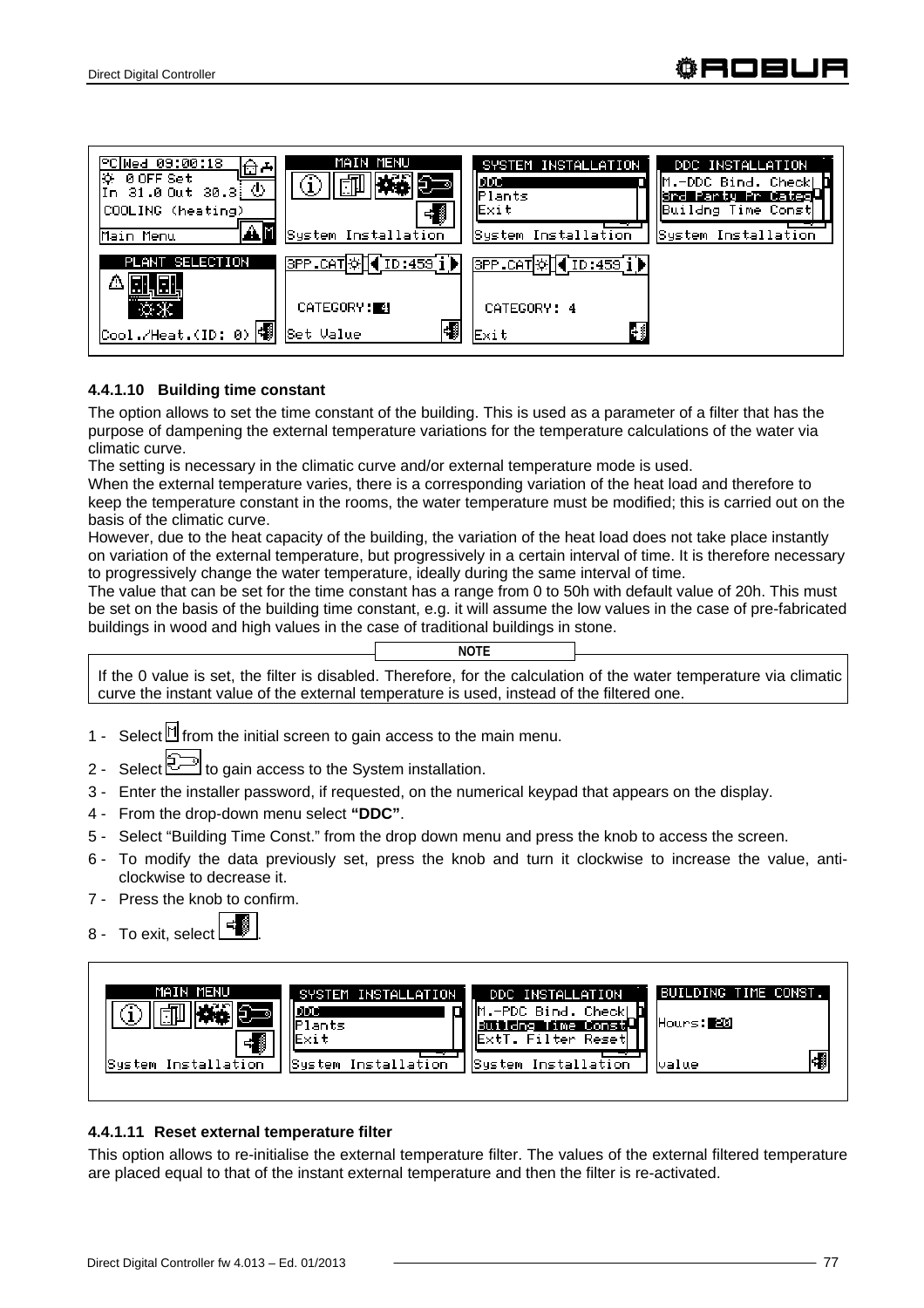It is important ALWAYS to follow this operation during the installation phase of the DDC.. 1 Select  $\mathbb H$  from the initial screen to gain access to the main menu. **NOTE**

- 2 Select  $\mathbb{Z}^{\mathbb{Z}}$  to gain access to the System installation.
- 3 Enter the installer password, if requested, on the numerical keypad that appears on the display.
- 4 From the drop-down menu select **"DDC"**.
- 5 Select "Ext.temp. filter res. from the drop down menu and press the knob to access the screen.
- 6 Press F to reset the filter.
- 7 To exit, select

30 E L



# **4.4.1.12 Technical assistance information**

This option allows the user to set the data regarding the Technical Assistance Centre to contact if necessary via the information menu (see Paragraph **3.2.4** - "**TECHNICAL**").

- 1 Select  $\mathbb N$  from the initial screen to gain access to the main menu.
- 2 Select  $\mathbb{Z}^n$  to gain access to the System installation.
- 3 Enter the installer password on the numerical keypad that appears on the display.
- 4 From the drop-down menu select **"DDC"**.
- 5 Turn the knob to scroll the cursor downwards until "Service Centre Data" is selected and press the knob to access the screen.
- 6 To modify the data that will then be displayed in the information menu (**3.2.4** "**TECHNICAL**"), turn the knob to position the cursor on the row to be modified.
- 7 Press the knob: a numerical keypad appears that allows up to 18 characters to be entered.
- 8 When the text has been entered, select  $\Box$  to confirm and exit.
- 9 Repeat the operations described above to enter the other two rows.
- 10 To exit, select

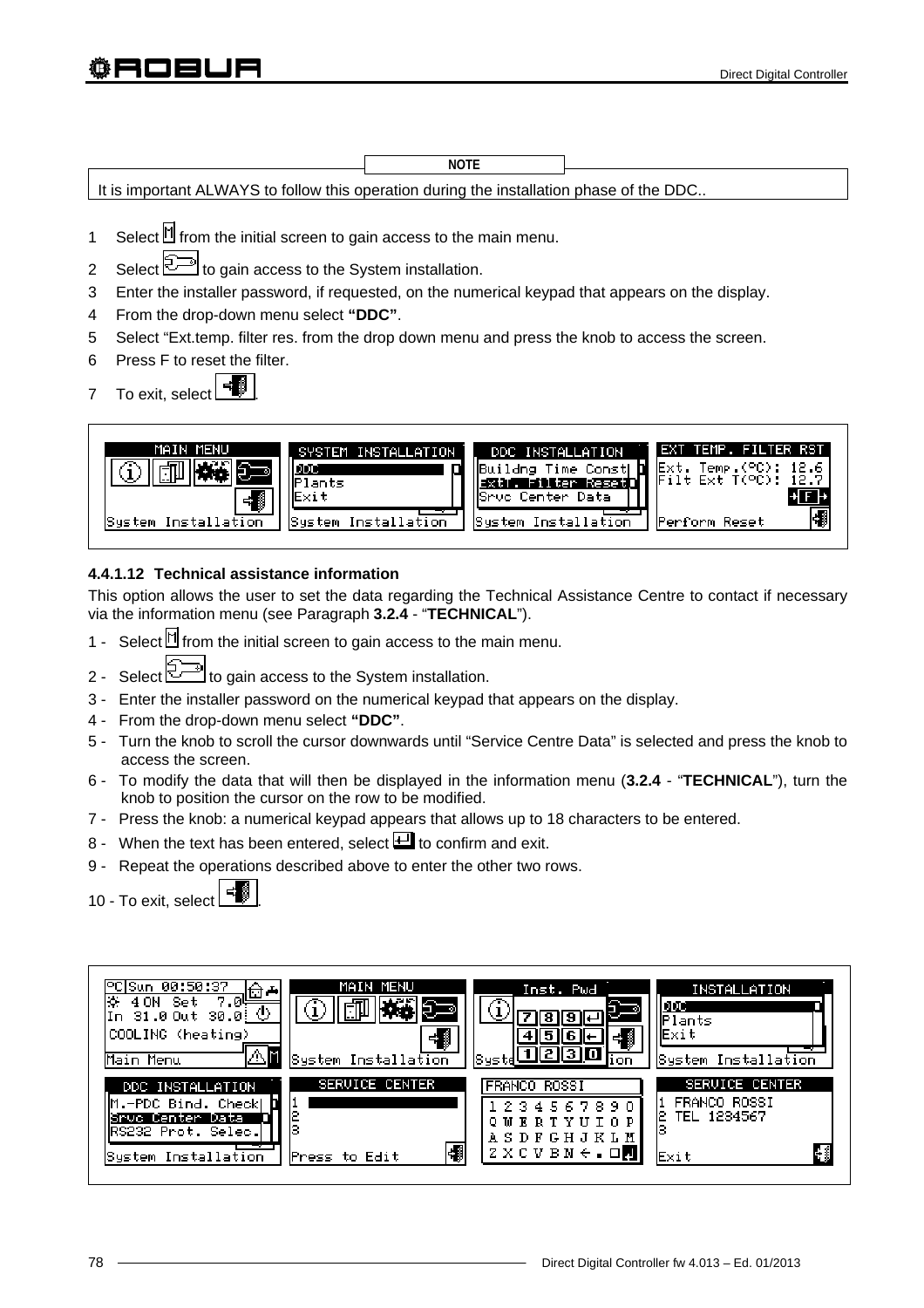## **4.4.1.13 Communication protocol selection**

This option is used to set up the communication protocol that the DDC uses on the RS-232 and RS-485 serial connection port.

As far as the RS-232 port is concerned, "PC Terminal" can be chosen if a link exists with a Personal Computer provided with terminal emulation software. With this it is possible to give pre-set commands with the keyboard and view the results on the terminal; if you select the Modbus RTU (v1.0 or v2.0) protocol, you will be able to connect any appropriately configured Modbus Master to the DDC for data exchange (the DDC always works as Modbus Slave), using this protocol (the difference between Modbus v1.0 and v2.0 concerns the mapping of the Modbus logs; normally the most recent version is used (v2.0), however v1.0 is maintained for a question of compatibility with older devices).

As far as the RS-485 port is concerned, the "PC Terminal" option is not available, while options Modbus v1.0 and v2.0 are available.



It is not possible to select a Modbus option for both ports: if a Modbus option is chosen for the RS-232 port, the OFF option (no protocol) is automatically forced on the RS-485 port; on the other hand, selecting a Modbus option for the RS-485 port, the "PC Terminal" option is forced for the RS-232 port.

#### **NOTE**

The document describing the mapping and meaning of the Modbus logs implemented on the DDC is available on request.

- 1 Select  $\mathbb H$  from the initial screen to gain access to the main menu.
- 2 Select **U**<sup>2</sup> to gain access to the System installation.
- 3 Enter the installer password on the numerical keypad that appears on the display.
- 4 From the drop-down menu select **"DDC"**.
- 5 Turn the knob to scroll the cursor downward until **"Select Communic. prot"** is highlighted and press the knob to access the screen.
- 6 Select the required entry in the left column for RS-232, and in the right column for RS-485; for example:
	- Select "PC Terminal" in the left column (RS-232) if you wish to communicate with a Personal Computer with a terminal emulator, for example to download the events log. Select this also if you must update the DDC software (operation reserved for authorised Technical Assistance Centres)
	- Select a Modbus option (typically, Modbus v2.0) in the left or right column, if using a Master Modbus connected respectively to the RS-232 or RS-485 port of the DDC. Robur WISE and Robur Monitor devices require Modbus V2.0 to be set in the left column (RS-232)



### **4.4.1.14 Modbus address setting**

This option permits to set the Modbus address, that is the address used by the DDC to answer the requests coming from the Master Modbus. Please note that the DDC operates as a slave modbus . This has nothing to do with the concept of Master and Slave between several DDC's located on the same CAN; to all intents any effect, the DDC can be either Master or Slave for the control of its unit on the plant.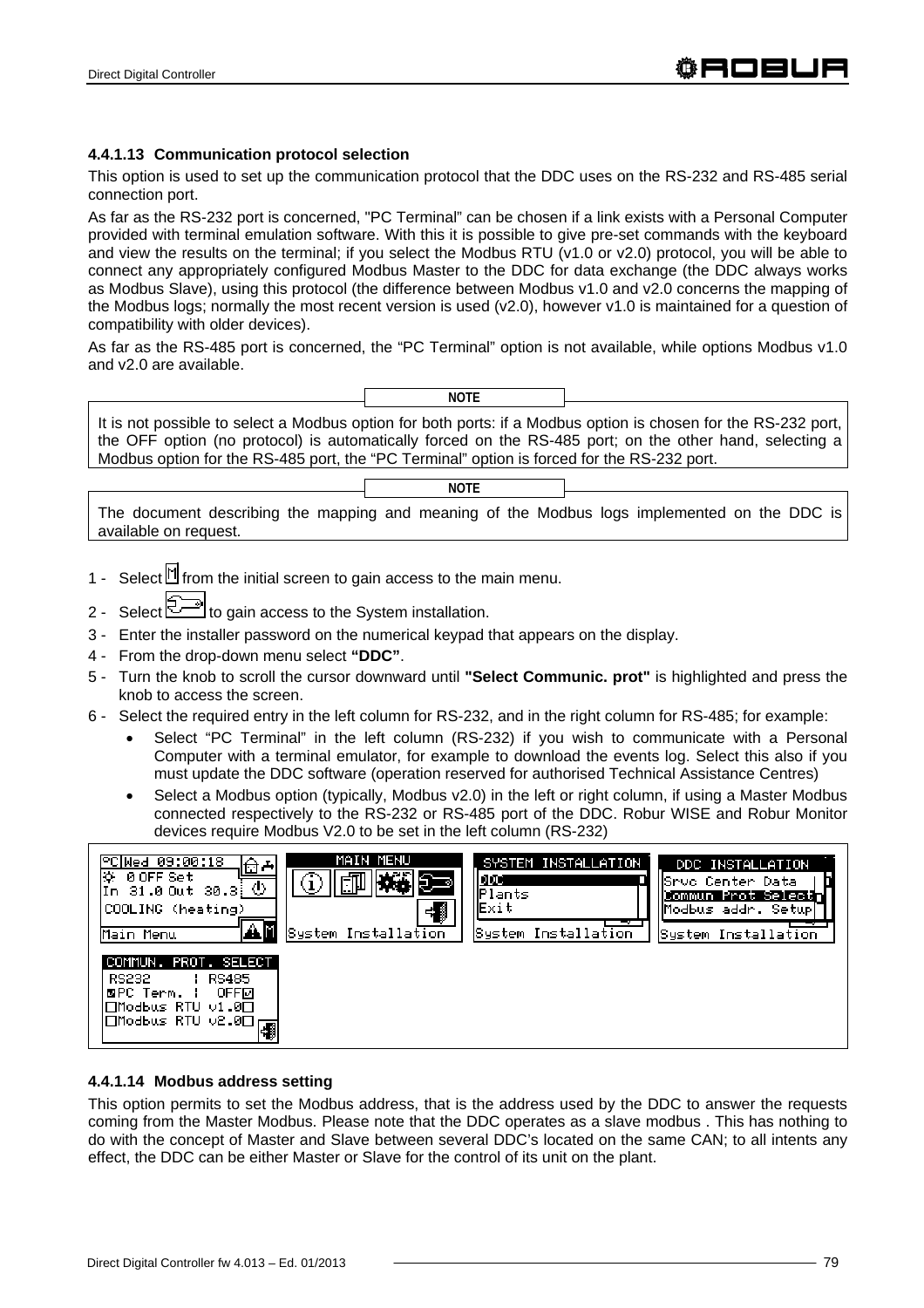The default value is 1 and usually it doesn't need changing, except for links with bus RS-485 instead of RS-232 In case of bus RS-485, in fact, there can be more DDC's linked on the same bus and, to address them, different addresses shall be set. In case of bus RS-232 only one DDC can be linked to the Master modbus, therefore the default value can be left.

The address can be set with values from 1 to 247.

- 1 Select  $\mathbb N$  from the initial screen to gain access to the main menu.
- 2 Select  $\leq$ <sup>1</sup> to gain access to the System installation.
- 3 Enter the installer password on the numerical keypad that appears on the display.
- 4 From the drop-down menu select **"DDC"**.
- 5 Turn the knob to scroll the cursor downward until highlighting **"Modbus addr. Setup"** and press the knob to gain access to the screen.
- 6 Select the desired address.



#### **4.4.1.15 Com Modbus parameters**

This option permits to set the parameters of the Modbus communication.

In particular, communication speed, number of data bits, stop bits and parity check can be set. The choice is limited to 6 possible combinations:

- a) 19.200 baud, 8 data bits, 1 stop bit, no parity (9600 8N1)
- b) 19.200 baud, 8 data bits, 1 stop bit, pair parity (9600 8E1)
- c) 19.200 baud, 8 data bits, 2 stop bits, no parity (9600 8N2) (not available on RS-485)
- d) 9.600 baud, 8 data bits, 1 stop bit, no parity (9600 8N1)
- e) 9.600 baud, 8 data bits, 1 stop bit, pair parity (9600 8E1)
- f) 9.600 baud, 8 data bits, 2 stop bits, no parity (9600 8N2) (not available on RS-485)

Choose the desired combination, that must correspond to the setting on the Master Modbus device connected to the DDC.

- 1 Select  $\mathbb H$  from the initial screen to gain access to the main menu.
- 2 Select  $\mathbb{Z}^{\mathbb{Z}^{\mathbb{Z}}}$  to gain access to the System installation.
- 3 Enter the installer password on the numerical keypad that appears on the display.
- 4 From the drop-down menu select **"DDC"**.
- 5 Turn the knob to scroll the cursor downwards until **"Modbus.Com. Param."** is selected, and press the knob to access the screen.
- 6 Select the desired communication parameters.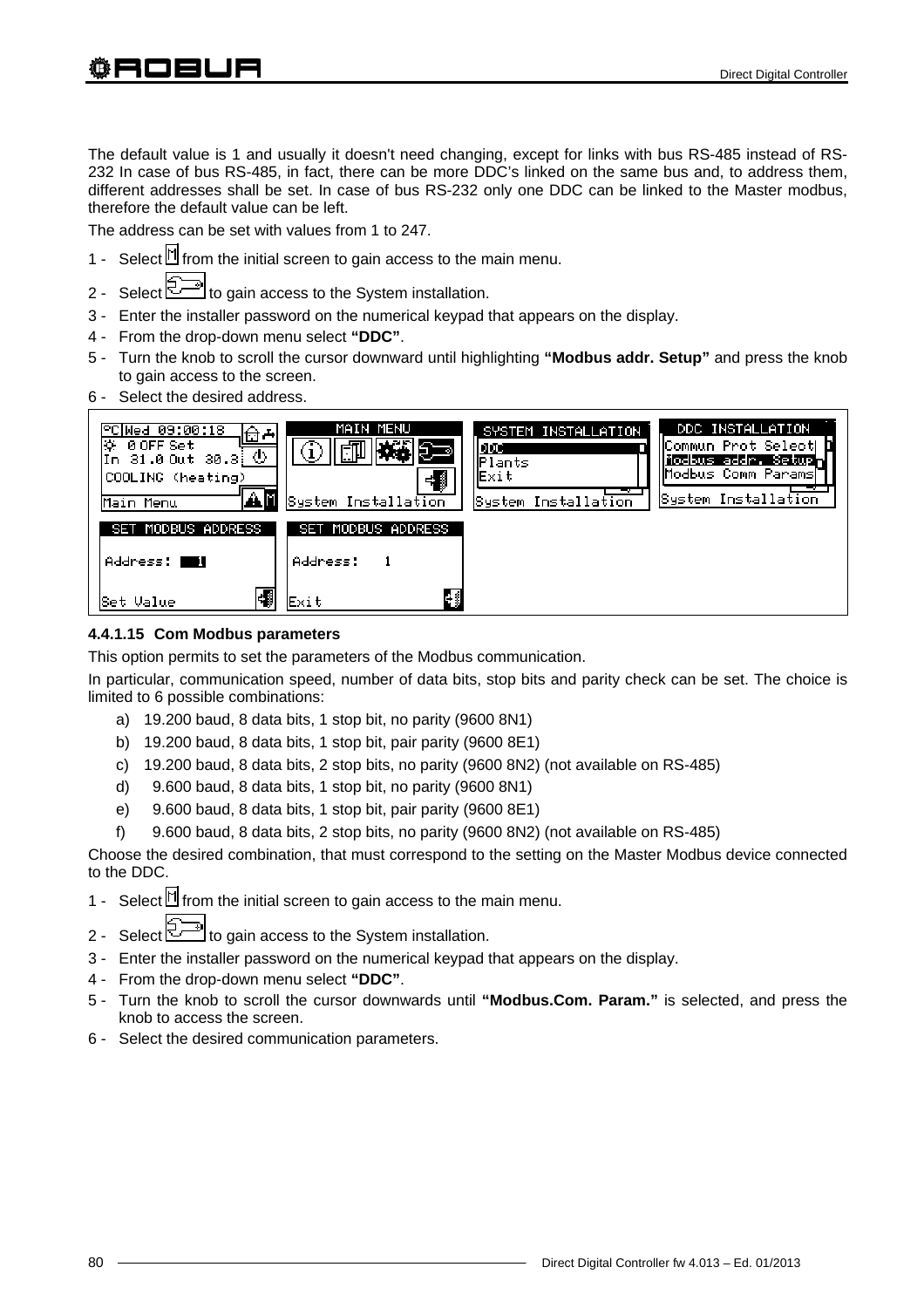

## **4.4.1.16 Erase alarms Log (for authorised Technical Assistance Centres only)**

Allows the event history to be completely deleted without the need to perform a general DDC reset.

## **4.4.1.17 Factory defaults**

This option allows the user to reset the DDC to its default factory settings. All settable parameters are returned to their default values.

To carry out a DDC reset, follow the instructions below:

- 1 Select  $\mathbb H$  from the initial screen to gain access to the main menu.
- 2 Select diffusion access to the System installation.
- 3 Enter the installer password on the numerical keypad that appears on the display.
- 4 From the drop-down menu select **"DDC"**.
- 5 Turn the knob to scroll the cursor downwards until **"Factory defaults"** is selected and press the knob to access the screen.
- 6 Select "**YES**" to confirm the reset, **"NO"** to return to the drop-down menu.

**NOTE**

**This function causes also the loss of machine configuration, Multi DDC configuration and event history.**

A short message appears on the screen to confirm that the operation has been performed successfully.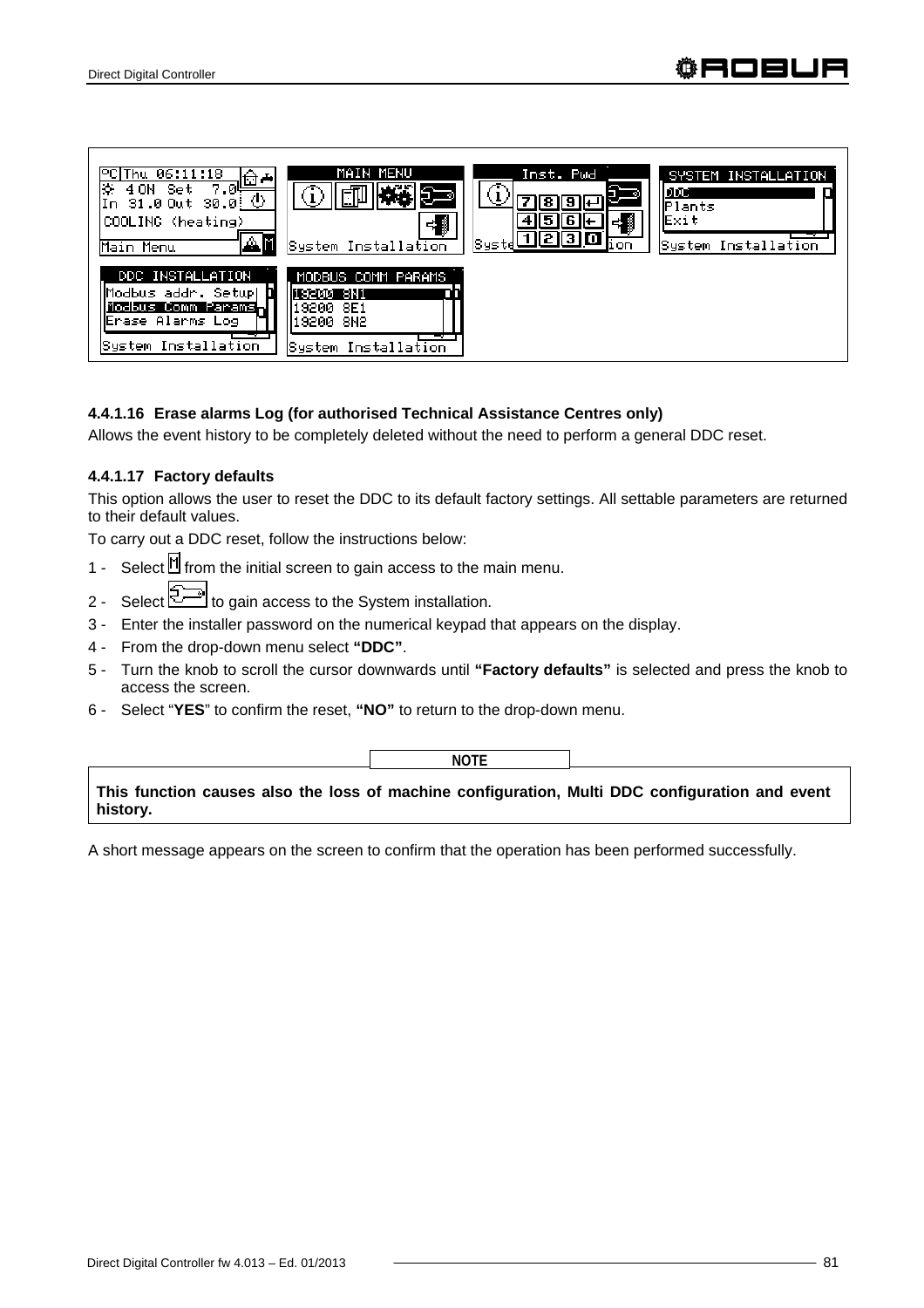

# **4.4.1.18 Software Update (for authorised Technical Assistance Centres only)**

By connecting to the Personal Computer, this updates the DDC software. The operation may be carried out only by qualified ROBUR personnel or authorised Technical Assistance Centres.

# **4.4.2 PLANTS**

Select **"Plants"** from the drop-down menu, then select the plant. The options available in this menu are:

- *4.4.2.1 BUS access setup*
- *4.4.2.2 Water pump mode (Master DDC only)*
- *4.4.2.3 Partial operation mode (Master DDC of Multi DDC plants* only)
- *4.4.2.4 Alarm output setup*
- 4.4.2.5 *Split plant part*
- *4.4.2.6 Base plant part*

### **4.4.2.1 BUS access setup**

It permits to enable the access by bus to the plant control and to the possibility of modifying the plant operation parameters.

Enabling the plant control allows you to operate the On/Off commands, invert the Cooling/Heating and change the GAHP-GS/WS priorities, in two different ways.

Enabling the modification of functioning parameters allows you to operate on set point, differential, and general water T timer cycle.

The foreseen control options are two:

- BMS control (Building Management System)
- Remote Assistance Control (RM)

These options can be set separately for every plant and they exclude each other.

On the contrary, the parameter access option is unique and it makes no difference between BMS and RM.

#### **BMS plant control**

By selecting "Control BMS plant" via the bus it is possible to switch the plant on and off, invert the hot and cold (in 2-line hot/cold plants), and with 4-line GAHP-GS/WS units, change the switch on priorities, with the rules laid down for Building Management Systems (BMS).

The procedures are as follows:

as concerns the switching on/off, a new switch is added in series to the already existing ones. The status of this switch can be varied only by BMS. The switching on of the plant is carried out only if all the switches are ON (closed) (see Figure 20 page 108).

**WARNING** 

**Do not enable the BMS control if the switching on/off is not effectively managed via bus; the additional switch status is initially OFF, so if the switch is not managed it is not possible to switch the plant on.**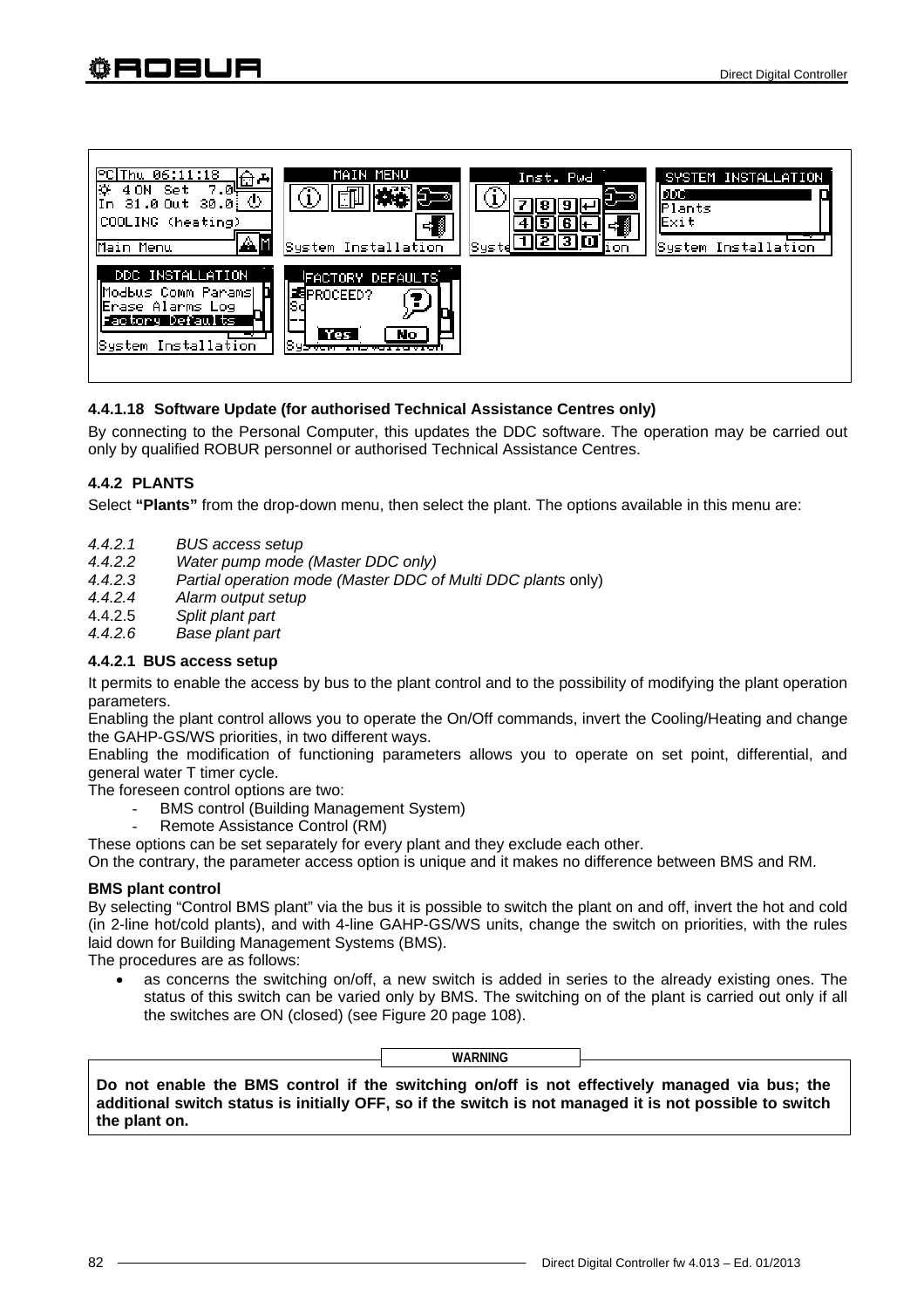• as far as cold/hot inversion is concerned, enabling the BMS control allows this to be controlled via bus, rather than by the  $\frac{|\cdot| \cdot \cdot |}{|\cdot|}$  button on the Plant Control Panel. This button is therefore disabled and appears thus  $\mathbb{C}\mathbb{R}^n$  (cooling) or thus  $\mathbb{C}\mathbb{R}^n$  (heating) according to the commands given via bus.

| <b>NOTE</b>                                                                                                                                                                                                                                                                                                                                                                                                                      |
|----------------------------------------------------------------------------------------------------------------------------------------------------------------------------------------------------------------------------------------------------------------------------------------------------------------------------------------------------------------------------------------------------------------------------------|
| The YWAuto consent configuration however has priority over the BMS control, so if both are<br>enabled, the system manages the hot/cold inversion using the RW and RY contacts and ignores<br>the requests from the BMS. Also in this case, the $\overline{\mathbb{X}^*}$ button is disabled and appears thus $\overline{\mathbb{X}^*}$<br>(cooling) or $\mathbb{R}^m$ (heating) according to the commands given by the contacts. |
| as concerns the change of heating/cooling operation priority of the GAHP-GS/WS modules, the choice                                                                                                                                                                                                                                                                                                                               |

can be carried out with no difference either by DDC (see paragraph 2.4 "COOLING/HEATING SERVICE " on page 11) or by BMS; in this latter case the  $\mathbb{X}^*$  button will get the appearance corresponding to the choice made by the BMS ( $\frac{X}{X}$  priority to cooling;  $\frac{X}{X}$  priority to heating mode).

**If the cooling operation is set as priority, the GAHP-GS/WS modules can be switched on by the conditioning plant regulator, but not by the heating plant regulator; vice versa if the heating operation is set as priority.**

**NOTE** 



### **RM plant control**

By selecting "RM plant control" it is possible to carry out the same operations available for the previous option, but with the procedures foreseen for the Remote Assistance (RM) and that essentially consist in ensuring the possibility of having remote controls that already exists on the DDC, managing them in the equal way. In this case, all the plant control option can be carried out with no difference by DDC or by RM.

Plant on/ff, hot/cold inversion and setting of operating priorities for the GAHP-GS/WS units can therefore by done by DDC (see paragraph 2.4 "COOLING/HEATING SERVICE " on page 11) or via bus; when a command is sent via bus, the corresponding button will take on the appearance corresponding to the setting made via bus.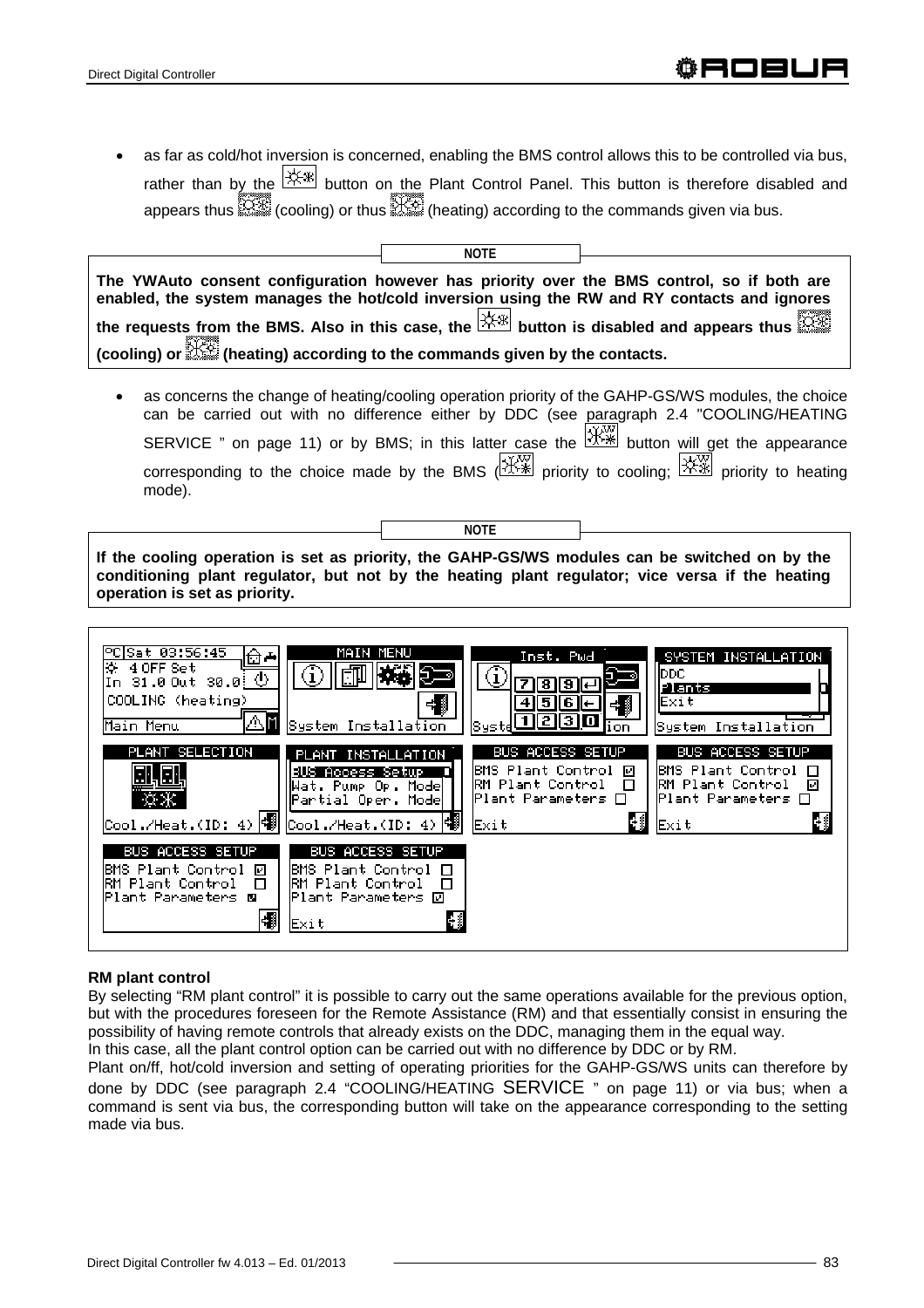|                                                                                                                                                                                                                                                        | <b>NOTE</b> |  |  |
|--------------------------------------------------------------------------------------------------------------------------------------------------------------------------------------------------------------------------------------------------------|-------------|--|--|
|                                                                                                                                                                                                                                                        |             |  |  |
| The YWAuto consent configuration however has priority over the RM control, so if both are<br>enabled, the system manages the hot/cold inversion using the RW and RY contacts and ignores                                                               |             |  |  |
|                                                                                                                                                                                                                                                        |             |  |  |
| the requests from the RM system. In this case, the $\mathbb{R}^*$ button is disabled and appears thus                                                                                                                                                  |             |  |  |
| (cooling) or <b>the exting according to the commands given by the contacts.</b>                                                                                                                                                                        |             |  |  |
| After enabling the RM control, if the consent configuration inhibits the global On/Off switch, this<br>control will be shown in reading-only mode on the DDC but it can be modified by remote<br>assistance, therefore operating on the plant consent. |             |  |  |

#### **Plant parameters**

By selecting "Plant parameters" it is possible to set via bus the set point, differential, general T timer cycles via bus, via BMS or RM.

#### **4.4.2.2 Water pump mode (Master DDC only)**

This option, in the "**System installation**", allows the management mode of the water pump(s) installed on the plant/plants to be defined.

Two operating modes are available:

- **Common water pump:** in this case a single water pump is installed for the plant; the water flow circulating in the plant is always the same.
- **Independent water pump**: in this case a water pump is installed for each unit; the total number of water pumps is the same as the number of units installed. In this case the water flow circulating in the plant is a function of the number of units that are on.(Each water pump is on when the corresponding unit is on).

To set "**Water pump mode**", follow the instructions below:

- 1 Select  $\mathbb H$  from the initial screen to gain access to the main menu.
- 2 Select  $\mathbb{Z}^{\mathbb{Z}}$  to gain access to the System installation.
- 3 Enter the installer password, if requested, on the numerical keypad that appears on the display.
- 4 Select "Plants" from the drop-down menu.



ना ला



- 5 Select the  $\sqrt{3\pi}$  symbol for two-line cooling/heating plants,  $\sqrt{3\pi}$  for hot water production plants, for chilled water production plants.
- 6 Turn the knob to scroll the cursor downwards until "**Wat.Pump Op.Mode**" is selected, and press the knob to access the screen.
- 7 Position the cursor on  $\Box$  next to the option to be set (Plant Single Pump or Unit Pumps) and press the knob to make the selection. The  $\boxtimes$  symbol indicates that the option has been enabled.

| To exit, select $\boxed{\begin{array}{c} \begin{array}{c} \end{array}}$<br>$8 -$ |  |
|----------------------------------------------------------------------------------|--|
|----------------------------------------------------------------------------------|--|

| PC Sat 03:56:45<br>⊕⊶<br>Ió.<br>4 OFF Set<br>In 31.0 Out 30.0!<br>COOLING (heating)<br>Main Menu | MAIN MENU<br>System Installation                                                                                       | Inst. Pwd<br>1    2    3    0]<br>Sus:<br>on                   | SYSTEM INSTALLATION<br>IDDC.<br>Plants<br>Exit<br>System Installation |
|--------------------------------------------------------------------------------------------------|------------------------------------------------------------------------------------------------------------------------|----------------------------------------------------------------|-----------------------------------------------------------------------|
| PLANT SELECTION<br>$\boxed{\text{Cool./Heat.(ID: 4)} }$                                          | PLANT INSTALLATION<br><b>BUS Access Setup</b><br>Wat. Pump Op. Model<br>Partial Oper. Model<br>Cool./Heat.(ID: 4)   19 | WATER PUMP(S) MODE<br><b>Plant Single Pump @</b><br>Unit Pumps |                                                                       |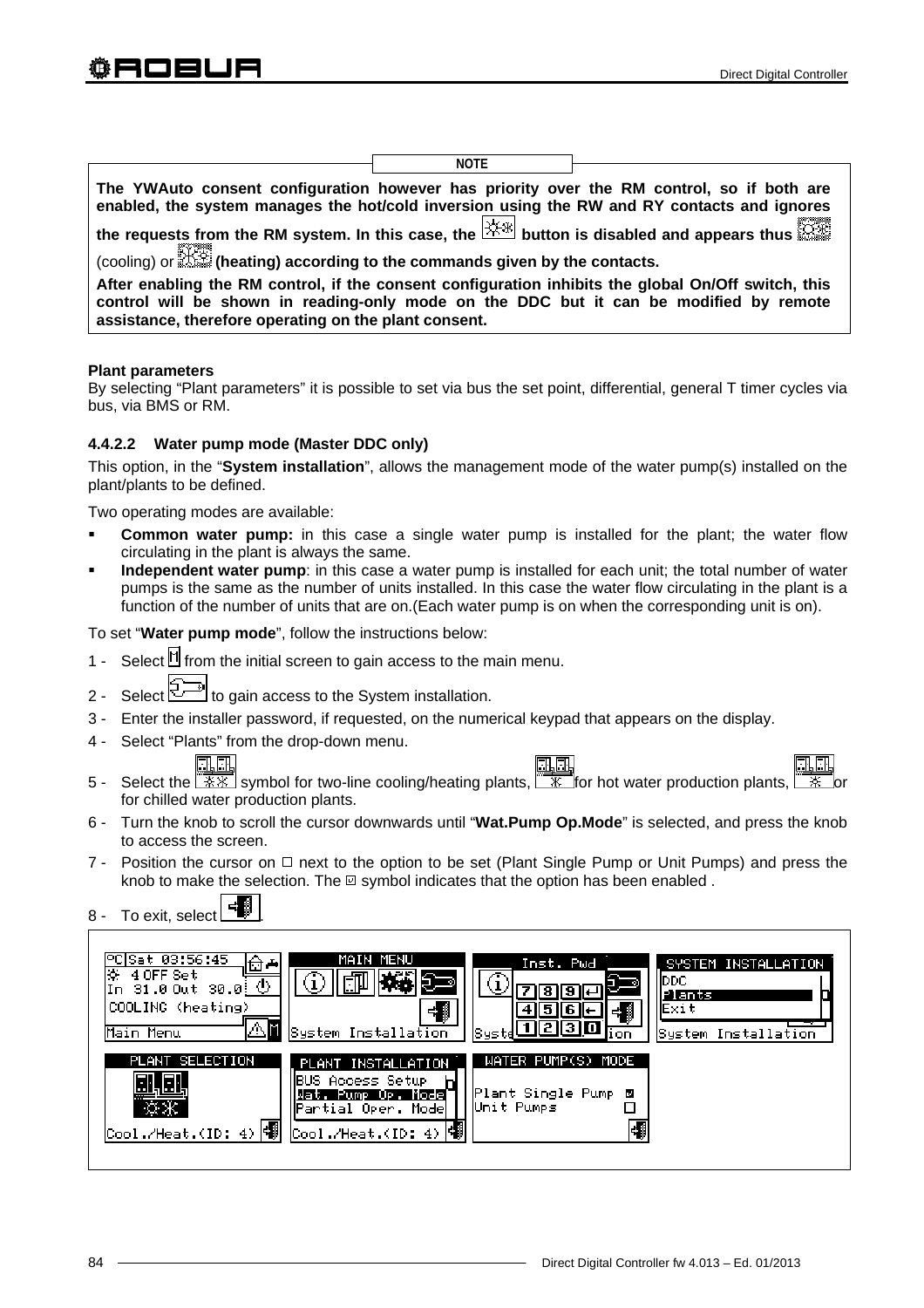|                                     | <b>NOTE</b> |                                                                                                            |
|-------------------------------------|-------------|------------------------------------------------------------------------------------------------------------|
|                                     |             | Repeat steps 5 to 8 for the second plant if the DDC is the Master DDC for two plants. In this case the two |
| plants can have different settings. |             |                                                                                                            |

### **4.4.2.3 Partial operation mode (Master DDC of Multi DDC plants only)**

This option allows the user to select the control mode for switching on the units if one or more Slave DDCs are off.

Two choices are possible:

- Disable the operation of the whole plant if one or more Slave DDCs are off (option disabled);
- Allow operation of the part of the plant that is controllable if one or more Slave DDCs are off (option enabled).

|                                                           | <b>NOTE</b> |  |
|-----------------------------------------------------------|-------------|--|
| If the Master DDC is off, the whole plant is deactivated. |             |  |

To set **"Partial operation Mode",** follow the instructions below:

- 1 Select  $\mathbb H$  from the initial screen to gain access to the main menu.
- 2 Select  $\mathbb{Z}^{\mathbb{Z}^{\mathbb{Z}}}$  to gain access to the System installation.
- 3 Enter the installer password, if requested, on the numerical keypad that appears on the display.
- 4 Select **"Plants"** from the drop-down menu.
- 그녀가 5 - Select the  $\frac{1}{2}$  symbol for two-line cooling/heating plants,  $\frac{1}{2}$  for hot water production plants, for chilled water production plants.
- 6 Turn the knob to scroll the cursor downwards until "**Partial operation mode**" is selected and press the knob to access the screen.
- 7 Position the cursor on  $\Box$  and press the knob to make the selection. The  $\Box$  symbol indicates that the option has been enabled (the partial plant operates also when the Slave DDCs are off).
- 8 To exit, select



Repeat steps 5 to 8 for the second plant if the DDC is the Master DDC for two plants. In this case the two plants can have different settings.